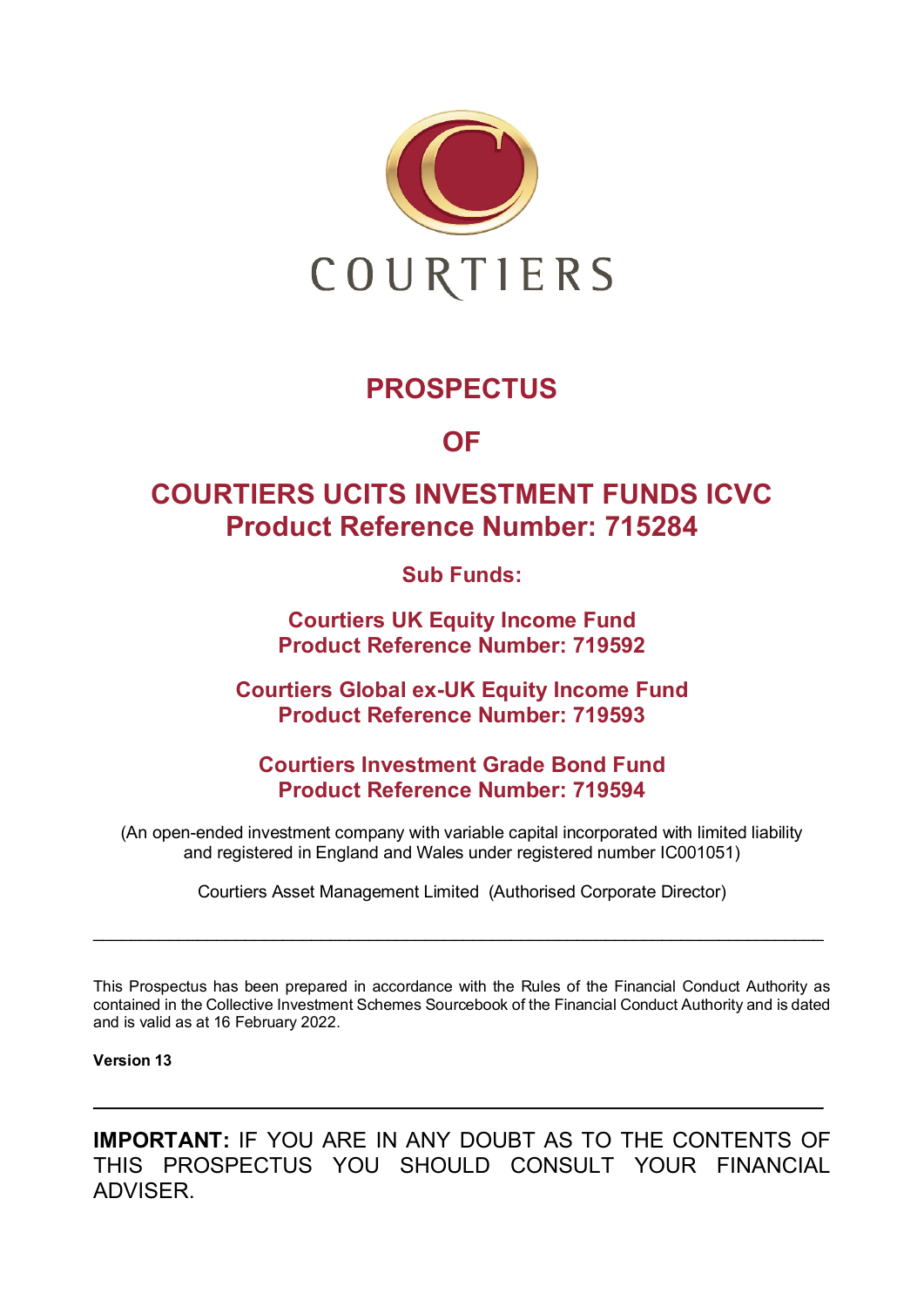## **IMPORTANT INFORMATION**

Courtiers Asset Management Limited, the Authorised Corporate Director of Courtiers UCITS Investment Funds ICVC (the "Company"), is the entity responsible for the information contained in this Prospectus. To the best of its knowledge and belief (having taken all reasonable care to ensure that such is the case), the information in this document does not contain any untrue or misleading statements or omit any matters required by the Open-Ended Investment Companies Regulations 2001 and the Collective Investment Schemes Sourcebook to be included in it. Courtiers Asset Management Limited accepts responsibility accordingly.

Copies of this Prospectus have been sent to the Financial Conduct Authority and the Depositary.

No person has been authorised by the Company to give any information or make any representations in connection with the offering of Shares other than those contained in this Prospectus, and, if given or made, such information or representations must not be relied on as having been made by the Company. The delivery of this Prospectus (whether or not accompanied by any reports) or the issue of Shares shall not, under any circumstances, create any implication that the affairs of the Company have not changed since the date hereof.

The distribution of this Prospectus and the offering of Shares in certain jurisdictions may be restricted. Persons into whose possession this Prospectus comes are required by the Company to inform themselves about and to observe any such restrictions. This Prospectus does not constitute an offer or solicitation by anyone in any jurisdiction in which such an offer or solicitation is not authorised or to any person to whom it is unlawful to make such offer or solicitation.

The distribution of this Prospectus in certain jurisdictions may require that this Prospectus is translated into the official language of those countries. Should any inconsistency arise between the translated version and the English version, the English version shall prevail.

Shares in the Company are not listed or dealt on any investment exchange.

Potential investors should not treat the contents of this Prospectus as advice relating to legal, taxation, investment or any other matters and are recommended to consult their own professional advisers concerning the acquisition, holding or disposal of Shares.

The provisions of the Company's Instrument of Incorporation are binding on each of its Shareholders (who are taken to have notice of them) and a copy of the Instrument of Incorporation is available on request.

This Prospectus has been issued for the purpose of section 21 of the Financial Services and Markets Act 2000 by Courtiers Asset Management Limited.

This Prospectus is based on information, law and practice at the date hereof. The Company cannot be bound by an out of date Prospectus when it has issued a new Prospectus, and investors should check with Courtiers Asset Management Limited that this is the most recently published Prospectus. Investors should also refer to the relevant Key Investor Information Document before investing, or re-investing, in a Fund. The most up-to-date version of the relevant Key Investor Information Document for each Share Class is also available from Courtiers Asset Management Limited.

The Depositary is not a person responsible for the information contained in this Prospectus and accordingly does not accept any responsibility therefore under the Regulations or otherwise.

The Shares have not been and will not be registered under the United States Securities Act of 1933, as amended. They may not be offered or sold in the United States of America, its territories and possessions, any state of the United States of America and the District of Columbia or offered or sold to U.S. Persons (who fall within the definition of "US Person" as defined in rule 902 in regulation S of the United States Securities Act 1933). The Company has not been and will not be registered under the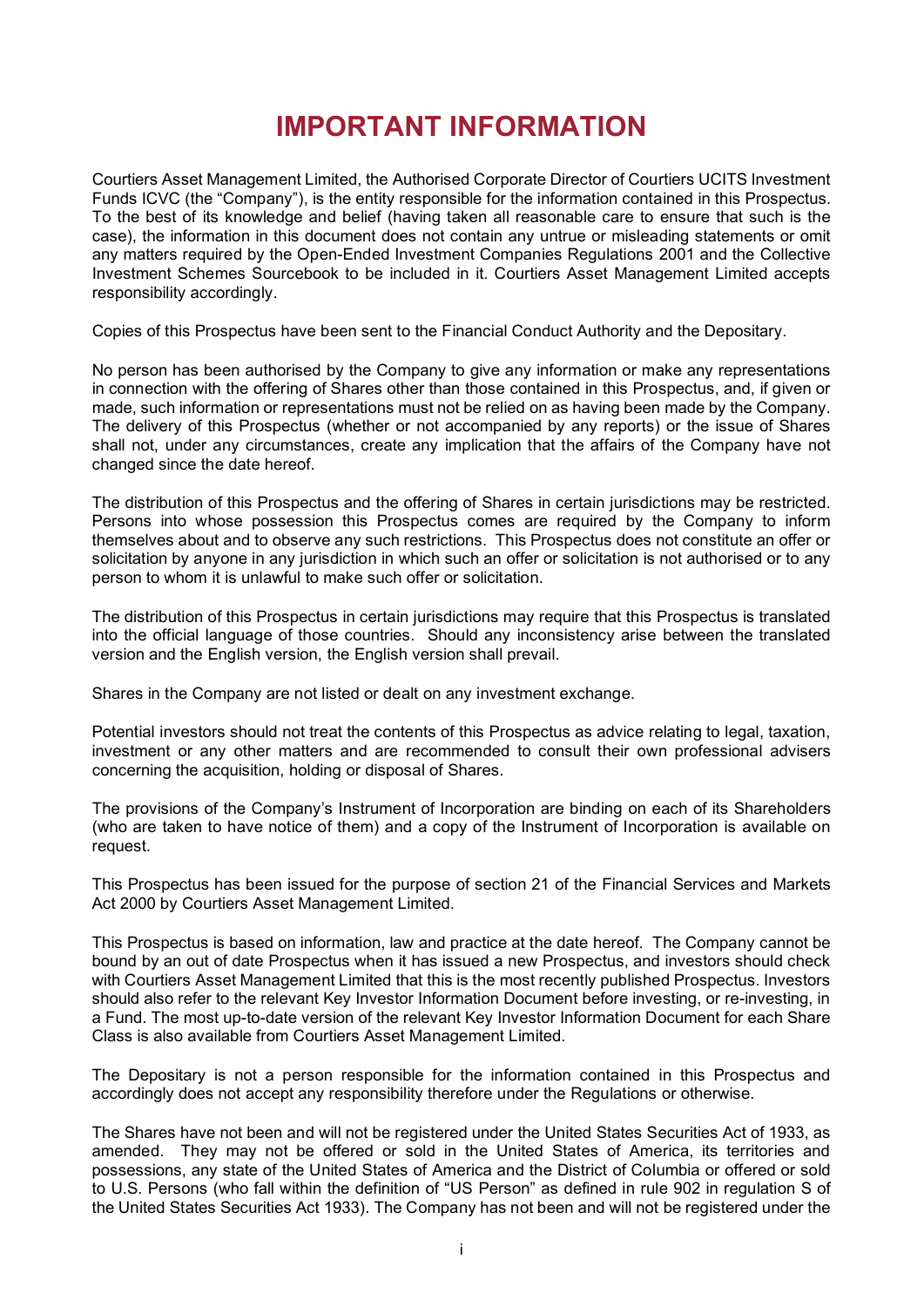United States Investment Company Act of 1940, as amended. The ACD has not been registered under the United States Investment Advisers Act 1940.

The UK has entered into an intergovernmental information exchange agreement with the United States (pursuant to FATCA) (the "US-UK IGA") and has also entered into similar agreements with other countries (as to which please see section [13], under the heading "TAXATION – Other taxes – FATCA and similar measures"). In order to fulfil its legal obligations in accordance with the requirements of such agreements, the Company is required to obtain confirmation of the tax residency of Shareholders and certain other information to comply with certain reporting requirements. Courtiers Asset Management Limited (or its delegate) may ask for evidence of the tax identification number, and country and date of birth of individual Shareholders, or for the Global Intermediary Identification number (GIIN) of corporate and other Shareholders, and such other information and/or documentation that the Company considers necessary to enable it to comply with such requirements. If certain conditions apply, information about your shareholding may be passed to HMRC in order to be passed on to other tax authorities, where the UK has an agreement with that country. Any Shareholder that fails to provide the required information and/or documentation may be subject to a compulsory redemption of their Shares.

Each of the Funds is managed for longer-term investment, as such, Courtiers Asset Management Limited discourages excessive short-term trading that may be detrimental to the Funds and their Shareholders. Frequent purchases and redemptions of Shares may present certain risks for other Shareholders in a Fund. This includes the risk of diluting the value of Shares held by long-term Shareholders, interfering with efficient management of each Fund's portfolio and increasing brokerage and administrative costs. Funds investing in securities that require special valuation processes (such as foreign securities or below investment-grade securities), also may have increased exposure to these risks. Therefore, Courtiers Asset Management Limited may, at its discretion, refuse to accept applications for purchase of, or requests for exchange of, Shares where it believes such detriments to a Fund may arise.

Courtiers Asset Management Limited reserves the right not to accept applications for Shares until all appropriate checks, including anti-money laundering verification, have been completed.

**Important: If you are in doubt about the contents of this Prospectus you should consult your professional financial adviser.**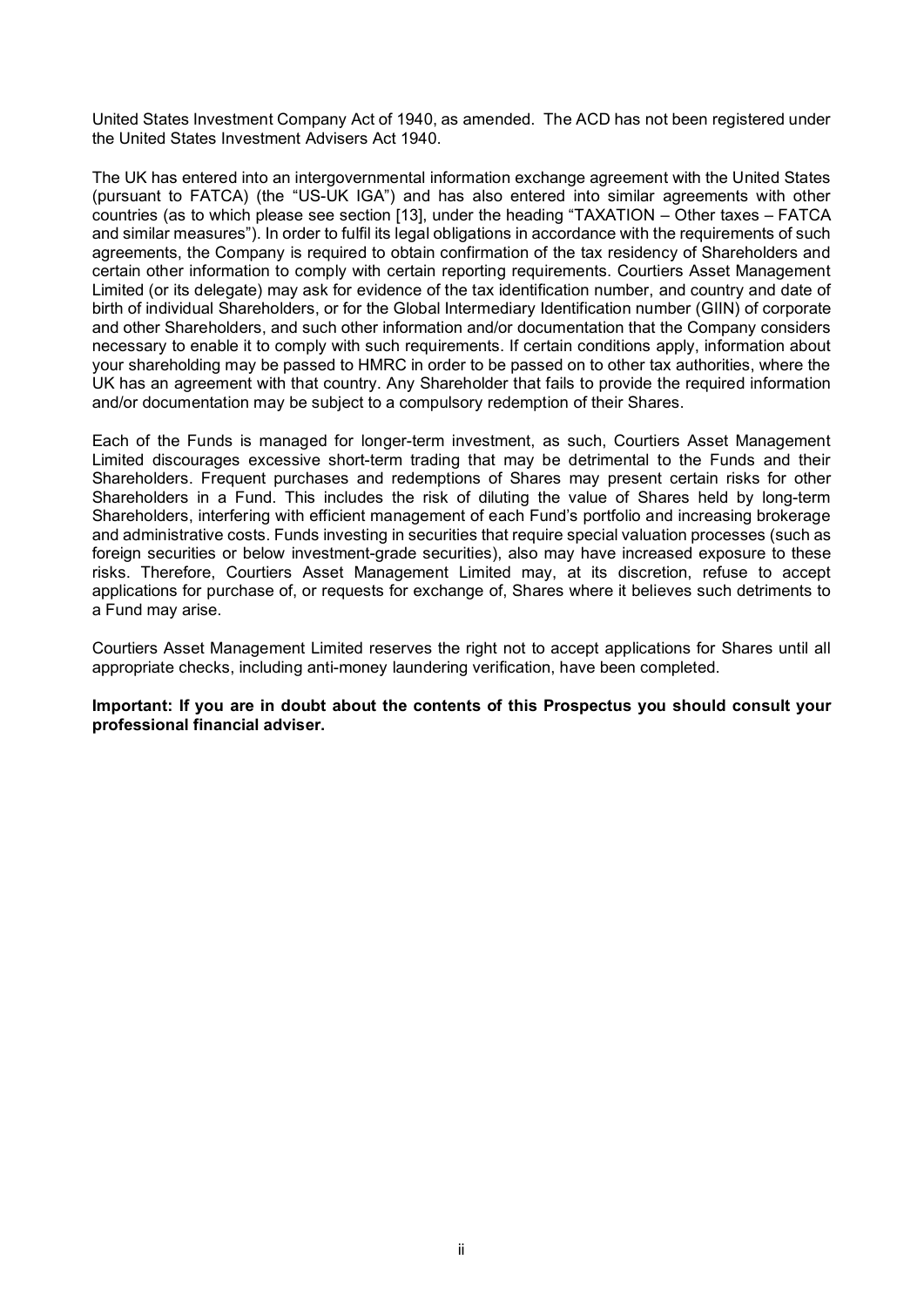## **DIRECTORY**

## **COURTIERS UCITS INVESTMENT FUNDS ICVC**

#### **Head Office**

18 Hart Street Henley-on-Thames **Oxfordshire** RG9 2AU

#### **Administrator**

JTC Fund Solutions (Guernsey) Limited PO Box 156 Ground Floor, Dorey Court Admiral Park St. Peter Port Guernsey GY1 2HT

#### **Depositary**

Citibank UK Limited Citigroup Centre Canada Square Canary Wharf London E14 5LB

#### **Legal Advisers (UK)**

Simmons & Simmons LLP **CityPoint** One Ropemaker Street London EC2Y 9SS

#### **Authorised Corporate Director**

Courtiers Asset Management Limited 18 Hart Street Henley-on-Thames **Oxfordshire** RG9 2AU

#### **Registrar**

Courtiers Investment Services Limited 18 Hart Street Henley-on-Thames **Oxfordshire** RG9 2AU

#### **Auditor**

Ernst & Young LLP Ten George Street **Edinburgh** EH2 2DZ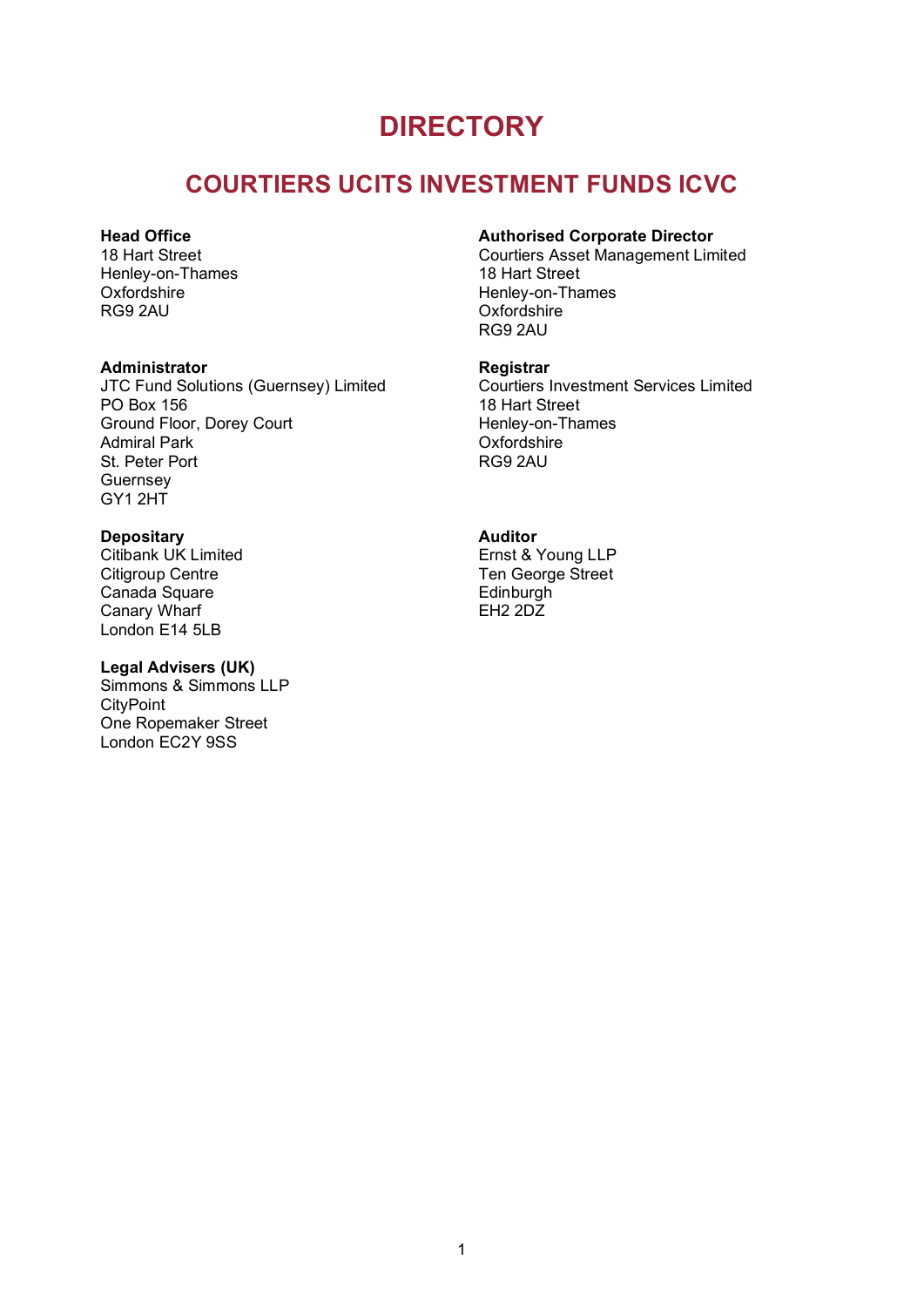# **CONTENTS**

| 1.  |                                                      |  |  |  |
|-----|------------------------------------------------------|--|--|--|
| 2.  |                                                      |  |  |  |
| 3.  | BUYING, SELLING, CONVERTING AND SWITCHING SHARES  11 |  |  |  |
| 4.  |                                                      |  |  |  |
| 5.  |                                                      |  |  |  |
| 6.  |                                                      |  |  |  |
| 7.  |                                                      |  |  |  |
| 8.  |                                                      |  |  |  |
| 9.  |                                                      |  |  |  |
| 10. |                                                      |  |  |  |
| 11. |                                                      |  |  |  |
| 12. |                                                      |  |  |  |
| 13. |                                                      |  |  |  |
| 14. |                                                      |  |  |  |
|     |                                                      |  |  |  |
|     |                                                      |  |  |  |
|     |                                                      |  |  |  |
|     |                                                      |  |  |  |
|     |                                                      |  |  |  |
|     |                                                      |  |  |  |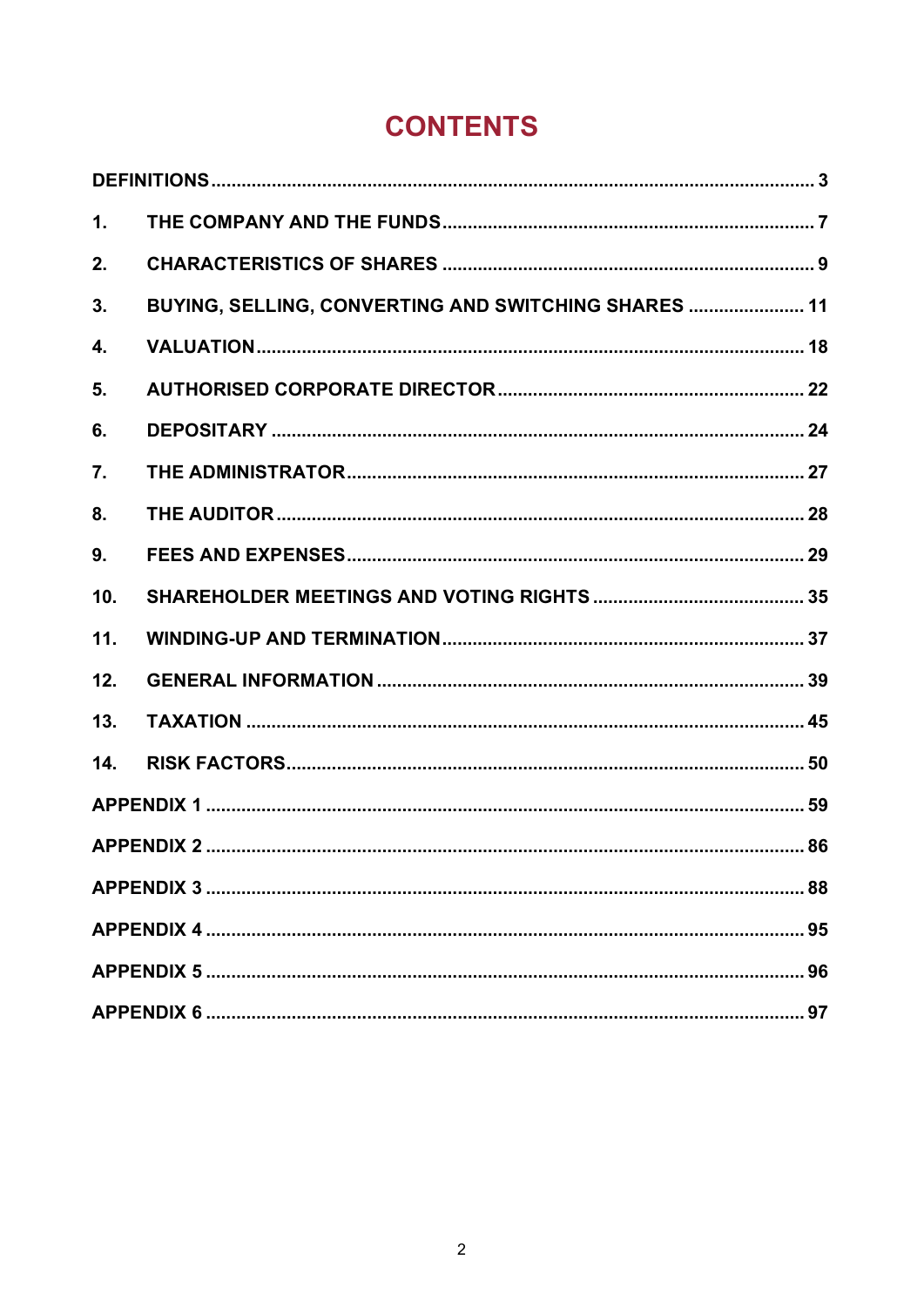# **DEFINITIONS**

<span id="page-5-0"></span>

| "Accumulation Shares"          | Shares in respect of which income is accumulated and added to<br>the capital property of a Fund.                                                                                     |          |                                                                                                                                                         |  |
|--------------------------------|--------------------------------------------------------------------------------------------------------------------------------------------------------------------------------------|----------|---------------------------------------------------------------------------------------------------------------------------------------------------------|--|
| "ACD""                         |                                                                                                                                                                                      |          | Courtiers Asset Management Limited which acts as the<br>Authorised Corporate Director of the Company.                                                   |  |
| "Act"                          | to time.                                                                                                                                                                             |          | Financial Services and Markets Act 2000, as amended from time                                                                                           |  |
| "Administrator"                | JTC Fund Solutions (Guernsey) Limited and/or such other person<br>appointed from time to time to provide administration services to<br>the ACD.                                      |          |                                                                                                                                                         |  |
| "Approved Bank"                | in relation to a bank account opened by the Company:                                                                                                                                 |          |                                                                                                                                                         |  |
|                                | (a)                                                                                                                                                                                  | Kingdom; | if the account is opened at a branch in the United                                                                                                      |  |
|                                |                                                                                                                                                                                      | (i)      | the Bank of England; or                                                                                                                                 |  |
|                                |                                                                                                                                                                                      | (ii)     | the central bank of a member state of the OECD;<br>or                                                                                                   |  |
|                                |                                                                                                                                                                                      | (iii)    | a bank or a building society as defined in the<br>glossary of definitions in the FCA Rules; or                                                          |  |
|                                |                                                                                                                                                                                      | (iv)     | a bank which is supervised by the central bank or<br>other banking regulator of a member state of the<br>OECD; or                                       |  |
|                                | (b)                                                                                                                                                                                  |          | if the account is opened elsewhere:                                                                                                                     |  |
|                                |                                                                                                                                                                                      | (i)      | a bank in $(a)$ ; or                                                                                                                                    |  |
|                                |                                                                                                                                                                                      | (ii)     | a credit institution established in an EEA State<br>other than in the United Kingdom and duly<br>authorised by the relevant Home State Regulator;<br>or |  |
|                                |                                                                                                                                                                                      | (iii)    | a bank which is regulated in the Isle of Man or the<br>Channel Islands; or                                                                              |  |
|                                | (c)                                                                                                                                                                                  |          | a bank supervised by the South African Reserve Bank.                                                                                                    |  |
| "Auditor"                      | Ernst & Young LLP and/or such other person appointed from time<br>to time to provide auditing services to the Company.                                                               |          |                                                                                                                                                         |  |
| "Business Day"                 | any day on which banks are open for business in London and/or<br>such other day or days as the ACD may determine from time to<br>time.                                               |          |                                                                                                                                                         |  |
| "COLL Sourcebook" or<br>"COLL" | the rules contained in the Collective Investment Schemes<br>Sourcebook of the FCA Rules as amended, excluding, for the<br>avoidance of doubt, any guidance or evidential provisions. |          |                                                                                                                                                         |  |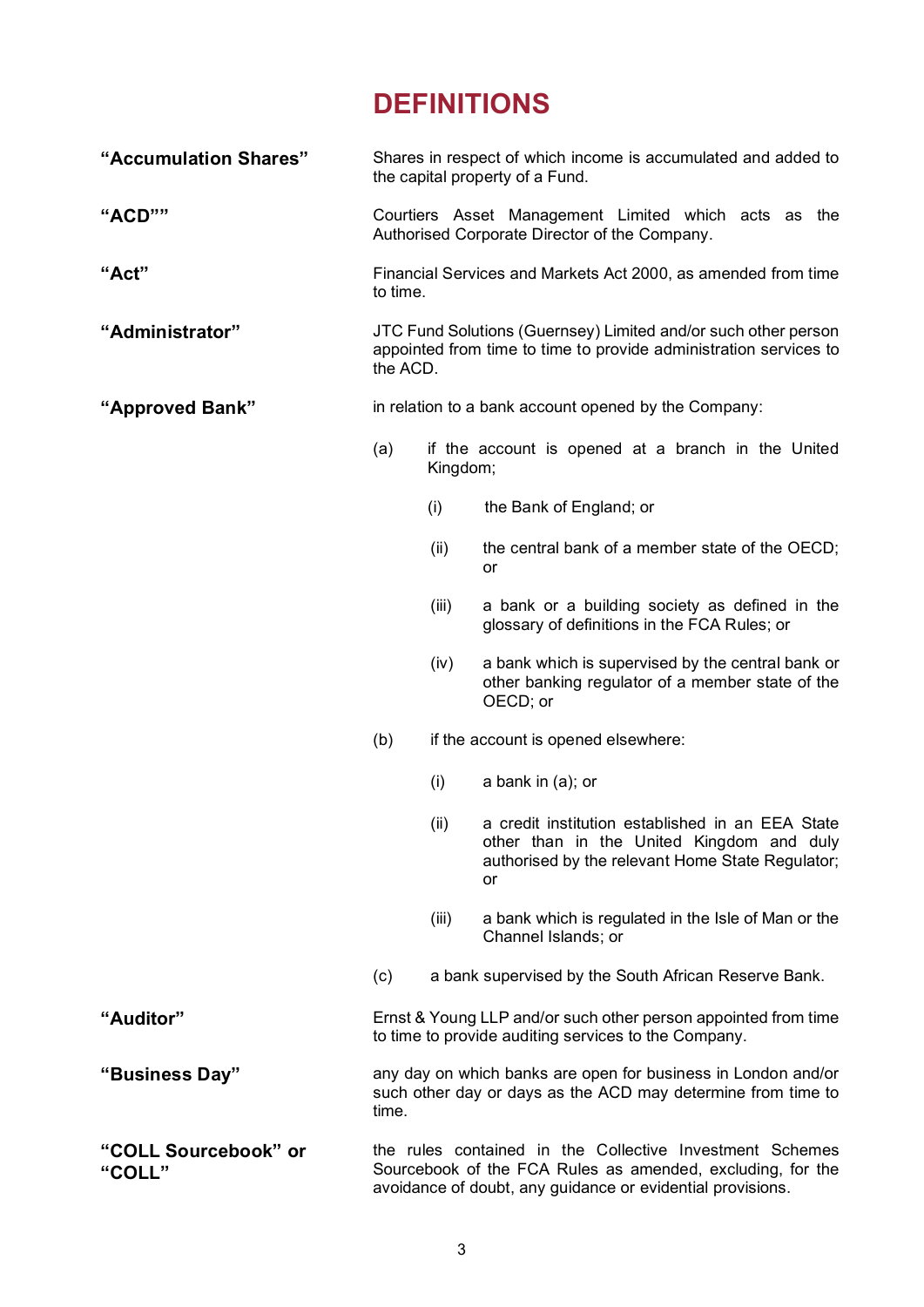| "Company"                        | <b>Courtiers UCITS Investment Funds ICVC.</b>                                                                                                                                                                                                                                                                                                                     |  |  |
|----------------------------------|-------------------------------------------------------------------------------------------------------------------------------------------------------------------------------------------------------------------------------------------------------------------------------------------------------------------------------------------------------------------|--|--|
| "Conversion"                     | the conversion of Shares in one Class in a Fund to Shares of<br>another Class in the same Fund and "Convert" and "Converted"<br>shall be construed accordingly.                                                                                                                                                                                                   |  |  |
| "Cut-Off Time"                   | the cut-off time for submissions of instructions as described in<br>Appendix 3.                                                                                                                                                                                                                                                                                   |  |  |
| "Custodian"                      | Citibank N.A. and/or such other person appointed from time to<br>time to provide custody services to the Depositary.                                                                                                                                                                                                                                              |  |  |
| "Dealing Day"                    | any Business Day.                                                                                                                                                                                                                                                                                                                                                 |  |  |
| "Default Arrangement"            | means as defined in the Glossary to the FCA Rules.                                                                                                                                                                                                                                                                                                                |  |  |
| "Depositary"                     | Citibank UK Limited, the depositary of the Company.                                                                                                                                                                                                                                                                                                               |  |  |
| "EEA State"                      | a member state of the European Union and any other state which<br>is within the European Economic Area.                                                                                                                                                                                                                                                           |  |  |
| "Eligible Institution"           | one of certain eligible institutions being a BCD credit institution<br>authorised by its home state regulator, as defined in the glossary<br>of definitions in the FCA Rules, or a MiFID (Markets in Financial<br>Instruments Directive) investment firm authorised by its home<br>state regulator as defined in the glossary of definitions in the FCA<br>Rules. |  |  |
| "FATCA"                          | the Foreign Account Tax Compliance Act provisions contained in<br>sections 1471 to 1474 of the United States Internal Revenue<br>Code and US Treasury Regulations promulgated thereunder (as<br>amended from time to time).                                                                                                                                       |  |  |
| "FCA"                            | the Financial Conduct Authority of the United Kingdom and/or any<br>successor regulatory body thereto.                                                                                                                                                                                                                                                            |  |  |
| "FCA Rules"                      | the FCA Handbook of Rules and Guidance made under the Act<br>as amended, revised, updated or supplanted from time to time,<br>including for the avoidance of any doubt, the COLL Sourcebook.                                                                                                                                                                      |  |  |
| "Fund" or "Funds"                | a sub-fund or sub-funds of the Company being part of the property<br>of the Company that is pooled separately and is invested in<br>accordance with the investment objective applicable to that Fund.                                                                                                                                                             |  |  |
| "HMRC"                           | HM Revenue & Customs.                                                                                                                                                                                                                                                                                                                                             |  |  |
| "Income Shares"                  | Shares in respect of which income is distributed to Shareholders.                                                                                                                                                                                                                                                                                                 |  |  |
| "Initial Offer Period"           | means as defined on page 12.                                                                                                                                                                                                                                                                                                                                      |  |  |
| "Instrument of<br>Incorporation" | the instrument of incorporation of the Company as amended from<br>time to time.                                                                                                                                                                                                                                                                                   |  |  |
| " $ISA"$                         | an individual savings account established and operated in<br>accordance with the Individual Savings Account Regulations<br>1998.                                                                                                                                                                                                                                  |  |  |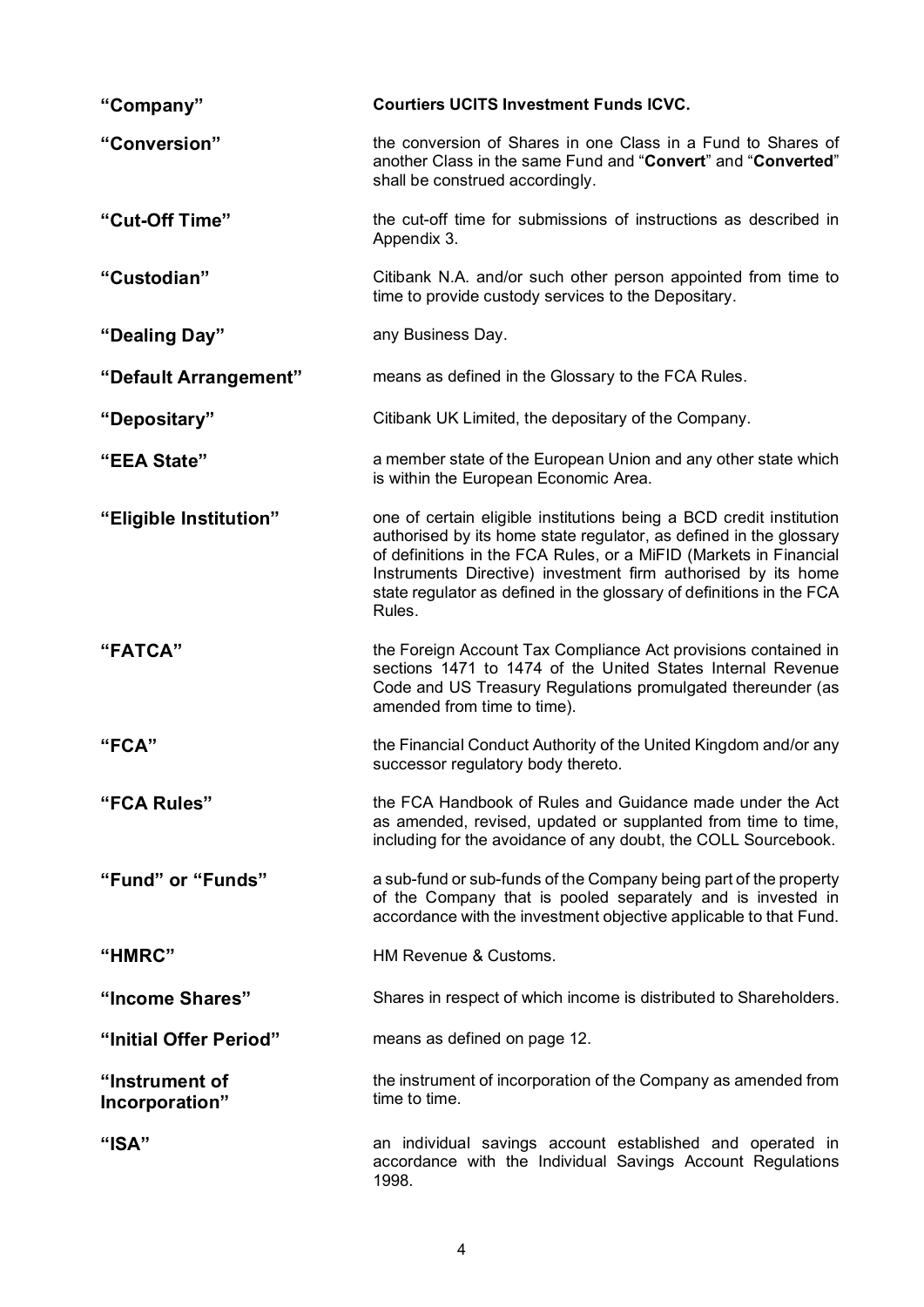| "KIID"                                            | a Key Investor Information Document.                                                                                                                                                                                                                                                                                                                            |  |  |  |
|---------------------------------------------------|-----------------------------------------------------------------------------------------------------------------------------------------------------------------------------------------------------------------------------------------------------------------------------------------------------------------------------------------------------------------|--|--|--|
| "Net Asset Value" or "NAV"                        | the value of the property of (or attributable to) the Company, a<br>Fund or a Share Class (as the context may require) less the<br>liabilities of (or attributable to) the Company, Fund or Share Class<br>concerned as calculated in accordance with the Instrument of<br>Incorporation.                                                                       |  |  |  |
| "Net Asset Value per Share"<br>or "NAV per Share" | the Net Asset Value of a Share Class in issue in respect of any<br>Fund divided by the number of Shares of the relevant Share Class<br>in issue or deemed to be in issue in that Fund.                                                                                                                                                                          |  |  |  |
| "Non-Qualified Person"                            | any person to whom a transfer of Shares (legally or beneficially)<br>or by whom a holding of Shares (legally or beneficially) would or,<br>in the opinion of the ACD, might:                                                                                                                                                                                    |  |  |  |
|                                                   | a)<br>be in breach of any law (or regulation by a competent<br>authority) of any country or territory by virtue of which the<br>person in question is not qualified to hold such Shares; or                                                                                                                                                                     |  |  |  |
|                                                   | require the Company or the ACD to be registered under<br>b)<br>any law or regulation whether as an investment fund or<br>otherwise, or cause the Company to be required to apply<br>for registration, or comply with any registration<br>requirements in respect of any of its Shares, whether in<br>the United States of America or any other jurisdiction; or |  |  |  |
|                                                   | cause the Company, its Shareholders or the ACD some<br>c)<br>regulatory, taxation, pecuniary or material<br>legal,<br>administrative disadvantage which the Company or its<br>Shareholders might not otherwise have incurred or<br>suffered.                                                                                                                    |  |  |  |
| "OECD"                                            | the Organisation for Economic Co-operation and Development.                                                                                                                                                                                                                                                                                                     |  |  |  |
| "OEIC"                                            | a company incorporated under the OEIC Regulations.                                                                                                                                                                                                                                                                                                              |  |  |  |
| "OEIC Regulations"                                | the Open-Ended Investment Companies Regulations 2001 (as<br>amended from time to time).                                                                                                                                                                                                                                                                         |  |  |  |
| "PRA"                                             | the Prudential Regulation Authority of the United Kingdom and/or<br>any successor regulatory body thereto.                                                                                                                                                                                                                                                      |  |  |  |
| "Product Reference<br>Number"                     | the Product Reference Number or "PRN" is issued by the FCA<br>and is unique to each fund managed and marketed by the ACD.                                                                                                                                                                                                                                       |  |  |  |
| "Qualifying Scheme"                               | means as defined in the Glossary to the FCA Rules.                                                                                                                                                                                                                                                                                                              |  |  |  |
| "Register of Shareholders"                        | the register of shareholders kept by or on behalf of the Company<br>pursuant to paragraph 1(1) of Schedule 3 to the OEIC<br>Regulations.                                                                                                                                                                                                                        |  |  |  |
| "Registrar"                                       | <b>Courtiers Investment Services Limited.</b>                                                                                                                                                                                                                                                                                                                   |  |  |  |

**"Regulated Activities Order"**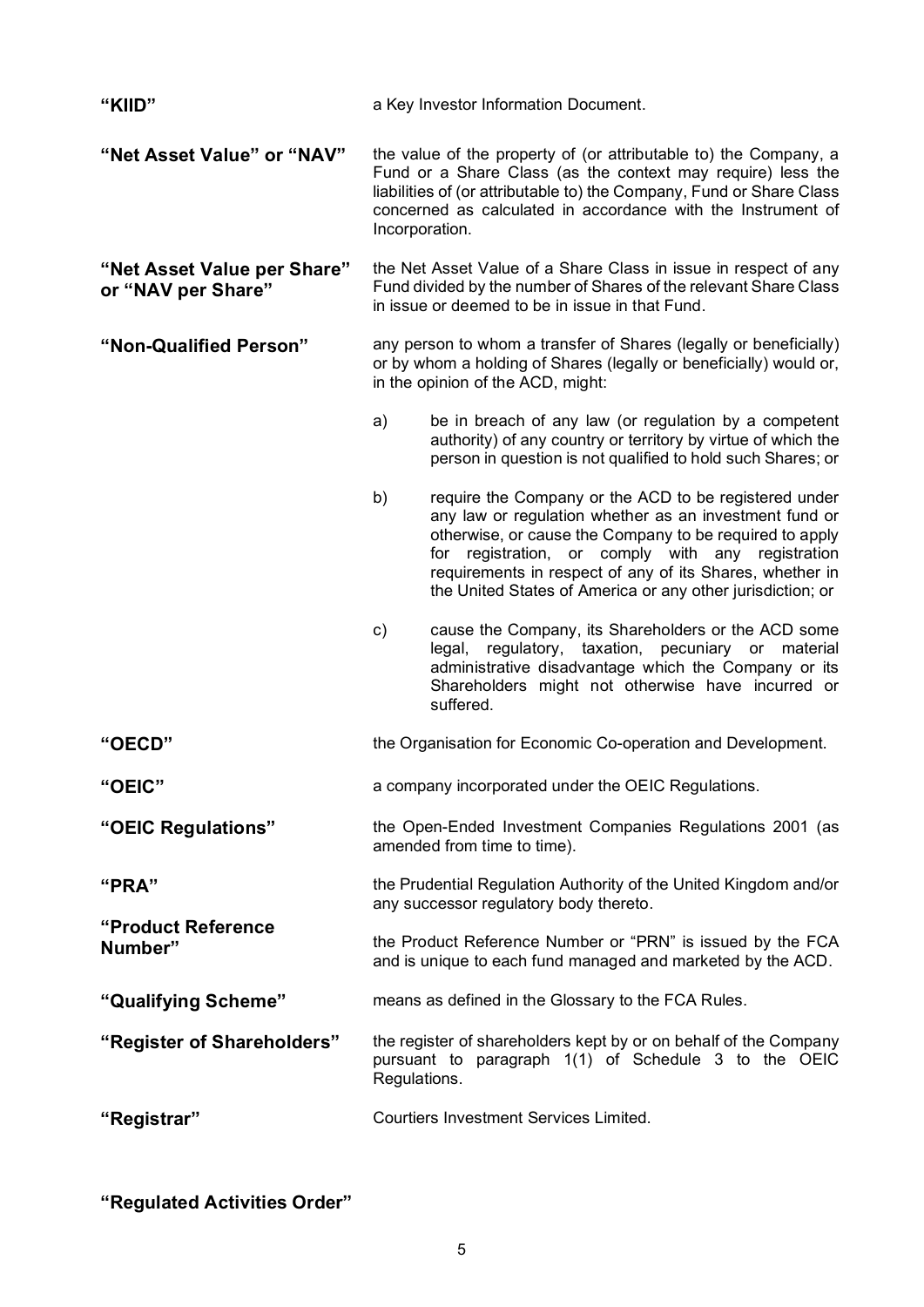|                       | the Financial Services and Markets Act 2000 (Regulated<br>Activities) Order 2001 SI 2001/544.                                                                                                                                                                                                                                                                                                                                                   |
|-----------------------|-------------------------------------------------------------------------------------------------------------------------------------------------------------------------------------------------------------------------------------------------------------------------------------------------------------------------------------------------------------------------------------------------------------------------------------------------|
| "the Regulations"     | the OEIC Regulations and the FCA Rules.                                                                                                                                                                                                                                                                                                                                                                                                         |
| "Scheme Property"     | the property of the Company or a particular Fund (as the case<br>may be) including income on that property.                                                                                                                                                                                                                                                                                                                                     |
| "Share" or "Shares"   | a share or shares in the Company in relation to a single Fund.                                                                                                                                                                                                                                                                                                                                                                                  |
| "Share Class"         | all of the Shares issued by the Company as a particular class of<br>Shares relating to a single Fund.                                                                                                                                                                                                                                                                                                                                           |
| "Shareholder"         | a holder of Shares in the Company.                                                                                                                                                                                                                                                                                                                                                                                                              |
| "Specified US Person" | a Shareholder who falls within the definition of "Specified United<br>States Person" for the purpose of FATCA.                                                                                                                                                                                                                                                                                                                                  |
| "Switch"              | where permissible, the exchange of Shares of one Fund for<br>Shares of another Fund and "Switching" shall be construed<br>accordingly.                                                                                                                                                                                                                                                                                                          |
| "UCITS Directive"     | the European Parliament and Council Directive of 13 July 2009<br>on the coordination of laws, regulations and administrative<br>provisions relating to undertakings for collective investment in<br>transferable securities (as amended from time to time).                                                                                                                                                                                     |
| "UCITS scheme"        | a collective investment scheme that complies with the<br>requirements of the UCITS Directive.                                                                                                                                                                                                                                                                                                                                                   |
| "UK"                  | United Kingdom of Great Britain and Northern Ireland.                                                                                                                                                                                                                                                                                                                                                                                           |
| "US-UK IGA"           | as defined on page ii of this Prospectus.                                                                                                                                                                                                                                                                                                                                                                                                       |
| "Valuation Point"     | the point, whether on a periodic basis or for a particular valuation,<br>at which the ACD carries out a valuation of the property of the<br>Company or a Fund (as the case may be) for the purpose of<br>determining the price at which Shares of a Share Class may be<br>issued, cancelled, exchanged or redeemed. The valuation point<br>will be at 22.00 on each Dealing Day or such other time or times<br>as may be determined by the ACD. |
| "VAT"                 | UK value added tax.                                                                                                                                                                                                                                                                                                                                                                                                                             |

In this Prospectus the words and expressions set out in the first column above shall have the meanings set opposite them unless the context requires otherwise. Words and expressions contained in this Prospectus but not defined herein shall have the same meanings as in the FCA Rules unless the contrary is stated. All references to "Sterling" and "£" are to the currency of the United Kingdom.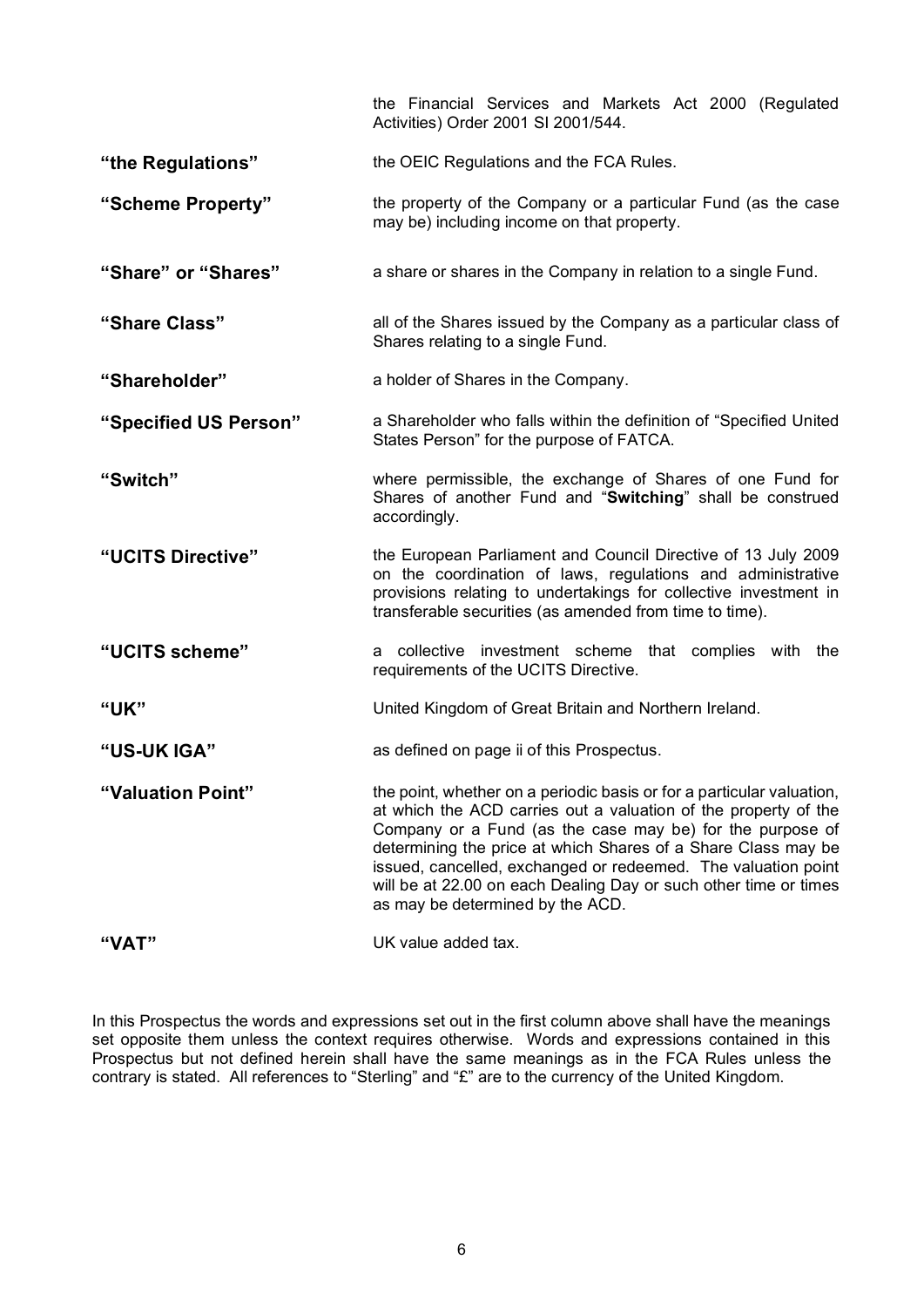# **1. THE COMPANY AND THE FUNDS**

### <span id="page-9-0"></span>**1.1 The Company**

The Company is an open-ended investment company with variable capital. The Company is incorporated in England and Wales with registered number IC001051 and is authorised pursuant to Regulation 14 of the OEIC Regulations. The effective date of the authorisation order made by the FCA was 7 October 2015.

The minimum share capital of the Company is  $£1$  and the maximum share capital is £100,000,000,000. The base currency for the Company is pounds sterling. The Shareholders are not liable for the debts of the Company. Shares in the Company are not listed on any investment exchange.

The Company is an umbrella company authorised as a UCITS scheme for the purposes of the FCA Rules and, as at the date of this Prospectus, consists of the following Funds:

- Courtiers UK Equity Income Fund;
- Courtiers Global (ex UK) Equity Income Fund;
- Courtiers Investment Grade Bond Fund,

Subject to the Regulations and the Instrument of Incorporation, the ACD may establish additional Funds from time to time.

The address in the U.K. for service on the Company of notices or other documents required or authorised to be served on the Company is: 18 Hart Street, Henley on Thames, Oxfordshire, RG9 2AU.

## **1.2 The Funds and their Investment Objectives and Policies**

The assets of each Fund will be treated as separate from those of every other Fund and will be invested in accordance with the investment objective and investment policy applicable to that Fund. Investment of the assets of each of the Funds must comply with the COLL Sourcebook and the investment objective and policy of the relevant Fund. Details of the investment objective, policy and certain terms relating to an investment in the Funds are set out in Appendix 3. The eligible securities markets and eligible derivatives markets on which the Funds may invest are set out in Appendix 2. A detailed statement of the general investment and borrowing restrictions in respect of each Fund is set out in Appendix 1.

Each of the Funds has a segregated portfolio of assets and accordingly, the assets of a Fund belong exclusively to that Fund and shall not be used to discharge directly or indirectly the liabilities of or claims against any other person or body, including the Company and any other Fund, and shall not be available for any such purpose.

Whilst the provisions of the OEIC Regulations provide for segregated liability between Funds, these provisions are subject to the scrutiny of the courts and it is not free from doubt, in the context of claims brought by local creditors in foreign courts or under foreign law contracts, that the assets of a Fund will always be 'ring fenced' from the liabilities of other Funds of the Company.

Subject to the above, each Fund will be charged with the liabilities, expenses, costs and charges of the Company attributable to that Fund. Within the Funds, charges will be allocated between Share Classes in accordance with the terms of issue of Shares of those Share Classes. Any assets, liabilities, expenses, costs or charges not attributable to a particular Fund may be allocated by the ACD in a manner which it believes is fair to the Shareholders generally. This will normally be pro rata to the Net Asset Value of the relevant Funds.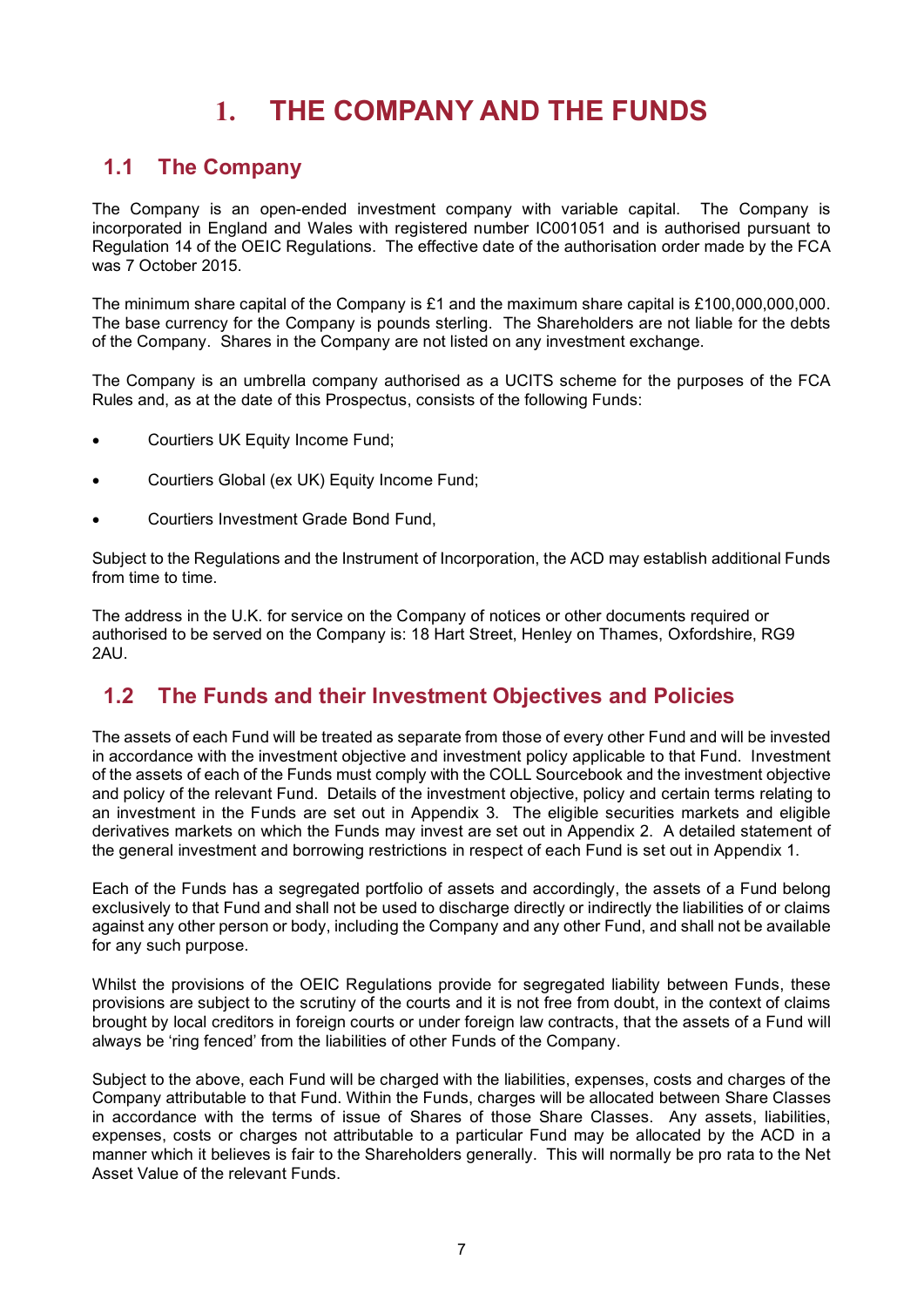An investment in a Fund should be based on the investor's attitude to risk, desired objectives, and intended length of time for investment and should be considered in the context of the investor's overall portfolio. Further details of the typical investor profile of each Fund can be found in Appendix 3. Investors should seek professional advice before making investment decisions.

When available, the historical performance of the Funds will be set out in Appendix 4.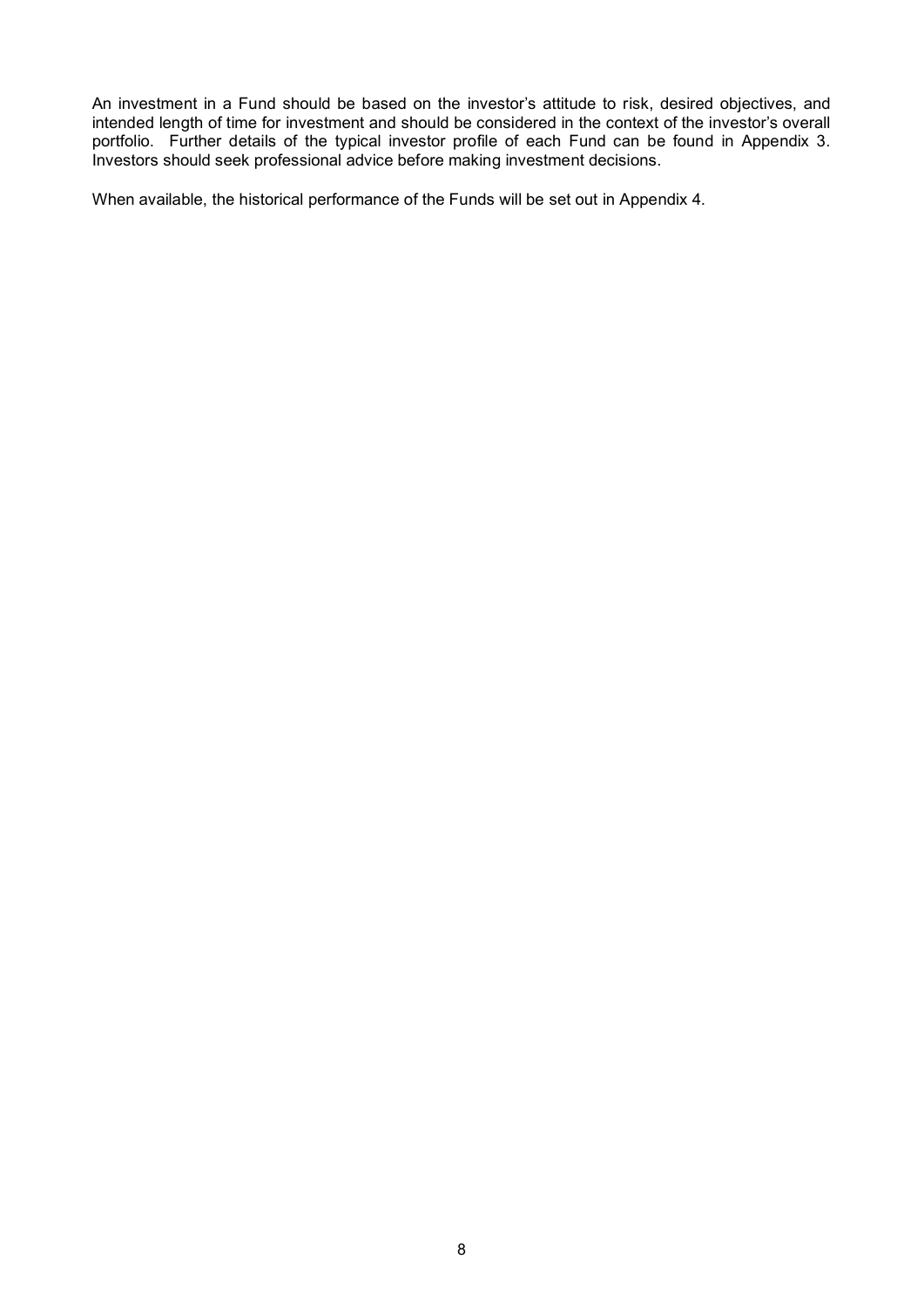# **2. CHARACTERISTICS OF SHARES**

#### <span id="page-11-0"></span>**2.1 General**

Several Share Classes may be issued in respect of each Fund, distinguished by their criteria for subscription and fee structure. The Share Classes currently available for each Fund are set out in Appendix 3.

Where a Fund has different Share Classes, each Share Class may attract different charges and so monies may be deducted from Share Classes in unequal proportions. In these circumstances the proportionate interests of the Share Classes within a Fund will be adjusted accordingly.

Further Share Classes may be established from time to time by the ACD in accordance with the Instrument of Incorporation. On the introduction of any new Fund or Share Class, either a revised prospectus or a supplemental prospectus will be prepared, setting out the details of each Fund or Share Class. The base currency for each new Share Class will be determined at the date of creation and set out in the Prospectus issued in respect of the new Share Class.

Shares in the Company have no par value and therefore the share capital of each Fund at all times equals the Company's current Net Asset Value.

Subject to their denomination, Shares are entitled to participate equally in the profits arising in respect of, and in the proceeds of, the liquidation of the Company or termination of a relevant Fund. Shares do not carry preferential or pre-emptive rights to acquire further Shares.

Each Share is deemed to represent one undivided unit of entitlement in the property of a Fund. Subject to the terms of this Prospectus, Shareholders are entitled to receive net income derived from the Fund and to redeem their Shares at a price linked to the value of the Scheme Property of a Fund. Shareholders do not have any proprietary interest in the underlying assets of the Company.

#### **2.2 Income and Accumulation Shares and Gross Shares**

#### *Income Shares*

Holders of Income Shares are entitled to be paid the distributable income attributed to such Shares in respect of the relevant interim and/or annual distribution period for that Share Class.

Income Shares are currently issued by the Company for the UK Equity Income Fund only. Income (if any) will be distributed on or before the income distribution dates (see Appendix 3 in relation to each Fund).

#### *Accumulation Shares*

Holders of Accumulation Shares are not entitled to be paid the income attributed to such Share Class in relation to the relevant interim and/or annual distribution periods, but that income is automatically transferred to (and retained as part of) the capital assets of a Fund on the last day of the relevant interim and/or annual distribution period. This is reflected in the price of an Accumulation Share.

#### *Gross Shares*

Gross Shares are Income or Accumulation Shares where, in accordance with relevant tax law, distribution or allocation of income is made without any tax being deducted or accounted for by the Company.

Currently, only gross Shares (for Income and Accumulation) are in issue. Consequently, all references in this Prospectus to Shares are to gross Shares unless otherwise stated.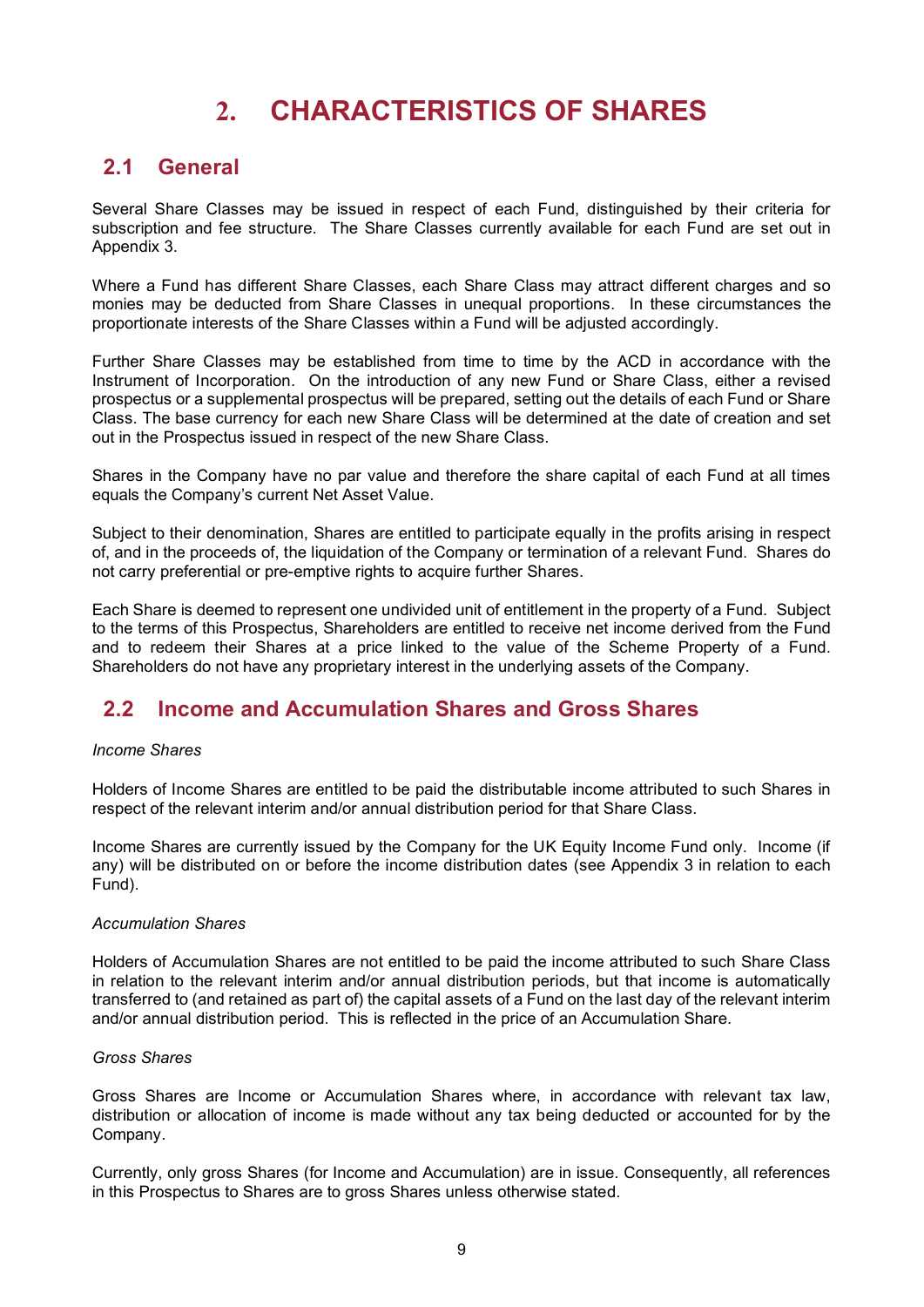## **2.3 Title to Shares**

The title to Shares is evidenced by entries on the Register of Shareholders. Certificates for Shares will not be issued. The Company does not issue bearer Shares.

## **2.4 Shares with Different Denominations**

Shares will be issued in larger and smaller denominations. Smaller denomination Shares represent fractions of a larger denomination Share and accordingly have proportionate rights.

Whenever the number of any smaller denomination Shares reaches one ten thousandth, the ACD shall automatically consolidate such smaller denomination Shares into one larger denomination share of the same Share Class.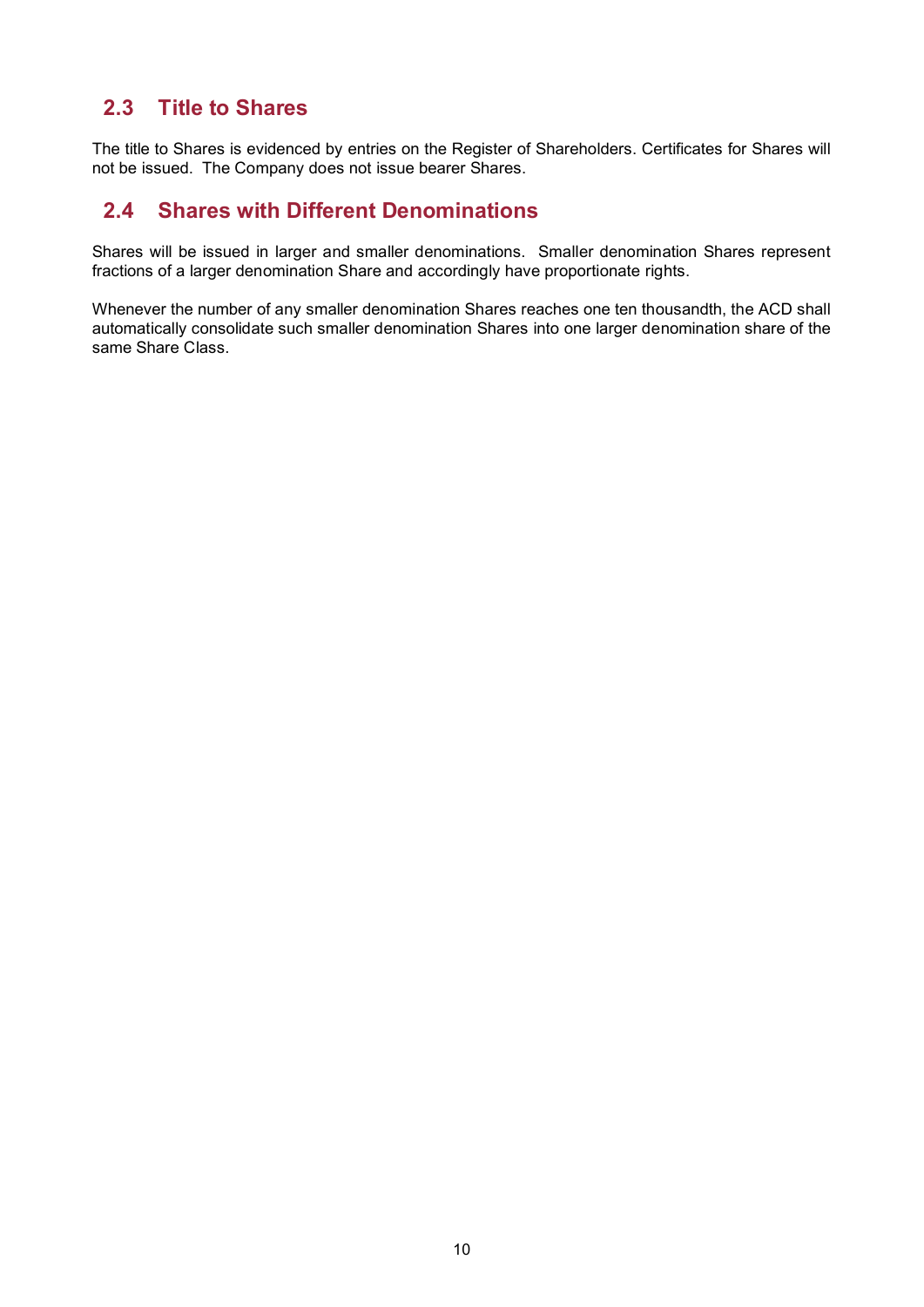# <span id="page-13-0"></span>**3. BUYING, SELLING, CONVERTING AND SWITCHING SHARES**

## **3.1 Initial Offer Period**

The initial offer period for shares in the Funds commenced at 9.30 on 23 November 2015 and closed at 16.30 on 27 November 2015 (the "Initial Offer Period").

The subscription price for each Share Class during the Initial Offer Period was 100 pence per Share.

The Institutional Income Share Class for the Courtiers UK Equity Income Fund was launched on 22 July 2019 with an initial price of 100 pence per share.

### **3.2 General**

Shares in each Fund may be bought, sold, Switched and Converted on any Dealing Day between 9.30 and 15.00. The ACD may vary these times at its discretion. Shares may be bought, sold, Switched or Converted by writing to the ACD or by such other means as the ACD may make available from time to time. A purchase or sale of Shares is a legally binding contract.

Telephone calls may be recorded.

Instructions received and accepted by the ACD by the Cut-Off Time on a Dealing Day will be dealt with at the price calculated on that day. Instructions received and accepted after that time will be dealt with at the price calculated on the next Dealing Day. A purchase or sale of Shares in writing and/or by telephone is a legally binding contract. Once made, applications to purchase Shares are irrevocable *except* in the case where cancellation rights apply (see below).

In its dealings in Shares of the Funds the ACD is dealing as principal. The ACD may make a profit from dealing in Shares as principal. The ACD is not accountable to Shareholders for any profit it makes in dealing in Shares as principal.

## **3.3 Subscriptions**

Shares may be bought directly from the ACD or through a professional adviser or other intermediary. For details of dealing charges see section 9 below. Application forms may be obtained from the ACD.

A contract note giving details and, where appropriate, a notice of the applicant's right to cancel the transaction will be issued on the Business Day following the purchase or sale. Certificates will not be issued in respect of shares in the Fund as ownership is evidenced by entry on the Register. In the case of a purchase of Shares, settlement will be required at the time of placing the instruction to purchase Shares. Payments for Share purchases are made by Shareholders directly into a client money account, from which such payments are transferred (net of any fees payable to the ACD) to the Depositary for the issue of Shares.

All payments received by the ACD shall be transferred to the Depositary for the issue of the Shares on the later of the contractual settlement date or the date when payment has irrevocably been received in cleared funds by the ACD, net of any fees or other amounts payable to the ACD.

The ACD, at its discretion, has the right to cancel a purchase deal if settlement is not made within a reasonable period and any loss arising on such cancellation shall be the liability of the applicant. At the ACD's discretion, payment for large purchases of Shares may be made by telegraphic transfer.

Applications to purchase Shares, once made are, except in the case where cancellation rights are applied, irrevocable. However, subject to its obligations under the Regulations, the ACD has the right to reject, on reasonable grounds relating to the circumstances of the applicant, any application for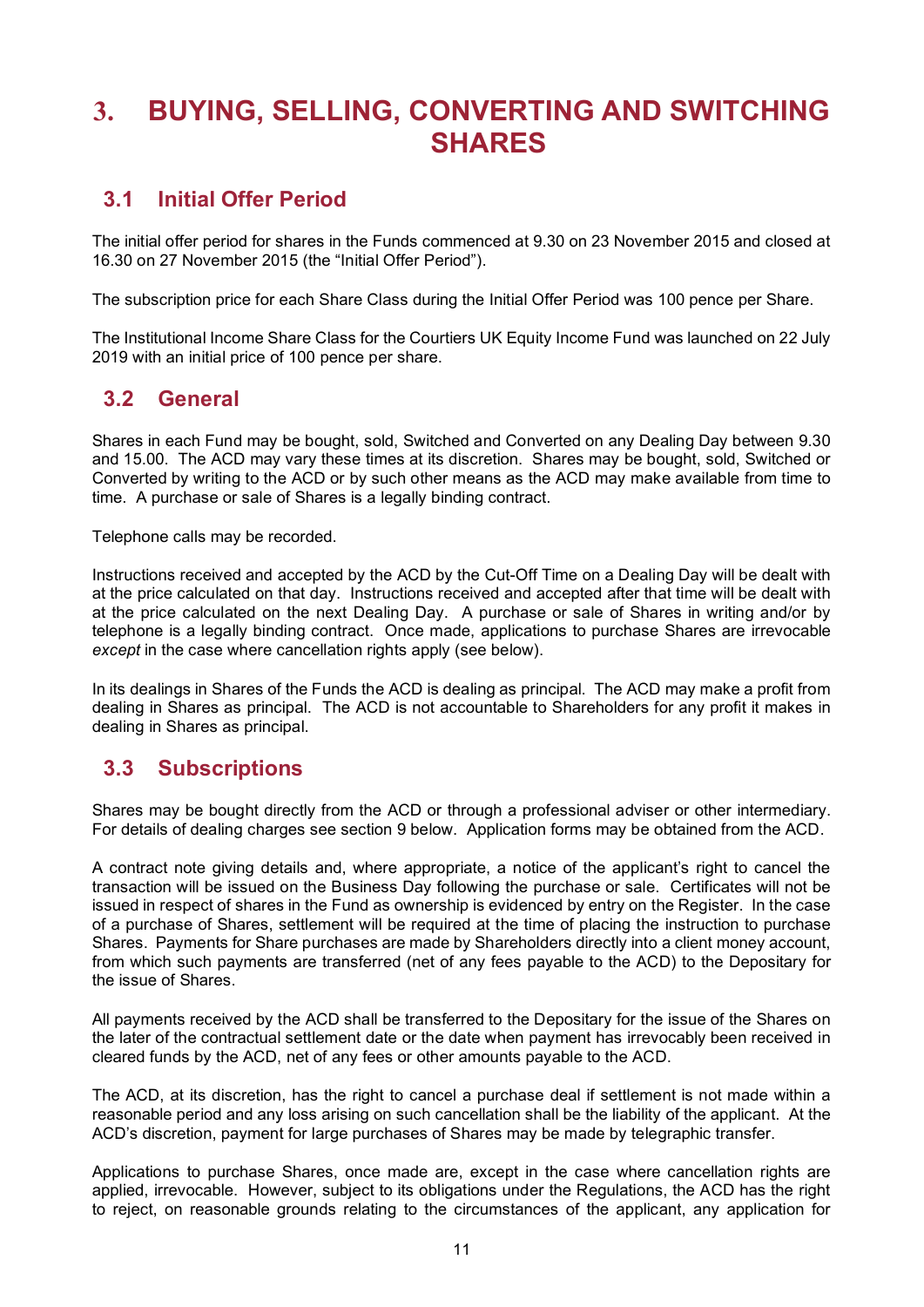Shares in whole or part, and in this event the ACD will return any money sent, or the balance of such monies, at the risk of the applicant.

Any subscription monies remaining after a whole number of Shares have been issued will not be returned to the applicant. Instead, smaller denomination Shares will be issued. A smaller denomination Share is equivalent to one hundredth of a larger denomination Share.

Applicants who have received advice may have the right to cancel their application to buy Shares at any time during the 14 days after the date on which they receive a cancellation notice from the ACD. If an applicant decides to cancel the contract, and, at the time the ACD receives the completed cancellation notice, the value of the investment has stayed the same or risen, they will receive a refund of the amount they invested. If the value of the investment has fallen at the time the ACD receives the completed cancellation notice, they will not receive a full refund as an amount equal to any fall in value will be deducted from the sum originally invested. The ACD may extend cancellation rights to other investors but is under no obligation to do so.

If the full settlement has not been made at the time of applying for Shares, it must be paid so as to be received by the ACD within three Business Days. Provided that no notice of cancellation is received, settlement is completed on receipt of cleared funds. If settlement is not received as set out above, the ACD may, at their discretion, cancel the transaction. If, at the time the ACD cancels the transaction, the value of the investment has stayed the same or risen, the applicant will receive a refund of the amount they invested. If the value of the investment has fallen at the time of the cancellation the applicant may not receive a full refund as an amount equal to any fall in value will be deducted from the sum originally invested.

As part of the process of buying Shares, investors in the Company will be required to provide the ACD (or its delegate) with any information and/or documentation that the Company considers necessary to enable it to comply with its domestic (and any overseas) obligations relating to FATCA, the US-UK IGA and any similar intergovernmental agreements for the automatic exchange of tax information which may be entered into and implemented by the United Kingdom.

FATCA aims to prevent US tax evasion by requiring foreign financial institutions (such as the Company) to report certain information in relation to any Shareholder who is a Specified US Person to the Internal Revenue Service of the US ("IRS"). As a result of the US-UK IGA, the ACD may be required to disclose information relating to Shareholders who fall within the definition of Specified US Person (and their investments in the Company) to HMRC, who will in turn exchange this information with the IRS. The United Kingdom government has also entered into inter-governmental agreements with a number of other jurisdictions which impose similar requirements to the US-UK IGA. Further information may be found in section 13 under the heading "Taxation – Other taxes – FATCA and similar measures".

By signing the application form to subscribe for Shares in the Company, each Shareholder is agreeing to provide such information upon request from the Company or its delegate.

#### **Please note that the Company may treat Shareholders as a Specified US Person, or (where applicable) as a person in respect of whom disclosure is required to be made in accordance with further intergovernmental agreements, where the ACD is unable to establish that this is not the case.**

Shareholders who are concerned about their position are encouraged to consult with their own tax advisers regarding the possible implications of FATCA, the US-UK IGA and any other similar legislation and/or regulations on their interest in the Company.

## **3.4 Redemptions**

The redemption price per Share will be equal to the Net Asset Value per Share as at the relevant Valuation Point less any charges which may apply as further detailed in the section headed "Fees and Expenses".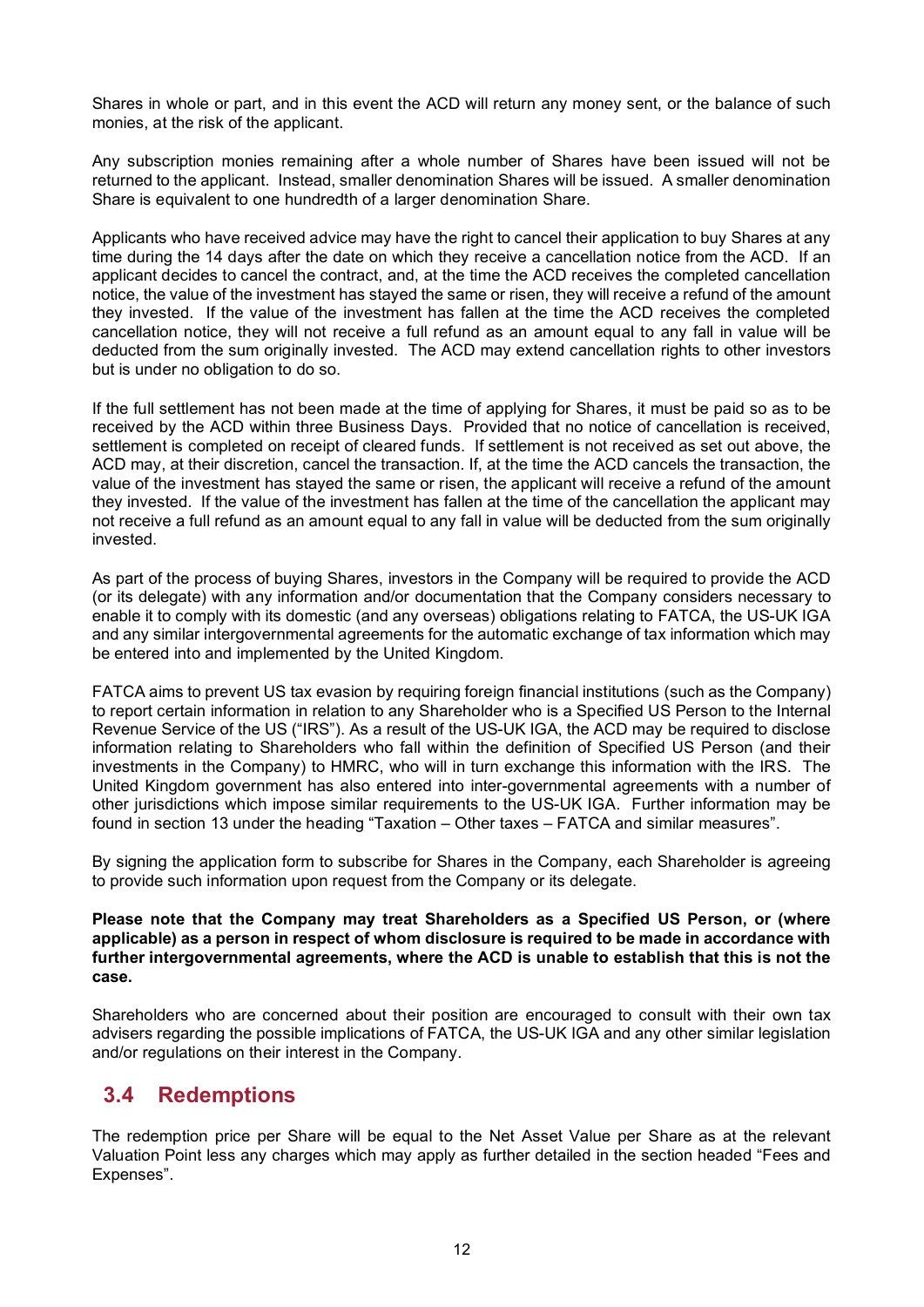No redemption payment may be made until the original redemption notice has been received and all the documentation required by the Company (including any documents in connection with anti-money laundering procedures) and the anti-money-laundering procedures have been completed.

A request for a partial redemption of Shares may be refused, or the holding redeemed in its entirety, if, as a result of such partial redemption, the Net Asset Value of the Shares retained by the Shareholder would be less than the minimum holding as set out in Appendix 3.

A redemption request, once given, is irrevocable save with the consent of the ACD (which may be withheld in the ACD's discretion).

Payment will be made in the currency of denomination of the Shares being redeemed.

A contract note giving details of the number and price of Shares sold will be sent to the selling Shareholder (the first named, in the case of joint Shareholders) and/or their duly authorised agents together with a form of renunciation (if sufficient written instructions have not already been given), for joint holders, for completion and execution by the Shareholder (and, in the case of a joint holding, by all the joint holders) not later than the end of the business day following the Valuation Point by reference to which the redemption price is determined. Subject to the provisions on in specie redemption below, redemption monies will be paid by cheque (or by appropriate electronic means where applicable) which will be issued within three business days of the later of:

- receipt by the ACD of the form of renunciation (or other sufficient written instructions) duly signed by all the relevant Shareholders and completed as to the appropriate number of Shares, together with any other appropriate evidence of title; and
- the Cut-Off Time following receipt by the ACD of the request to sell.

For security purposes, where a Shareholder submits a request to change his name, address or bank details, a 10 day block is placed on the payment of redemption proceeds, giving the Shareholder enough time to receive advice that the change has been made and to notify the ACD of any discrepancy.

The Depositary will pay the redemption proceeds into a client money account operated by the ACD and payments to redeeming Shareholders will be made from this account. Redemption proceeds due to a Shareholder shall be treated as client money until the payment to the shareholder has settled.

## **3.5 Deferred Redemptions**

The ACD may defer redemptions at a particular Valuation Point on a Dealing Day to the Valuation Point on the next Dealing Day where the requested redemptions (including redemptions deferred from a prior Dealing Day) exceed 10% of a Fund's value. The ACD will ensure the consistent treatment of all Shareholders who have sought to redeem Shares at any Valuation Point on a Dealing Day at which redemptions are deferred. The ACD will pro-rata all such redemption requests to the stated level and will defer the remainder until such period as it considers to be in the best interests of the Fund and its Shareholders. The ACD will also ensure that all deals relating to an earlier Valuation Point on a Dealing Day are completed before those relating to a later Valuation Point are considered.

## **3.6 Conversion and Switching**

Subject to any restrictions on the eligibility of investors for a particular Share Class, a Shareholder in a Fund may at any time:

- Convert all or some of his Shares in one Class in a Fund for Shares of another Class of Shares in the same Fund; or
- Switch all or some of his Shares in one Class in a Fund for Shares in another Fund.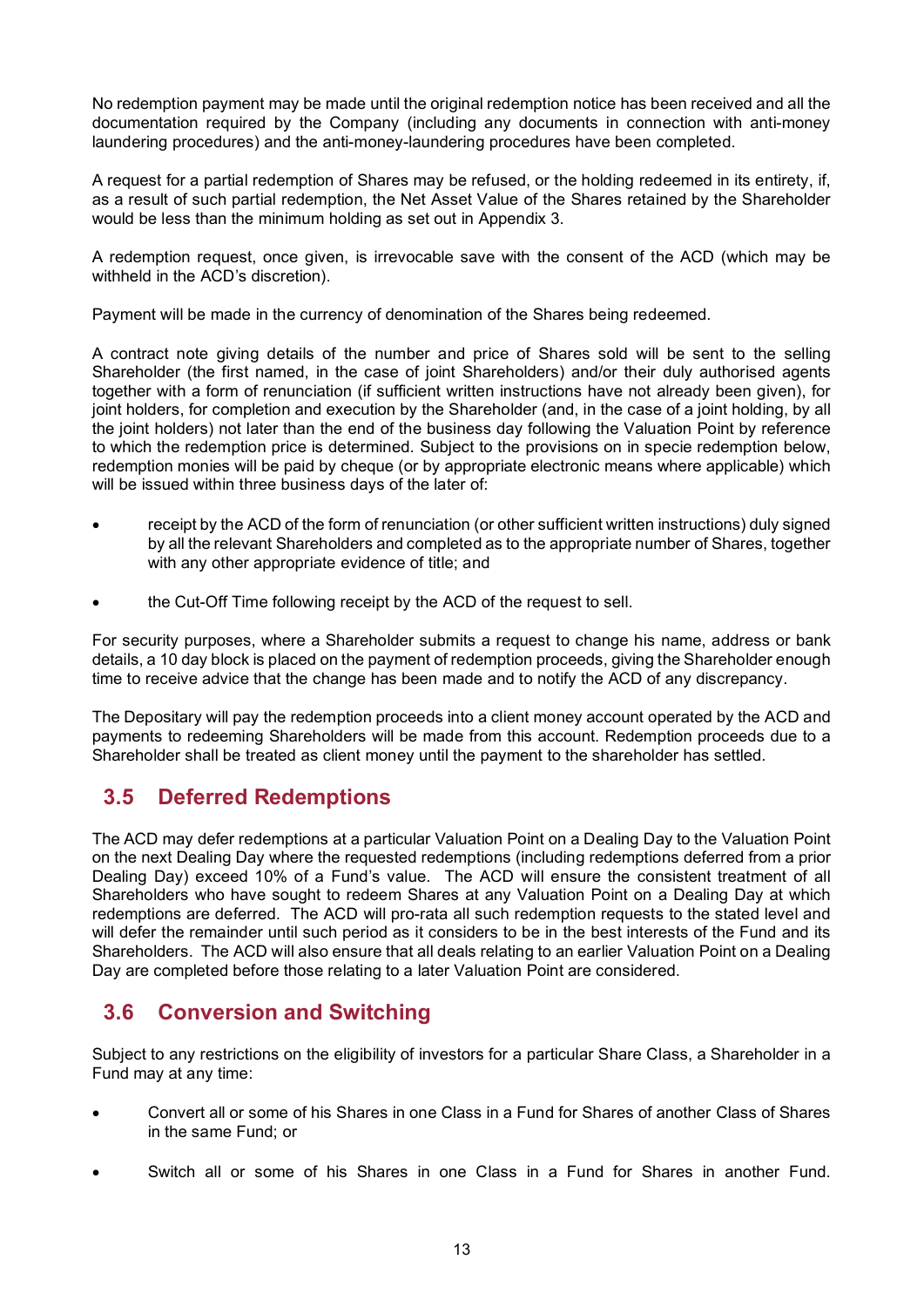#### *Conversions*

Conversions will be effected by the ACD recording the change of Share Class on the Register of the Company. If a Shareholder wishes to Convert Shares they should apply to the ACD in the same manner as for a sale as set out below. A Conversion may be subject to income equalisation, as referred to below.

Conversions may not be effected at the next Valuation Point and may be held over and processed with Conversion instructions given by other Shareholders. The number of Shares to be issued in the new Class will be calculated relative to the price of the Shares being Converted from. If you would like information about when your conversion will be processed please contact the ACD.

Conversions will not generally be treated as a disposal for United Kingdom taxation purposes provided certain conditions are satisfied.

There is currently no fee on Conversions*.*

#### *Switches*

Subject to the qualifications below, a Shareholder may at any time Switch all or some of his Shares of one Share Class in a Fund ("**Original Shares**") for Shares of another Fund ("**New Shares**").

The number of New Shares issued will be determined by reference to the respective prices of New Shares and Original Shares at the Valuation Point applicable at the time the Original Shares are redeemed and the New Shares are issued.

The ACD may at its discretion make a charge on the Switching of Shares between Funds. Any such charge on Switching does not constitute a separate charge payable by a Shareholder, but is rather the application of any redemption charge on the Original Shares and any initial charge on the New Shares, subject to certain waivers. For details of the charges on Switching currently payable, please see section 9.

If a partial Switch would result in the Shareholder holding a number of Original Shares or New Shares of a value which is less than the minimum holding in the Share Class concerned, the ACD may, if it thinks fit, Convert the whole of the applicant's holding of Original Shares to New Shares (and make a charge for this) or refuse to effect any Switch of the Original Shares. Save as otherwise specifically set out, the general provisions on procedures relating to redemption will apply equally to a Switch or Conversion. Written instructions must be received by the ACD before the Cut-Off Time in the Fund concerned to be dealt with at the prices at the next Valuation Point on or at such other Valuation Point as the ACD at the request of the Shareholder giving the relevant instruction may agree. Switching or Conversion requests received after a Valuation Point will be held over until the next day which is a Dealing Day in each of the relevant Funds.

The ACD may adjust the number of New Shares to be issued to reflect the application of any charge on Switching together with any other charges or levies in respect of the application for the New Shares or redemption of the Original Shares as may be permitted pursuant to the COLL Sourcebook.

**Please note that under UK tax law a Switch of Shares in one Fund for Shares in any other Fund will be treated as a redemption of the Original Shares and a purchase of New Shares and will, for persons subject to United Kingdom taxation, be a disposal of the Original Shares for the purposes of UK capital gains taxation and UK corporation tax on chargeable gains, which may give rise to a liability to tax, depending upon the Shareholder's circumstances.** 

A Shareholder who Switches Shares in one Fund for Shares in any other Fund (or who Converts between Classes of Shares) will not be given a right by law to withdraw from or cancel the transaction.

#### **3.7 Suspension of Dealing**

The ACD may, with the prior agreement of the Depositary, or must without delay if the Depositary so requires, temporarily suspend the issue, cancellation, sale and redemption of Shares in any or all of the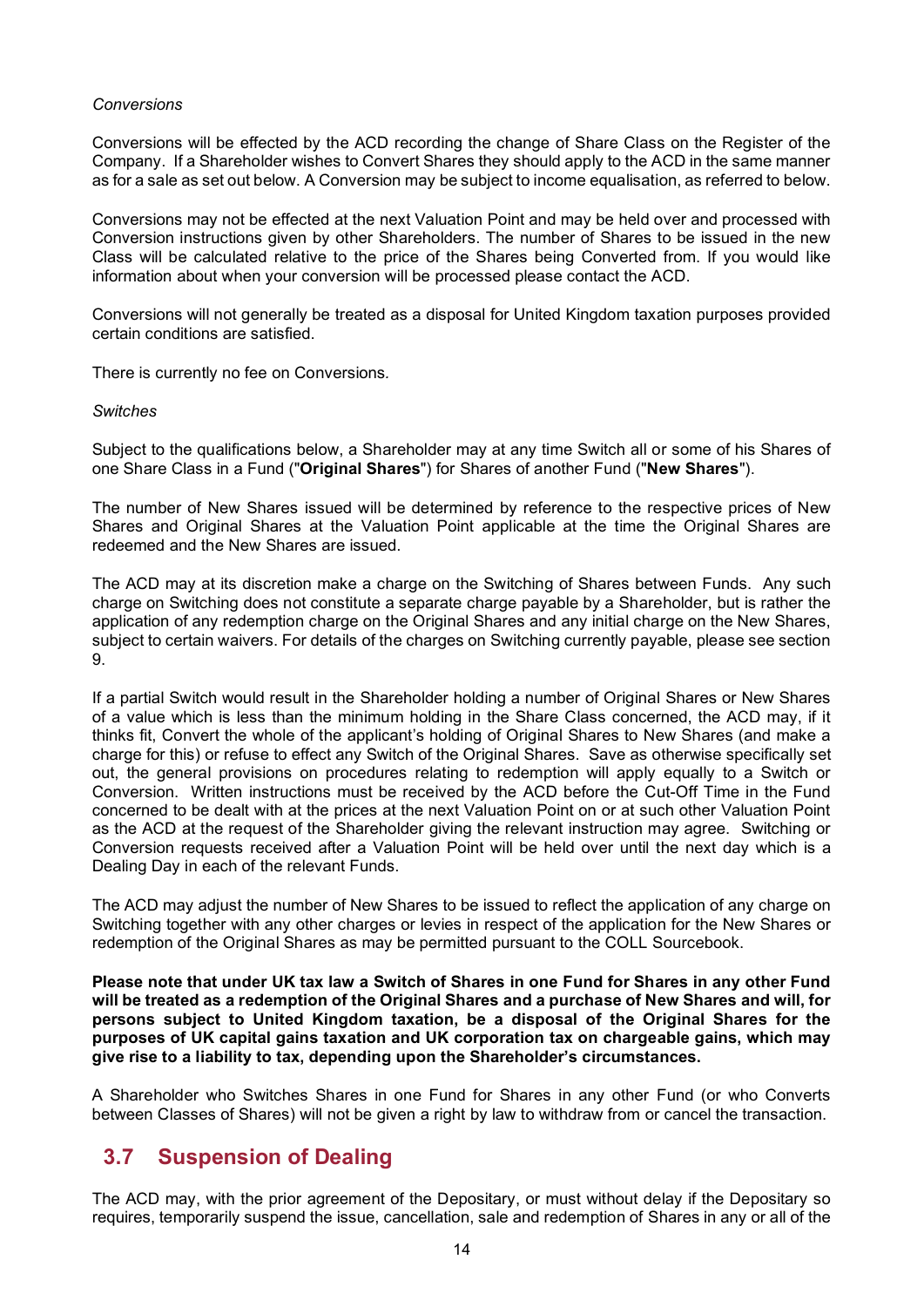Funds, without prior notice to Shareholders. Such suspension will be effected in accordance with the FCA Rules which currently permit a suspension if the ACD or the Depositary is of the opinion that due to exceptional circumstances there is good and sufficient reason to do so having regard to the interests of the Shareholders in the Fund concerned. If the redemption of Shares in a Fund is suspended, the obligations, relating to the creation, cancellation, issue and redemption of Shares, contained in the FCA Rules, will cease to apply in respect of the Fund concerned. The ACD will comply with as much of the obligations in the FCA Rules relating to the valuation and pricing of Shares as is practicable in the light of the suspension.

Shareholders will be notified of any suspension as soon as practicable after suspension commences. Such notification will draw Shareholder's attention to the exceptional circumstances which resulted in the suspension and the ACD will keep Shareholders informed about the suspension and the likely duration. The ACD and the Depositary will conduct a formal review of the suspension at least every 28 days in accordance with the FCA Rules.

Where the ACD agrees during the suspension to deal in Shares, all deals accepted during, and outstanding prior to, the suspension will be undertaken at a price calculated at the first relevant Valuation Point after the restart of dealings in Shares.

During any suspension, a Shareholder may withdraw his redemption notice provided that such withdrawal is in writing and is received before termination of the suspension. Any notice not withdrawn will be dealt with on the next Dealing Day following the end of the suspension.

### **3.8 Pricing**

The ACD deals on a forward pricing basis. A forward price is the price calculated at the next Valuation Point after a sale or redemption is agreed.

#### **3.9 Publication of Prices of Shares**

Prices of Shares will be published daily on the ACD's website at www.courtiers.co.uk and at www.fundlistings.com. The same information may also be obtained by telephone from the ACD by calling 01491 578368.

The price shown will be that calculated at the previous Valuation Point. As the ACD deals on a forward pricing basis, the price that appears on the websites may not necessarily be the same as the one at which the investors deal. For reasons beyond the control of the ACD, this will not necessarily be the current price. The ACD cannot accept responsibility for the accuracy of the prices published by other financial companies or for the non-publication of prices. The ACD may change the manner in which prices are published on 60 days' written notice to Shareholders.

#### **3.10 Minimum Investment and Holding**

The minimum initial and subsequent investment limits and minimum holding limits in respect of each of the Funds are set out in Appendix 3. No investor may transfer or redeem Shares of any Share Class if the transfer or redemption would cause the investor's holding amount of that Share Class to fall below the minimum holding amount.

The ACD may, in its discretion, accept a subscription of an amount which is below the minimum initial investment requirement or a redemption request that would cause the investor's holding in any Fund to fall below the minimum holding amount in respect of that Fund, as set out in Appendix 3.

If following a redemption, Conversion, Switch or transfer a holding in any Share Class should fall below the minimum holding for that Share Class, the ACD has the discretion to effect a redemption of that Shareholder's entire holding in that Share Class. The ACD may use this discretion at any time. Failure not to do so immediately after such transaction does not remove this right.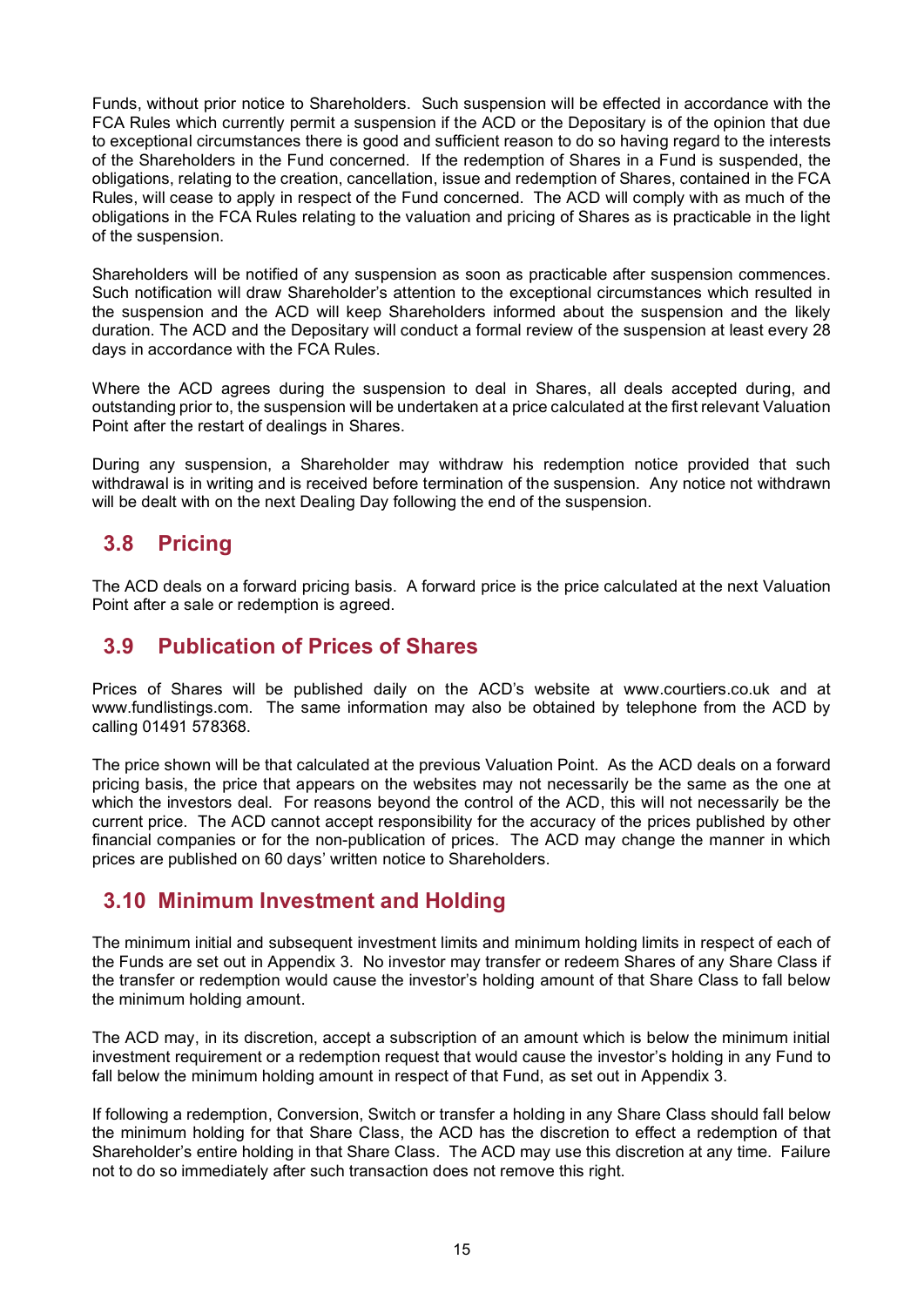## **3.11 In Specie Redemption**

If a Shareholder requests the sale or cancellation of Shares, the ACD may at its sole discretion, if it considers the deal substantial in relation to the total size of the Fund concerned, arrange for the Company to cancel the Shares and transfer Scheme Property to the Shareholder instead of paying the price of the Shares in cash, or, if required by the Shareholder, pay the net proceeds of sale of the relevant Scheme Property to the Shareholder. A deal involving Shares representing 5% or more in value of a Fund will normally be considered substantial, although the ACD may at its discretion agree an in specie redemption with a Shareholder whose Shares represent less than 5% in value of the Fund concerned.

Before the proceeds of cancellation of the Shares become payable, the ACD will give written notice to the Shareholder that relevant Scheme Property (or the proceeds of sale of that relevant Scheme Property) will be transferred to that Shareholder.

The ACD will select the property to be transferred (or sold) in consultation with the Depositary. They must take reasonable care to ensure that the property concerned would not be likely to result in any material prejudice to the interests of the Shareholders. Any such redemption as set out above may be subject to a retention by the Company from that property (or proceeds), for the value (or amount) of any relevant transaction costs.

#### **3.12 Restrictions and Compulsory Transfer and Redemption**

The ACD may from time to time impose such restrictions as it may think necessary to ensure that no Shares are acquired or held by any person in breach of the law or governmental regulation (or any interpretation of a law or regulation by a competent authority) of any country or territory. In this connection, the ACD may reject at its discretion any application for the purchase, sale, transfer, Conversion or exchange of Shares.

Shares may not be held by a person who is classified as a Non-Qualified Person. If it comes to the notice of the ACD that any Shares are or may be owned or held legally or beneficially by a Non-Qualified Person ("affected Shares"), the ACD may take action to rectify this. This action will take the form of giving notice to the registered holder(s) of the affected Shares requiring either: (1) the transfer of such Shares to a person who is not a Non-Qualified Person; or (2) a request in writing for the redemption or cancellation of such Shares in accordance with the FCA Rules. If any person upon whom such a notice is served does not, within 30 days after the date of such notice: (1) transfer the affected Shares to a person who is not a Non-Qualified Person or establish to the satisfaction of the ACD (whose judgement is final and binding) that he/she and the beneficial owner are not Non-Qualified Persons; or (2) submit a request in writing for the redemption or cancellation of the Shares he/she shall be deemed upon the expiration of that 30 day period to have given a request in writing for the redemption or cancellation (at the discretion of the ACD) of all the affected Shares pursuant to the FCA Rules.

A person who becomes aware that they have acquired or hold affected Shares as described above shall forthwith, unless they have already received a notice from the ACD as above, either transfer the affected Shares to a person qualified to own them or give a request in writing for the redemption or cancellation of such Shares pursuant to the FCA Rules. A Shareholder may transfer its Shares by an instrument of transfer in writing in any usual or common form or in any other form as may be approved by the ACD.

The ACD may decide to close any Share Class (a "closing class") where, one year after the first issue of Shares in that Share Class or at any date thereafter the Net Asset Value of the closing class is less than £1 million or its equivalent in the base currency of the Fund to which the closing class relates, or the ACD decides it is desirable to close that Share Class. In such an event, the ACD will offer to exchange the Shares in the Share Class held by a Shareholder for Shares of such other Share Class in respect of the same Fund as in the opinion of the ACD most nearly equates to, in its discretion, the closing class. Such exchange shall be done by applying the formula for exchanges as set out under the heading "Conversion and Switching" above.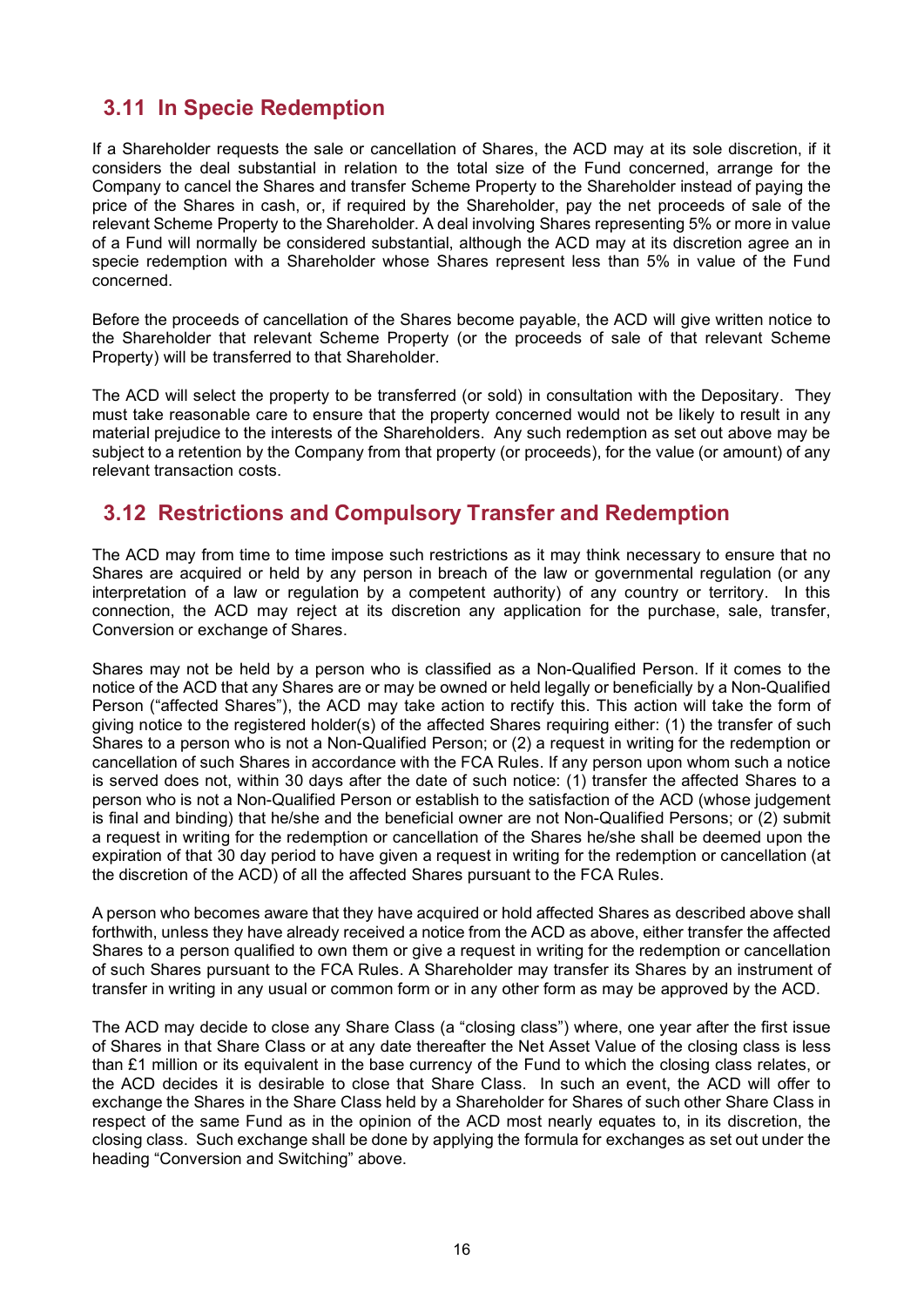## **3.13 Compulsory Redemption**

The Shares in any Fund may be compulsorily redeemed or cancelled in accordance with the Instrument of Incorporation if the holding of any Shares by a Shareholder is, or is reasonably considered by the ACD to be, an infringement of any law or governmental regulations, or which would result in the Company incurring any liability to taxation or suffering any other adverse consequence.

## **3.14 Anti-Money Laundering**

Under current laws, firms conducting investment business are required to maintain procedures to combat money laundering. In order to implement these procedures, in certain circumstances Shareholders or potential Shareholders may be asked to provide some proof of identity. This may be either when shares are purchased or when Shares are encashed. Until satisfactory proof of identity is provided, the ACD reserves the right to refuse to issue Shares, pay income proceeds to an investor, or pay the proceeds of a redemption of Shares.

The ACD is legally obliged to verify your identity for anti-money laundering purposes. This may involve the ACD obtaining information about you from a credit reference agency, however, the ACD will use any information they obtain in this way only for verification of your identity, and not for any other purposes.

In the case of a purchase of Shares where the applicant is not willing to provide the information requested within a reasonable period, the ACD also reserves the right to sell the Shares purchased and return the proceeds to the account from which the subscription was made. These proceeds may be less than the original investment.

## **3.15 Market Timing Policy**

The ACD does not knowingly allow investments which are associated with market timing and late trading activities, as these may adversely affect the interests of all Shareholders.

In general, market timing and late trading refers to the investment behaviour of a person or group of persons buying, selling or exchanging Shares on the basis of predetermined market indicators. Market timing may also be characterised by transactions that seem to follow a timing pattern or by frequent and/or large transactions in Shares.

Accordingly, the ACD reserves the right to reject any application for exchanging and/or subscription of Shares from investors whom it considers to be associated with market timing activity. In this connection the ACD may combine Shares which are under common ownership or control for the purposes of ascertaining whether investors can be deemed to be involved in such activities.

## **3.16 Transfers**

Subject to receipt of the ACD's consent, Shareholders may transfer their Shares to another person or body. All transfers must be in writing in the form of an instrument of transfer approved by the ACD for this purpose. Completed instruments of transfer must be returned to the ACD in order for the transfer to be registered by the ACD. At present, transfer of title by electronic communication is not accepted.

## **3.17 Governing Law**

The Company, the Instrument of Incorporation, this Prospectus and any matters arising out of or in connection with a Shareholder's investment in the Company and the establishment, management and administration of the Company shall be governed by and construed in accordance with the laws of England and Wales. The rights of the Shareholders and the construction and effect of the provisions of the Instrument of Incorporation and this Prospectus shall be subject to the exclusive jurisdiction of the courts of England and Wales.

All dealings in Shares are governed by English law.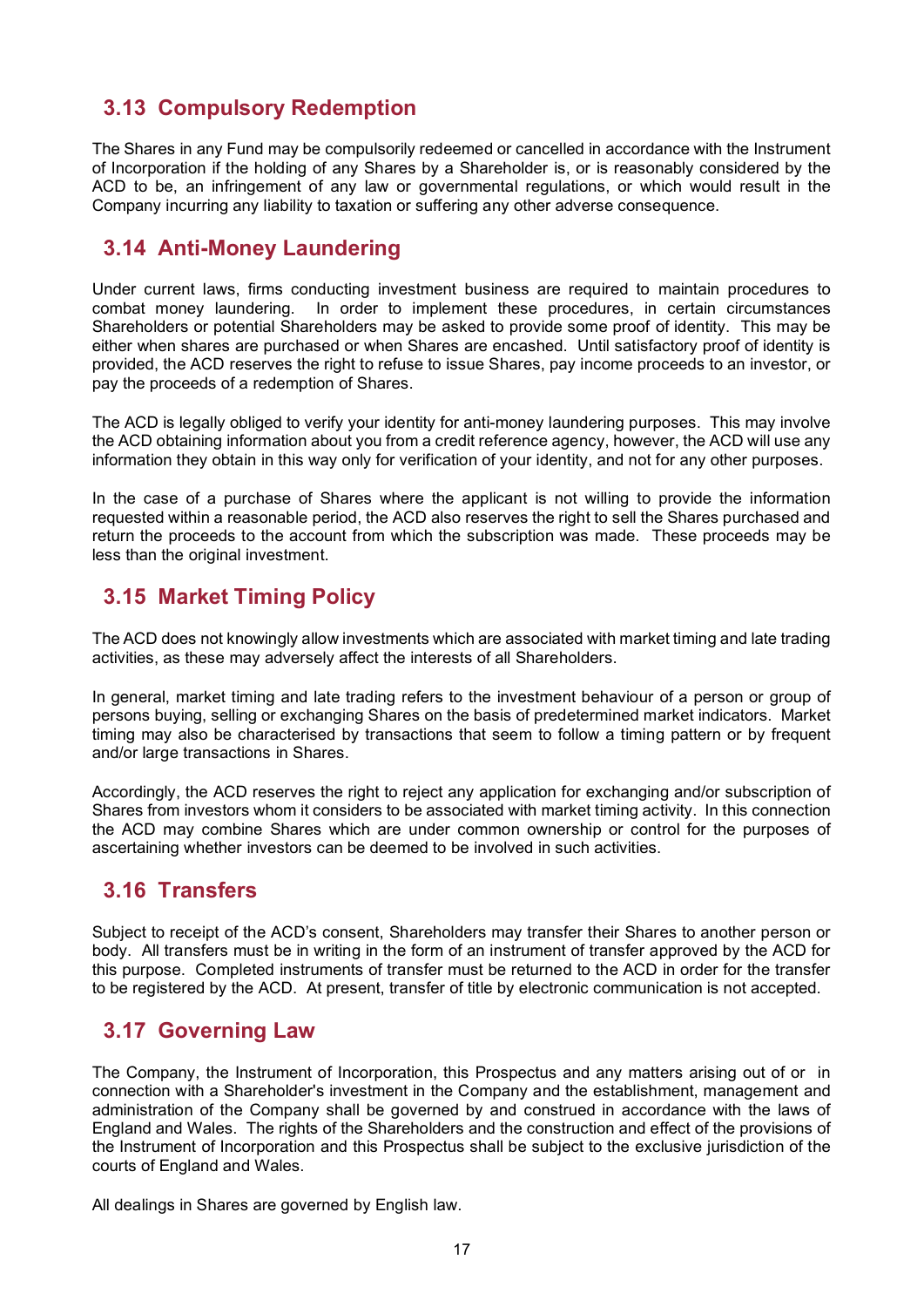## **4. VALUATION**

### <span id="page-20-0"></span>**4.1 Overview**

The Scheme Property is valued at each Valuation Point on each Dealing Day in order to determine the price at which Shares in the Funds may be purchased from or redeemed by the ACD and issued or cancelled by the Company. Shares in the Company are single-priced, meaning that there will be one price at which an investor may buy and sell Shares as determined from time to time by reference to a particular Valuation Point.

The ACD reserves the right to carry out an additional valuation to the Scheme Property if it considers it desirable to do so. The ACD shall inform the Depositary of any decision to carry out an additional valuation.

The ACD has certain responsibilities in relation to the proper valuation of the Scheme Property, determination of the price of Shares and publication of the same. The ACD has appointed the Administrator to calculate the value of the Scheme Property and to determine the price of Shares in accordance with the Prospectus and the ACD's valuation policy as provided by the ACD to the Administrator.

The Net Asset Value of the Scheme Property of the Company or of a Fund (as the case may be) shall be the value of its assets less the value of its liabilities determined in accordance with the following provisions.

- 1) All the Scheme Property (including receivables) of the Company (or the Fund) is to be included in the calculation, subject to the following provisions.
- 2) Scheme Property which is not cash (or other assets dealt with in paragraphs 3 and 4 below) shall be valued as follows and the prices used shall (subject as follows) be the most recent prices which it has been practicable to obtain:
	- a) units or shares in a collective investment scheme:
		- i) if a single price for buying and selling units or shares is quoted, at the most recent such price; or
		- ii) if separate buying or selling prices are quoted, at the average of the two prices provided the buying price has been reduced by any initial charge included therein and the selling price has been increased by any exit or redemption charge attributable thereto; or
		- iii) if, in the opinion of the ACD, the price obtained is unreliable or no recent traded price is available, or no recent price exists, at a value which, in the opinion of the ACD, is fair and reasonable;
	- b) exchange-traded derivative contracts:
		- i) if a single price for buying and selling the exchange-traded derivative contract is quoted, that price; or
		- ii) if separate buying and selling prices are quoted, at the average of the two prices;
	- c) over-the-counter derivative contracts shall be valued on the basis of unrealised gain or loss on the contract using current settlement price. When settlement price is not used, the over-the-counter derivative contracts will be valued at their fair value in accordance with the method of valuation (as used on a consistent basis) as shall have been agreed between the ACD and the Depositary;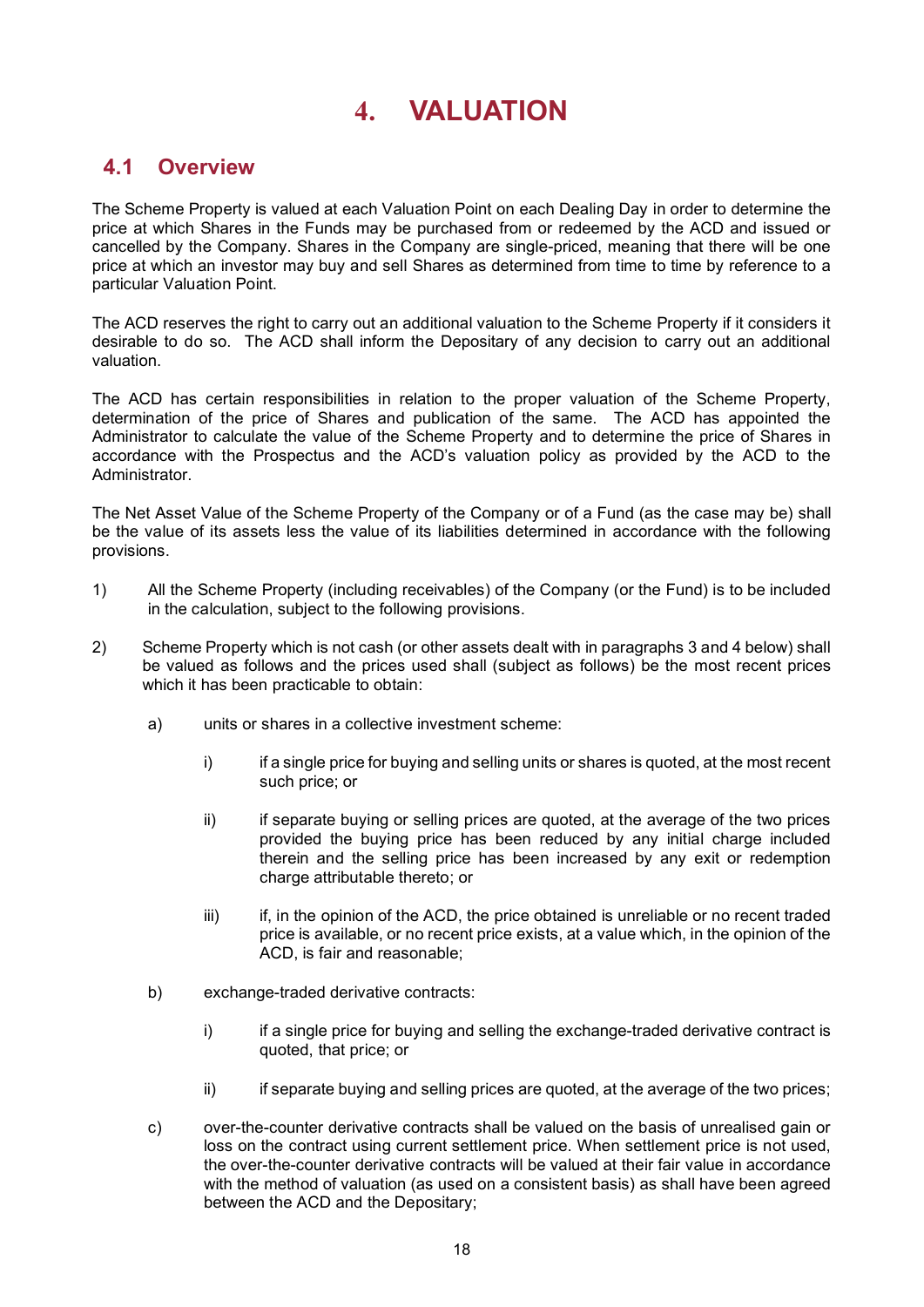- d) any other investment:
	- i) if a single price for buying and selling securities is quoted, at that price; or
	- ii) if separate buying and selling prices are quoted, the average of those two prices; or
	- iii) if, in the opinion of the ACD, the price obtained is unreliable or no recent traded price is available or if the most recent price available does not reflect the ACD's best estimate of the value, at a value which in the opinion of the ACD reflects a fair and reasonable price for that investment;
- e) property other than that described in paragraphs (a), (b), (c) and (d) above, at a value which, in the opinion of the ACD represents a fair and reasonable mid-market price.
- 3) Cash and amounts held in current, deposit and margin accounts and in other time-related deposits shall be valued at their nominal values unless in any case such amount is unlikely to be paid or received in full, in which case the value thereof is arrived at after the ACD makes such discount as it may consider appropriate in such case to reflect the true value thereof.
- 4) In determining the value of the Scheme Property, all instructions given to issue or cancel Shares shall be assumed (unless the contrary is shown) to have been carried out and any cash payment made or received and all consequential action required by the Regulations or the Instrument of Incorporation shall be assumed (unless the contrary has been shown) to have been taken.
- 5) Subject to paragraphs 6 and 7 below, agreements for the unconditional sale or purchase of property which are in existence but uncompleted shall be assumed to have been completed and all consequential action required to have been taken. Such unconditional agreements need not be taken into account if made shortly before the valuation takes place and, in the opinion of the ACD, their omission will not materially affect the final Net Asset Value.
- 6) Futures or contracts for differences which are not yet due to be performed and unexpired and unexercised written or purchased options shall not be included under paragraph 5 above.
- 7) All agreements are to be included under paragraph 5 which are, or ought reasonably to have been, known to the person valuing the property assuming that all other persons in the ACD's employment take all reasonable steps to inform it immediately of the making of any agreement.
- 8) An estimated amount for anticipated tax liabilities (on unrealised capital gains where the liabilities have accrued and are payable out of the Scheme Property; on realised capital gains in respect of previously completed and current accounting periods; and on income where liabilities have accrued) including (as applicable and without limitation) tax on capital gains, income tax, corporation tax, value added tax, stamp duty and stamp duty reserve tax and any foreign taxes or duties will be deducted.
- 9) An estimated amount for any liabilities payable out of the Scheme Property and any tax or duty thereon treating periodic items as accruing from day to day will be deducted.
- 10) The principal amount of any outstanding borrowings whenever repayable and any accrued but unpaid interest on borrowings will also be deducted.
- 11) An estimated amount for accrued claims for tax of whatever nature which may be recoverable will be added. Any other credits or amounts due to be paid into the Scheme Property will be added. A sum representing any interest or any income accrued, both on cash and interest bearing securities, due or deemed to have accrued but not received and any stamp duty reserve tax provision anticipated to be received will be added.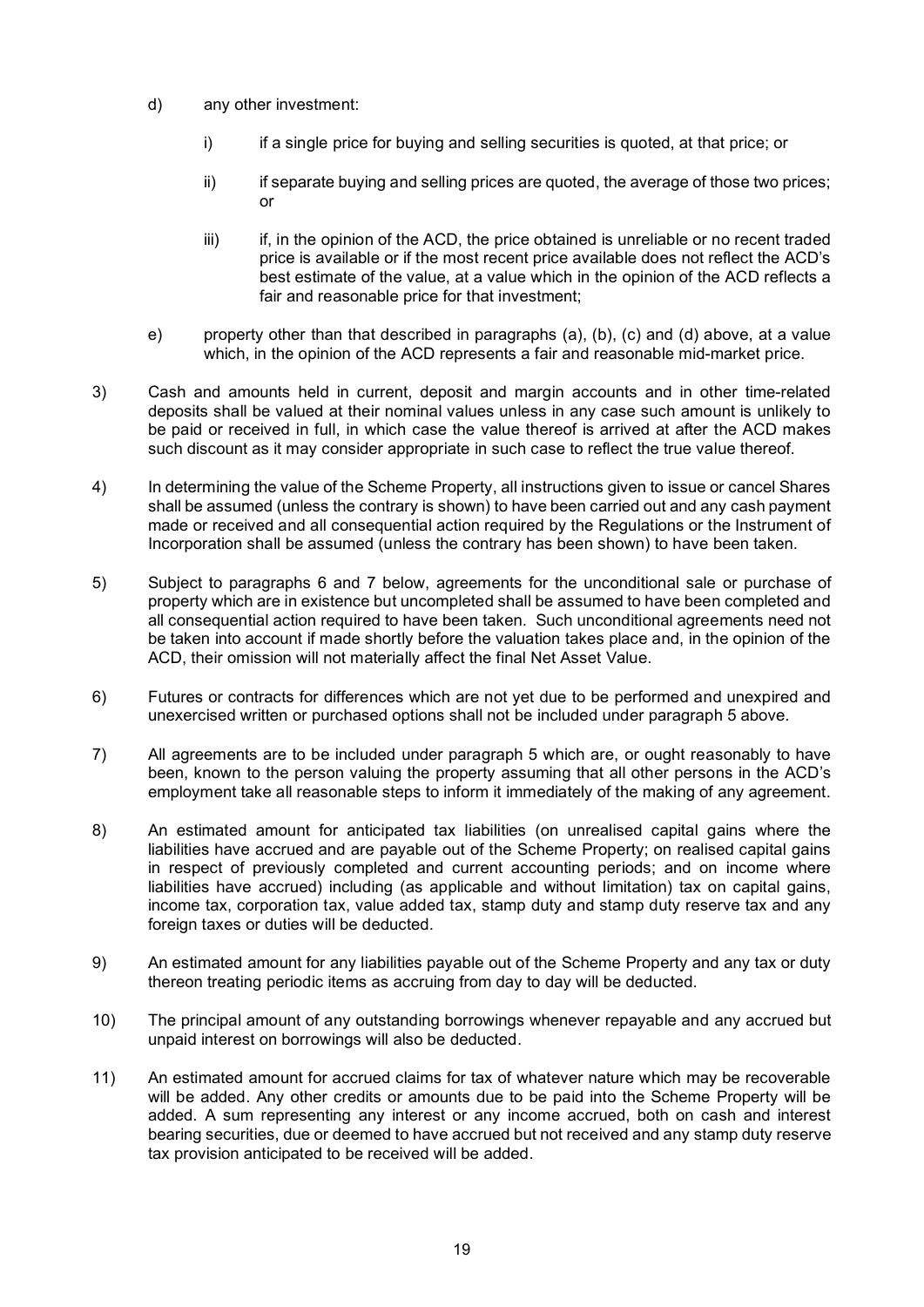- 12) Currencies or values in currencies other than the base currency of the Fund shall be converted at the relevant Valuation Point at a rate of exchange that is not likely to result in any material prejudice to the interests of Shareholders or potential Shareholders.
- 13) Notwithstanding the foregoing, the ACD may, at its absolute discretion, use other generally recognised valuation principles in order to reach a proper valuation of the Net Asset Value of the Company or a Fund, in the event that it is impractical or manifestly incorrect to carry out a valuation of an investment in accordance with the above rules or it considers such principles better reflect the valuation of a security, interest or position and are in accordance with generally accepted accounting principles.

Where the ACD has reasonable grounds to believe that the price obtained is unreliable or the most recent price available does not reflect the ACD's best estimate of the value of the relevant investment at the relevant Valuation Point or no price or no recent price exists, the ACD may use a price which, in the opinion of the ACD reflects a fair and reasonable price for that investment (the fair value price).

The proportionate interests of each Share Class in the assets and income of the Fund shall be determined by the ACD as the proportion of the Scheme Property that is held by that Share Class at the end of the previous Dealing Day.

The proportion of assets and income allocated to each Share Class is made after allowing for the effect, including attributable taxation, of any charges and expenses made on bases which vary by Share Class.

Following the Initial Offer Period, the price per Share at which Shares are subscribed for or are redeemed is the Net Asset Value per Share (the "**Price**"). Any initial charge and/or dilution levy (see below) is payable in addition to the Price. The Net Asset Value per Share of each Share Class will be arrived at by dividing the Net Asset Value attributable to that Share Class by the number of Shares of that Share Class.

## **4.2 Dilution Levy**

The actual cost of purchasing or selling assets and investments in the Funds may vary due to dealing charges, taxes, and any spread between buying and selling prices of that Fund's underlying investments. These costs could have an adverse effect on the value of the Funds, known as "dilution". In order to mitigate the effect of dilution the ACD may at its discretion require the payment of a dilution levy. If charged, the dilution levy will be shown in addition to (but not as part of) the price of Shares on their issue by the Company or sale by the ACD and as a deduction to the price of their Shares on their cancellation by the Company or redemption by the ACD. The ACD has no entitlement to the dilution levy, which will either be paid into the relevant Fund, in the case of an issue of Shares by the Company or sale by the ACD, or retained in the Fund in the case of a cancellation of Shares by the Company or redemption by the ACD.

The power to apply a dilution levy may only be exercised by the ACD for the purpose of reducing dilution in the Fund in question. The dilution levy is not applied for the benefit of the ACD but is intended to mitigate the effects of dilution that would otherwise constrain the future growth of that Fund.

The need to apply a dilution levy will depend on the volume of net sales (where they are issued) or redemptions (where they are cancelled) of Shares. The ACD may apply a dilution levy on the issue and redemption of such Shares if, in its opinion, the existing Shareholders (for sales) or remaining Shareholders (for redemptions) might otherwise be materially adversely affected, and if applying a dilution levy, so far as practicable, it is fair to all Shareholders and potential Shareholders. In particular, the dilution levy may be applied in the following circumstances:

- on a Fund experiencing large levels of net purchases (i.e. purchases less redemptions) relative to its size; or
- on a Fund experiencing large levels of net redemptions (i.e. redemptions less purchases) relative to its size; or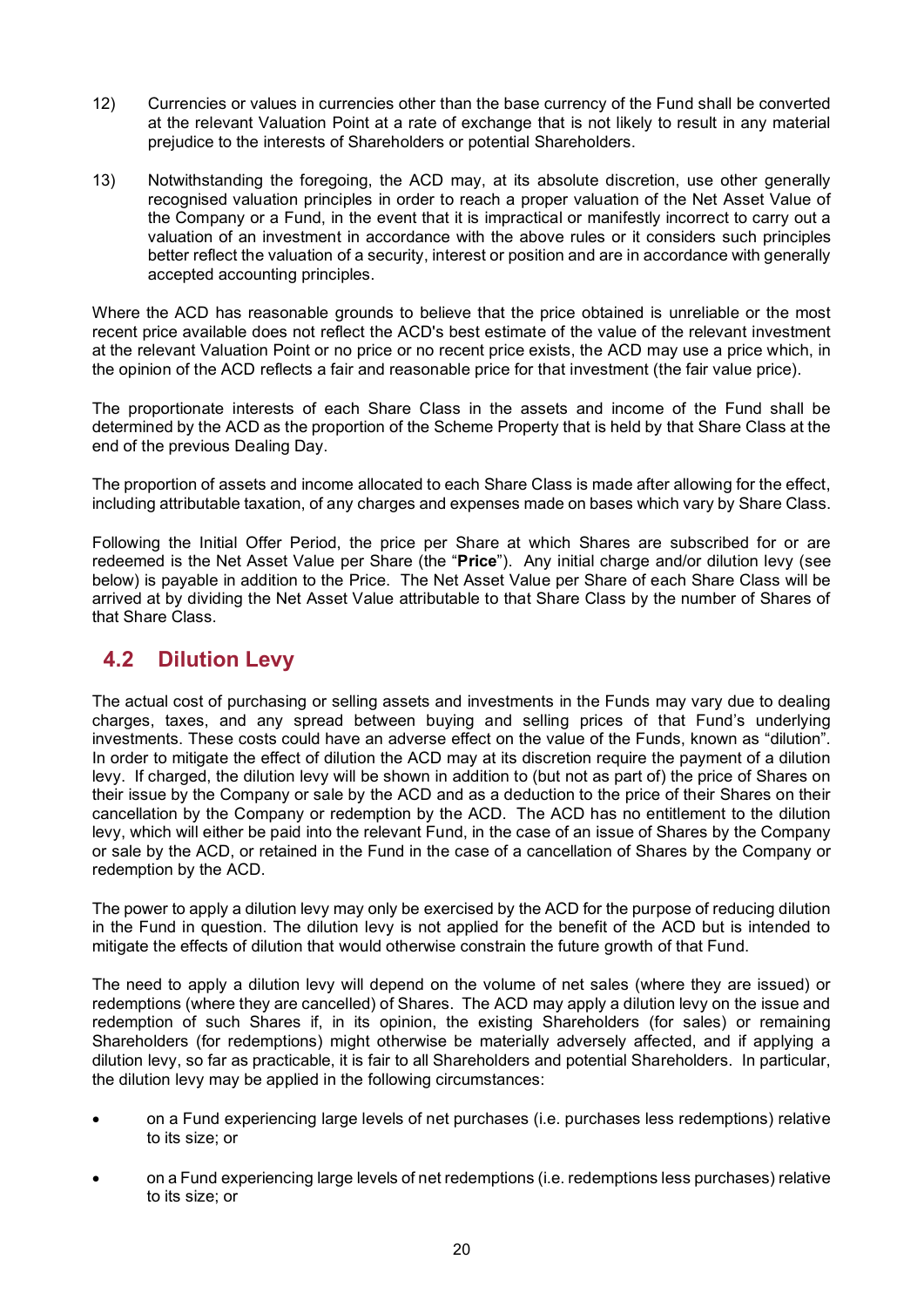- on "large deals". For these purposes, a large deal is defined as a purchase or redemption in excess of 1% of the value of the Scheme Property; or
- in any other case where the ACD is of the opinion that the interests of existing/continuing Shareholders and potential Shareholders require the imposition of a dilution levy.

In order to reduce inconsistency in the application of any dilution levy, the ACD may take account of the trend of the Fund in question to expand or contract; and the transactions in Shares and a particular Valuation Point.

The ACD may alter its current dilution policy by amending this Prospectus and giving Shareholders at least 60 days prior notice before the change to the dilution policy is to take effect.

On the occasions that the dilution levy is not applied there may be an adverse impact on the total assets of the relevant Fund which may otherwise constrain the future growth of the Fund in question. It should be noted that, as dilution is directly related to the inflows and outflows of monies from a Fund, it is not possible to predict accurately whether or not dilution will occur at any particular future point in time and how frequently the ACD will need to charge such a dilution levy.

Based on the expected volume of transactions in the Company, the ACD estimates that the rate of any dilution levy (if charged) will be around 0.5%. The ACD does not expect to require a dilution levy in normal circumstances.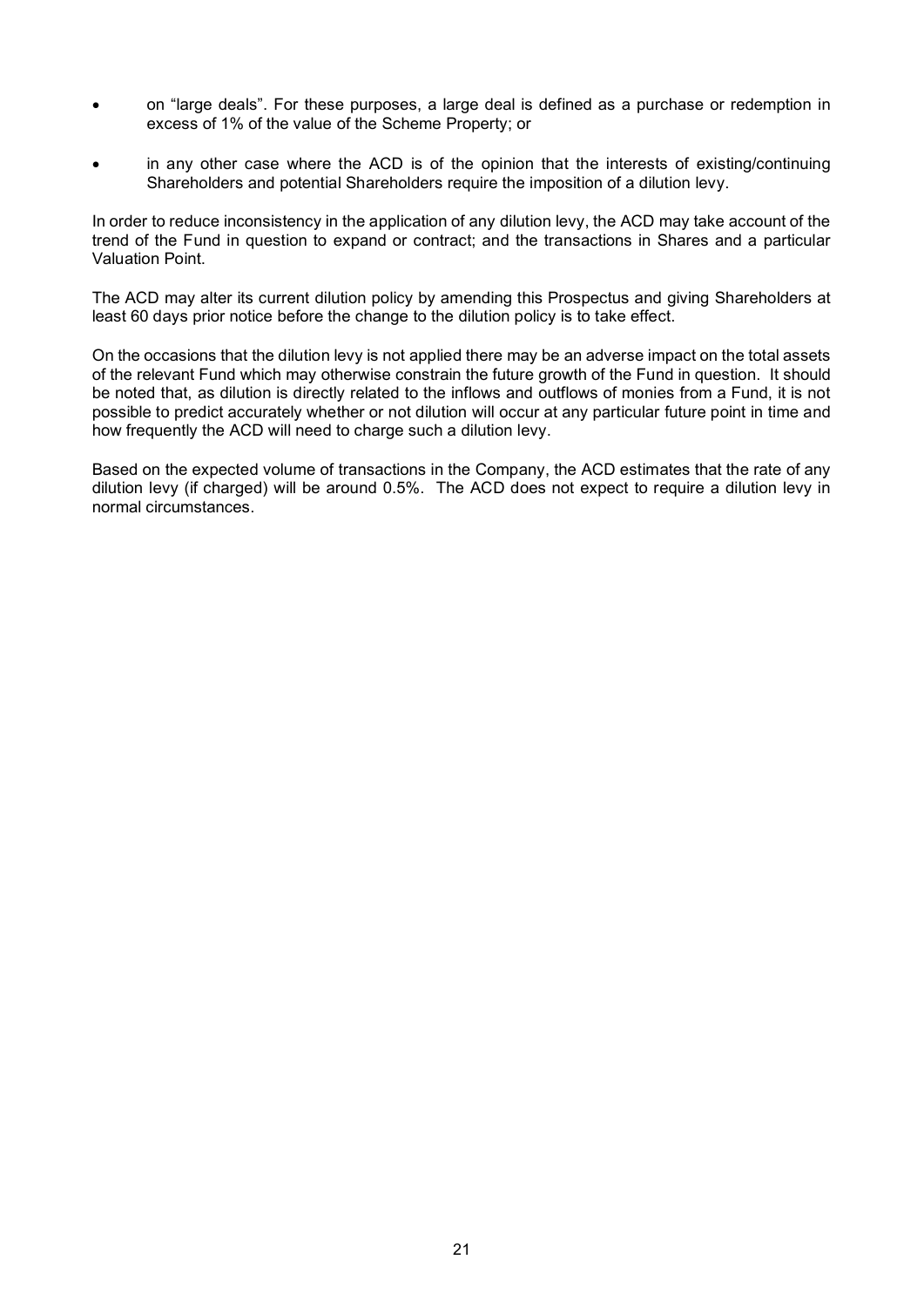# **5. AUTHORISED CORPORATE DIRECTOR**

#### <span id="page-24-0"></span>**5.1 Overview**

The ACD is Courtiers Asset Management Limited, a private company incorporated with limited liability in England and Wales under the Companies Act 2006 on 13 January 2014. It has an issued and fully paid-up share capital of £499,999. The ACD's principal activity is acting as the authorised fund manager for collective investment schemes.

The ACD is authorised and regulated by the Financial Conduct Authority.

The directors of the ACD are:

- Gabriella May Evans Executive Director, Head of Investment & Fund Accounting
- Gary Derek Reynolds Executive Director, Chief Investment Officer
- Jacob Edward Reynolds Executive Director, Quantitative Analyst & Data Scientist
- James Stewart Shepperd Chief Executive
- Kevin Lee Non-Executive Director
- Stuart Charles Dyer Non-Executive Director

The Company has no directors other than the ACD.

The ACD is also the authorised corporate director of the regulated collective schemes set out in Appendix 5.

#### **5.2 ACD Agreement**

The ACD has been appointed under an agreement dated 7 October 2015 between the ACD and the Company (the "**ACD Agreement**"). Pursuant to the ACD Agreement, the ACD shall manage and administer the Company in accordance with the Regulations, the Instrument of Incorporation, the Prospectus and any relevant legislation or regulation applicable to the ACD. The ACD Agreement contains detailed provisions relating to the responsibilities of the ACD, including the management, investment and reinvestment of the property of each Fund in order to achieve the various investment objectives. The ACD may delegate its management and administration functions to third parties including associates subject to the FCA Rules. The specific functions the ACD has delegated are set out below.

The ACD is entitled to receive initial and periodic charges as set out in the section of this Prospectus headed "Fees and Expenses". The ACD is under no obligation to account to the Depositary or the Shareholders for any profit it makes on the issue or re-issue of Shares or cancellation of Shares which it has redeemed.

The ACD Agreement provides that the appointment may be terminated by the Company on six months' written notice, to be given on an interim or final accounting date, or immediately if the ACD ceases for any reason to be the Company's authorised corporate director. The ACD may voluntarily terminate the ACD Agreement at any time, on written notice, however no such notice may take effect until the FCA has approved the appointment of another authorised corporate director in place of the ACD. The ACD Agreement will also terminate on expiry of notice given by the Depositary in accordance with the COLL Sourcebook (liquidation, receivership or an administration order in respect of the ACD). The ACD is entitled to payment of its fees to the date of termination but no additional compensation.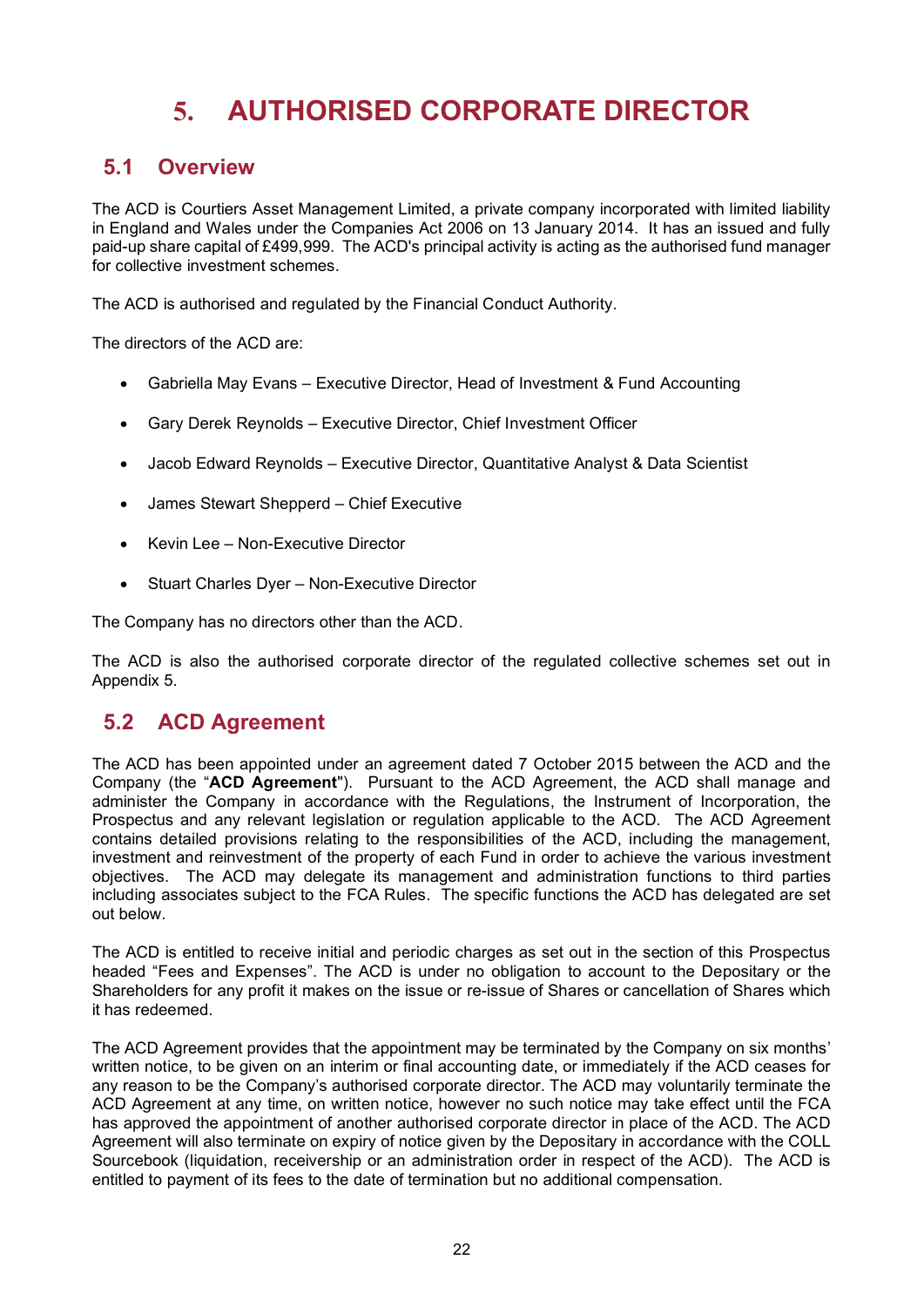The ACD Agreement provides that the Company will indemnify the ACD against any liability incurred by the ACD in carrying out its powers, duties, authorities or discretions as authorised corporate director of the Company except to the extent such liability arises as a direct result of the fraud, negligence, wilful default, breach of duty or bad faith on the part of the ACD.

The ACD is responsible for managing and administering the Company's affairs in compliance with the FCA Rules. The ACD may delegate its management and administration functions (but not responsibility) to third parties, subject to the FCA Rules. The ACD has delegated the calculation of the value of the Scheme Property, determination of the Price of Shares and the publication of the same to JTC Fund Solutions (Guernsey) Limited. The ACD has delegated the registrar function to Courtiers Investment Services Limited.

The ACD remains responsible for ensuring that the persons to whom it delegates such functions, perform those delegated functions in compliance with the Regulations.

## **5.3 ACD's Remuneration Policy**

The ACD has adopted a remuneration policy in accordance with the requirements of the UCITS Directive (the "Remuneration Policy"). The Remuneration Policy is designed to ensure that the ACD's remuneration practices:

- are consistent with and promote sound and effective risk management;
- do not encourage risk taking that is inconsistent with the risk profiles of the Funds, the Instrument of Incorporation or this Prospectus;
- do not impair the ACD's compliance with its duty to act in the best interests of the Company and the Funds;
- include fixed and variable elements of remuneration, including salaries and discretionary pension benefits.

The Remuneration Policy will apply to "Remuneration Code Staff", being (in summary) those persons whose professional activities have a material impact on the risk profile of the ACD and the Company, including but not limited to, senior management and risk takers (such as, for example, portfolio managers).

Details of the Remuneration Policy, including a description of how remuneration and benefits are calculated, are available on the following website: www.courtiers.co.uk.

A paper copy of the information available on the website will also be available (free of charge) on request from the AC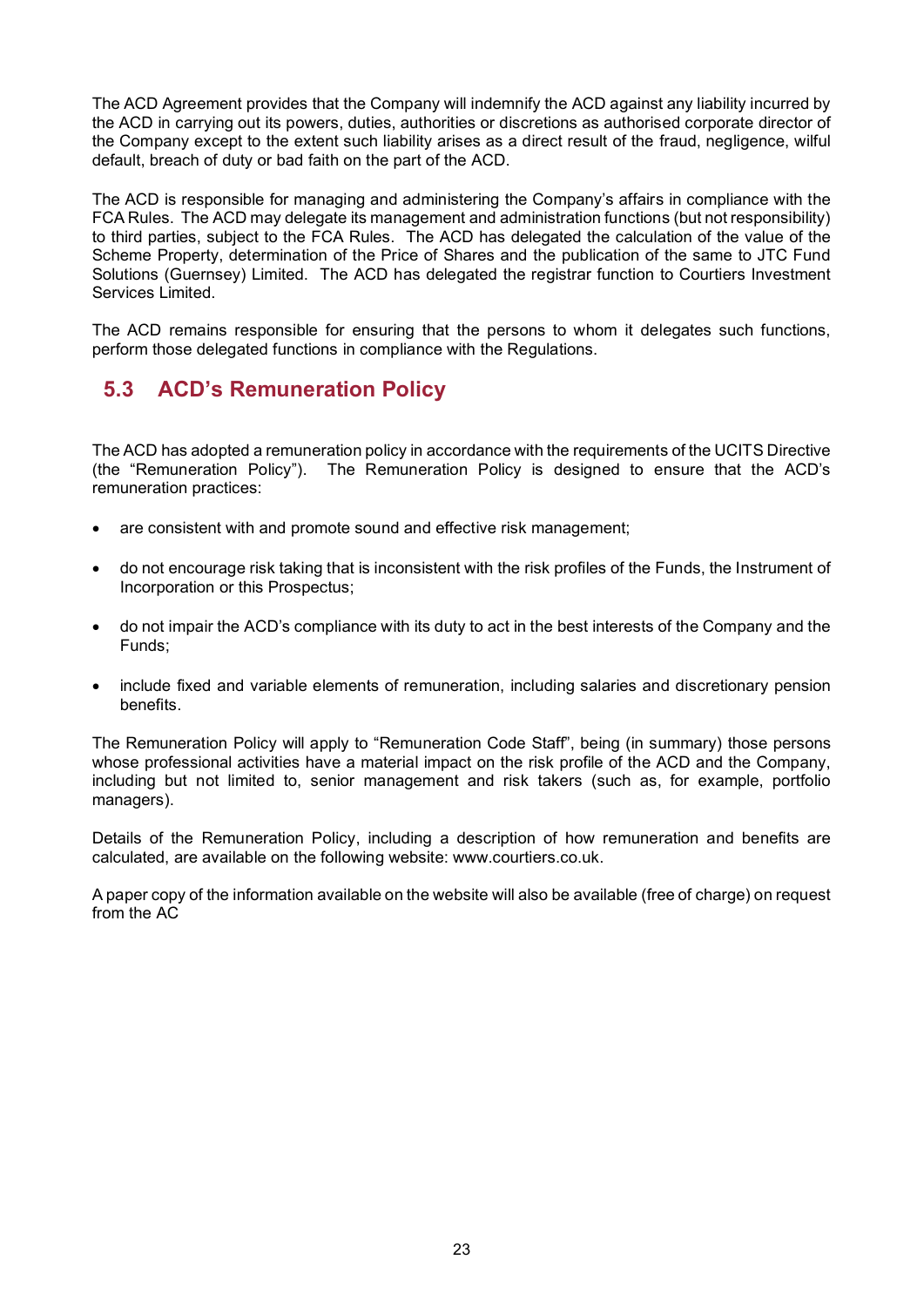# **6. DEPOSITARY**

## <span id="page-26-0"></span>**6.1 Introduction and key duties**

Under the terms of a Depositary Agreement, Citibank UK Limited (the "Depositary") has been appointed as depositary of the Funds' assets and the assets of the Funds have been entrusted to the Depositary for safekeeping.

The key duties of the Depositary consist of:

- (i) cash monitoring and verifying the Funds' cash flows;
- (ii) safekeeping of the Scheme Property;
- (iii) ensuring that the sale, issue, re-purchase, redemption, cancellation and valuation of Shares are carried out in accordance with the Instrument of Incorporation constituting the Funds, the Prospectus, and applicable law, rules and regulations
- (iv) ensuring that in transactions involving Scheme Property any consideration is remitted to the Funds within the usual time limits;
- (v) ensuring that the Funds' income is applied in accordance with Instrument of Incorporation constituting the Funds, the Prospectus, applicable law, rules and regulations; and
- (vi) carrying out instructions from the ACD unless they conflict with the Instrument of Incorporation, the Prospectus, or applicable law, rules and regulations.

#### **6.2 Information about the Depositary**

The Depositary is Citibank UK Limited. The registered office and head office of the Depositary is Citigroup Centre, Canada Square, Canary Wharf, London E14 5LB. The Depositary is a private limited company incorporated in England with registered number 11283101.

The Depositary is authorised by the Prudential Regulation Authority and is regulated by the Financial Conduct Authority and the Prudential Regulation Authority.

The Depositary's ultimate holding company is Citigroup Inc., accompany which is incorporated in New York, USA.

## **Terms of appointment**

The Company, the ACD and the Depositary are all parties to a legal agreement appointing the depositary dated 22 July 2014 as novated on 1 October 2021 (the Depositary Agreement).

The Depositary Agreement may be terminated by not less than 90 days' written notice provided that no such notice shall take effect until the appointment of a successor to the Depositary.

The Depositary Agreement provides indemnities to the Depositary from the Company against costs, charges, losses and liabilities incurred by it (or its associates) in the proper execution, or in the purported proper execution, or exercise (reasonably and in good faith) of its duties, powers, authorities and discretions of the Company, except where it has failed to exercise due care and diligence).

The Depositary is entitled to receive remuneration out of the Scheme Property for its services, as explained in Section 8 Depositary's Remuneration and Expenses paragraph 8.1.1.

Shareholders may request an up to date statement regarding any of the information set out above from the ACD.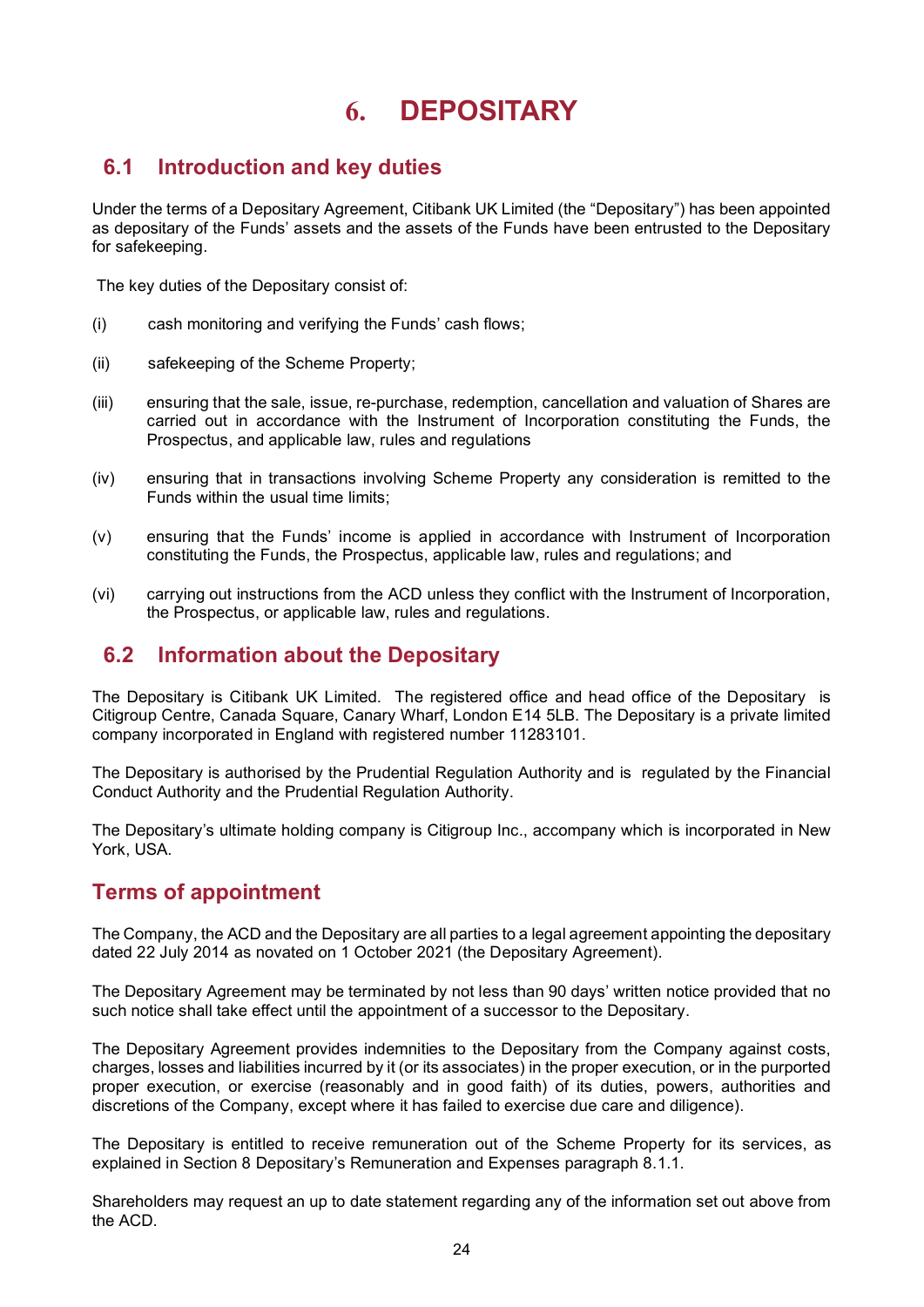## **6.3 Liability of the Depositary**

As a general rule the Depositary is liable for any losses suffered as a result of the Depositary's negligent or intentional failure to properly fulfil its obligations except that it will not be liable for any loss where:

- (i) the event which has led to the loss is not the result of any act or omission of the Depositary (or a such third party to whom safe custody has been delegated);
- (ii) the Depositary could not have reasonably prevented the occurrence of the event which led to the loss despite adopting all precautions incumbent on a diligent depositary as reflected in common industry practice; and
- (iii) despite rigorous and comprehensive due diligence, the Depositary could not have prevented the loss.

However, in the case of loss of a financial instrument by the Depositary, or by a third party to whom safe custody has been delegated, the Depositary is under an obligation to return a financial instrument of identical type or corresponding amount without undue delay unless it can prove that the loss arose as a result of an external event beyond the Depositary's reasonable control, the consequences of which would have been unavoidable despite all reasonable efforts to the contrary

### **6.4 . Delegation of safekeeping function**

- Under the terms of the Depositary Agreement, the Depositary has the power to delegate its safekeeping functions.
- As a general rule, whenever the Depositary delegates any of its custody functions to a delegate, the Depositary will remain liable for any losses suffered as a result of an act or omission of the delegate as if such loss had arisen as a result of an act or omission of the Depositary. The use of securities settlement systems, does not constitute a delegation by the Depositary of its functions.

## Conflicts of interest

Actual or potential conflicts of interest may also arise between the Company, the Shareholders or the ACD on the one hand and the Depositary on the other hand.

#### Non-exclusive services

The Depositary may act as the depositary of other investment funds. The Depositary may have other clients whose interests may conflict with those of the Company, the Shareholders or the ACD.

#### Affiliates

From time to time conflicts may arise from the appointment by the Depositary of any of its delegates.

The Depositary will ensure that any such delegates or sub-delegates who are its affiliates are appointed on terms which are not materially less favourable to the Company than if the conflict or potential conflict had not existed. Citibank NA and any other delegates are required to manage any such conflict having regard to the FCA Handbook and its duties to the Depositary and the ACD.

Conflicting commercial interests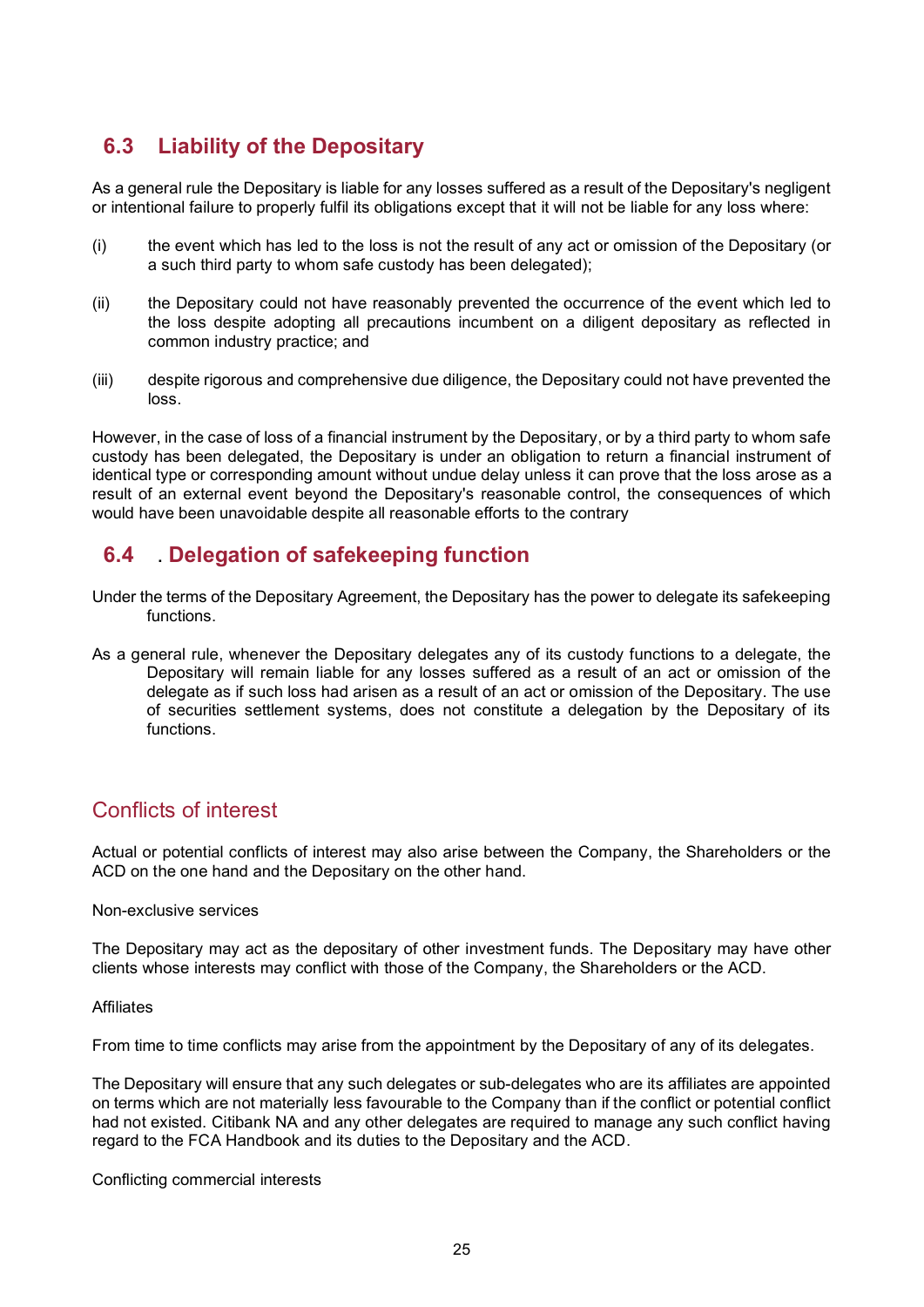The Depositary (and any of its affiliates) may effect, and make a profit from, transactions in which the Depositary (or its affiliates, or another client of the Depositary or its affiliates) has (directly or indirectly) a material interest or a relationship of any description and which involves or may involve a potential conflict with the Depositary's duty to the Company.

This includes circumstances in which the Depositary or any of its affiliates or connected persons: acts as market maker in the investments of the Company; provides broking services to the Company and/or otherwise provides services to the issuer of the investments of the Company; acts in the same transaction as the agent for more than one client; has a material interest in the issue of the investments of the Company; or earns profits from or has a financial or business interest in any of these activities.

#### Management conflicts

The Depositary has a conflict of interest policy in place to identify, manage and monitor on an on-going basis any actual or potential conflict of interest. The Depositary has a functionally and hierarchically separated the performance of its depositary tasks from its other potentially conflicting tasks. The system of internal controls, the different reporting lines, the allocation of tasks and the management reporting allow potential conflicts of interest and the Depositary issues to be properly identified, managed and monitored.

#### **6.5 GDPR**

The Depositary's Markets and Securities Services Privacy Statement details the collection, use and sharing of Shareholders' personal information by the Depositary in connection with Shareholders' investment in the Company.

The Depositary's Markets and Securities Service Privacy Statement may be updated from time to time and readers should confirm that they hold the latest version which can {WEB ADDRESS }.

<span id="page-28-0"></span>Any Shareholder who provides the ACD and its agents with personal information about another individual (such as a joint investor), must show the Depositary's Markets and Securities Services Privacy Statement to those individuals.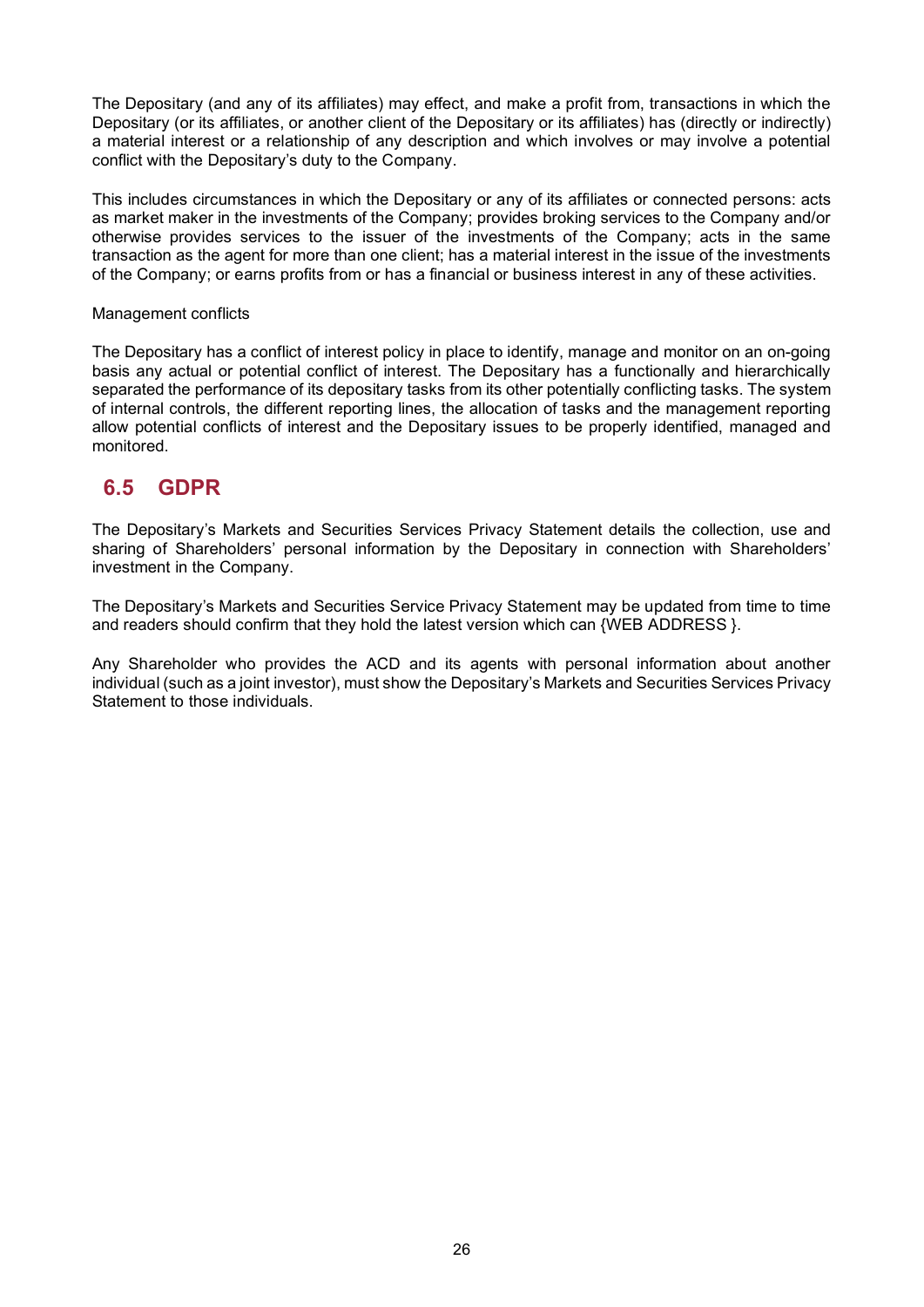# **7. THE ADMINISTRATOR**

The Company has appointed JTC Fund Solutions (Guernsey) Limited to provide fund administration services to the Company pursuant to an administration agreement between the Company, the ACD and the Administrator dated as of 26th October 2015 (the "**Administration Agreement**").

The principal activities of the Administrator are to provide fund accounting services, to calculate the value of the Scheme Property and to determine the price of Shares in accordance with this Prospectus and the ACD's valuation policy as provided by the ACD to the Administrator and to publish the same.

The Administrator shall be liable for any liabilities, claims, obligations, losses, damages, fines, penalties, judgements, costs or expenses (including reasonable legal costs and expenses) of any kind or nature that may be imposed on or incurred by any person ("**Loss**") incurred or suffered by the ACD and/or the Company by reason of the Administrator's wilful default, fraud, negligence or breach of the Administration Agreement but the Administrator shall not in any event be liable for indirect, special or consequential Loss of any kind whatsoever or for any loss of profits, revenue, goodwill or anticipated savings.

<span id="page-29-0"></span>The Company and the ACD jointly and severally agree to indemnify and hold harmless the Administrator, its directors, officers, employees and agents against any Loss, arising from the Administrator's reliance on information provided to it by or on behalf of the ACD or the Company in certain circumstances, except to the extent that they are incurred as a result of negligence, fraud, wilful default or breach of this Agreement by the Administrator or any of its directors, officers, employees or agents.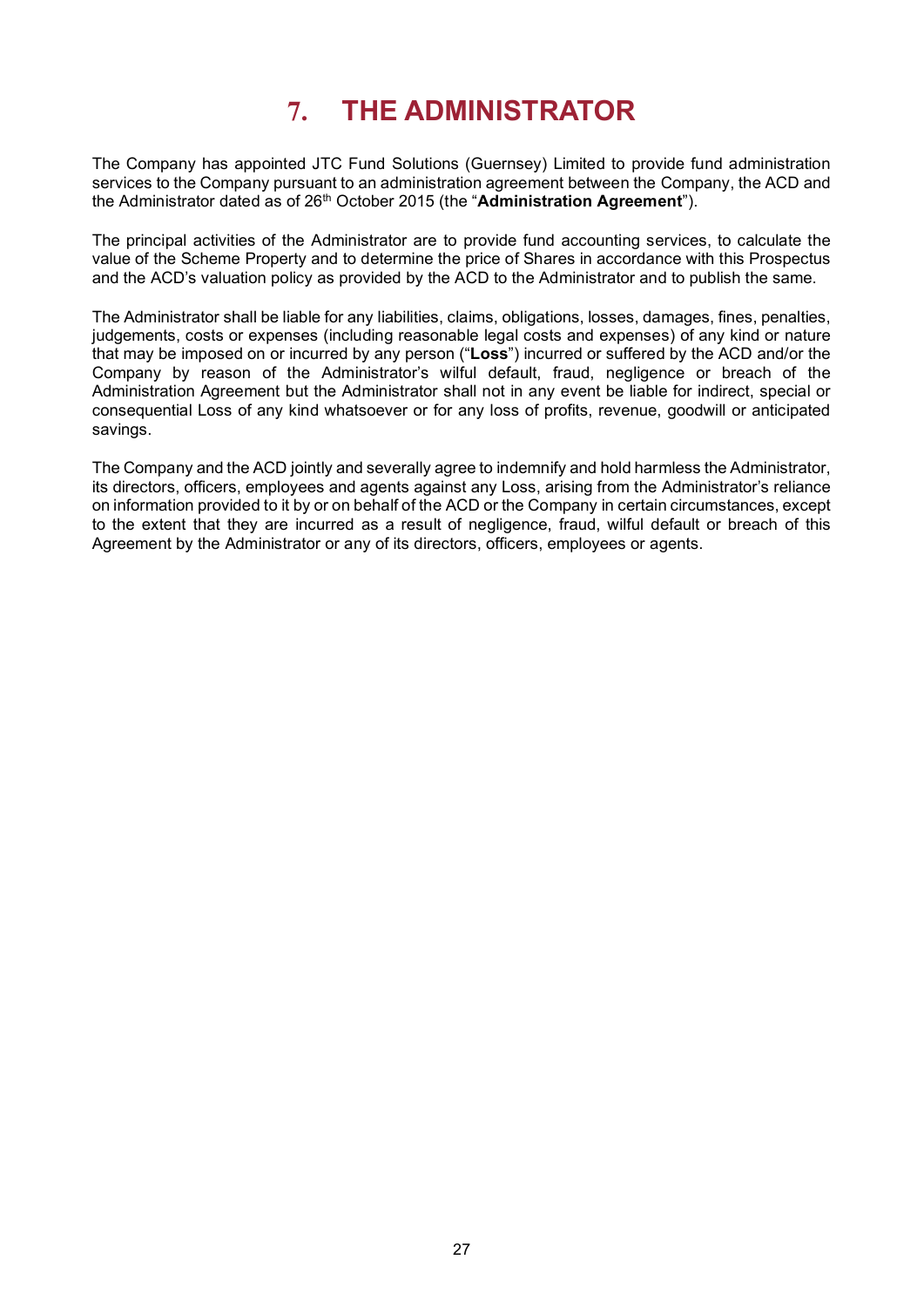# **8. THE AUDITOR**

The Auditor of the Company is Ernst & Young LLP of Ten George Street, Edinburgh, EH2 2DZ.

The ACD has entered into an engagement letter with the Auditor whereby the Auditor agrees to provide annual audit services to the Funds. The Auditor will also audit the Company and the Company's financial statements in accordance with Schedule 5 of the Open-ended Investment Companies Regulations 2001 and COLL, the Statement of Recommended Practice relating to the Authorised Funds issued by the Investment Association, the Instrument of Incorporation and the Prospectus.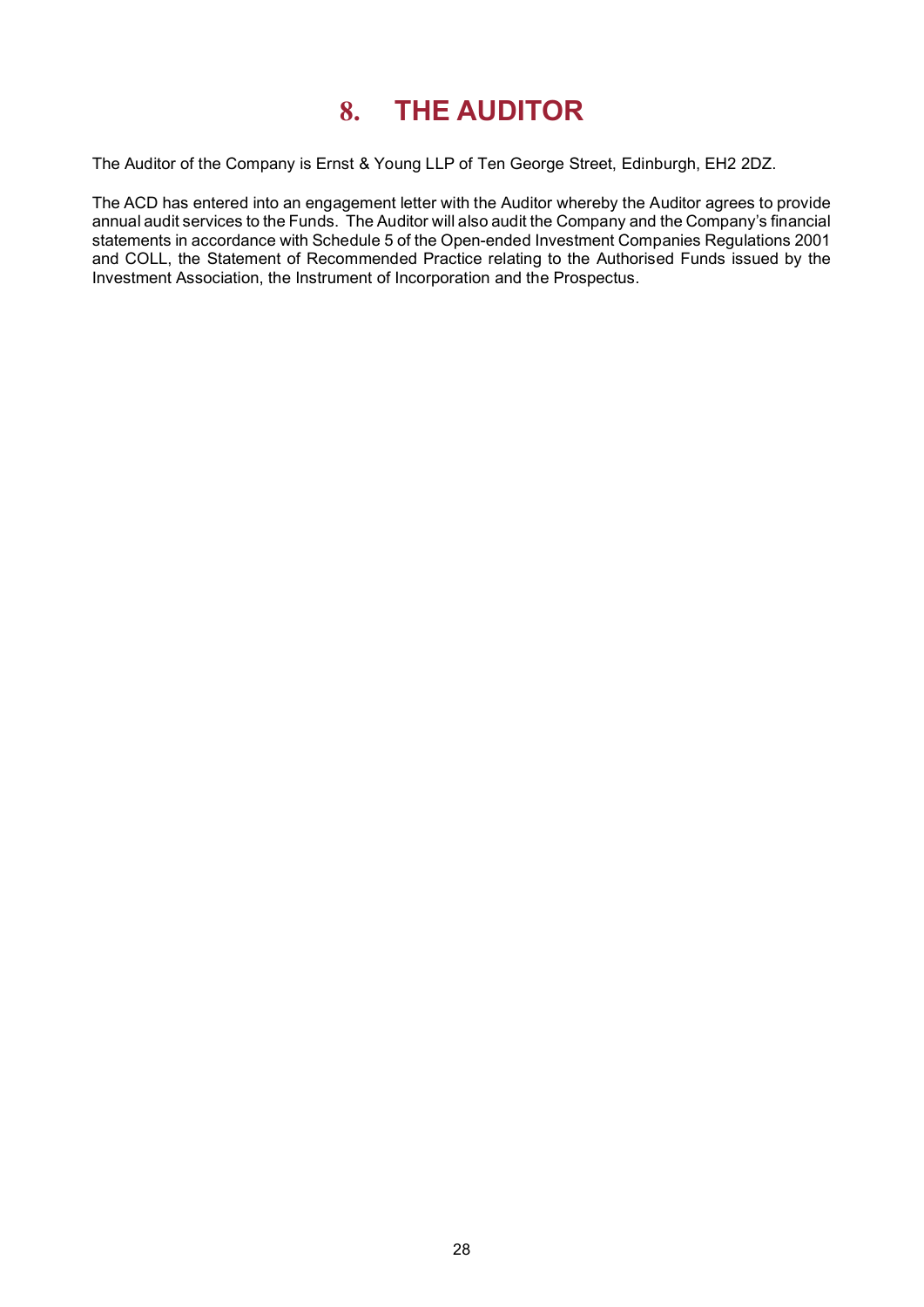## **9. FEES AND EXPENSES**

<span id="page-31-0"></span>Any fees, charges and expenses payable by a Shareholder or out of the Scheme Property are set out in this section.

## **9.1 Payments out of the Scheme Property – General**

#### *Cap on Administration Charges*

In order for the Share Classes in the Funds to be an eligible investment for a Default Arrangement within a Qualifying Scheme, all fees and charges, with the exception of the Annual Management Charge ("AMC") that are regarded as "administration charges" for the purposes of the FCA Rules, shall be met by the ACD.

The Annual Management Charge (as set out below) may be charged to the Scheme Property of the Funds in accordance with the provisions of this section, however, such charges shall be capped at the limits set out in Rule 19.6.6 and Rule 19.6.7 of the FCA's Conduct of Business Sourcebook.

For the avoidance of doubt, any costs incurred by the Funds directly as a result of buying, selling, lending or borrowing investments (such as dealing commissions, transaction taxes, spreads, custody costs (including any custody costs and charges paid by the Depositary to the Custodian) and other such costs embedded in the transaction prices) are not regarded as administration charges for the purposes of the FCA Rules and therefore shall not be subject to the aforementioned cap.

#### *Permitted charges*

Subject to the cap on administration charges outlined above, the Company or a Fund (as the case may be), may pay out of the Scheme Property all fees, costs, charges and expenses incurred by the Company or a Fund (as the case may be), including the following:

- charges relating to the creation and authorisation of a new Fund or Share Class;
- the fees and expenses payable to the ACD and to the Depositary (which will include the fees and expenses payable to the Custodian);
- broker's commission, fiscal charges and other disbursements which are necessarily incurred in effecting transactions for the Funds and normally shown in contract notes, confirmation notes and difference accounts as appropriate;
- transaction costs, including, without limitation, fees and/or expenses incurred in acquiring, registering, transferring and disposing of investments;
- royalties, licensing fees and other like payments in relation to the use of intellectual property;
- any amount payable by the Company under any indemnity provisions contained in the Instrument of Incorporation or any agreement with any functionary of the Company;
- any fees of any stocklending agent in relation to the entry into stocklending arrangement or repurchase/reverse repurchase contracts for the account of a Fund in accordance with the FCA Rules;
- expenses incurred by the Company in respect of any movable and immovable property in which the Company has an interest. Currently the ACD does not intend for the Company to hold any such interests;
- any costs incurred by the Company associated with independent risk monitoring or daily "value at risk" or "VaR" calculations;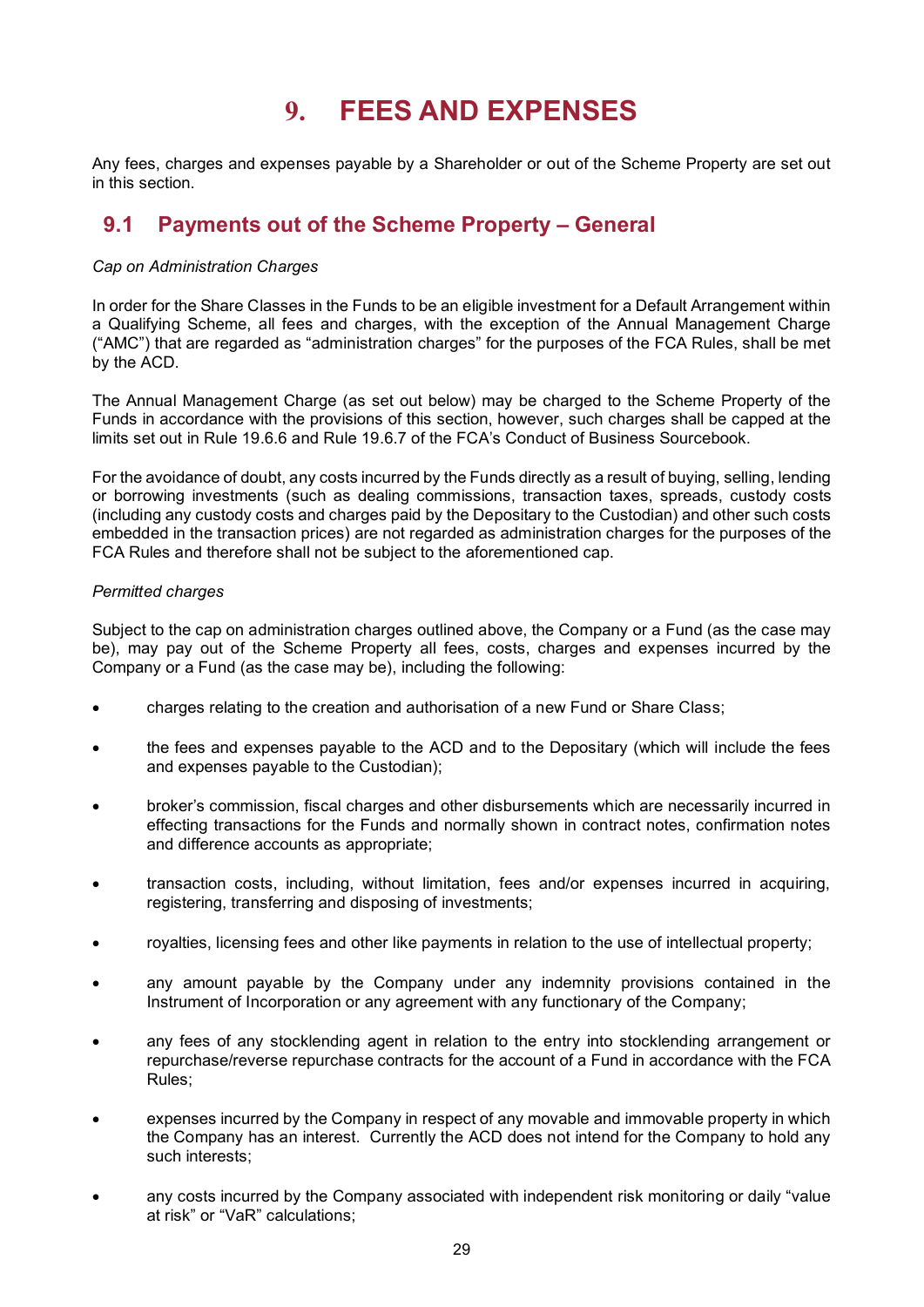- any costs incurred by the Company in publishing the prices of Shares, including the costs of listing the prices of Shares in publications and information services selected by the ACD, in whatever medium;
- the costs of printing and distributing reports, accounts, statements, contract notes and other like documentation, any prospectuses (including the preparation, but not the distribution, of the key investor information document), any instrument of incorporation and any costs incurred as a result of periodic updates of or changes to any prospectus or instrument of incorporation and any other administrative expenses;
- payments, costs or any other administrative expenses in relation to the preparation of and dissemination of literature required or necessary for the purpose of complying with the Regulations or any other applicable law or regulation (excluding the cost of disseminating any KIID or equivalent documentation);
- the periodic fees of the FCA in respect of the Company as may be prescribed under the Financial Services and Markets Act 2000 (as amended), or any relevant regulations made thereunder and any payments otherwise due by virtue of the FCA Rules or the corresponding fees of any regulatory authority in a country or territory outside the UK in which the Shares are or may be marketed and the costs involved in registering the Company or a Fund in a country or territory outside the UK (including translations and the fees and expenses of any paying agents, information agents or other entities which are required to be appointed by any regulatory authority);
- any costs incurred in modifying the Instrument of Incorporation, including costs incurred in respect of meetings of Shareholders convened for purposes which include the modification of the Instrument of Incorporation where the modification is necessary to implement changes in the law, or necessary as a direct consequence of any change in the law, or expedient having regard to any change in the law made or to remove obsolete provisions from the Instrument of Incorporation;
- expenses incurred in producing, distributing and dispatching income and other payments to Shareholders;
- fees in respect of the publication and circulation of details of the Net Asset Value and prices;
- fees and expenses payable to the Registrar in respect of establishing and maintaining the register of Shareholders, any sub-register of Shareholders and any plan register;
- any costs incurred in or about the listing of Shares in the Company on any stock exchange, and the creation, conversion and cancellation of Shares;
- any costs incurred by the Company in publishing the price of the Shares in a national or other newspaper or in any other media;
- any costs incurred in producing and dispatching any payments made by the Company, or the annual and interim reports of the Company;
- any fees, expenses or disbursements of any legal or other professional adviser of the Company, including the costs of employing tax reporting agents or other providers of services designed to achieve particular preferential tax treatment in any jurisdiction;
- any fees, expenses or disbursements of any investment adviser or other professional adviser of the Company and those of the Company's sub-advisers, including for the avoidance of doubt and without limitation, fees paid for the provision of information and data services (including computer terminals) and independent risk management systems to the ACD in connection with its investment management function;
- all fees in relation to the monitoring of collateral;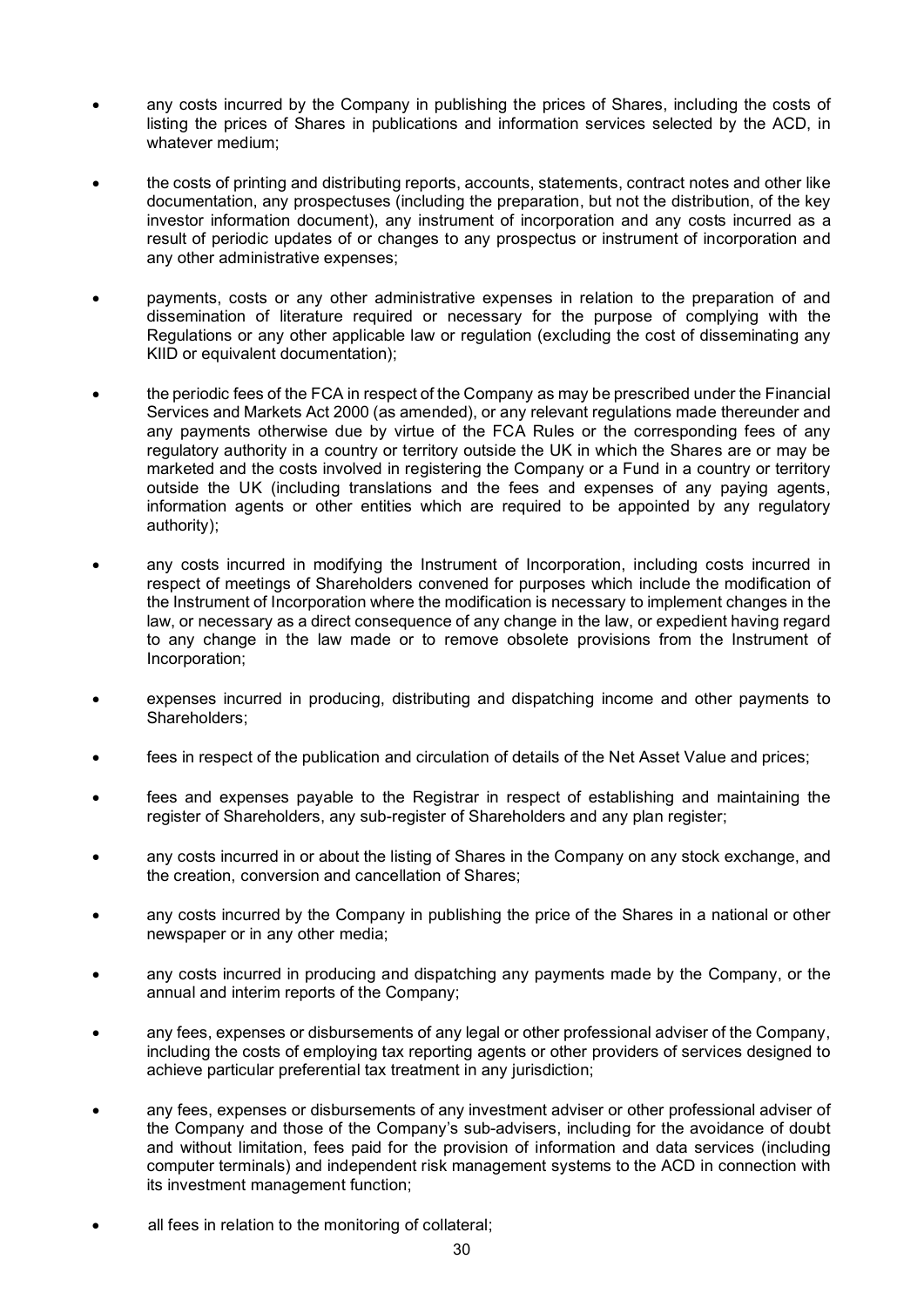- any costs incurred in taking out and maintaining any insurance policy in relation to the Company;
- any costs incurred in respect of meetings of Shareholders convened for any purpose including those convened on a requisition by Shareholders not including the ACD or an associate of the ACD;
- liabilities on amalgamation or reconstruction including certain liabilities arising after transfer of property to the Funds in consideration for the issue of Shares as more fully detailed in the COLL Sourcebook;
- interest on borrowings and charges incurred in effecting or terminating such borrowings or in negotiating or varying the terms of such borrowings;
- taxation and duties payable in respect of the property of the Funds or the issue or redemption of Shares, including stamp duties or other taxes or duties in relation to the transfer to the Company of assets acquired in exchange for the issue of Shares or in relation to the redemption of Shares;
- the audit fees of the Auditor (including VAT) and any expenses of the Auditor;
- any expense incurred in relation to company secretarial duties including the cost of maintenance of minute books and other documentation required to be maintained by the Company;
- any payments otherwise due by virtue of the Regulations; and
- any VAT or similar value added tax relating to any charge or expense set out herein.

The ACD pays any distributors appointed from time to time out of the fees it receives from the Company.

#### *Costs relating to efficient portfolio management*

Certain direct and indirect operational costs and/or fees may arise from time to time as a result of efficient portfolio management techniques being used for the benefit of the Company and/or the Funds (as described in Appendix 1 to this Prospectus). These costs (where incurred by a Fund) are regarded as necessary to incur in effecting transactions for the Fund concerned and shall therefore be paid out of the Scheme Property of the relevant Fund. Further details on the payment of costs and/or fees relating to efficient portfolio management techniques will be set out in the Company's annual report.

#### *Allocation of Assets, Charges and Expenses to Funds*

All fees, duties, charges and expenses (other than any borne by the ACD) are charged to the Fund in which they were incurred. However, where they are not attributable to a particular Fund, they will be allocated among the Funds in a manner which the ACD considers is fair to the Shareholders generally. The costs of authorisation of any new Fund may be borne by that Fund at the discretion of the ACD.

## **9.2 Payments to Service Providers**

#### *ACD's Annual Management Fee*

The ACD is entitled to make a periodic charge (the "**Annual Management Charge**") which shall be paid out of the Scheme Property of the relevant Fund twice monthly in arrears at the annual percentage rate shown in Appendix 3. The Annual Management Charge is calculated and accrued daily, based on the value of the Scheme Property of the relevant Fund at the preceding Valuation Point.

The Annual Management Charge will be deducted from the capital property of a Fund. Shareholders should note that, where a Fund treats the Annual Management Charge as a capital charge, this will constrain the capital growth of the relevant Fund.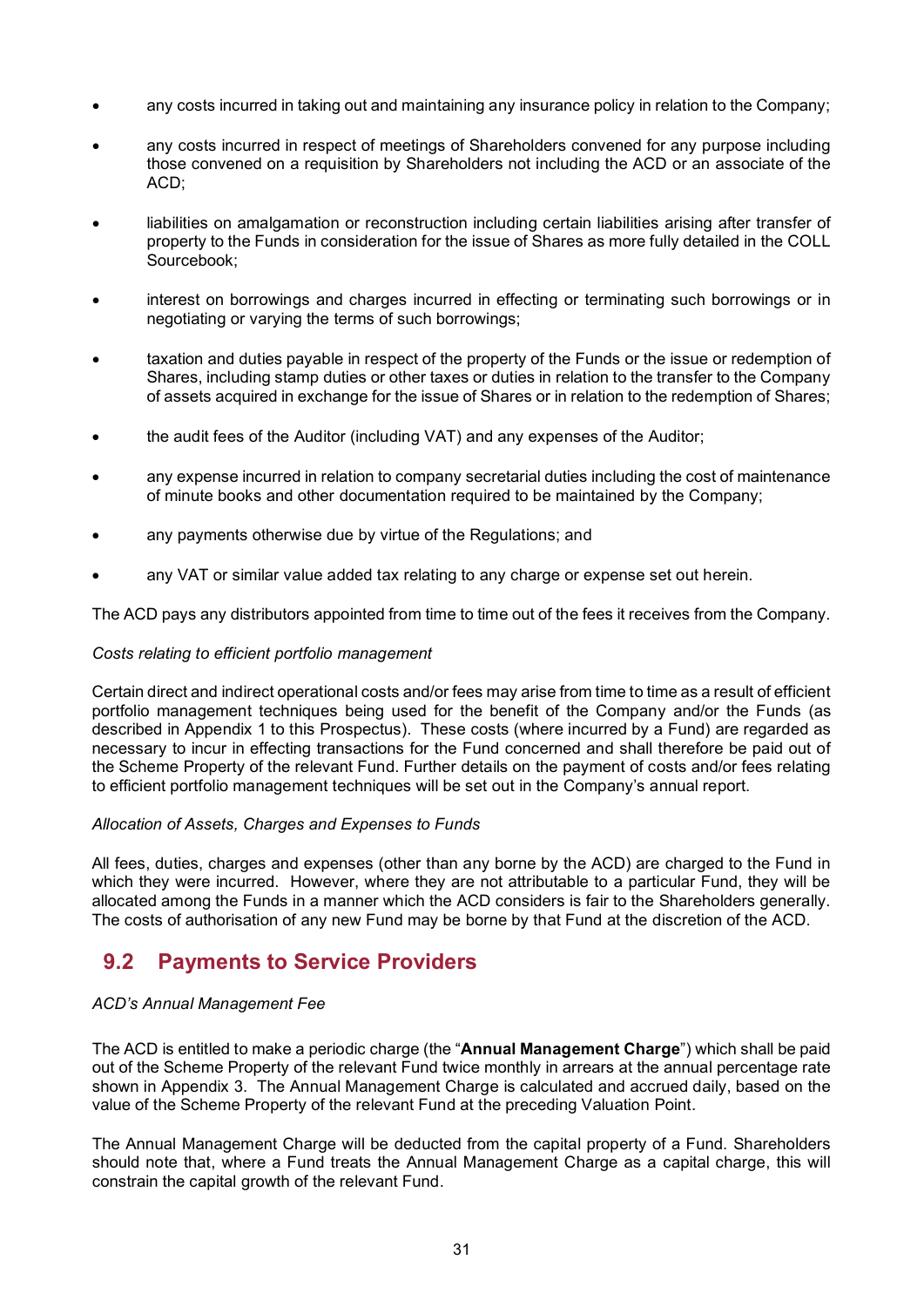The ACD may not increase the Annual Management Charge save in accordance with the FCA Rules (see below).

#### *Expenses of the ACD*

The Company may also pay to the ACD out of the Scheme Property any expenses incurred by the ACD or its delegates of the kinds described above under "Payments out of the Scheme Property - General", including legal and professional expenses of the ACD and its delegates in relation to the proper performance of the ACD's duties under the ACD Agreement, or related to documents amending the ACD Agreement, all expenses incurred in preparing valuations of Scheme Property and publishing prices of Shares, all postage and communication costs incurred in the proper performance of duties under the ACD Agreement, and all expenses incurred in producing any Prospectus and/or KIID, in distributing any Prospectus (not including any KIID) and any expenses of the ACD in buying or selling Shares (but excluding any commissions or similar payments as the Company is prohibited from making under the FCA Rules).

#### **The ACD's expenses, other than transaction related expenses, are currently paid out of the Annual Management Charge.**

#### *Increase in Charges*

An increase in payments to the ACD, any other director or an associate, or otherwise which are material changes may only be made by the ACD after:

- giving 60 days' written notice to Shareholders; and
- revising the Prospectus to reflect the proposed increase.

#### *Depositary's Remuneration and Expenses*

The Depositary receives for its own account a periodic charge (the "**Depositary Charge**") which will accrue monthly on the last business day in each calendar month in respect of that day and the period since the last business day in the preceding month and is payable within seven days after the last business day in each month. The Depositary Charge is calculated daily by reference to the Net Asset Value of each Fund at the preceding Valuation Point except for the first accrual which is calculated by reference to the first Valuation Point of each Fund. The first accrual in relation to any Fund will take place in respect of the period beginning on the day on which the first valuation of that Fund is made and ending on the last business day of the month in which that day falls.

The Depositary Charge will be at such annual percentage rate (before VAT) of the value of the property of the Fund(s) as the ACD and Depositary may from time to time agree, and subject to a minimum fee of £20,000 per Fund per annum. Subject to this minimum the charge is otherwise calculated on a sliding scale for each Fund on the following basis:

- 3.00 basis points (0.0300%) per annum for a NAV of £0 to £100 million
- 2.00 basis points (0.0200% per annum for the portion of NAV between £100 million and £250 million
- 1.50 basis points (0.0150%) per annum for the portion of NAV over £250 million

These rates may be amended from time to time in accordance with the FCA Rules.

All charges are subject to an addition for VAT (if any). The rate of the Depositary Charge may be increased up to a maximum of 50 basis points (0.50%) of the value of the Scheme Property for each Fund.

Separately, the Depositary receives a custody fee which accrues on the same basis as its periodic fee. Custody charges vary from country to country (usually between 0.0075% and 0.60% per annum)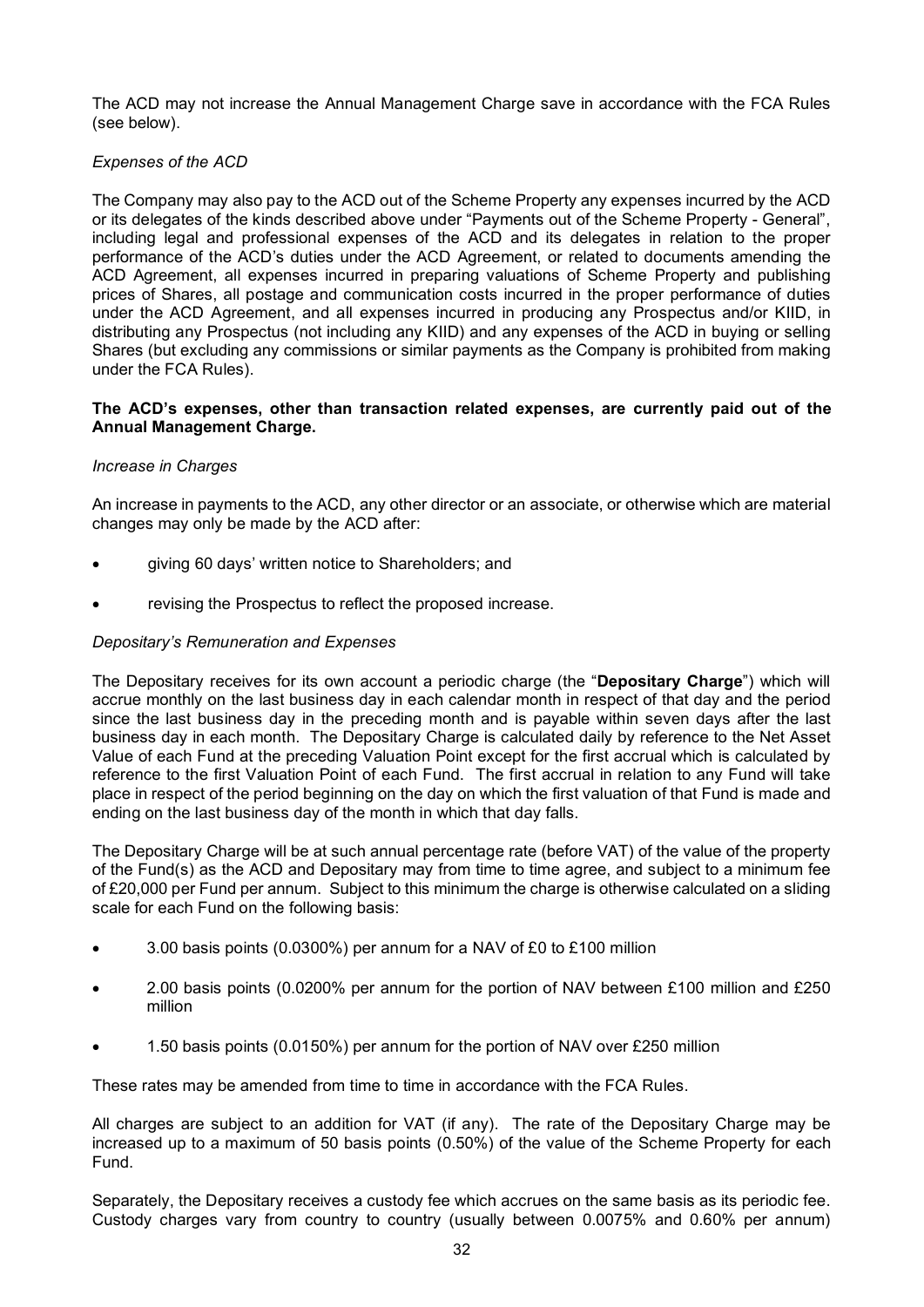depending on the markets and the value of the stock involved. The Depositary has delegated its custodial duties to the Custodian. The Depositary shall be responsible for the Custodian fees.

The remuneration payable to the Depositary out of the property attributable to each Fund for its services also includes transaction charges. Transaction charges vary from country to country, dependent on the markets and the value of the stock involved, they are subject to a current range of £6 to £150, accrue at the time the transactions are effected and are payable as soon as is reasonably practicable, and in any event not later than the last business day of the month when such charges arose or as otherwise agreed between the Depositary and the ACD.

In addition to the fees and charges payable to the Depositary referred to above, the amount payable to the Depositary out of the property attributable to any Fund by way of reimbursement for its services may include charges in connection with its duties (or the exercise of powers conferred upon it by the Regulations or the FCA Rules) referable to (but not limited to): (i) custody of assets (including overseas custody services); (ii) the acquisition holding and disposal of property; (iii) the collection and distribution to Shareholders of dividends, interest and any other income; (iv) the maintenance of distribution accounts; (v) the conversion of foreign currency; (vi) registration of assets in the name of the Depositary or its nominee or agents; (vii) borrowings, stocklending or other permitted transactions; (viii) communications with any parties (including telex, facsimile, SWIFT and electronic mail); (ix) taxation matters; (x) insurance matters; (xi) dealings in derivatives; (xii) costs and charges relating to banking and banking transactions; (xiii) preparation of the Depositary's annual report; (xiv) taking professional advice; (xv) conducting legal proceedings; (xvi) the convening and/or attendance at meetings of Shareholders; and (xvii) modification of the Instrument of Incorporation, Prospectus, and negotiation and/or modification of the Depositary Agreement and any other agreement entered into between the Depositary and its delegates.

Any material increase to the Depositary's fees and charges as set out above is subject to the agreement of the Depositary and ACD. If the change materially increases the payment out of a Fund, 60 days' prior written notice will be given to Shareholders.

The Depositary may also be paid by the Company out of the property attributable to each Fund, expenses properly incurred in the performance of, or arranging the performance of, functions conferred on it by the Depositary Agreement, the FCA Rules or by the general law.

#### **The Depositary Charge, except transaction related custody fees, is currently paid by the ACD out of its Annual Management Charge.**

The Depositary shall be entitled to recover its fees, charges and expenses when the relevant transaction or other dealing is effected or relevant service is provided or as may otherwise be agreed between the Depositary and the Company or the ACD.

On a winding up of the Company, the termination of a Fund or the redemption of a Share Class, the Depositary will be entitled to its pro rata fees, charges and expenses to the date of winding up, the termination, or the redemption (as appropriate) and any additional expenses necessarily realised in settling or receiving any outstanding obligations. No compensation for loss of office is provided for in the agreement with the Depositary.

Subject to current HMRC regulations, VAT at the prevailing rate may be payable in addition to the Depositary's remuneration, the custody fee and the above expenses.

#### *Administrator's Fee*

The Administrator is entitled to receive out of the Scheme Property, fees for its services as Administrator to cover administration and accounting for the Funds. The Fund Administration Charge, paid to the Administrator, is charged in respect of each Fund as a percentage of the NAV of each Fund payable monthly in arrears. The charge is currently:

- 4 basis points (0.04%) per annum for a NAV of £0 to £500 million
- 3 basis points (0.03%) per annum for a NAV of £500 million to £1 billion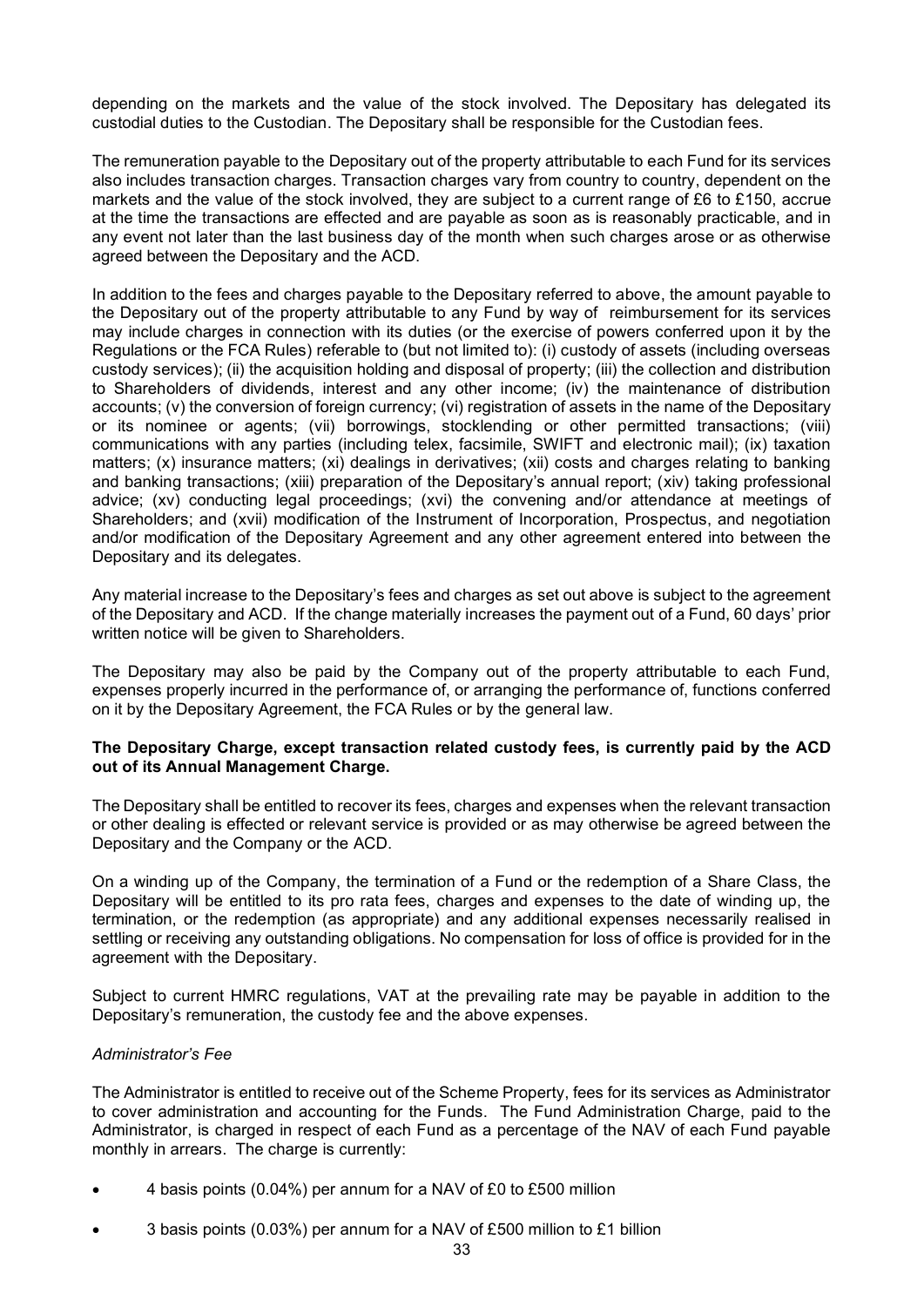• 2 basis points (0.02%) per annum where the NAV is over £1 billion

All charges are subject to an addition for VAT, where applicable. There is no additional charge for additional share classes and the minimum charge is £75,000 per annum for all three funds, pro-rata between the three funds.

#### **The Fund Administration Charge is currently paid by the ACD out of its Annual Management Charge.**

# **9.3 Dealing charges**

#### *Initial and Redemption Charges*

The ACD may apply an initial charge to Shareholders on the issue of Shares but does not currently intend to do so.

The ACD may apply a redemption charge to Shareholders on the redemption of Shares in the Company but does not currently intend to do so.

The ACD may not introduce an initial or redemption charge on existing Share Classes unless, not less than 60 days before the introduction, it has given notice in writing to the then current Shareholders of that introduction and has revised and made available the Prospectus to reflect the introduction and the date of its commencement. No such newly introduced redemption charge will apply to Shares already in existence at the time it is introduced.

#### *Switching/Conversion Fee*

The ACD may charge an exchange fee when Shares of a Fund are Converted or Switched, provided that such fee does not exceed the maximum percentage rate of initial charge for the new Shares. Please see "Conversion and Switching" in Section 3 above.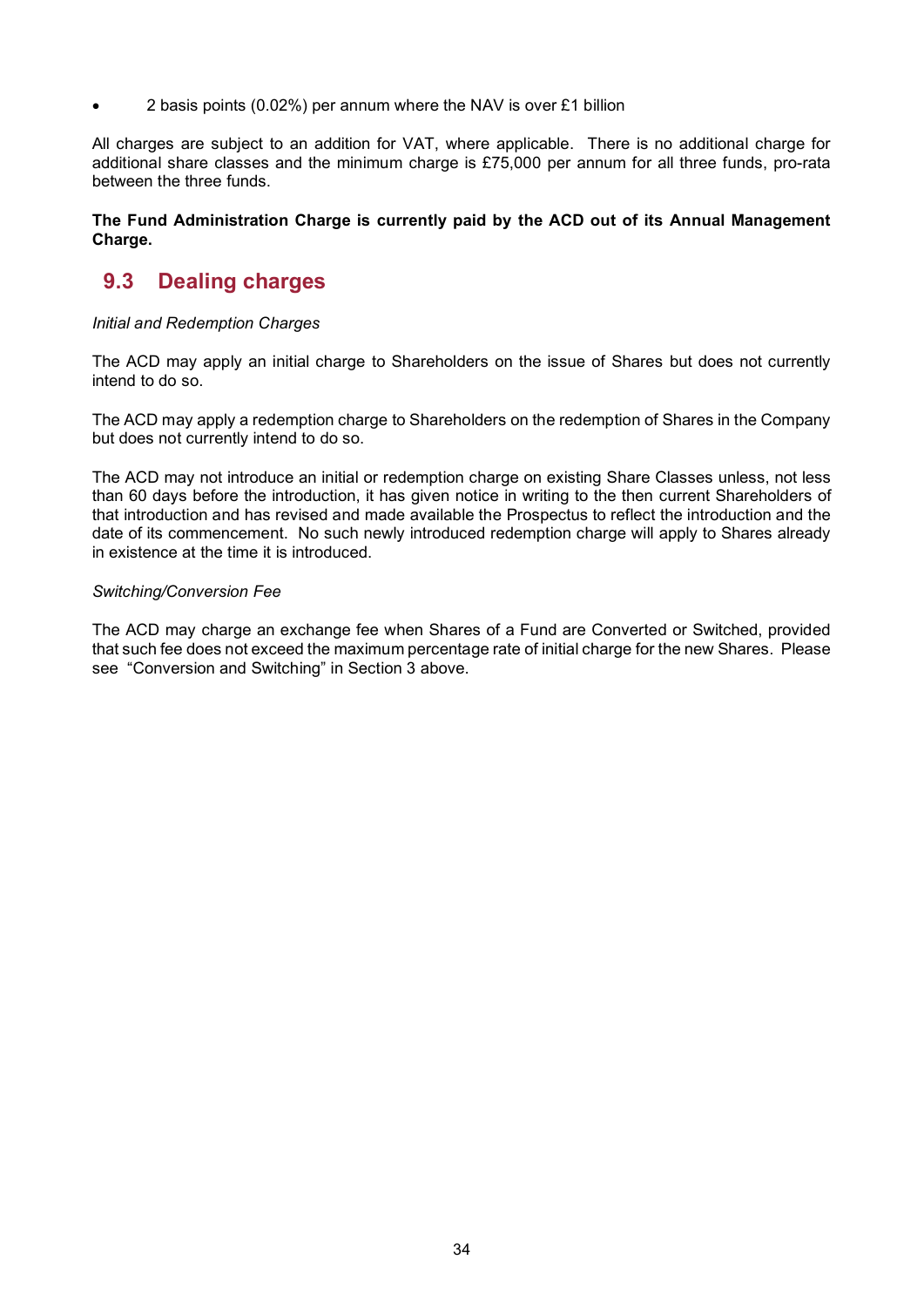# **10. SHAREHOLDER MEETINGS AND VOTING RIGHTS**

# **10.1 Meetings**

The Company does not hold annual general meetings.

The ACD and the Depositary may requisition an extraordinary or general meeting at any time. Shareholders may also requisition an extraordinary or a general meeting of the Company. A requisition by Shareholders must state the objectives of the meeting, be dated, be signed by Shareholders who, at the date of the requisition, are registered as holding not less than one-tenth in value of all Shares then in issue and the requisition must be deposited at the head office of the Company. The ACD must convene a general meeting no later than eight weeks after receipt of such requisition.

# **10.2 Notice of quorum**

Shareholders will receive at least 14 days' notice of a Shareholders' meeting and are entitled to be counted in the quorum and vote at such meeting either in person or by proxy. The quorum for a meeting is two Shareholders, present in person or by proxy. The quorum for an adjourned meeting is two Shareholders present in person or by proxy although this may be reduced to one person present at the meeting if two Shareholders are not present after a reasonable time. Notices of meetings and adjourned meetings will be sent to Shareholders at their registered addresses.

# **10.3 Voting rights**

At a general meeting of Shareholders, on a show of hands every Shareholder who (being an individual) is present in person or (being a corporation) is present by its representative properly authorised in that regard, has one vote.

On a poll vote, a Shareholder may vote either in person or by proxy. The voting rights attaching to each Share are such proportion of the voting rights attached to all the Shares in issue that the price of the Share bears to the aggregate price(s) of all the Shares in issue at the date seven days before the notice of meeting is deemed to have been served.

A Shareholder entitled to more than one vote need not, if that Shareholder votes, use all votes or cast all the votes used in the same way. For joint Shareholders only the vote of the first named in the register of Shareholders can be taken.

Except where the COLL Sourcebook or the Instrument of Incorporation of a Company require an extraordinary resolution (which needs 75% of the votes cast at the meeting to be in favour if the resolution is to be passed) any resolution will be passed by a simple majority of the votes validly cast for and against the resolution.

The ACD may not be counted in the quorum for a meeting and neither the ACD nor any associate (as defined in the FCA Rules) of the ACD is entitled to vote at any meeting of a Company except in respect of Shares which the ACD or associate holds on behalf of or jointly with a person who, if the registered Shareholder, would be entitled to vote and from whom the ACD or associate has received voting instructions.

"Shareholders" in this context means Shareholders on the date seven days before the notice of the relevant meeting was deemed to have been served but excludes holders who are known to the ACD not to be Shareholders at the time of the meeting.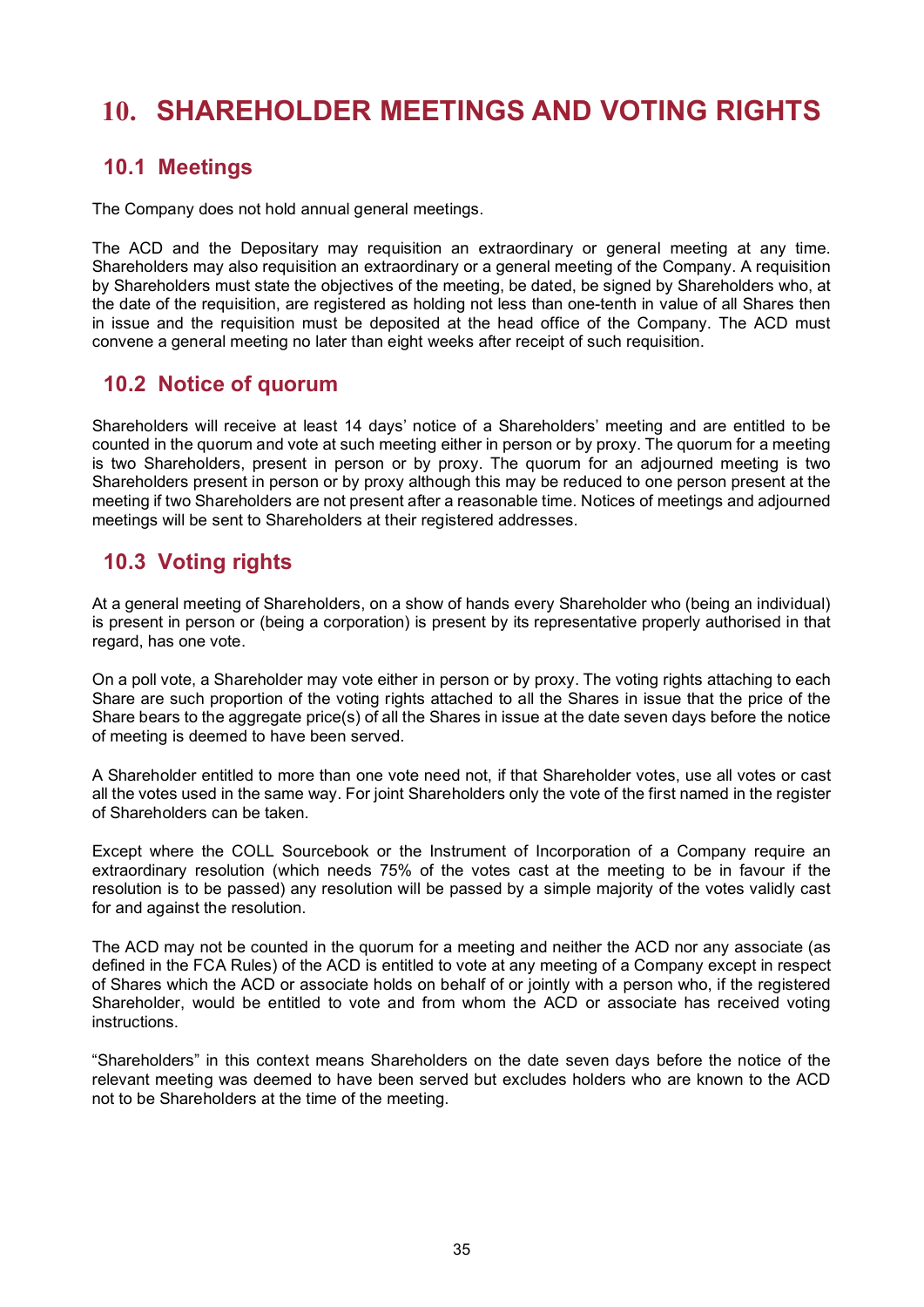# **10.4 Fund and Share Class meetings**

The above provisions, unless the context otherwise requires, apply to meetings of Funds and Share Classes as they apply to general meetings of Shareholders.

# **10.5 Variations to the Company**

Certain changes to the Company require the prior approval of a Meeting of Shareholders, in accordance with the FCA Rules. In certain circumstances, the FCA Rules require that a resolution be passed as an extraordinary resolution, which is a resolution passed by a majority of not less than three-quarters of the votes validly cast (whether on a show of hands or on a poll) for and against the resolution. In other cases, a resolution may be passed by a simple majority of the votes validly cast for and against the resolution.

When such approval is not required by the FCA Rules, the ACD may make changes to the Prospectus or the Instrument of Incorporation without the approval of Shareholders. In such circumstances, Shareholders will be notified appropriately in accordance with the FCA Rules.

However, the rights attached to a Fund or Share Class in the Instrument of Incorporation may not be varied without the sanction of a resolution passed at a meeting of Shareholders of that Share Class or Fund (which needs 75% of the votes cast at the meeting to be in favour if the resolution is to be passed).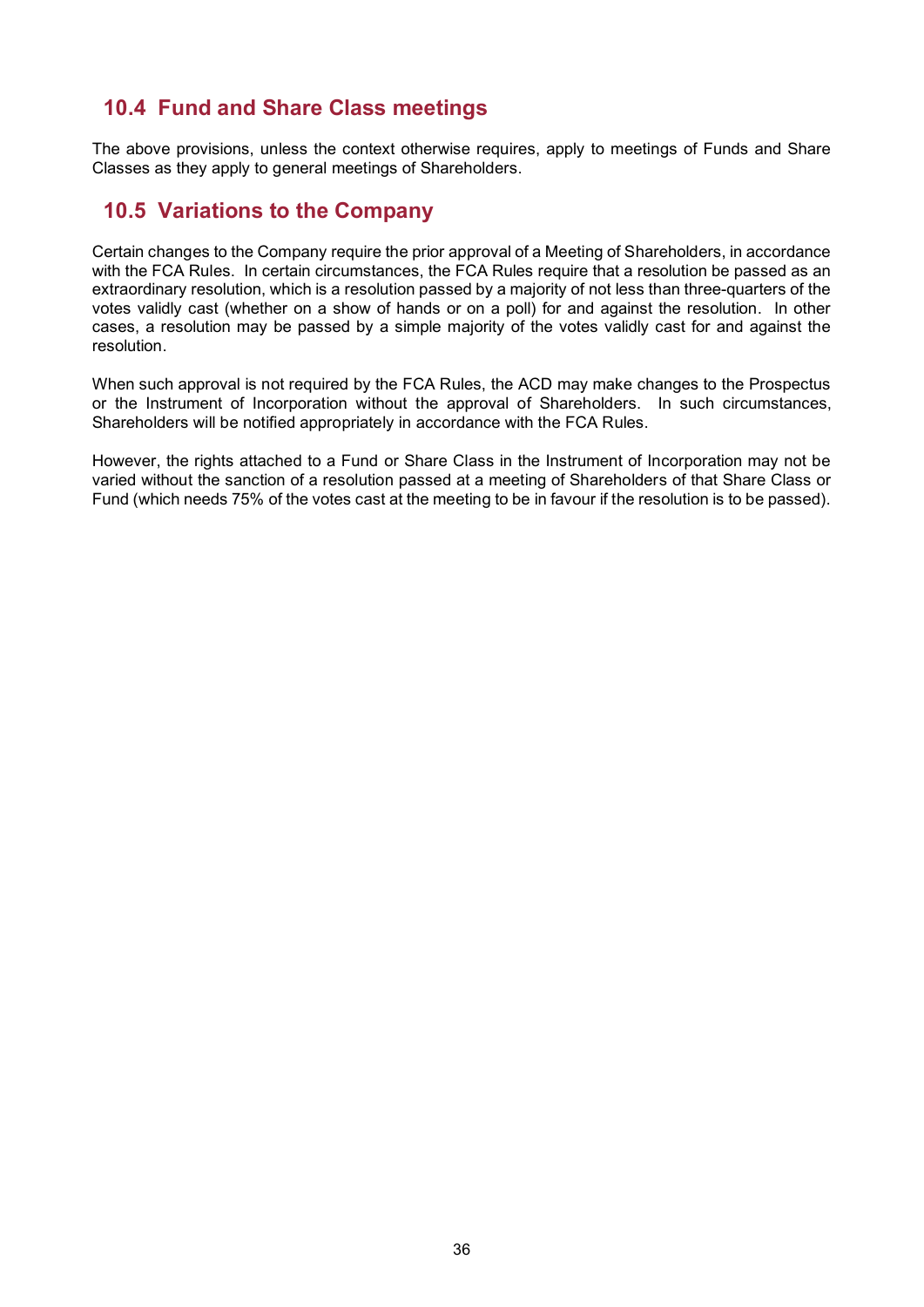# **11. WINDING-UP AND TERMINATION**

# **11.1 Termination of a Fund**

A Fund may be terminated:

- if an extraordinary resolution of the Shareholders is passed to that effect; or
- on the date of effect stated in any agreement by the FCA to a request by the ACD for the termination.

Eligible registered Shareholders will be informed in writing if a Fund is terminated or has its authorisation revoked by the FCA.

Termination of a Fund commences upon the later of the time for termination of the Fund determined in accordance with the above circumstances and the time at which the FCA, having been supplied with a statement confirming the solvency of the Fund, approves, pursuant to the OEIC Regulations, the necessary changes to the Instrument of Incorporation and this Prospectus which would result from the termination of the Fund.

On the termination of a Fund (other than in accordance with an approved scheme of amalgamation or reconstruction) the ACD is required as soon as practicable after the Fund falls to be terminated to realise the property of the Fund and pay the liabilities of the Fund out of the proceeds.

Provided that there are sufficient liquid funds in the Fund property available after making adequate provision for the expenses of the termination and the discharge of the liabilities remaining to be discharged, the ACD may arrange for the Depositary to make one or more interim distributions out of the property of the Fund to the Shareholders proportionately to the right to participate in the Fund property attached to their respective Shares as at the date of the commencement of the termination.

When the ACD has caused all the Fund property to be realised and all of the liabilities known to the ACD to be met, the ACD shall arrange for the Depositary to make a final distribution, on or prior to the date on which the termination account is sent to Shareholders, of the balance remaining (net of a provision for any further expenses of the termination) to the Shareholders in the proportions stated above.

If a Fund is to be terminated in accordance with an approved scheme of amalgamation or reconstruction, the ACD is required to terminate the Fund in accordance with the resolution of holders approving such a scheme.

Where the Company and one or more Shareholders (other than the ACD) agree, the requirement to realise the property of a Fund shall not apply to that part of the property which is proportionate to the right of that or those Shareholders, and the ACD may distribute that part in the form of property, after making such adjustments or retaining such provision as appears appropriate to the ACD for ensuring that that or those Shareholders bear a proportionate share of the liabilities and expenses.

Where any sum of money (including unclaimed distributions) still stands to the account of the property of the Fund, the ACD shall instruct the Depositary to retain such sum in an account separate from any other part of the property of the Company in accordance with the FCA Rules. On a winding-up of the Company, the Depositary shall cease to hold those amounts as part of that account and they shall be paid by the Depositary into court in accordance with the OEIC Regulations.

# **11.2 Winding-up of the Company**

The Company is to be wound-up:

• if an extraordinary resolution of holders is passed to wind-up the Company; or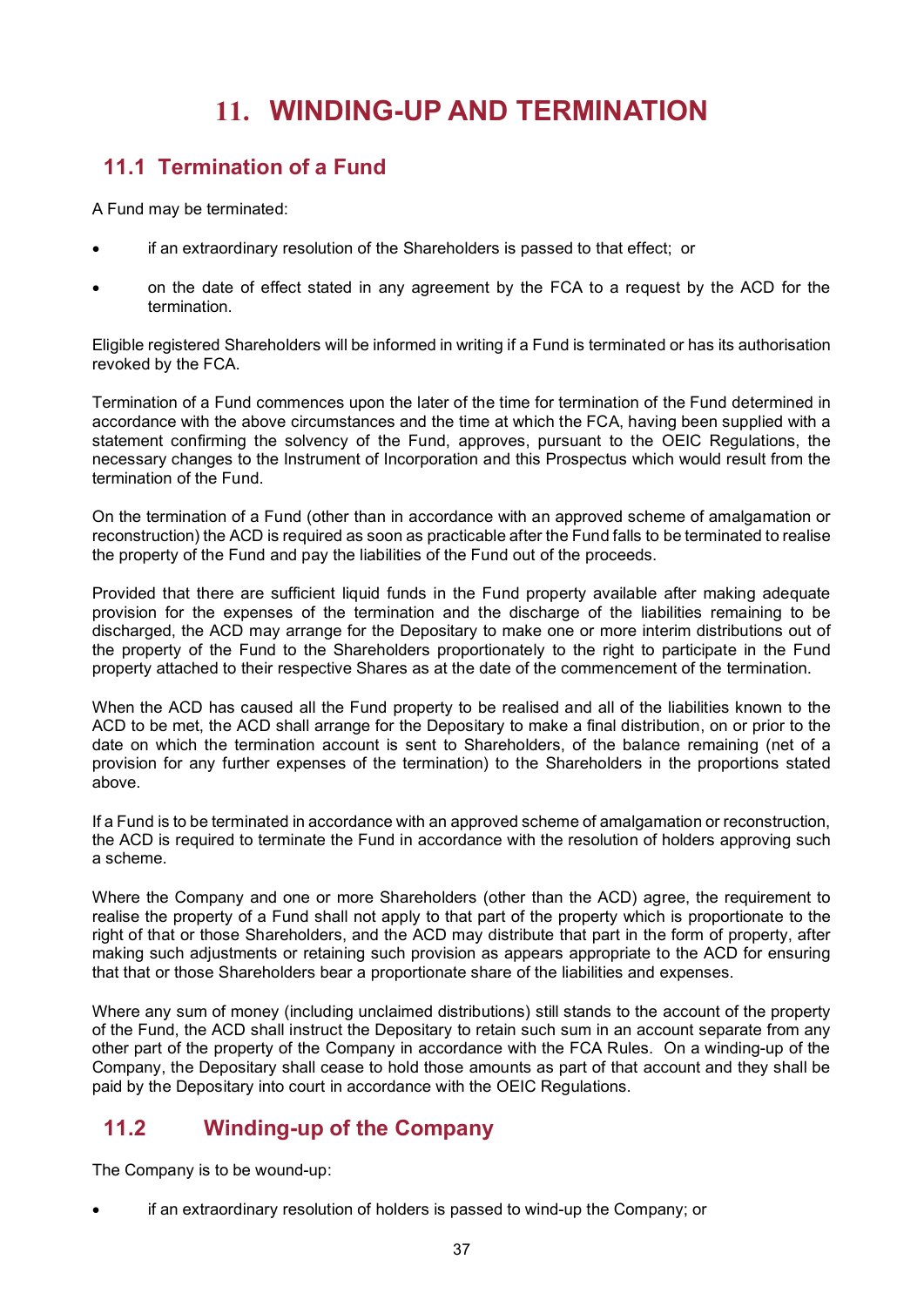- when the period (if any) fixed for the duration of the Company by the Instrument of Incorporation expires or any event occurs, for which the Instrument of Incorporation provides that the Company is to be wound up; or
- on the date of effect stated in any agreement by the FCA in response to a request by the ACD for the winding up of the Company, albeit that such agreement is subject to there being no material change in any relevant factor prior to the date of the revocation.

The Company may only be wound-up under the FCA Rules if the Company is solvent and there is no vacancy in the position of the ACD. If the Company is insolvent, or there is such a vacancy, the Company may only be wound-up under Part V of the Insolvency Act 1986 as an unregistered company.

On a winding-up (other than in accordance with an approved scheme of amalgamation or reconstruction) the ACD is required as soon as practicable after the time the Company falls to be wound-up, to realise the property of the Company and pay the liabilities of the Company out of the proceeds. Liabilities of the Company attributable to a particular Fund shall be met to the extent possible out of the property attributable or allocated to such a Fund.

After making adequate provision for the expenses of the winding-up and the discharge of the liabilities of the Company remaining to be discharged, the ACD may arrange for the Depositary to make one or more interim distributions, and then a final distribution of the proceeds of the realisation of the property attributable or allocated to each Fund to the holders in each Fund, proportionately to the right to participate in the Scheme Property attached to their respective Shares.

If the Company is to be wound-up in accordance with an approved scheme of amalgamation or reconstruction, the ACD is required to wind-up the Company in accordance with a resolution of holders approving such scheme.

Where the Company and one or more Shareholders (other than the ACD) agree, the requirement to realise the property of the Company shall not apply to that part of the property which is proportionate to the right of that or those Shareholders, and the ACD may distribute that part in the form of property, after making such adjustments or retaining such provision as appears to the ACD appropriate for ensuring that that or those Shareholders bear a proportionate share of the liabilities and expenses.

If any sum of money is unclaimed or stands to the account of the Company at the date of its dissolution, the ACD shall arrange for the Depositary to pay such sum into court within one month after that date in accordance with the OEIC Regulations.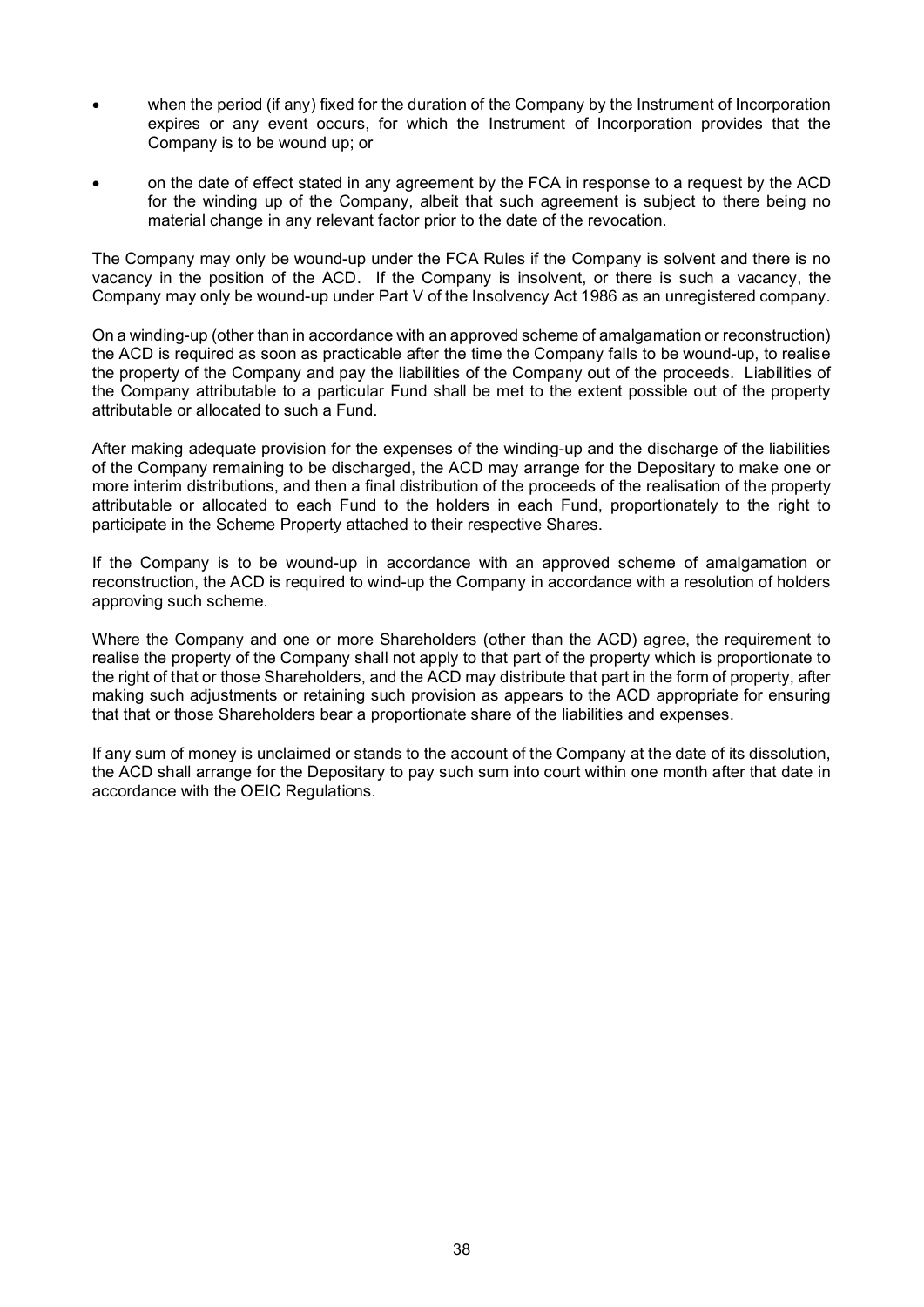# **12. GENERAL INFORMATION**

# **12.1 Reports and Accounts**

The annual report in respect of the Company will be published within four months of the end of the annual accounting period, which ends on 30 September. The accounts contained in the annual and half yearly reports will be prepared in accordance with the FCA Rules and the Statement of Recommended Practice for Financial Statements of Authorised Funds. A copy of the long report and accounts is available, free of charge, on request from the ACD.

# **12.2 Income Allocations**

The Company's annual accounting period ends on 30 September in each year. The interim accounting periods (if any) are set out in Appendix 3.

*Accumulation Shares*: Allocation of income to holders of any Accumulation Shares that may be issued will be transferred to the capital property of each Fund as at the end of the relevant distribution period (annual or interim) and be reflected in the value of Shares on the first Business Day following that distribution period. No distributions are made to Shareholders nor are additional Shares issued in lieu of distributions. The price of Shares therefore remains unchanged at the ex-accumulation date. Shareholders will nonetheless be liable to United Kingdom taxation in the same manner, and to the same extent, as if the income accumulated for their benefit had instead been distributed to them. An appropriate tax voucher will be issued to each Shareholder of Accumulation Shares in respect of the amount of income accumulated for his benefit in any accounting period.

*Income Shares*: Holders of Income Shares will be entitled to an annual and, where prescribed, interim distributions in respect of each annual accounting period. The distribution dates (interim and annual) are shown in Appendix 3. In the case of each interim distribution, holders of Shares will be entitled to that portion of the income of the Fund for the interim accounting period attributable to the holders of the Shares. In the case of each annual distribution, holders of Shares will be entitled to the portion of the income of the Fund for the whole accounting period attributable to holders of the Shares less the amount of any interim distribution. In relation to Income Shares, payment will be made on or before the interim and/or annual income allocation date by electronic transfer.

Unclaimed distributions will be held by the ACD as client money. Any distribution of income that is unclaimed for a period of six years after having become due for payment, shall be forfeited and shall revert to the Fund to which such distribution relates.

Income equalisation will not be operated in relation to the Funds.

# **12.3 How Distributable Income is Determined**

The income available for distribution or accumulation in relation to a Fund is determined in accordance with the FCA Rules. In general terms, the income comprises all the sums deemed by the Company, after consultation with the Auditors of the Company, to be income in nature and received or receivable by the Company and attributable to the Fund in respect of the distribution period concerned, after deducting charges and expenses paid or payable out of such income and after making such adjustments in relation to taxation and other matters. The allocation of income to each Share Class is made after allowing for the effect, including attributable taxation, of any charges or expenses made on income which may vary by Share Class.

Income relating to a Fund is allocated at each Valuation Point among Share Classes linked to the Fund in proportion to the value of each Share Class relative to the value of the entire Fund as at the immediately preceding Valuation Point including any Share Class issue and cancellation movements, and excluding the effect of any Share Class specific withholding tax liabilities, applied at the immediately preceding Valuation Point.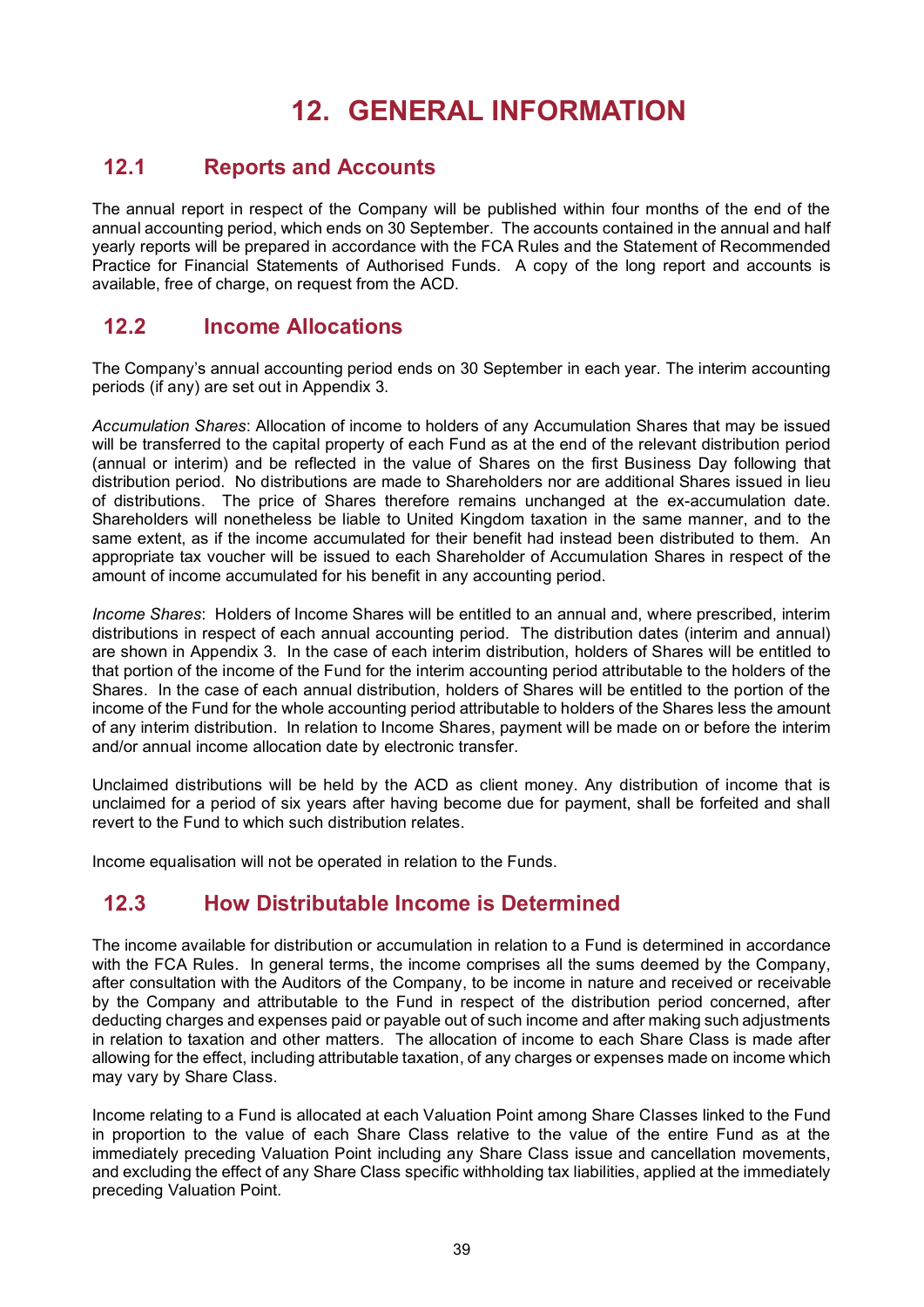With the agreement of the Depositary, individual amounts of income of £10 or less may not be paid out to the holders of Income Shares.

## **12.4 Inspection of Documents**

The following documents may be inspected free of charge during normal working hours on each Dealing Day at the offices of the ACD:

- the most recent annual and half-yearly reports of the Company;
- the Prospectus;
- the Instrument of Incorporation;
- the KIIDs of each Fund; and
- the material contracts referred to below.

Shareholders may also obtain copies of the Prospectus and KIIDs from the ACD. The ACD may make a charge at its discretion for copies of the material contracts. Copies of the other documents are available free of charge. Further information may be available for some of the Funds on specific enquiry to the ACD.

# **12.5 Register of Shareholders**

The Register of Shareholders for the Fund of the Company can be inspected at the offices of the ACD at: 18 Hart Street, Henley-on-Thames, Oxfordshire, RG9 2AU.

## **12.6 Notices**

Any notice or document required to be sent or served to Shareholders will be sent either by post to the address as most recently notified to the Company and as entered on the Register of Shareholders, or electronically to the email address most recently notified to the Company (where a Shareholder has consented to the receipt of documents and notices electronically), at the ACD's discretion. All documents and remittances are sent at the risk of the Shareholder.

# **12.7 Material Contracts**

The following contracts, not being contracts entered into in the ordinary course of business, have been entered into by the Company and are, or may be, material:

- the ACD Agreement between the Company and the ACD; and
- the Depositary Agreement between the Company, the Depositary and the ACD.

Details of the above contracts are given under the sections 'Authorised Corporate Director' and 'Depositary'.

# **12.8 Complaints**

If you wish to make a complaint about any aspect of the service you have received, please contact the ACD. Any complaint regarding the operation or marketing of a Fund or the Company should be sent to the Compliance Officer at the ACD's office.

If unsatisfied, a Shareholder who is an "Eligible Complainant" (i.e. natural persons, micro-enterprise, or certain charities or trustees of a trust) also has the right to refer any complaints against the ACD or the Depositary to the Financial Ombudsman Service at Exchange Tower, London, E14 9SR.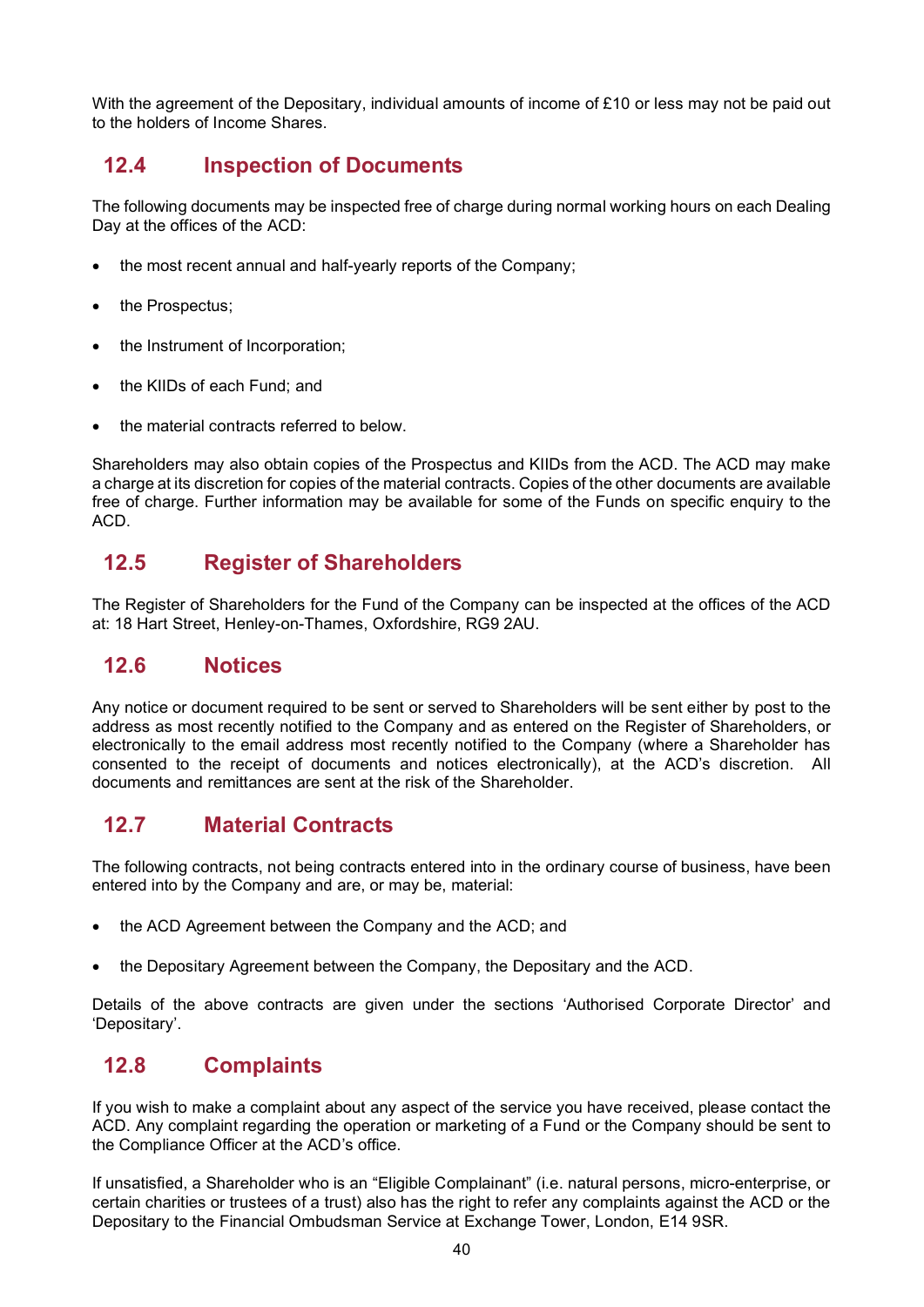# **12.9 Investor Compensation Scheme**

Shareholders may be eligible for compensation under the Financial Services Compensation Scheme ("FSCS") if they have claims against the ACD, Depositary or another FCA authorised service provider which is in default. There are limits on the amount of compensation available. Further information about the FSCS is available from the ACD and at www.fscs.org.uk.

# **12.10 Strategy for Exercise of Voting Rights**

The ACD has a strategy for determining if, when and how voting rights attached to ownership of Scheme Property are to be exercised for the benefit of each Fund. A summary of this strategy is available on request from the ACD, as are the details of the actions taken on the basis of this strategy in relation to each Fund.

# **12.11 Provision of Investment Advice**

All information concerning the Company, the Funds and about investing in Shares is available from the ACD. However, the ACD is not authorised to give investment advice and persons requiring such advice should therefore consult their professional financial adviser. All applications for Shares are made solely on the basis of the current Prospectus of the Company, and investors should ensure that they have the most up to date version.

# **12.12 Telephone Recordings**

Please note that the ACD may record telephone calls for training and monitoring purposes and to confirm investors' instructions.

# **12.13 Indemnity**

The Instrument of Incorporation contains provisions indemnifying the Directors, other officers and the Company's auditors or the Depositary (each an "**Indemnified Person**") against any liability incurred by any one of them in defending proceedings (whether civil or criminal) for negligence, default, breach of duty or breach of trust, in each case in relation to the Company in which judgment is given in favour of the Indemnified Person or if such Indemnified Person is acquitted or in connection with any application under Regulation 63 of the OEIC Regulations in which relief is granted to such Indemnified Person by the court; and the indemnity shall not apply to any liability to the extent that it is recovered from another person.

# **12.14 Data Protection**

The information provided by an applicant on an application form (or afterwards) will be held and processed by the Registrar and/or the ACD as "data controller" for the purposes of the General Data Protection Regulation.

#### **Purposes of Processing and Legal Basis for Processing**

The ACD and/or Registrar (or any of their affiliates, employees, delegates or sub-contractors) may hold and process personal data as necessary to pursue our legitimate business and other interests, for the following reasons:

• To facilitate the opening of your account with the ACD, for the administration and operation of an applicant's investment and any related account on an on-going basis (including, for example, registration and distribution purposes, redemption, switching between Funds, transfer and subscription requests);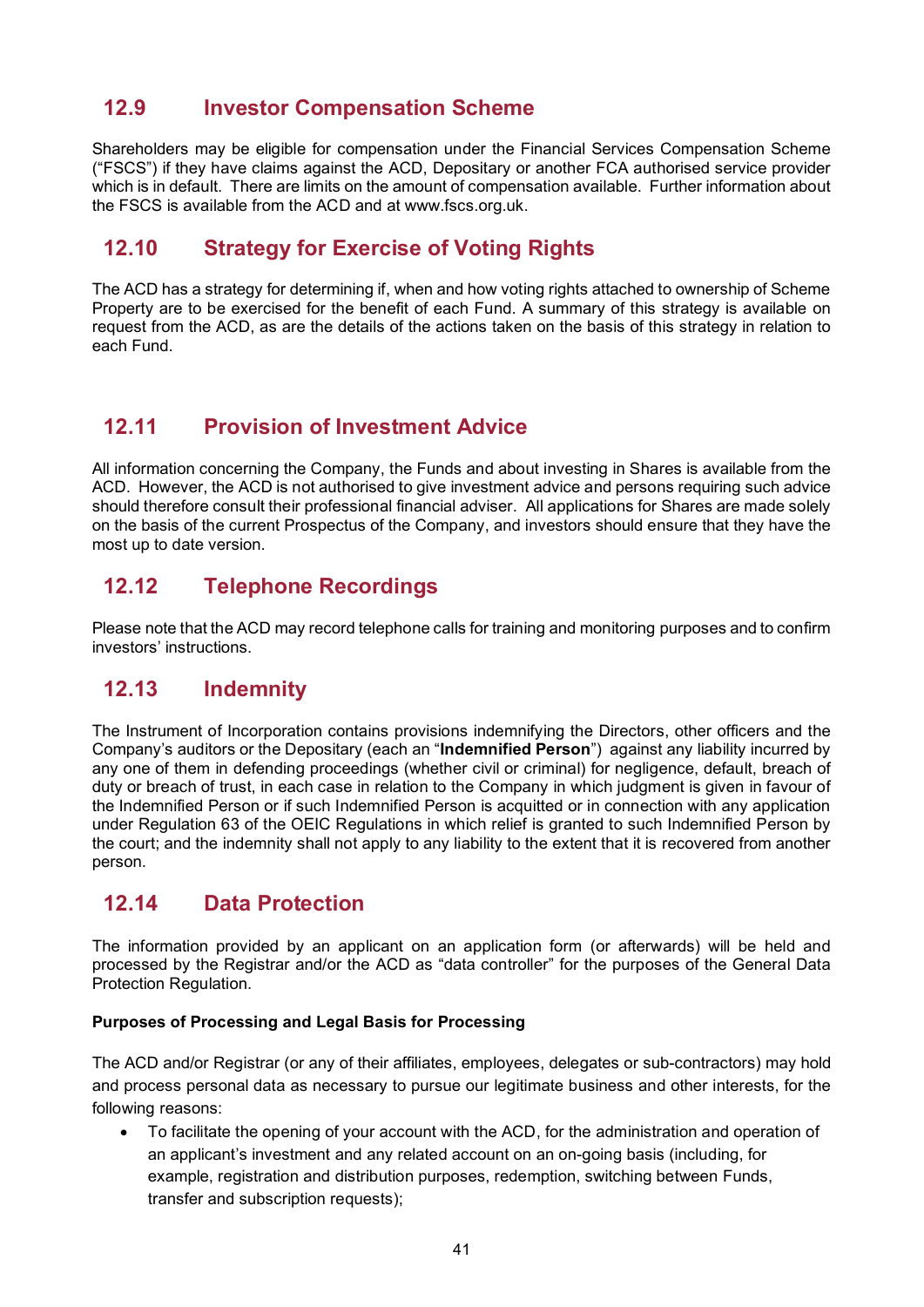- To carry out checks for anti-money laundering purposes and related actions which the ACD considers appropriate to meet any regulatory and statutory requirements imposed on it or the Funds' legitimate interests;
- To report tax related information to tax authorities in order to comply with a legal obligation;
- To communicate with third parties such as service providers of the ACD or the Funds, auditors, technology providers, as part of our outsourcing services or legal obligation imposed on the ACD or the Funds;
- To update and maintain our records, including carrying out any investigations (where necessary) and respond to incidents relating to the Funds or ACD;

Other than as noted above, the ACD will not provide any other third party with any information about a Shareholder unless that Shareholder has given consent or unless the ACD is required to do so by law.

#### **Recipients of Data and International Transfer of Data**

The ACD may disclose your personal information to other companies in its group, to the Funds' third party service providers for use for any of the above purposes. Such third party agents may be in countries located outside of the European Economic Area (EEA).

When information is being processed outside of the EEA, we ensure that any legal agreements with those third party service providers provide at least an equivalent level as would be applied by UK / EEA data privacy laws.

Where an authorised financial adviser acts on a Shareholder's behalf, the ACD will disclose information concerning the Shareholder's investment to that financial adviser.

Personal information may also be shared with competent authorities (including tax authorities) and bodies required by law or requested, to affiliates for internal investigations and reporting.

#### **Retention period**

The ACD will retain your personal data on our systems for as long as is necessary to provide the agreed service or products and/or required for the Funds. Personal data is stored in line with legal and regulatory guidelines, this includes the requirement to record all telephone calls relating to instructions regarding transactions.

The length of time that personal information will be retained will vary depending on the legal or regulatory obligations that the ACD needs to meet. Information that is no longer needed is destroyed securely or anonymised (i.e. can no longer be identified as being your personal data).

#### **Data Subject Rights**

You have rights as an individual which you can exercise in relation to the information we hold about you. Those rights include:

- Right to be informed you have a right to receive clear and easy to understand information on what personal information we hold, why and who we share it with;
- Right of access you can ask us for a copy of the information we hold about you. This is done by making a subject access request in writing to our registered office;
- Right to request rectification you can ask us to correct your personal data if it is inaccurate or incomplete;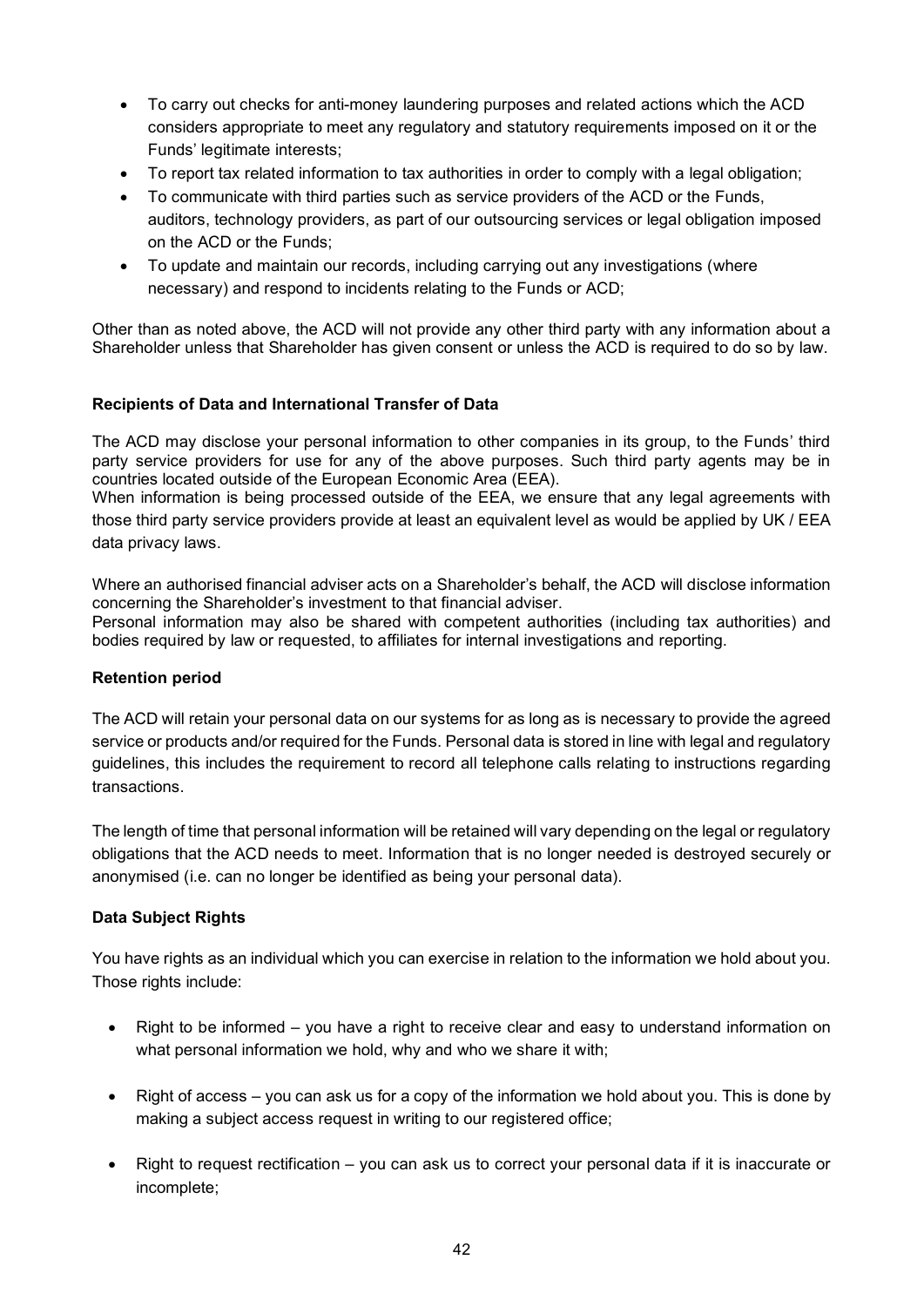- Right to request erasure you can ask for your information to be deleted or removed, unless we are required to retain the data for overriding legal, regulatory or contractual purposes;
- Right to restrict processing you can ask that we stop processing your personal information if you are concerned about the accuracy of the information or if you believe we are not doing so lawfully. This allows the ACD to retain the information but only to ensure that it is not used in the future for those reasons restricted by you;
- Right to data portability you can ask for a copy of your personal data in electronic format. We can copy or transfer that data to another data controller in a safe and secure way;
- $Right$  to object you can object to us processing your personal information in certain circumstances - if the processing is done for our legitimate interests (including profiling), for direct marketing (including profiling) or if we were using that information for scientific/historical research and statistics;
- Rights related to automatic decision making including profiling you have the right to ask the ACD to: provide information about any processing involving automatic decision making or profiling involving your personal information; request human intervention or challenge a decision where processing is done solely by automated processing; and, carry out regular checks to make sure our automated decision making and profiling processes are working as they should.

A Shareholder is entitled to request details of information held about it, free of charge and provided in a structured format. All legitimate requests will be responded to within 30 days.

If you have any questions about our use of your personal data, please contact the ACD at [enquiries@courtiers.co.uk](mailto:enquiries@courtiers.co.uk) or in writing to the Data Protection Officer at Courtiers Asset Management Limited, 18 Hart Street, Henley-on-Thames, Oxfordshire, RG9 2AU.

# **12.15 Use of Dealing Commissions**

The ACD may effect transactions or arrange for the effecting of transactions through brokers with whom it has arrangements whereby the broker agrees to use a proportion of the commission earned on such transactions to discharge the broker's own costs or the costs of third parties in providing certain services to the ACD as permitted under the FCA Rules. Specifically, the ACD may agree that a broker shall be paid a commission in excess of the amount another broker would have charged for effecting such transaction so long as, in the good faith judgement of the ACD, the amount of the commission is reasonable in relation to the value of the brokerage and other services provided or paid for by such broker. Such services, which may take the form of substantive research, analysis and advisory services, including (depending on the precise nature of the services) market price services, electronic trade confirmation systems or third party electronic dealing or quotation systems, may be used by the ACD in connection with transactions in which the Company may or may not participate.

Save as disclosed herein, no commissions are payable and no discounts, brokerages or other special terms have been granted by the Company in connection with the issue of the Shares. The ACD does not currently receive any fees or commissions, and is not provided with any non-monetary benefit. To the extent the ACD will receive any such fee, commission or any non-monetary benefits in future, it will notify the Shareholders.

# **12.16 Conflicts of Interest**

The ACD and its associates may, from time to time, act as investment managers or advisers to other funds or sub-funds which follow similar investment objectives to those of the Funds. It is therefore possible that the ACD may in the course of its business have potential conflicts of interest with the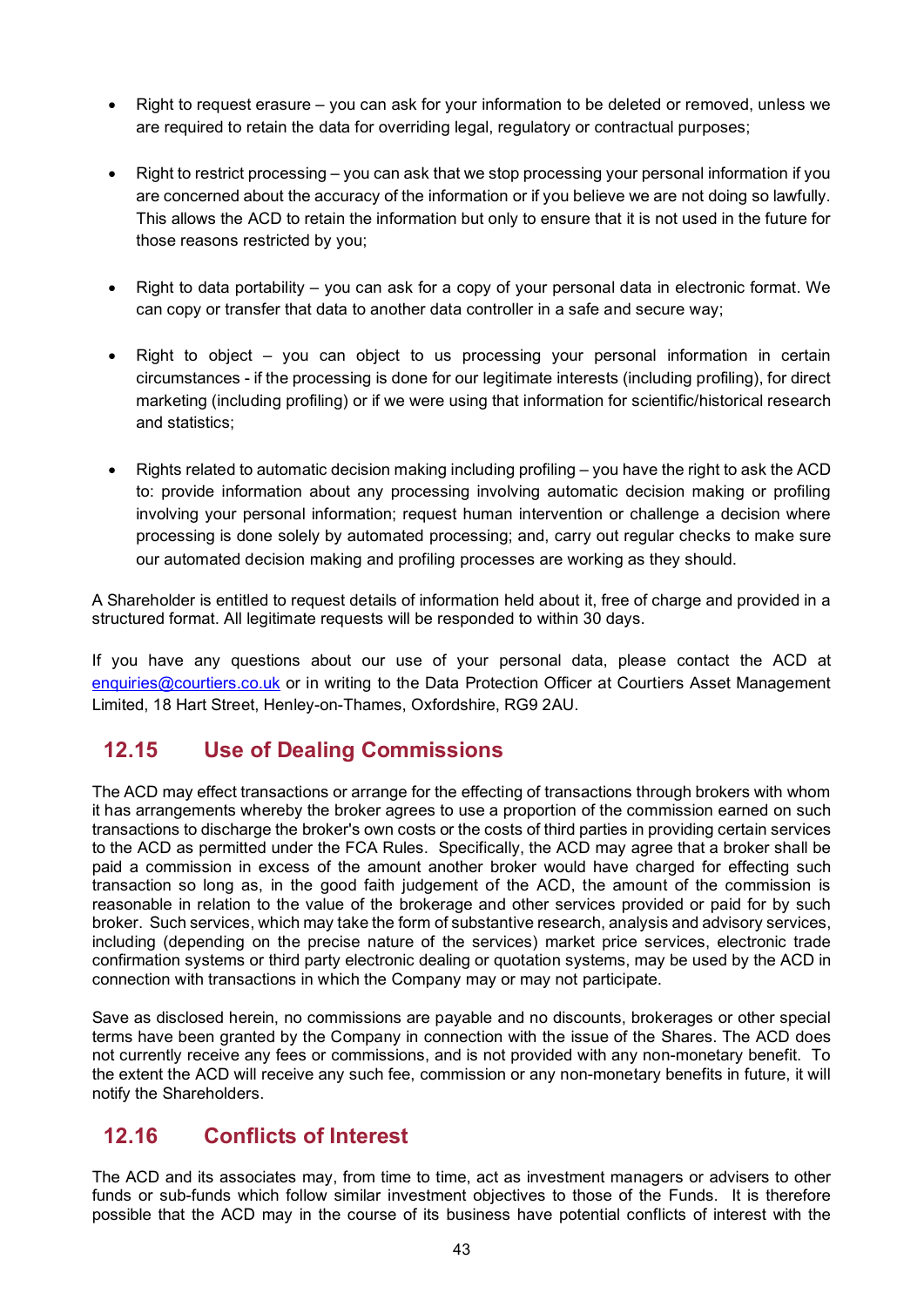Company or a particular Fund. The ACD will, however, have regard in such event to its obligations under the ACD Agreement and, in particular, to its obligation to act in the best interests of the Company so far as practicable, having regard to its obligations to other clients, when undertaking any investment business where potential conflicts of interest may arise.

The Depositary may, from time to time, act as the depositary of other open-ended investment companies with variable capital and as trustee or custodian of other collective investment schemes.

The FCA Rules contain provisions on conflicts of interest governing any transaction concerning the Company which is carried out by or with any "affected person", which means the Company, an associate of the Company, the ACD, an associate of the ACD, the Depositary, an associate of the Depositary, any investment manager and any associate of any investment manager.

These provisions, among other things, enable an affected person: (a) to sell or deal in the sale of property to the Company or the Depositary for the account of the Company; (b) vest property in the Company or the Depositary against the issue of Shares in the Company; (c) purchase property from the Company (or the Depositary) acting for the account of the Company; (d) enter into a stock lending transaction in relation to the Company; or (e) provide services for the Company. Any such transactions with or for the Company are subject to best execution on exchange, or independent valuation or arm's length requirements as set out in the FCA Rules. An affected person carrying out such transaction is not liable to account to the Depositary, the ACD, any other affected person, or to the holders of Shares or any of them for any benefits or profits thereby made or derived.

Investment of the property of the Company may be made on arm's length terms through a member of an investment exchange (acting as principal) who is an affected person in relation to the ACD. Neither the ACD nor any such affected person will be liable to account to the Company or to the holders of Shares for any profit made or derived out of such dealings. In addition, the ACD is under no obligation to account to the Depositary or the Shareholders for any profit it makes on the issue or reissue of Shares or cancellation of Shares which it has redeemed.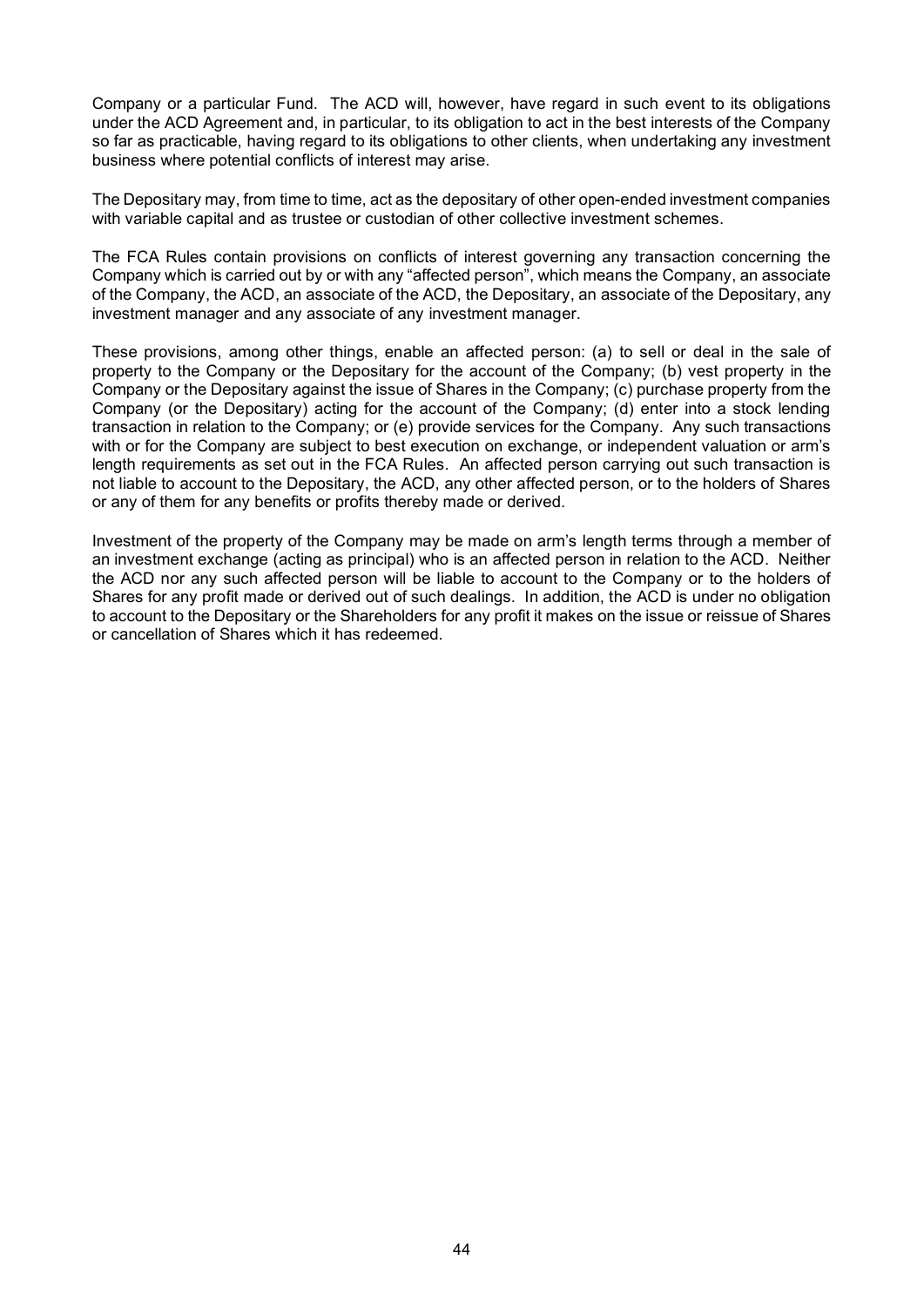# **13. TAXATION**

The following statements are based on the ACD's understanding of current UK law and HMRC practice as known at the date of this Prospectus. They summarise certain limited aspects of the tax position of the Funds and of investors who are UK resident and hold their shares as investments. The statements may not apply to certain Shareholders or classes of Shareholders. The bases and rates of taxation and reliefs from taxation may change in the future. **The information given below does not constitute tax or legal advice and Shareholders are recommended to consult their professional adviser if they are in any doubt as to their individual tax position or if they may be subject to tax in a jurisdiction other than the UK.**

# **13.1 The Funds**

Each Fund is treated as an OEIC for UK tax purposes and as a separate OEIC from any other sub-fund of the Company.

Each Fund is generally exempt from UK corporation tax on chargeable gains realised on the disposal of its investments. This includes profits on interest paying securities and derivatives contracts provided that such profits fall to be treated appropriately in the Fund's statement of total return to be included in its annual report. Whether this is the case will depend on the accounting treatment of such profits. It cannot be guaranteed that the Funds' transactions will give rise to tax exempt chargeable gains.

Gains realised upon the sale, redemption or other disposal of interests in "offshore funds" which are not "reporting funds" for UK tax purposes and which are not specifically excluded are charged to tax as income ("offshore income gains") and not as a capital gain. Each Fund is accordingly not generally exempt from tax on such gains. Shareholders may not receive effective credit for the tax on such offshore income gains. This is on the basis that each Fund does not meet the conditions, and has not elected and does not intend to elect, to be treated as a "fund investing in non-reporting offshore funds" for the purposes of Part 6A of the Authorised Investment Funds (Tax) Regulations 2006.

Each Fund is liable to UK corporation tax at the current rate of 20% on most sources of income, other than any such profits which are exempt, after deduction of allowable management expenses charges and the gross amount of interest distributions (if any). A Fund may receive dividend distributions from UK collective investment schemes or dividends in respect of investments in UK or overseas equities. These dividends may, depending on the availability of exemptions, not be subject to UK corporation tax in the Fund. Other types of income, for example, interest distributions from UK collective investment schemes, bank deposit interest or certain dividends from UK or overseas companies, are taxable. Where foreign tax has been deducted from income from overseas sources, that tax can in some instances be offset against UK corporation tax payable by the Fund by way of double tax relief.

A Fund may be subject to withholding, capital gains or other taxes on income and/or gains arising from its investment portfolio, including without limitation taxes imposed by the jurisdiction in which the issuer of securities held by a Fund is incorporated, established or resident for tax purposes. A Fund may also incur or bear transaction or other similar taxes in respect of the actual or notional amount of any acquisition, disposal or transaction relating to its investment portfolio, including without limitation taxes imposed by the jurisdiction in which the issuer of securities held by a Fund or the counterparty to a transaction involving a Fund is incorporated, established or resident for tax purposes. Where a Fund invests in securities or enters into transactions that are not subject to withholding, capital gains, transaction or other taxes at the time of acquisition, there can be no assurance that tax may not be withheld or imposed in the future as a result of any change in applicable laws, treaties, rules or regulations or the interpretation thereof.

An authorised investment fund that meets certain conditions in respect of an accounting period may apply to be effectively exempt from tax on certain income (a "tax elected fund"). Generally, an investor in a tax elected fund would be subject to tax on the appropriate share of such income as if such investor held the relevant assets of the tax elected fund directly. The Funds are not tax elected funds and it is not intended to apply for the Funds to be tax elected funds.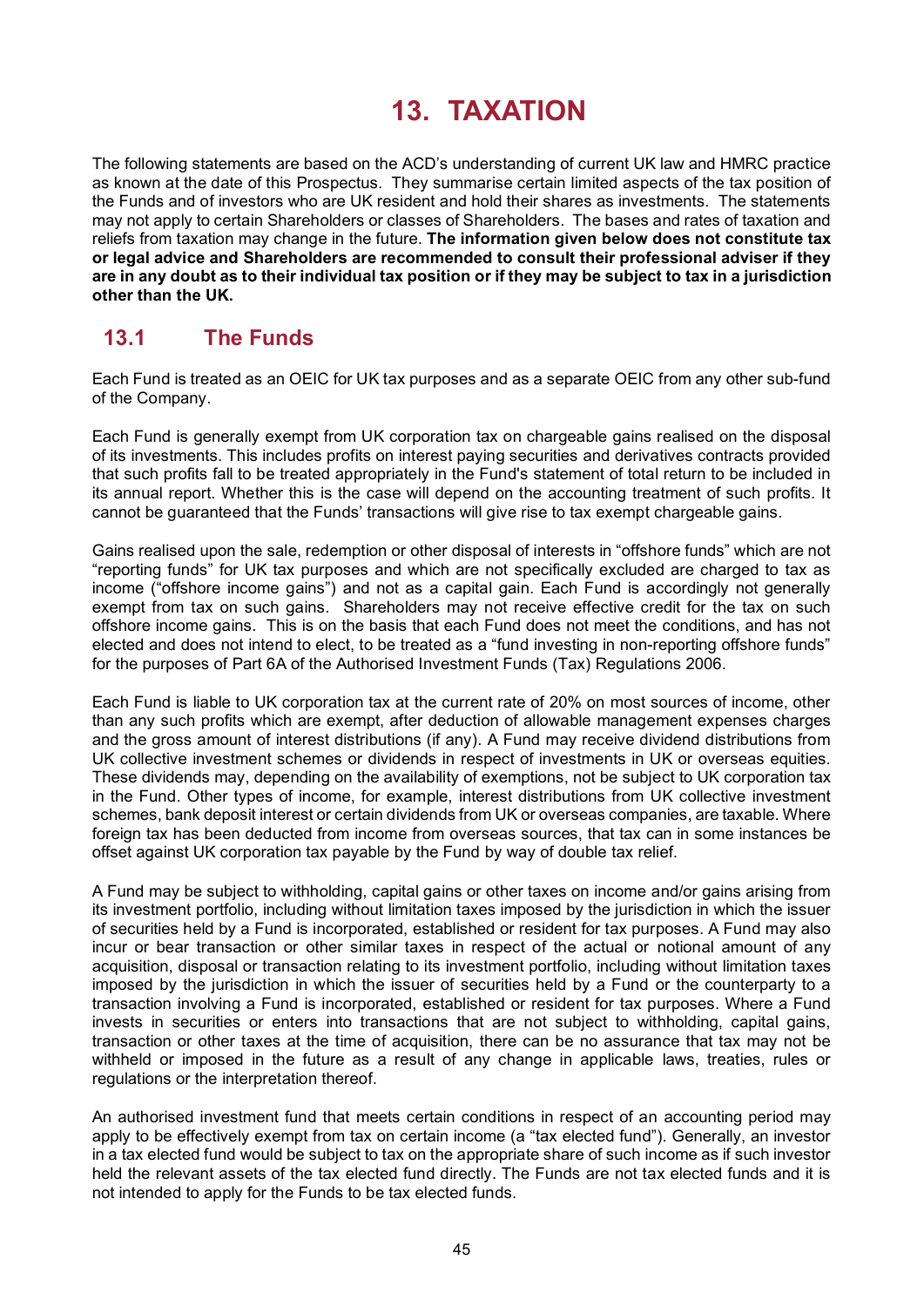# **13.2 Shareholders**

On the specified allocation dates, each Shareholder becomes entitled to a distribution which, in the case of allocations made in respect of Accumulation Shares, will be automatically retained in the Fund. Accumulations of income are treated for UK income tax and corporation tax purposes as deemed distributions of income to the Shareholder.

The ACD will send an annual tax voucher (or permitted alternative communication) to investors showing the amount of income to which each Shareholder is entitled, the nature of each distribution and related tax credit (if any). Notes printed on the tax voucher will indicate how the amount should be reflected in the investor's tax return.

Distributions paid may be either dividend distributions or interest distributions, depending on the nature of the relevant Fund and its investments. Interest distributions can be made only where the market value of the relevant Fund's interest-bearing investments, including holdings in collective investment schemes that pay interest distributions and cash on deposit, exceeds 60% of the market value of all its assets throughout the accounting period to which it relates (these Funds are referred to as "bond funds").

#### Income tax

#### *Dividend Distributions*

An individual Shareholder who is resident for tax purposes in the United Kingdom will receive an annual Dividend Allowance which will exempt from tax his first £2,000 of dividend income, including dividend distributions received or deemed to be received from a Fund. Dividend income in excess of the Dividend Allowance is taxed at 7.5%, 32.5% or 38.1%, to the extent that income falls within the basic rate income tax band, the higher rate income tax band or the additional rate income tax band, respectively. Individual Shareholders should note that dividend income forms the top slice of an individual's income and that all dividend income (including that income exempted from tax by virtue of the Dividend Allowance) is counted when determining which income tax rate band is applicable.

#### *Interest Distributions*

If the total amount shown in the distribution account of a Fund is shown as available for distribution as yearly interest, such amount will be treated when distributed or accumulated as if it were a payment of yearly interest.

Individual Shareholders resident for tax purposes in the United Kingdom should note that a Personal Savings Allowance exempts from tax the first £1,000 of savings income of basic rate taxpayers (£500 for higher rate taxpayers). Savings income includes interest distributions (but not dividend distributions) from OEICs. The Personal Savings Allowance is not available to additional rate taxpayers.

Finance Act 2017 abolished the requirement for OEICs to deduct income tax from interest distributions to shareholders with effect from 6 April 2017. Accordingly, interest distributions paid or treated as paid by a Fund to Shareholders, including individual Shareholders, will be paid gross without deduction of UK income tax.

Assuming that such an individual Shareholder's savings income in a tax year exceeds their Personal Savings Allowance (as referred to above), individual Shareholders liable to UK income tax at the basic rate (20%), higher rate (40%) or additional rate (45%) must account to HM Revenue & Customs for the applicable tax due on the gross amount of the interest distribution. Individual Shareholders should note that savings income forms the second highest slice of an individual's income (after dividend income) and that all savings income (including that income exempted from tax by virtue of the Personal Savings Allowance (if relevant)) is counted when determining which income tax rate band is applicable.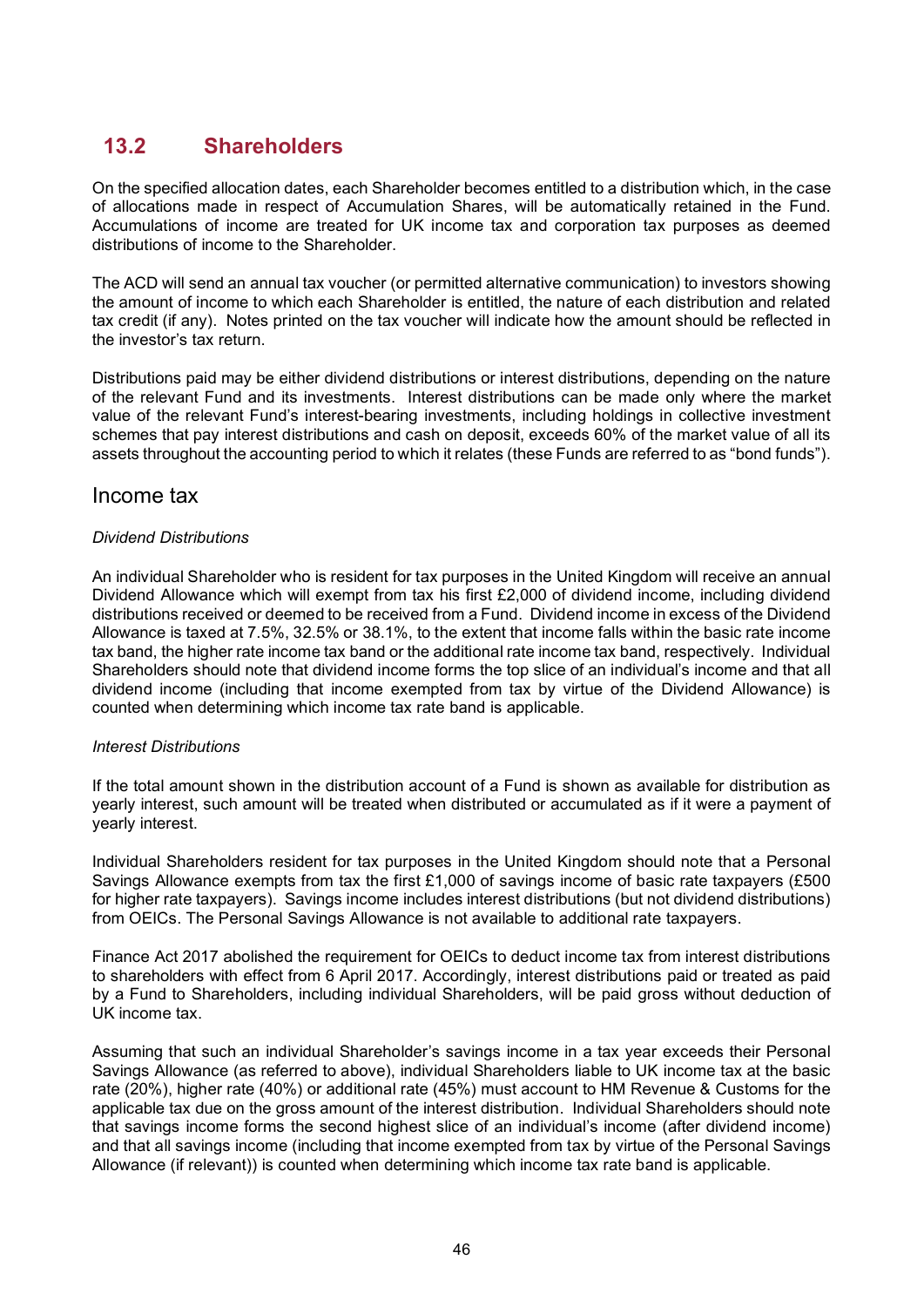# Corporation tax

#### *Dividend Distributions*

Shareholders within the charge to UK corporation tax are subject to tax on a dividend distribution of a Fund unless it falls within an exemption. Subject to the "corporate streaming" rules below, it is expected that most dividend distributions paid by a Fund should be exempt from the charge to UK corporation tax.

General insurance and other companies within the charge to UK corporation tax for whom a dividend distribution is not treated as a trading receipt are within the scope of the "corporate streaming rules" and any such Shareholders may therefore have to divide dividend distributions in two (in which case the division will be indicated on the tax voucher). Any part representing dividends received from a company will be treated as dividend income (in respect of which no liability to UK corporation tax should arise depending on the availability of exemptions). To the extent that the gross income less tax from which the dividend distributions are made is not wholly dividend income, that part of the distribution is received as an annual payment from which income tax at the basic rate of 20% is deemed to have been deducted (or, where relevant, an amount of foreign income in respect of which the foreign tax has been paid), the gross amount of which will, depending on the circumstances, be chargeable to UK corporation tax at the rate applicable to a UK resident corporate Shareholder but with credit for the income tax treated as deducted (or credit for the foreign tax treated as paid). The current main rate of corporation tax is 19%. The percentages to be used to calculate the allocation between dividend income and unfranked income received will be set out on the tax voucher.

The corporate streaming rules also limit the maximum amount of UK income tax that may be reclaimed from HMRC on the unfranked stream. The maximum amount reclaimable by a corporate Shareholder is generally the corporate Shareholder's portion of the Fund's net liability to UK corporation tax in respect of gross income for the distribution period in question. The tax voucher will state the Fund's net liability to UK corporation tax in respect of the gross income for the distribution period in question. Additional information may also be provided on the tax voucher, for example, the net liability per Share. Specific, additional rules may also apply to certain Shareholders within the charge to UK corporation tax.

The above treatment will not apply where a Fund is a "bond fund" from the perspective of a relevant Shareholder (as to which see below).

#### *Interest Distributions*

Finance Act 2017 abolished the requirement for OEICs to deduct income tax from interest distributions to shareholders and accordingly, interest distributions paid or treated as paid by a Fund to Shareholders, including UK resident corporate Shareholders, will be paid gross without deduction of UK income tax. Companies within the charge to UK corporation tax will therefore be liable to pay UK tax on an interest distribution paid or treated as paid by a Fund, subject to any available exemptions or reliefs.

See below for the treatment of a corporation tax payer where the Fund is a "bond fund".

#### Tax on chargeable gains

For Shareholders who are resident in the UK, the disposal of Shares in the Fund or the exchange of Shares in one Fund for Shares in another Fund is treated as a redemption and sale and may give rise to a liability to capital gains tax or corporation tax on chargeable gains in respect of gains arising from the disposal. Exchanges between classes of Shares within a Fund should not give rise to a liability to UK capital gains tax or UK corporation tax on chargeable gains, provided that certain conditions are satisfied.

In respect of the Accumulation Shares, income arising from these Shares is accumulated and added to the capital property of the Fund. As a result, such amounts should be added to the acquisition cost of such Accumulation Shares when calculating the gain realised on their disposal for UK capital gains tax or corporation tax on chargeable gains purposes.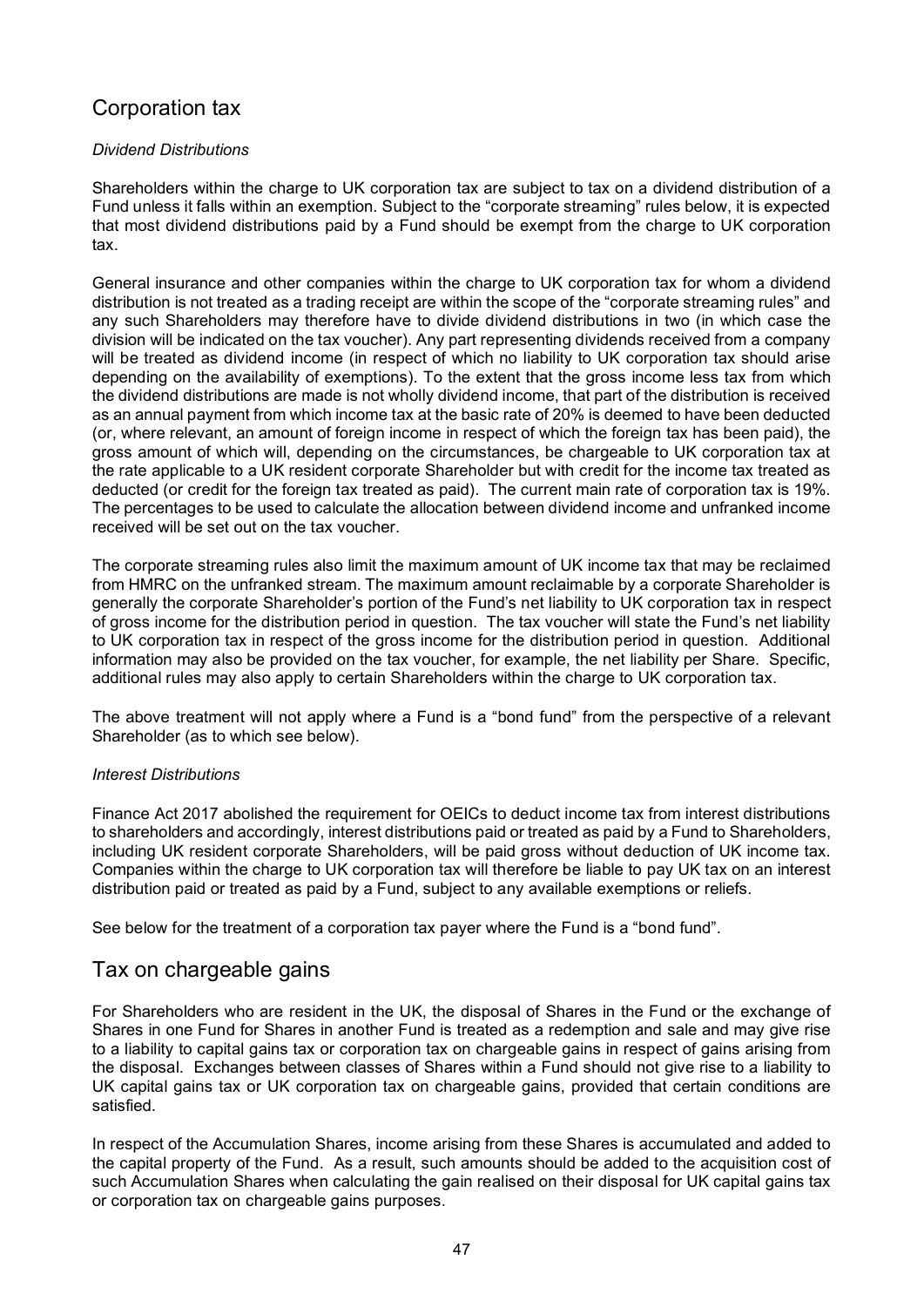Individuals are only liable to UK capital gains tax if their total chargeable gains (net of allowable losses) in the year exceed the annual exemption of £12,000 for the 2019/2020 tax year. If gains in excess of this exemption are realised the excess is taxable at the rate of UK capital gains tax applicable to the investor, being either 10% or (for higher and additional rate taxpayers) 20%.

Shareholders within the charge to UK corporation tax are chargeable to UK corporation tax on all such gains and net chargeable gains will normally be added to the profits charged to corporation tax. Indexation relief will be available though has been frozen with effect from 31 December 2017. If during a corporate Shareholder's accounting period more than 60% by market value of the property of a Fund is at any time invested in interest-paying or equivalent investments (making the Fund a "bond fund" from the perspective of that Shareholder), then the Shareholder must instead treat its holding as a creditor loan relationship subject to a fair value basis of accounting for corporation tax purposes and any distributions (whether dividend distributions or interest distributions) as profits derived from such creditor loan relationship.

# **13.3 Other taxes**

#### Stamp Duty Reserve Tax

UK stamp duty reserve tax ("SDRT") is generally not chargeable on surrenders and certain other transfers of Shares

However, investors may be subject to a principal SDRT charge on non-pro rata in specie redemptions, namely a situation where an investor receives selected assets and cash rather than receiving their portion of all the assets and cash within that Fund. The current rate of SDRT is 0.5% on chargeable assets. No SDRT charge will arise on pro rata in specie redemptions.

#### UK information reporting regime

Each Fund is required to report to HMRC certain payments of interest. This reporting regime requires OEICs to report details of interest distributions paid to UK, and many non-UK, investors. Dividend distributions and payments made to ISA investors are unaffected.

The Company may also report information about Shareholders to HMRC in compliance with its domestic (and any overseas) obligations relating to FATCA, the US-UK IGA, the UK CDOT IGAs (as defined below), the OECD Common Reporting Standard and any other similar intergovernmental agreements for the automatic exchange of tax information which may be entered into and implemented by the UK. See the section headed "Buying, Selling, Converting and Switching Shares" above and the section headed "FATCA and similar measures" below.

## FATCA and similar measures

The UK has signed a Model 1 inter-governmental agreement with the United States (the "US-UK IGA") to give effect to the United States Foreign Account Tax Compliance Act provisions contained in sections 1471 to 1474 of the United States Internal Revenue Code and US Treasury Regulations promulgated thereunder (together, as amended from time to time, "FATCA"). Pursuant to the US-UK IGA and the related UK legislation, regulations and guidance, the Company and/or each Fund is required to report certain information about "Specified U.S. Persons" (as defined in the US-UK IGA) that own, directly or indirectly, an interest in a Fund. If the Company and/or each Fund does not comply with these obligations, it may be subject to a 30 per cent withholding tax on certain payments to it of US source income (including interest and dividends) (from 1 July 2014) (a "FATCA Deduction"), and to financial penalties or other sanctions under the relevant UK legislation.

Under the terms of the current US-UK IGA, the Company and/or each Fund will not generally be required to withhold tax on payments made to an account holder (i.e. a Shareholder) or to close recalcitrant accounts. The Company and/or each Fund will be required to report certain information in respect of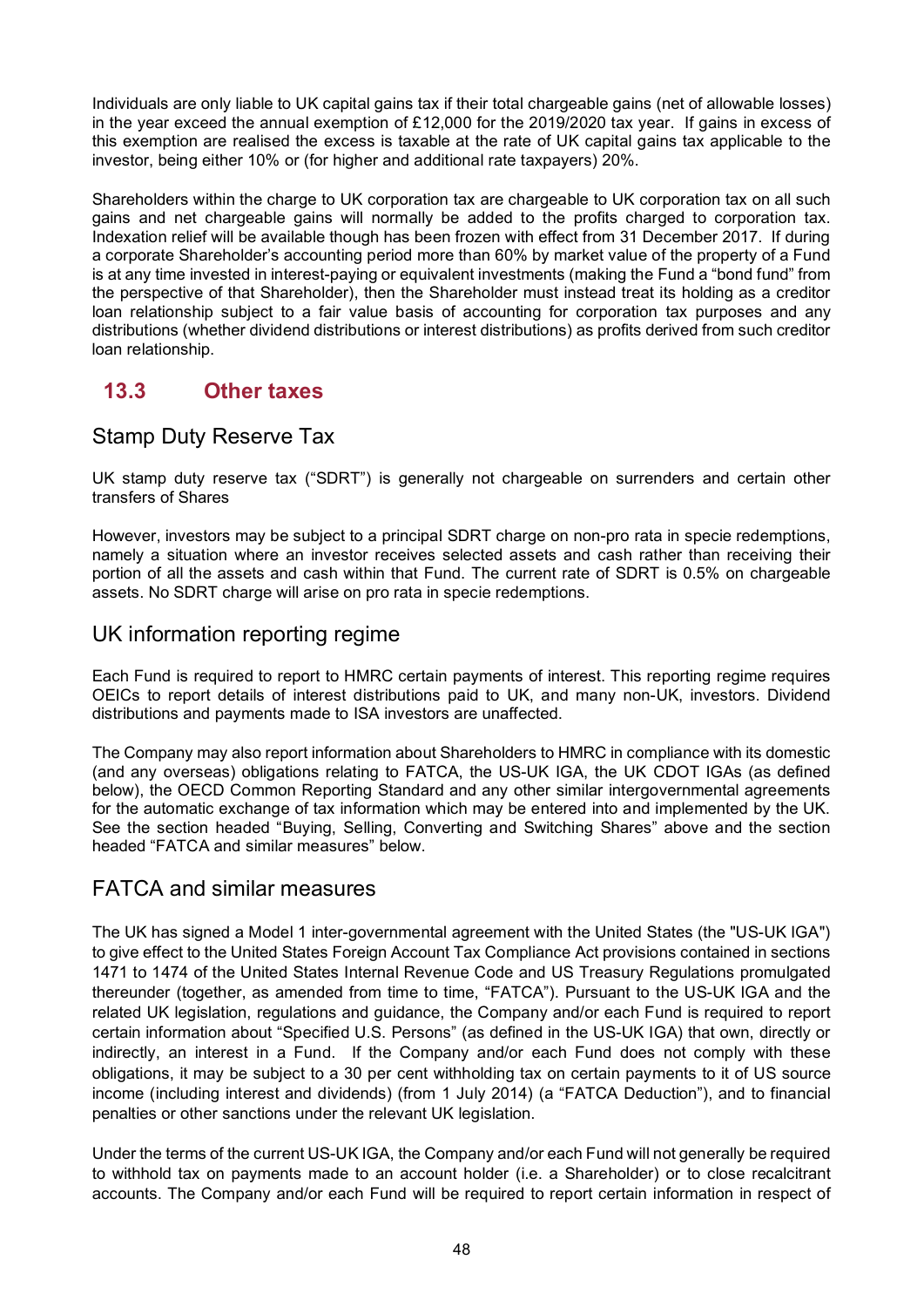any "Specified U.S. Persons" to HMRC and HMRC will exchange this information, on an automatic basis annually, with the US Internal Revenue Service.

The UK has also signed inter-governmental agreements with Jersey, Guernsey, the Isle of Man and Gibraltar (the "UK CDOT IGAs") that impose similar requirements to the US-UK IGA and enacted legislation to implement the UK CDOT IGAs in the UK. Under the terms of the UK CDOT IGAs, the Company and/or each Fund are required to identify accounts held directly or indirectly by specified persons in Jersey, Guernsey, the Isle of Man and Gibraltar and report information on such specified persons to HMRC, which exchanges such information, on an automatic basis annually, with the respective tax authorities in Jersey, Guernsey, the Isle of Man and Gibraltar.

A number of other jurisdictions have entered into or are committed to entering into inter-governmental agreements for the automatic cross-border exchange of tax information similar to the US-UK IGA and UK CDOT IGAs, including, in particular, under a regime known as the OECD Common Reporting Standard ("CRS"). The UK has signed, along with over 100 other countries, a multilateral competent authority agreement to implement the CRS, and has issued regulations and guidance to give effect to the CRS. These regulations require UK "Financial Institutions", including the Company and/or each Fund, to identify specified persons in participating jurisdictions under the CRS, and to report related information to HMRC (for automatic exchange with the relevant tax authorities in such jurisdictions). The Company and/or each Fund may be subject to financial penalties or other sanctions if they fail to comply with the requirements of the UK regulations giving effect to CRS. Due to the overlap between the UK CDOT IGAs and CRS, reportable persons in Jersey, Guernsey, the Isle of Man and Gibraltar are reported under CRS and not the UK CDOT IGAs from 2018 and it is expected that the UK legislation implementing the UK CDOT IGAs will be repealed in due course.

While the Company/the relevant Fund will seek to satisfy its obligations under FATCA, the US-UK IGA, the UK CDOT IGAs, the CRS and the associated implementing legislation in the UK to avoid the imposition of any FATCA Deductions, financial penalties and other sanctions, the ability of the Company/the relevant Fund to satisfy such obligations will depend on receiving relevant information and/or documentation about each Shareholder and the direct and indirect beneficial owners of the Shares (if any). There can be no assurance that the Company/the relevant Fund will be able to satisfy such obligations. If a Shareholder, or any related party, causes a Fund to suffer a FATCA Deduction, financial penalty, or other cost, expense or liability, or the Company is required to make a FATCA Deduction from such Shareholder, the Company/the relevant Fund may require the compulsory redemption or transfer of any Shares held by such Shareholder and take any action available to it to ensure that the FATCA Deduction or financial penalty and other associated costs, expenses and liabilities are economically borne by such Shareholder.

**All prospective investors should consult with their own tax advisors regarding the possible implications of FATCA, the US-UK IGA, the UK CDOT IGAs, the CRS and the associated implementing legislation in the UK and any other similar legislation and/or regulations on their investments in a Fund.**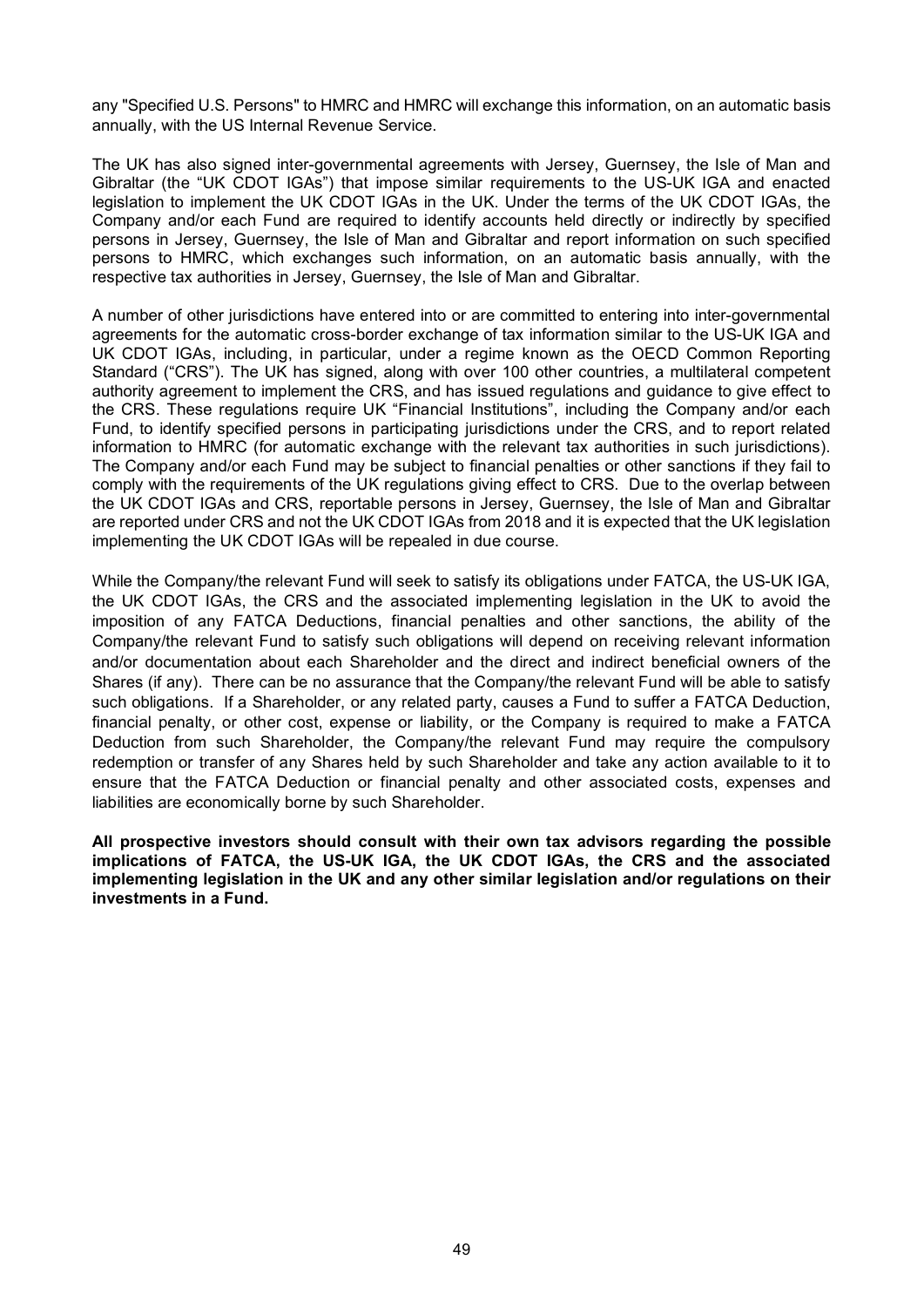# **14. RISK FACTORS**

Potential investors should consider the following risk factors before investing in a Fund.

# **14.1 General Risks**

Investors should be aware that the investments of the Funds are subject to normal market fluctuations and other risks inherent in investing in securities. In particular:

- (A) Past performance is no guide to the future. The value of the Shares, and any income from them, can go down as well as up, particularly in the short term, meaning that an investment may not be returned in full.
- (B) There is no certainty that the investment objective of any Fund will actually be achieved and no warranty or representation is given to this effect.
- (C) The tax treatment of the Funds may change and such changes cannot be foreseen.
- (D) An investment in a Fund should not in itself be considered a balanced investment programme.

#### **14.2 Inflation Risk**

Inflation will, over time, reduce the purchasing power of your investments in real terms.

# **14.3 Dilution Levy**

Investors should note that in certain circumstances a dilution levy may be charged on the issue or sale and/or redemption or cancellation of Shares (see "Dilution Levy" in Section 4). Where a dilution levy is not charged the Fund in question may incur dilution which may constrain capital growth.

## **14.4 Client Money**

Any money which the ACD is required to hold as client money (for example, for share dealing purposes) will be held on your behalf by the ACD in a client money account with any regulated bank or banks that the ACD may select, in accordance with the FCA's rules relating to the holding of client money. No interest will be paid on money held in these client money accounts.

Where the ACD holds client money on your behalf, it will do so in a designated omnibus client account with statutory trust status. This means that money held within the account is recognised by the relevant bank as belonging to the clients of the ACD, rather than to the ACD itself. If a bank holding your client money fails, your money will be pooled with the money held in the omnibus account for other investors in the funds operated by the ACD, and you will have a claim against the common pool of money, rather than a claim against a specific sum in a specific account. As a result, any shortfall in the client money account will be shared on a pro-rata basis between all investors on whose behalf the ACD holds client money.

The ACD is responsible for exercising all due skill, care and diligence in the selection and monitoring of all banks where client money is deposited, however, the ACD will not be responsible for any acts, omissions or for failure of any such bank. If any bank holding your client money fails and cannot return your money, you may be eligible to claim under the Financial Services Compensation Scheme (see section 12 above under the heading "Investor Compensation Scheme" for more information).

## **14.5 Possible Adverse Effects of Substantial Redemptions**

In the event that there are substantial redemptions of Shares within a limited period of time, it is difficult to adjust asset allocation and trading strategies to the suddenly reduced amount of assets under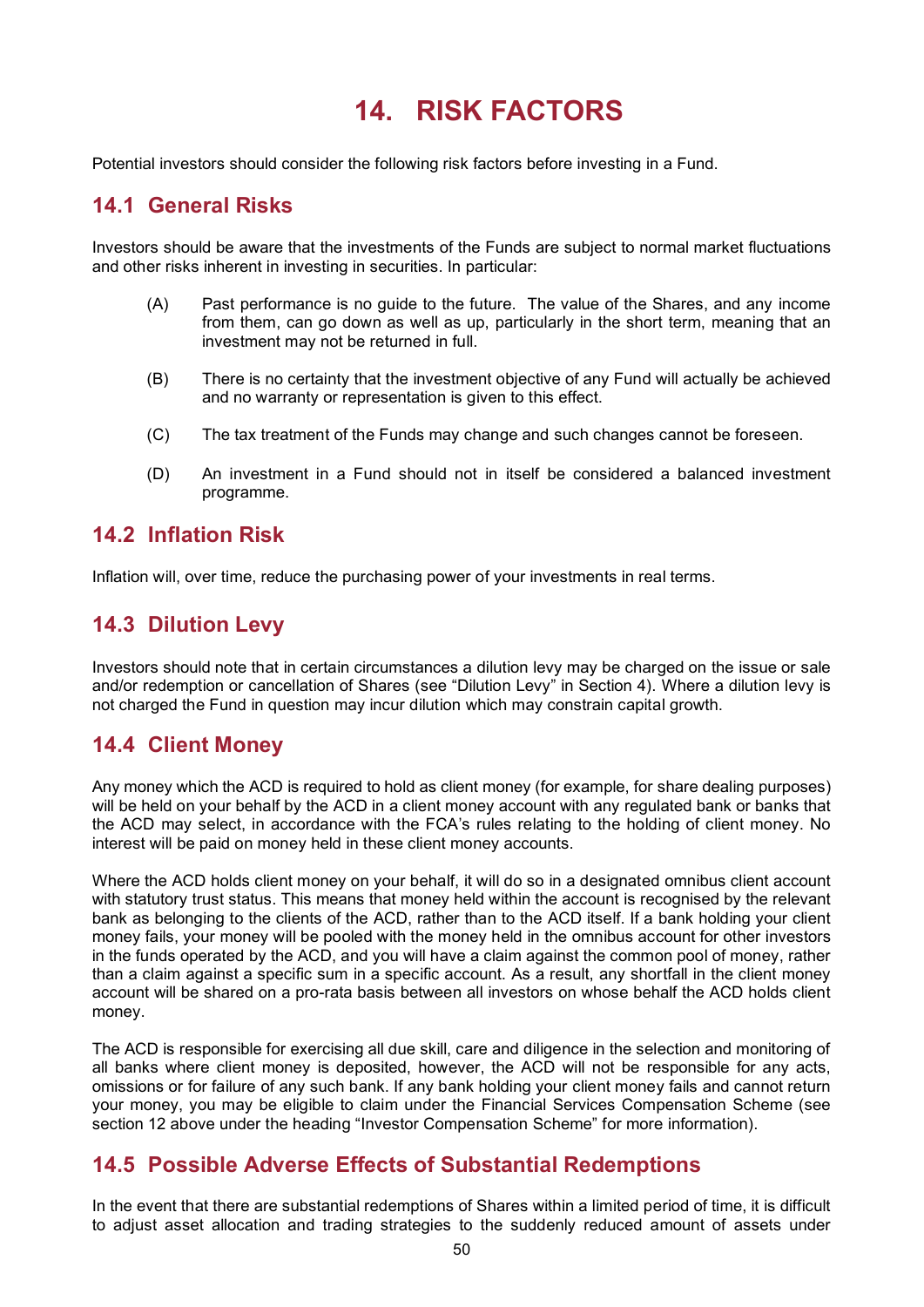management. Under such circumstances, in order to provide funds to pay redemptions, the relevant Fund's assets may have to be liquidated at an inopportune time or on unfavourable terms, resulting in lower net assets for the remaining Shareholders and a lower redemption price for the redeeming Shareholders.

#### **14.6 Management Risk**

The investment performance of a Fund is substantially dependent on the services of the ACD. In the event of the death, disability, departure, insolvency or withdrawal of the ACD's key personnel, including portfolio managers, the performance of the relevant Fund may be adversely affected.

## **14.7 Fund Suspension Risk**

Investors should be aware that the ACD has the ability to suspend dealing in the Shares of the Fund in exceptional circumstances. More information on this can be found in section 3 under the sub-heading "Suspension of Dealing".

# **14.8 Taking Charges from Capital**

Where all or part of the fees and/or charges in respect of any Share Class or Fund are charged against capital rather than income, this will enhance income returns but will reduce the capital and constrain future growth. Where the Annual Management Charge of a Fund is charged against capital instead of income, all of the other charges and expenses for that Fund will be treated as income expenses (with the exception of any payment as a result of effecting a transaction) to the extent that there is sufficient income. If there is insufficient income then any remaining sums will be charged to capital. It is the Company's policy that the AMC for each Share Class will be charged against capital rather than income.

# **14.9 Liquidity and Settlement Risks**

The Company is exposed to credit risk on parties with whom it trades and runs the risk of settlement default. Shareholders should note that some of the markets in which the Company may invest may be insufficiently liquid or highly volatile from time to time and this may result in fluctuations in the price of the Shares. In addition, market practices in relation to the settlement of certain securities transactions and the custody of assets could provide increased risks.

## **14.10Counterparty Risk**

The Funds may enter into derivatives transactions or place cash in bank deposit accounts, which would expose the Funds to the creditworthiness of their counterparties and their ability to satisfy the terms of such contracts. In the event of a bankruptcy or insolvency of a counterparty, the Funds could experience delays in liquidating positions and significant losses, including declines in the value of investments during the period in which a Fund seeks to enforce its rights, inability to realise any gains on its investments during such period and fees and expenses incurred in enforcing its rights.

For a description of the rules on counterparty risk and issuer concentration that apply to the Funds, please see Appendix 1.

# **14.11Currency Exchange Risk**

The Funds' assets may be invested in securities denominated in currencies other than the base currency of the relevant Fund. Changes in exchange rates may adversely affect the value of any investment, which will have a related effect on the price of the Shares.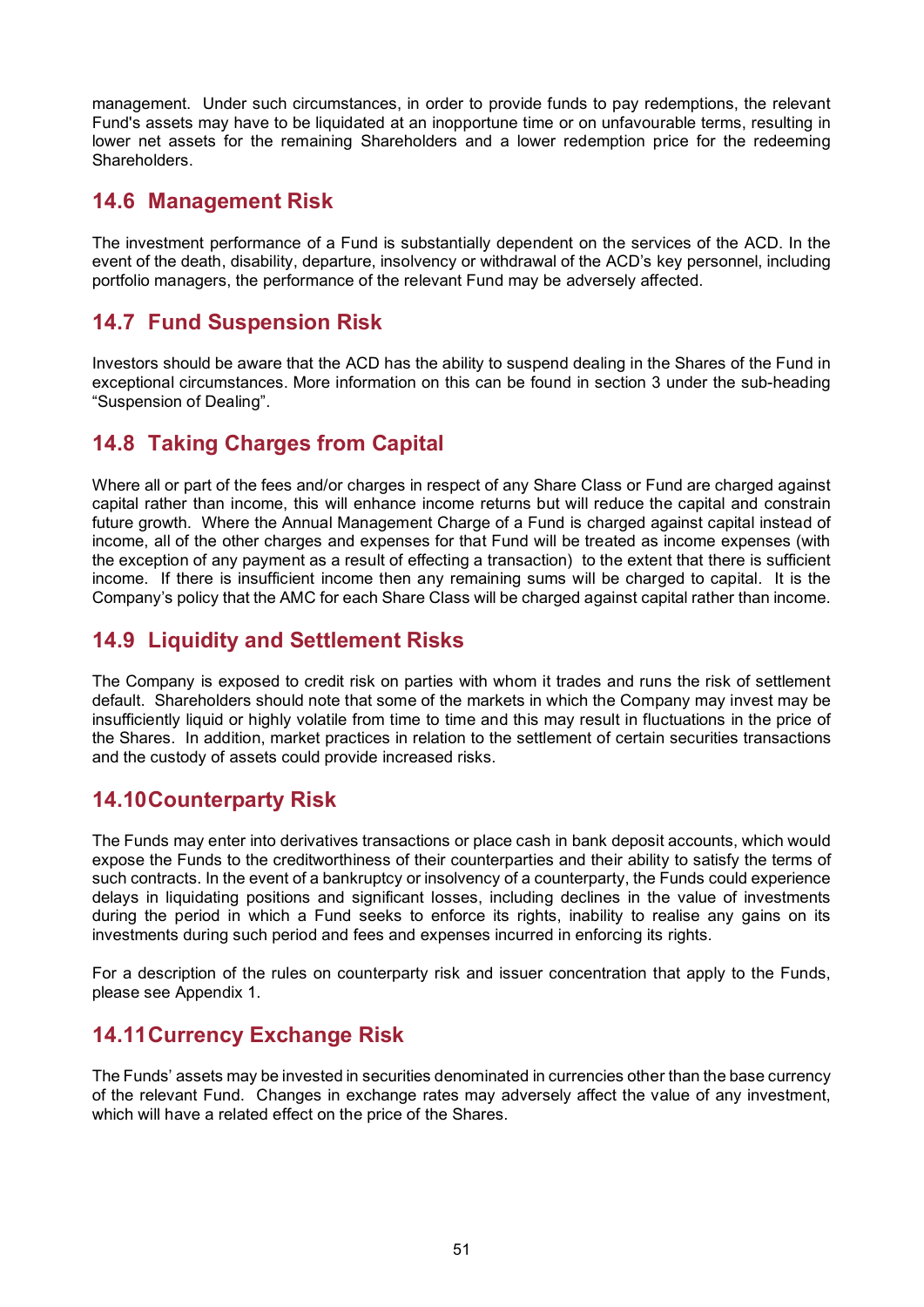# **14.12Market Liquidity Risk**

The Funds may be exposed to the effect of disrupted markets or affected by a decrease in market liquidity for the securities in which they invest, which may mean that the ACD may: (1) find it difficult to trade; or (2) not be able to sell shares in those securities at their true value.

In such circumstances, the ACD may, in accordance with the Company's Instrument of Incorporation and in the investors' interest, suspend subscriptions and redemptions or extend the settlement timeframe.

## **14.13Use of Warrants**

The Funds may invest in warrants. Warrants are instruments where the price, performance and liquidity are linked to that of an underlying security. However the warrants market is generally more volatile and there may be more fluctuations in the price of the warrant than in the underlying security.

# **14.14Investing in Emerging Markets**

Investments in emerging markets may be more volatile than investments in more developed markets. Some of these markets may have relatively unstable governments, economies based on only a few industries and securities markets that trade only a limited number of securities. Many emerging markets do not have well developed regulatory systems and disclosure standards may be less stringent than those of developed markets. The risks of expropriation, nationalisation and social, political and economic instability are greater in emerging markets than in more developed markets. The following is a brief summary of some of the more common risks associated with emerging markets investment:

• *Lack of Liquidity* - The acquisition and disposal of securities may be more expensive, time consuming and generally more difficult than in more developed markets. Many emerging markets are small, have low trading volumes, low liquidity and significant price volatility.

• *Settlement and Custody Risks* - Settlement and custody systems in emerging markets are not as well developed as those in developed markets. Standards may not be as high and supervisory and regulatory authorities not as sophisticated. As a result there may be a risk that settlement could be delayed and that cash or securities could be disadvantaged.

*• Investment and Remittance Restrictions* - In some cases, emerging markets may restrict the access of foreign investors to securities. As a result, certain equity securities may not always be available to a Fund because the maximum permitted number of, or amount of investment by, foreign shareholders has been reached. In addition, the outward remittance by foreign investors of their share of net profits, capital and dividends may be restricted or require governmental approval and there can be no guarantee that additional restrictions will not be imposed.

• *Accounting* - Accounting, auditing and financial reporting standards, practices and disclosure requirements applicable to companies in emerging markets differ from those applicable in more developed markets in respect of the nature, quality and timeliness of the information disclosed to investors and, accordingly, investment possibilities may be difficult to properly assess.

• *Fraudulent securities* – Given the lack of a regulatory structure it is possible that securities in which investments are made may be found to be fraudulent. As a result, it is possible that loss may be suffered.

• *Currency fluctuations* – Significant changes in the currencies of the countries in which investments are made in respect of the currency of denomination of the relevant Fund may occur following the investment of the Company in these currencies. These changes may impact the total return of the Fund to a significant degree. In respect of currencies of certain emerging countries, it is not possible to undertake currency hedging techniques.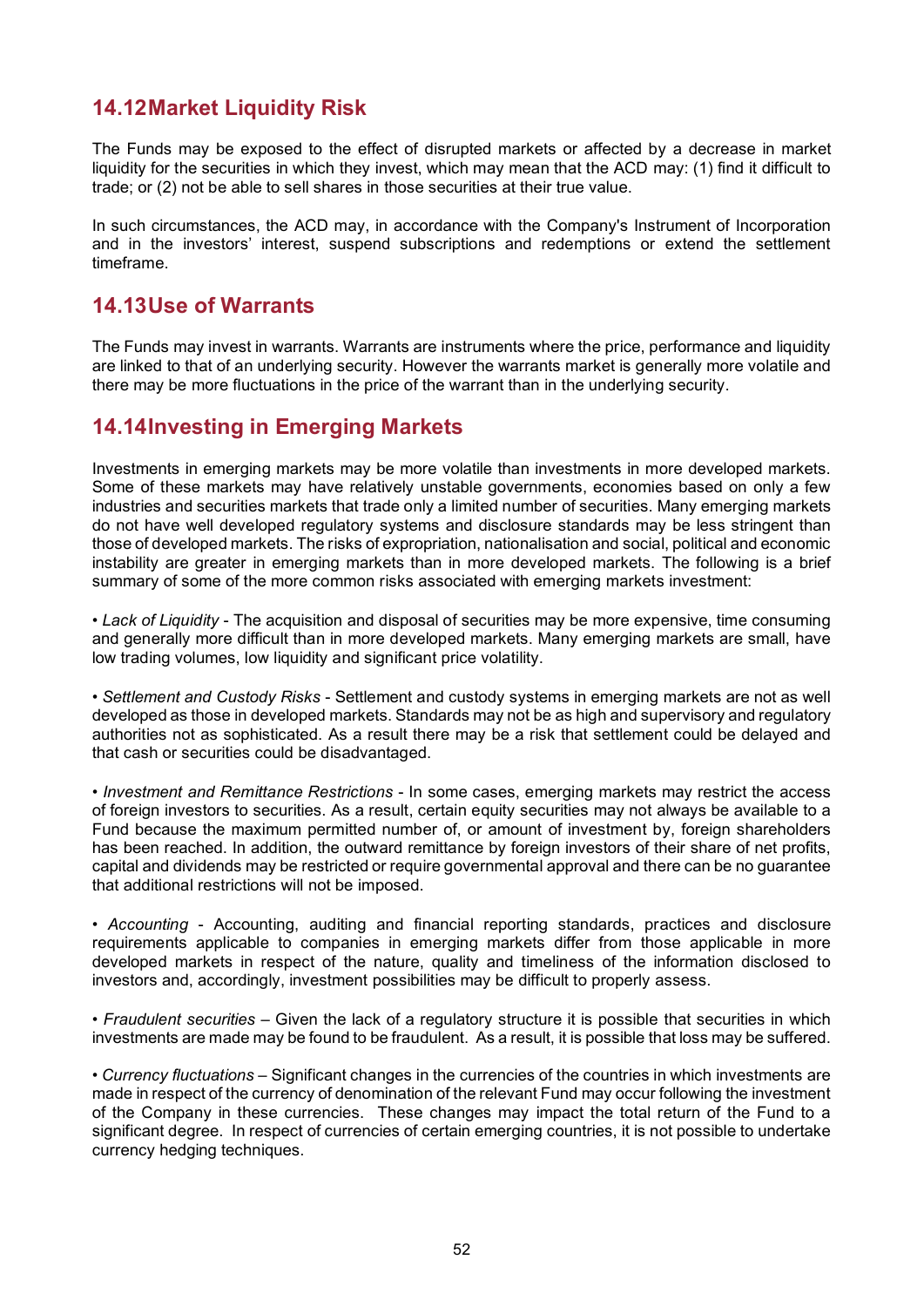# **14.15Investing in Equity Securities**

Investing in equity securities involves risks associated with the unpredictable drops in a stock's value or periods of below-average performance in a given stock or in the stock market as a whole. Shares' prices on equity markets may fluctuate. Such fluctuations, or volatility, have historically been much greater for equity markets than the volatility of fixed income markets.

*Concentration Risk* – Where a Fund is invested in equities it may be concentrated both in number and in location. Funds concentrated in one geographic location, for example the UK, are more vulnerable to market sentiment in that specific location and can carry a higher risk than funds holding more diversified assets. These potential concentrations mean that losses arising may cause a proportionately greater loss to the Company than if a larger number of investments were made.

#### **14.16Fixed Income Securities**

Fixed income securities are particularly affected by trends in interest rates and inflation. If interest rates increase, capital values may fall and vice versa. Inflation will erode the real value of capital. Certain other potential risks are summarised below:

*Credit Risk* - The credit risk is a Fund's risk of loss arising from a borrower who does not make payments as promised. There is a risk that: (i) the issuer will default on its payments; (ii) there is a large spread between bid and ask prices in the secondary market as the market perceives that the issuer is in weak financial health and may have trouble maintaining payments in the future; and (iii) the current credit rating will be downgraded by one or more of the credit rating agencies.

*Liquidity Risk -* If there is not much interest in the security, then the sale price of a security may be significantly less than the price of another similar recent transaction even when there is no change in any other significant factor.

*Reinvestment Risk -* Cash flows from a fixed income security may be invested so that interest can be earned on interest, thus there is a risk that the reinvested money will not earn the same rate of return as the original investment.

*Legal Risk -* There is a risk that changes in the law may adversely affect the price of the security, for example changes to tax rates.

## **14.17Investing in Fixed Interest Securities**

The following is a brief summary of some of the more common risks associated with Funds that invest in fixed interest securities:

*Interest Rate Risk* – Funds that invest in bonds or other fixed income securities may be impacted by interest rate changes. Generally, the prices of debt securities rise when interest rates fall, while the prices fall when interest rates rise. Longer term debt securities are usually more sensitive to interest rate changes.

*Market Liquidity Risk* – A Fund may be adversely affected by market conditions such as a decrease in market liquidity which may mean that it is not easy to buy or sell securities. A Fund's ability to acquire or to dispose of securities at their intrinsic value may also be affected.

*Issuer Risk* – Funds that invest in bonds and other fixed income securities are subject to the risk that issuers do not make payments on such securities. A lowering of the credit rating of the issuer of a bond or of the bond itself may cause volatility in the price or reduce the security's liquidity, making it more difficult to sell. Funds investing in lower quality debt securities are more susceptible to these problems and their value may be more volatile.

*Concentration Risk* - Where a Fund is invested in government securities, that part of the investment portfolio of the Company may be concentrated in a number of securities and may invest in securities of a single or small number of issuers. Funds invested in fixed interest securities may be concentrated in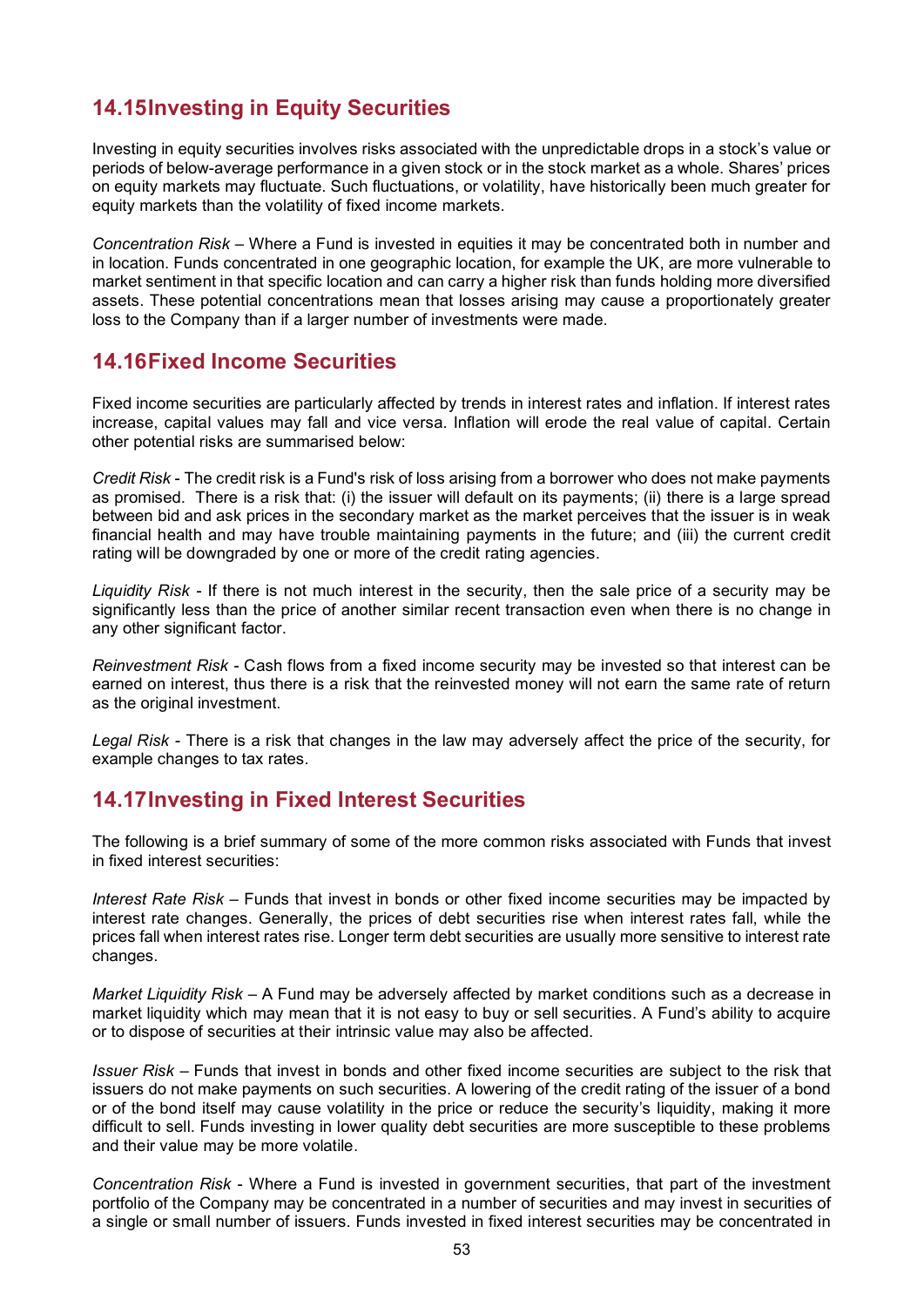one or a few geographic locations, for example the UK, and could therefore be more vulnerable to market sentiment in that specific location. These potential concentrations mean that losses arising may cause a proportionately greater loss to the Company than if a larger number of investments were made.

# **14.18Investing in High Yield Bonds**

Where a Fund's investment policy is to invest in higher risk fixed interest securities, many of the investments will be in "below investment grade" securities (generally defined as below BBB- by leading rating agencies). Investment in such securities brings an increased risk of default on repayment and therefore increases the risk that the income and capital of the Fund will be affected.

As a general rule, fixed interest securities with an above average yield tend to be less liquid than securities issued by issuers with a higher investment grade. Furthermore, the solvency of issuers of such fixed interest securities may not be guaranteed in respect of either the principal claim or regarding the interest payments and some such issuers may become insolvent.

# **14.19Investing in Smaller Companies**

Funds investing in smaller companies invest in transferable securities which may be less liquid than the securities of larger companies, as a result of inadequate trading volume or restrictions on trading. Securities in smaller companies may possess greater potential for capital appreciation, but also involve risks, such as limited product lines. Markets and financial or managerial resources and trading in such securities may be subject to more abrupt price movements than trading in the securities of larger companies

# **14.20Investing in Repurchase/Reverse Repurchase Agreements**

In relation to repurchase/reverse repurchase transactions, investors must be aware that: (1) in the event of the failure of the counterparty with which cash of a Fund has been placed there is the risk that collateral received may yield less than the cash placed out, whether because of inaccurate pricing of the collateral, adverse market movements, a deterioration in the credit rating of issuers of the collateral, or the illiquidity of the market in which the collateral is traded; that (2) (i) locking cash in transactions of excessive size; (ii) delays in recovering cash placed out; or (iii) difficulty in realising collateral may restrict the ability of the Fund to meet redemption requests, security purchases or, more generally, reinvestment; and that (3) repurchase/reverse repurchase transactions will, as the case may be, further expose a Fund to risks similar to those associated with optional or forward financial derivative instruments.

# **14.21Stock Lending**

Stock Lending involves risk in that: (1) any delay in the return of the stock may restrict the ability of a Fund to meet its obligations in respect of stock sales; and (2) the borrower of the stocks fails to return them or that the collateral received may realise less than the value of the stocks lent out. This can be due to deterioration in the credit rating of the issuer of the collateral, inaccurate pricing or the illiquidity of the market the collateral is traded on.

## **14.22Efficient Portfolio Management Techniques**

Derivative instruments may be used in the Funds for the purposes of efficient portfolio management (EPM). **The use of derivatives for EPM should not lead to an increase in risk to the Funds.** 

Efficient portfolio management may be used by all Funds to reduce risk and/or costs in the Funds and to produce additional capital or income in the Funds. The Funds may use derivatives, borrowing, cash holding and stock lending for efficient portfolio management. **It is not intended that using derivatives for efficient portfolio management will increase the volatility of the Funds.** However, in adverse situations, a Fund's use of derivatives may become ineffective in hedging or EPM and a Fund may suffer loss as a result.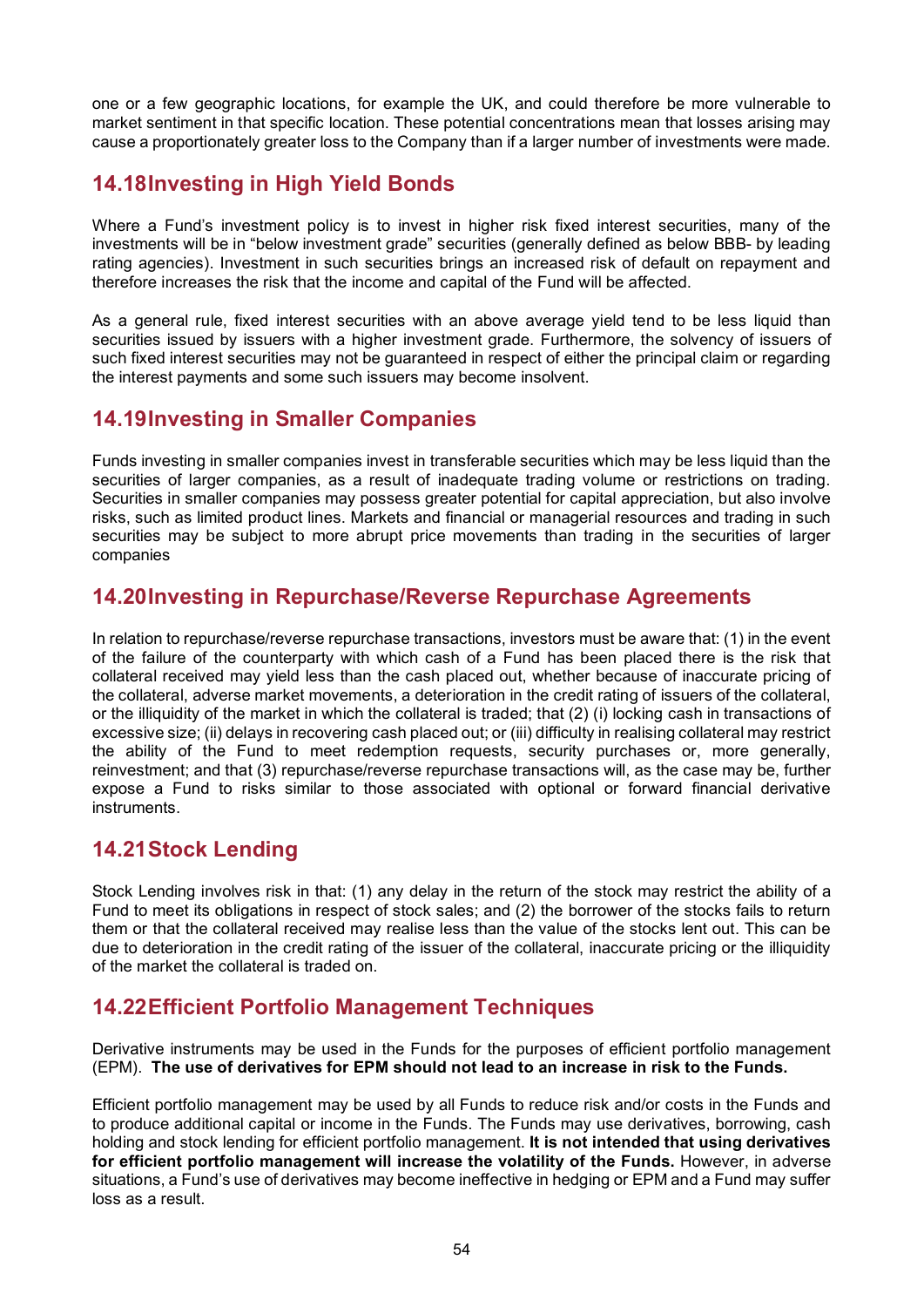A Fund's ability to use EPM strategies may be limited by market conditions, regulatory limits and tax considerations. Any income or capital generated by efficient portfolio management techniques will be paid to the Funds.

The ACD may use one or more separate counterparties to undertake transactions on behalf of the Funds. The Fund may be required to pledge or transfer collateral paid from within the assets of the relevant Fund to secure such contracts entered into for efficient portfolio management including in relation to derivatives and stock lending. There may be a risk that a counterparty will wholly or partially fail to honour their contractual arrangements under the arrangement with regards the return of collateral and any other payments due to the relevant Fund. The ACD measures the creditworthiness of counterparties as part of the risk management process.

*Exchange-Traded Futures Contracts -* A Fund may make use of futures contracts. A particular risk associated with this type of contract is the means by which the futures contract is required to be terminated. A futures contract can only be terminated by entering into an offsetting transaction. This needs a liquid secondary market on the exchange on which the original position was established. The ACD will use its judgement to establish that there appears to be a liquid secondary market for such instruments but there can be no assurance that such a market will exist for any particular contract at any point in time. In that event, it might not be possible to establish or liquidate a position. In addition, because the instrument underlying a futures contract traded by a Fund will often be different from the instrument or market being hedged, or to which exposure is sought, the correlation risk could be significant and could result in losses to a Fund. The use of futures involves the risk that changes in the value of the underlying instrument will not be fully reflected in the value of the futures contract or option. The liquidity of a secondary market in futures contracts is also subject to the risk of trading halts, suspensions, exchange or clearing house equipment failures, government intervention, insolvency of a brokerage firm, clearing house or exchange or other disruptions of normal trading activity.

*Options* **-** A Fund may incur risks associated with the sale and purchase of call options. The seller (writer) of a call option which is covered (i.e., the writer holds the underlying security) assumes the risk of a decline in the market price of the underlying security below the purchase price of the underlying security less the premium received, and gives up the opportunity for gain on the underlying security above the exercise price of the option. The seller of an uncovered call option assumes the risk of a theoretically unlimited increase in the market price of the underlying security above the exercise price of the option. The securities necessary to satisfy the exercise of an uncovered call option, if applicable, may be unavailable for purchase, except at much higher prices, thereby reducing or eliminating the value of the premium. Purchasing securities to cover the exercise of an uncovered call option can cause the price of the securities to increase, thereby exacerbating the loss. The buyer of a call option assumes the risk of losing its entire premium investment in the call option.

A Fund may incur risks associated with the sale and purchase of put options. The seller (writer) of a put option which is covered (i.e., the writer has a short position in the underlying security) assumes the risk of an increase in the market price of the underlying security above the sales price (in establishing the short position) of the underlying security plus the premium received, and gives up the opportunity for gain on the underlying security if the market price falls below the exercise price of the option. The seller of an uncovered put option assumes the risk of a decline in the market price of the underlying security below the exercise price of the option. The buyer of a put option assumes the risk of losing its entire investment in the put option.

*Forward Trading* - Forward contracts and options thereon, unlike futures contracts, are not traded on exchanges and are not standardised; rather, banks and dealers act as principals in these markets, negotiating each transaction on an individual basis. Forward and "cash" trading is substantially unregulated; there is no limitation on daily price movements and speculative position limits are not applicable. The principals who deal in the forward markets are not required to continue to make markets in the currencies or commodities they trade, and these markets can experience periods of illiquidity, sometimes of significant duration. There have been periods during which certain participants in these markets have refused to quote prices for certain currencies or commodities or have quoted prices with an unusually wide spread between the price at which they were prepared to buy and that at which they were prepared to sell. Disruptions can occur in forward markets due to unusually high trading volume, political intervention or other factors.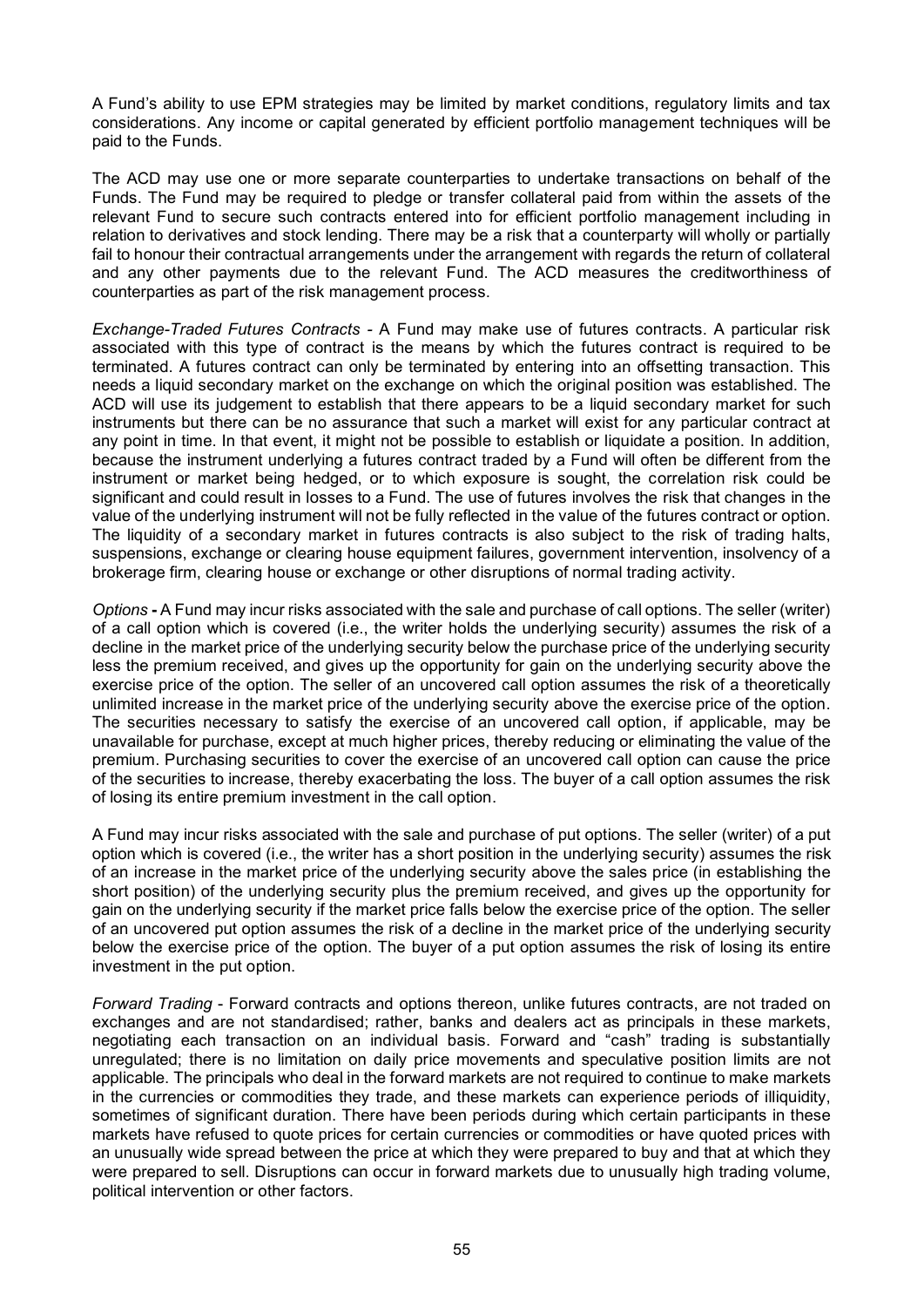*Over-the-Counter Counterparty (OTC) and Market Risk* **-** A Fund may hold derivatives in OTC markets. The fair value of these derivatives will take into account their tendency to have limited liquidity and possibly higher price volatility. In addition, a Fund holding OTC derivatives will be exposed to credit risk on counterparties with whom the transactions are made and will bear the risk of settlement default with those counterparties.

*Commodity-Related Instruments* - A Fund may seek to gain exposure to the commodity markets by investing in commodity swap agreements, and may also invest in other commodity-linked derivatives. The value of a commodity-linked derivative investment generally is based upon the price movements of a physical commodity (such as energy, mineral or agricultural products), a commodity futures contract or commodity index, or other economic variables based upon changes in the value of commodities or the commodity markets.

The risk of loss in trading commodities can be substantial. If a Fund purchases a commodity option, it may sustain a total loss of the premium and of all transaction costs. If a Fund purchases or sells a commodity futures contract or sells a commodity option, it may sustain a total loss of the initial margin funds and any additional funds that it deposits with its broker to establish or maintain its position. If the market moves against its position, a Fund may be called upon by its broker to deposit a substantial amount of additional margin funds, on short notice, in order to maintain its position. If it does not provide the requested funds within the prescribed time, its position may be liquidated at a loss, and it will be liable for any resulting deficit in its account.

*Swap Agreements and Synthetic Assets* - A Fund may acquire exposure to the risk of structured finance securities, debt securities and loans synthetically through products such as credit default swaps, total return swaps, credit linked notes, structured notes, trust certificates and other derivative instruments (each, a "Synthetic Asset").

A Synthetic Asset could take many forms, including a credit derivative transaction that references a structured finance security, debt security and loan or a credit derivative transaction that references a portfolio or index of corporate reference entities or a portfolio or index of reference obligations consisting of structured finance securities, debt securities, bonds or other financial instruments (each, a "Reference Obligation"). Exposure to such Reference Obligations through Synthetic Assets presents risks in addition to those resulting from direct purchases of the assets referenced. A Fund will have a contractual relationship only with the synthetic asset counterparty, and not with the issuer(s) (the "Reference Entity") of the Reference Obligations unless a credit event occurs with respect to any such Reference Obligation, physical settlement applies and the synthetic asset counterparty delivers the Reference Obligation to the Fund. Other than in the event of such delivery, the Fund generally will have no right directly to enforce compliance by the Reference Entity with the terms of any such Reference Obligation and the Fund will not have any rights of set-off against the Reference Entity. In addition, the Fund generally will not have any voting or other consensual rights of ownership with respect to the Reference Obligation. The Fund also will not directly benefit from any collateral supporting the Reference Obligation and will not have the benefit of the remedies that would normally be available to a holder of such Reference Obligation. The Fund will be subject to the credit risk of the synthetic asset counterparty, as well as that of the Reference Entity, as well as the documentation risk associated with these instruments.

In the event of the insolvency of the synthetic asset counterparty, a Fund will be treated as a general creditor of such counterparty, and will not have any claim of title with respect to the Reference Obligation. Consequently, the Fund will be subject to the credit risk of the synthetic asset counterparty, as well as that of the Reference Entity. As a result, concentrations of Synthetic Assets entered into with any one synthetic asset counterparty will subject such Synthetic Assets to an additional degree of risk with respect to defaults by such synthetic asset counterparty as well as by the respective Reference Entities.

While it is expected that returns on a Synthetic Asset may reflect those of each related Reference Obligation, as a result of the terms of the Synthetic Asset and the assumption of the credit risk of the synthetic asset counterparty, a Synthetic Asset may have a different expected return, a different (and potentially greater) probability of default and different expected loss and recovery characteristics following a default.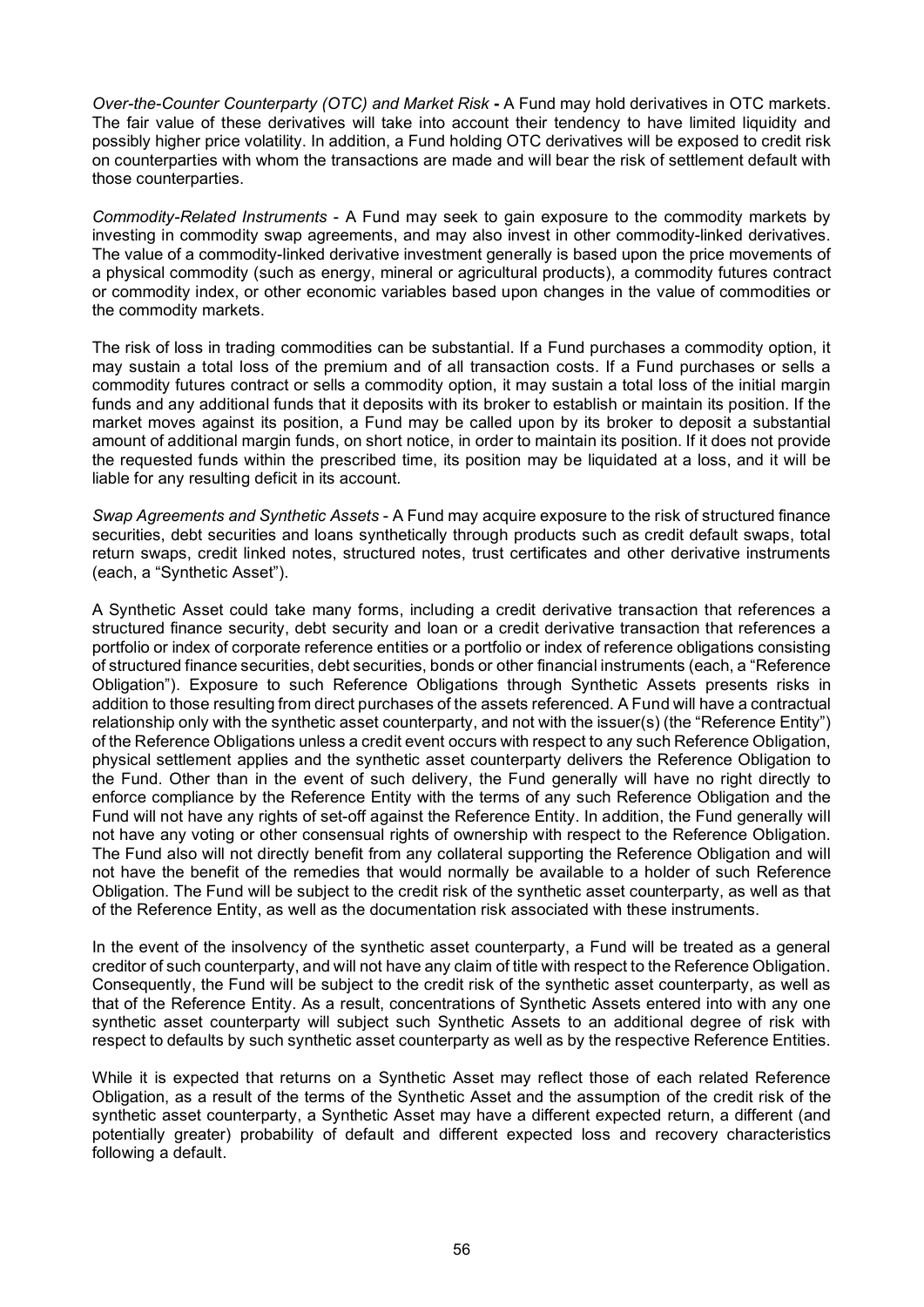# **14.23Investing in Collective Investment Schemes**

Each Fund may invest in other regulated collective investment schemes, including schemes managed by the ACD, or an associate of the ACD. As an investor of another collective investment scheme, a Fund will bear, along with the other investors, its portion of the expenses of the other collective investment scheme, including management, performance and/or other fees. These fees will be in addition to the management fees and other expenses which a Fund bears directly with its own operations.

## **14.24 Tax Considerations**

A Fund may be subject to withholding, capital gains or other taxes on income and/or gains arising from its investment portfolio, including without limitation taxes imposed by the jurisdiction in which the issuer of securities held by a Fund is incorporated, established or resident for tax purposes. A Fund may also incur or bear transaction or other similar taxes in respect of the actual or notional amount of any acquisition, disposal or transaction relating to its investment portfolio, including without limitation taxes imposed by the jurisdiction in which the issuer of securities held by a Fund or the counterparty to a transaction involving a Fund is incorporated, established or resident for tax purposes.

Where a Fund invests in securities or enters into transactions that are not subject to withholding, capital gains, transaction or other taxes at the time of acquisition, there can be no assurance that tax may not be withheld or imposed in the future as a result of any change in applicable laws, treaties, rules or regulations or the interpretation thereof.

## **14.25 FATCA and Similar Measures**

Under the United States Foreign Account Tax Compliance Act provisions contained in sections 1471 to 1474 of the United States Internal Revenue Code and US Treasury Regulations promulgated thereunder (together, as amended from time to time, "FATCA"), certain payments made to the Company may be subject to a 30 per cent withholding tax (a "FATCA Deduction") and under the relevant UK legislation the Company may be subject to financial penalties or other sanctions unless the Company complies with the requirements of the Intergovernmental Agreement ("IGA") between the United States and the UK (the "US-UK IGA") (which seeks to implement the requirements of FATCA) and legislation enacted in the UK to implement the US-UK IGA. Further information may be found in section [13] under the heading "Taxation – Other taxes - FATCA and similar measures".

The UK has also signed inter-governmental agreements with Jersey, Guernsey, the Isle of Man and Gibraltar (the "UK CDOT IGAs") that impose similar requirements to the US-UK IGA and enacted legislation to implement the UK CDOT IGAs in the UK. A number of other jurisdictions have entered into or are committed to entering into inter-governmental agreements for the automatic cross-border exchange of tax information similar to the US-UK IGA and UK CDOT IGAs, including, in particular, under a regime known as the OECD Common Reporting Standard ("CRS"). The UK has signed, along with over 100 other countries, a multilateral competent authority agreement to implement the CRS, and has passed regulations to give effect to the CRS. These regulations require UK "Financial Institutions", including the Company, to identify specified persons in participating jurisdictions under the CRS, and to report related information to HMRC (for automatic exchange with the relevant tax authorities in such jurisdictions). The Company and/or each Fund may be subject to financial penalties or other sanctions if they fail to comply with the requirements of the UK regulations giving effect to CRS. Due to the overlap between the UK CDOT IGAs and CRS, reportable persons in Jersey, Guernsey, the Isle of Man and Gibraltar are reported under CRS and not the UK CDOT IGAs from 2018 and it is expected that the UK legislation implementing the UK CDOT IGAs will be repealed in due course.

While the Company will seek to satisfy its obligations under FATCA, the US-UK IGA, the UK CDOT IGAs, the CRS and the associated implementing legislation in the UK to avoid the imposition of any FATCA Deductions, financial penalties and other sanctions, the ability of the Company to satisfy such obligations will depend on receiving relevant information and/or documentation about each Shareholder and the direct and indirect beneficial owners of the Shares (if any). The Company intends to satisfy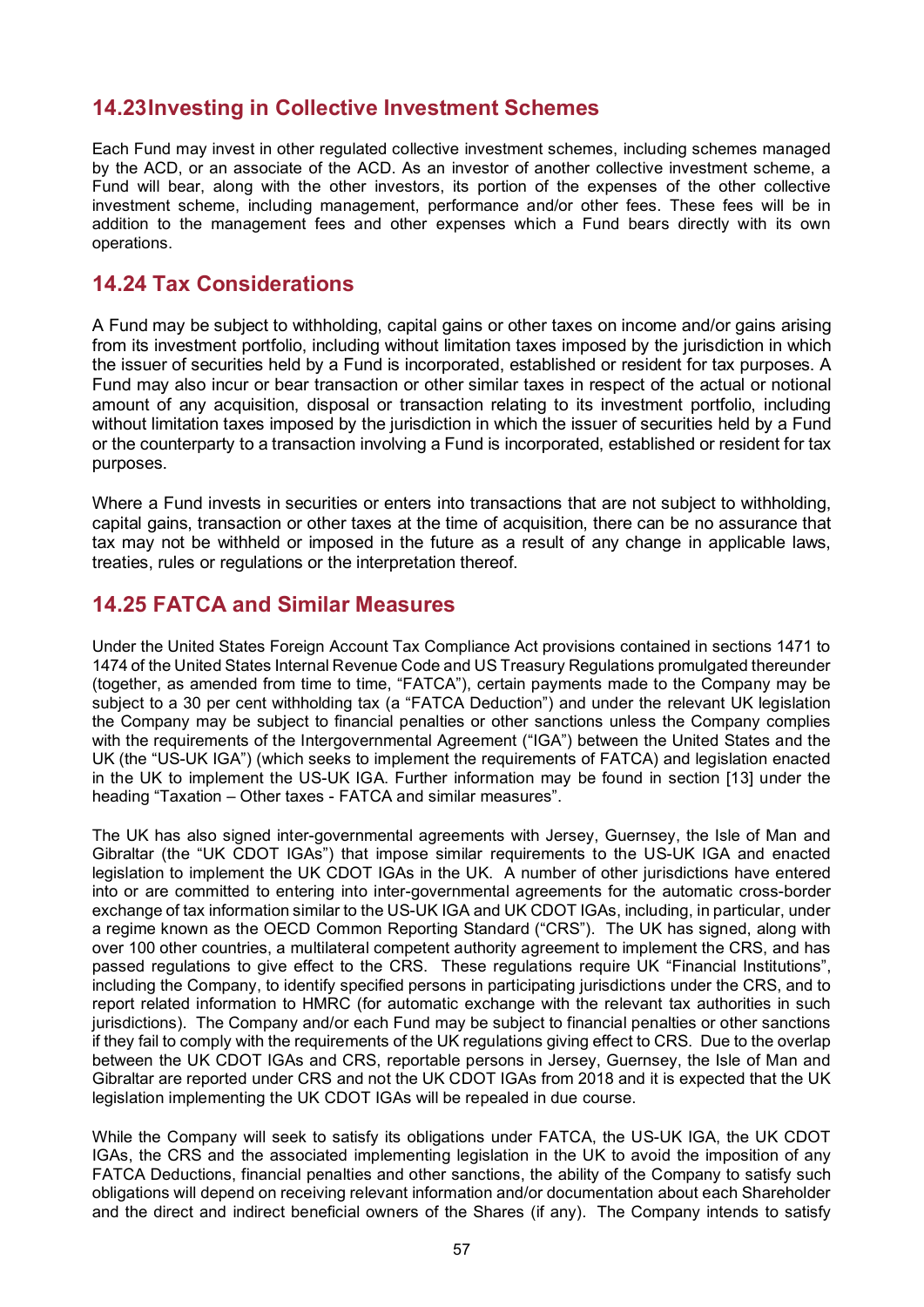such obligations, although there can be no assurances that it will be able to do so. There is therefore a risk that the Company may be subject to one or more FATCA Deductions, financial penalties and other sanctions, any of which may have a material adverse effect on the net asset value of the Funds and hence on the Net Asset Value per Share.

All prospective investors and Shareholders should consult with their respective tax advisers regarding the possible implications of FATCA, the US-UK IGA, the UK CDOT IGAs, CRS and the associated implementing legislation in the UK and any other similar legislation and/or regulations on their investments in the Funds.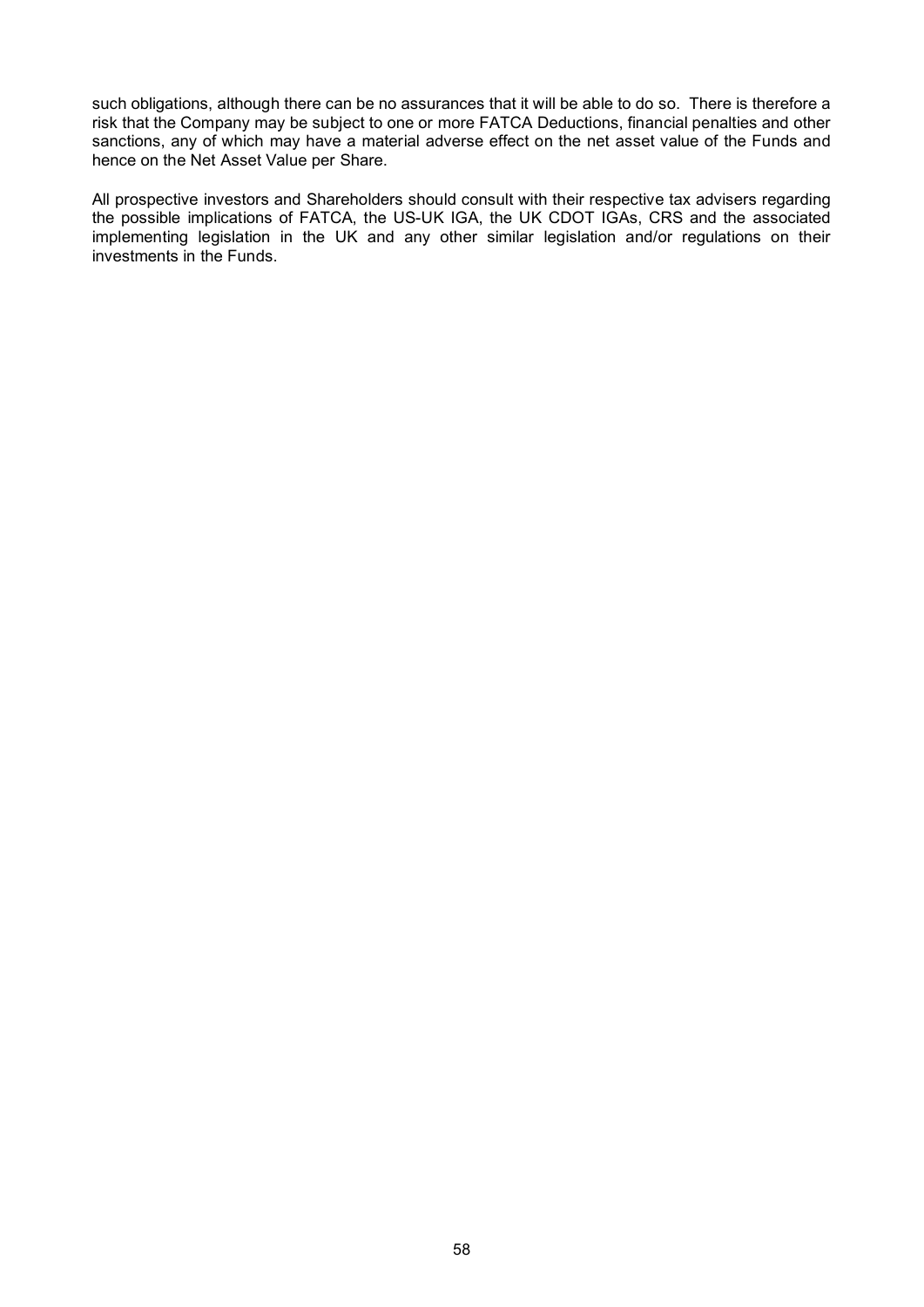# **APPENDIX 1**

# **INVESTMENT AND BORROWING POWERS AND RESTRICTIONS**

#### **1. General**

- **1.1** The property of each Fund will be invested with the aim of achieving the investment objective of that Fund subject to the limits on investment set out in this Prospectus, in Chapter 5 of the FCA Rules, ISA regulations (where applicable) and the relevant Fund's investment objective and policy. These limits apply to each Fund as summarised below.
- **1.2** The ACD must ensure that, taking account of the investment objectives and policy of each Fund, the Scheme Property of each Fund aims to provide a prudent spread of risk.
- **1.3** The rules in this section relating to spread of investments do not apply until the expiry of a period of six months after the date on which the authorisation order of the relevant Fund takes effect or on which the initial offer commenced, if later, provided that the Fund aims to provide a prudent spread of risk during such period.

#### **2. UCITS schemes - general**

- **2.1** The Scheme Property of each Fund must, subject to its investment objective and policy and except where otherwise provided in the COLL Sourcebook only consist of any or all of:
	- (A) transferable securities;
	- (B) approved money market instruments;
	- (C) permitted derivatives and forward transactions;
	- (D) permitted deposits;
	- (E) permitted units in collective investment schemes; and
	- (F) movable and immovable property that is necessary for the direct pursuit of the Company's business.
- <span id="page-61-1"></span>**2.2** Transferable securities and approved money market instruments held within a Fund must (subject to paragraph [2.3\)](#page-61-0) be:
	- (A) admitted to or dealt in on an eligible market as described in paragraphs [3.1](#page-62-0) and [3.2;](#page-62-1) or
	- (B) for an approved money market instrument not admitted to or dealt in on an eligible market, within paragraph [3.1;](#page-62-0) or
	- (C) recently issued transferable securities (provided that the terms of issue include an undertaking that application will be made to be admitted to an eligible market; and such admission is secured within a year of issue).
- <span id="page-61-0"></span>**2.3** Not more than 10% in value of the Scheme Property of a Fund is to consist of transferable securities and approved money market instruments (other than those that are referred to in paragraph [2.2\)](#page-61-1).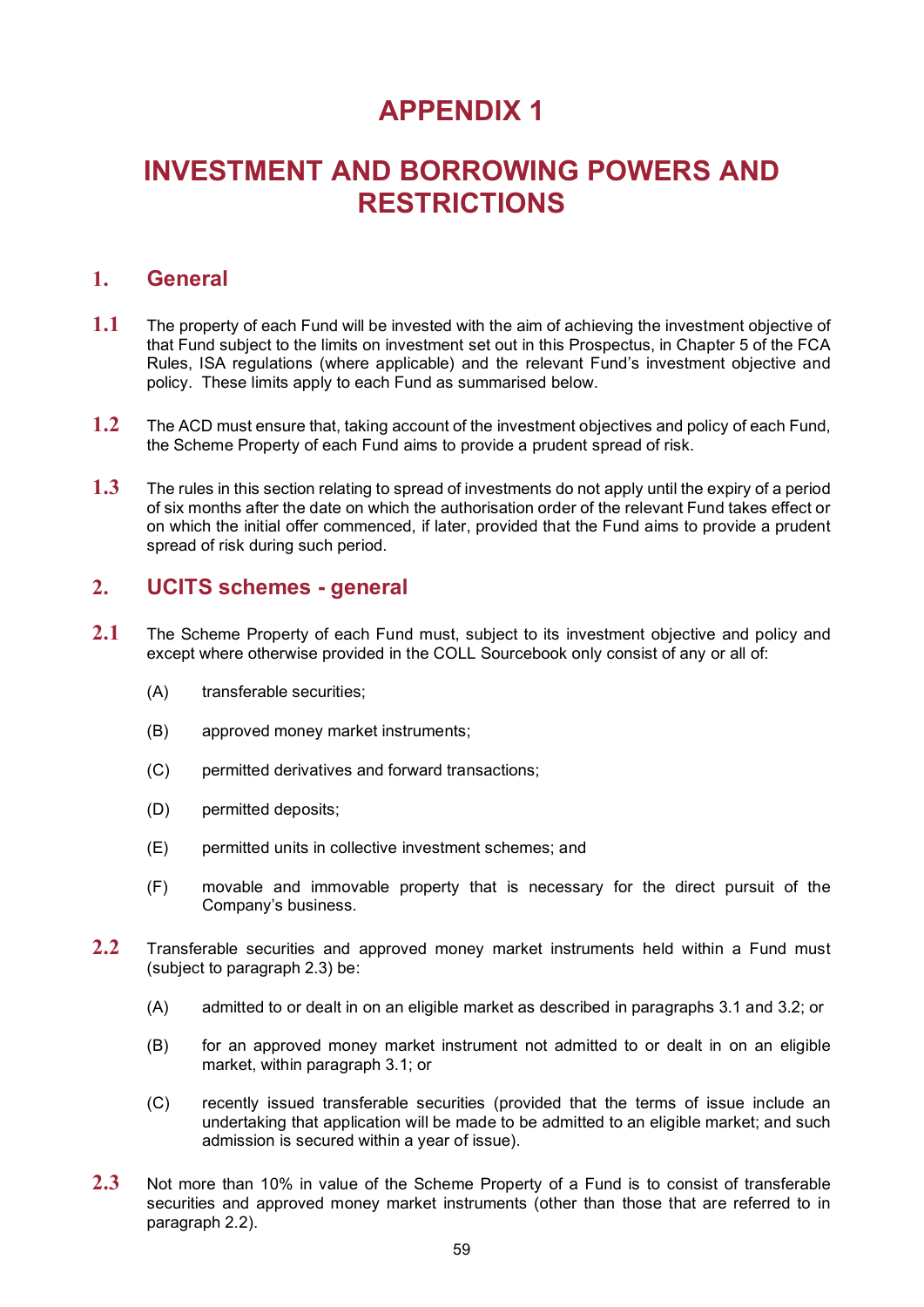2.4 It is not intended that any Fund will have an interest in any immovable property or tangible movable property.

## **3. Eligible markets requirements**

- <span id="page-62-0"></span>**3.1** A market is eligible for the purposes of paragraph [2.2](#page-61-1) if it is:
	- (A) a regulated market (as defined for the purposes of the FCA Rules);
	- (B) a market in the United Kingdom or an EEA State which is regulated, operates regularly and is open to the public; or
	- (C) any market within [3.2.](#page-62-1)
- <span id="page-62-1"></span>**3.2** If a market does not fall within paragraph [3.1](#page-62-0) it may be eligible if the ACD, after consultation and notification with the Depositary, decides that:
	- (A) the market is appropriate for investment of, or dealing in, the Scheme Property;
	- (B) the market is included in a list in the Prospectus; and
	- (C) the Depositary has taken reasonable care to determine that adequate custody arrangements can be provided for the investment dealt in on that market and all reasonable steps have been taken by the ACD in deciding whether that market is eligible.
- **3.3** In paragraph [3.2](#page-62-1) a market must not be considered appropriate unless it is regulated, operates regularly, is recognised as a market or exchange or as a self-regulating organisation by an overseas regulator, is open to the public, is adequately liquid and has adequate arrangements for unimpeded transmission of income and capital to or to the order of investors.
- **3.4** The eligible securities and derivatives markets for each Fund of the Company are set out in Appendix 2 below.
- **3.5** New eligible securities markets may be added to the existing list in accordance with the FCA Rules.

## **4. Transferable securities**

- <span id="page-62-4"></span><span id="page-62-3"></span>**4.1** A transferable security is an investment falling within the following articles of the Regulated Activities Order:
	- (A) article 76 (Shares etc.);
	- (B) article 77 (Instruments creating or acknowledging indebtedness);
	- (C) article 77a (alternative finance investment bonds);
	- (D) article 78 (Government and public securities);
	- (E) article 79 (Instruments giving entitlement to investments); or
	- (F) article 80 (Certificate representing certain securities).
- <span id="page-62-2"></span>**4.2** An investment is not a transferable security if the title to it cannot be transferred, or can be transferred only with the consent of a third party.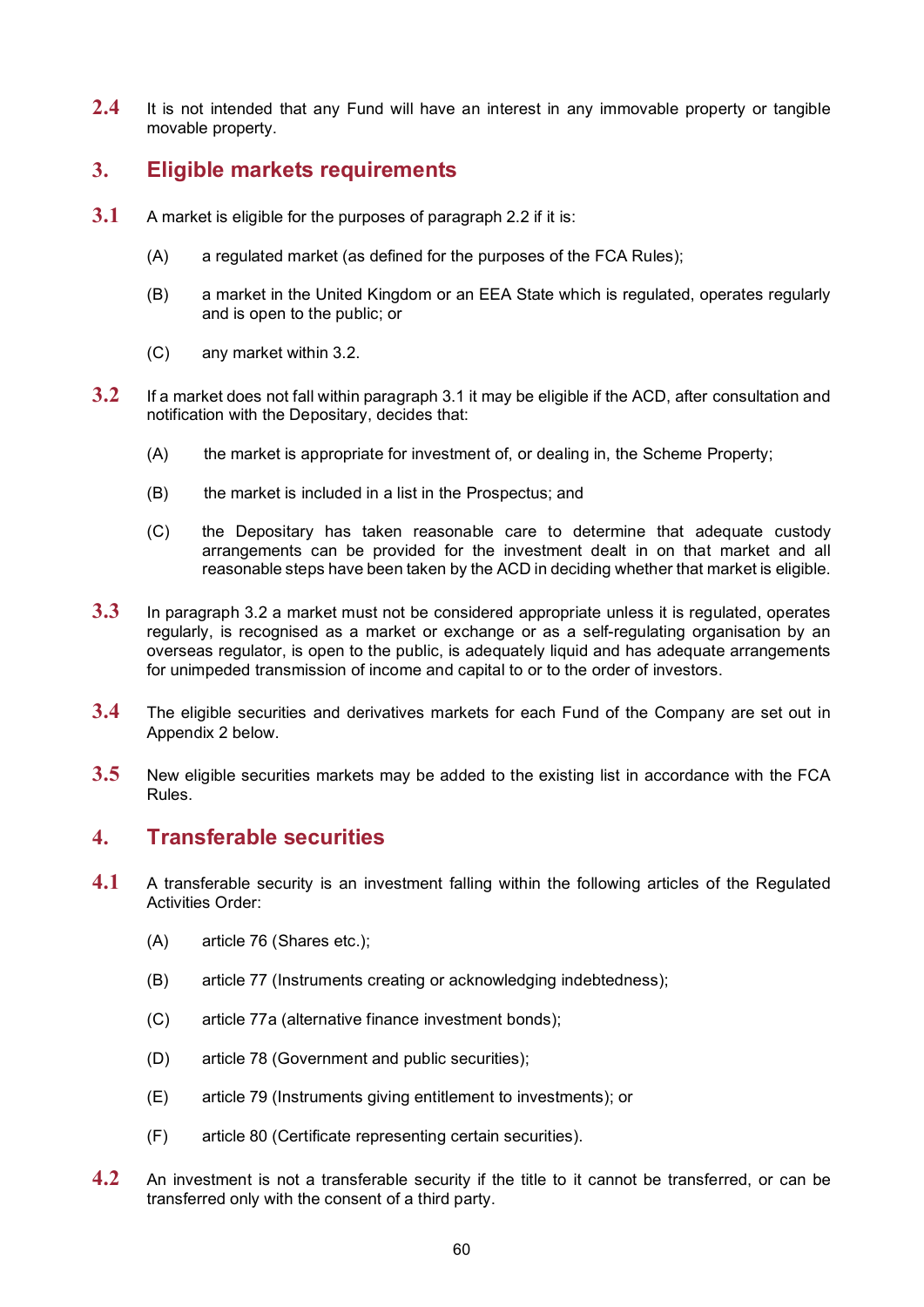- **4.3** In applying paragraph [4.2](#page-62-2) to an investment which is issued by a body corporate, and which is an investment falling within paragraphs [4.1\(A\)](#page-62-3) or [4.1\(B\),](#page-62-4) the need for any consent on the part of the body corporate or any members or debenture holders of it may be ignored.
- **4.4** An investment is not a transferable security unless the liability of the holder of it to contribute to the debts of the issuer is limited to any amount for the time being unpaid by the holder of it in respect of the investment.

#### <span id="page-63-0"></span>**5. Investment in transferable securities**

- **5.1** A Fund may invest in a transferable security only to the extent that the transferable security fulfils the following criteria:
	- (A) the potential loss which the Fund may incur with respect to holding the transferable security is limited to the amount paid for it;
	- (B) its liquidity does not compromise the ability of the ACD to comply with its obligation to redeem Shares at the request of any qualifying Shareholder under COLL 6.2.16R(3);
	- (C) reliable valuation is available for it as follows:
		- (1) in the case of a transferable security admitted to or dealt in on an eligible market, where there are accurate, reliable and regular prices which are either market prices or prices made available by valuation systems independent from issuers;
		- (2) in the case of a transferable security not admitted to or dealt in on an eligible market, where there is a valuation on a periodic basis which is derived from information from the issuer of the transferable security or from competent investment research;
	- (D) appropriate information is available for it as follows:
		- (1) in the case of a transferable security admitted to or dealt in on an eligible market, where there is regular, accurate and comprehensive information available to the market on the transferable security or, where relevant, on the portfolio of the transferable security;
		- (2) in the case of a transferable security not admitted to or dealt in on an eligible market, where there is regular and accurate information available to the ACD on the transferable security or, where relevant, on the portfolio of the transferable security;
	- (E) it is negotiable; and
	- (F) its risks are adequately captured by the risk management process of the ACD.
- **5.2** Unless there is information available to the ACD that would lead to a different determination, a transferable security which is admitted to or dealt in on an eligible market shall be presumed:
	- (A) not to compromise the ability of the ACD to comply with its obligation to redeem Shares at the request of any qualifying Shareholder; and
	- (B) to be negotiable.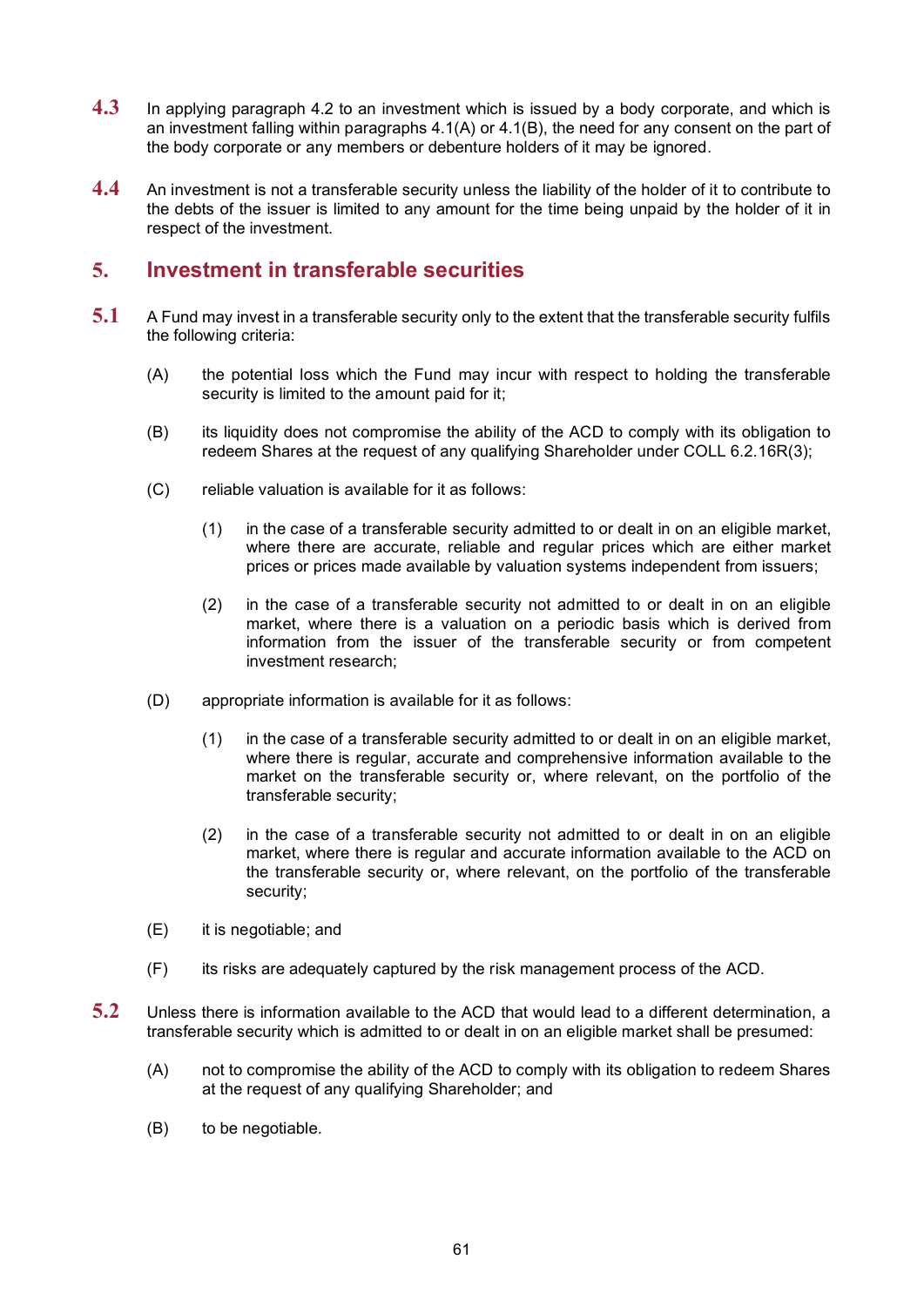# **6. Closed end funds constituting transferable securities**

- **6.1** A unit in a closed end fund shall be taken to be a transferable security for the purposes of investment by a Fund, provided it fulfils the criteria for transferable securities set out in paragraph [5](#page-63-0) (investment in transferable securities), and either:
	- (A) where the closed end fund is constituted as an investment company or a unit trust:
		- (1) it is subject to corporate governance mechanisms applied to companies; and
		- (2) where another person carries out asset management activity on its behalf, that person is subject to national regulation for the purpose of investor protection; or
	- (B) where the closed end fund is constituted under the law of contract:
		- (1) it is subject to corporate governance mechanisms equivalent to those applied to companies; and
		- (2) it is managed by a person who is subject to national regulation for the purpose of investor protection.

#### **7. Transferable securities linked to other assets**

- <span id="page-64-0"></span>**7.1** A Fund may invest in any other investment which shall be taken to be a transferable security for the purposes of investment by the Fund provided the investment:
	- (A) fulfils the criteria for transferable securities set out in paragraph [5](#page-63-0) (investment in transferable securities); and
	- (B) is backed by or linked to the performance of other assets, which may differ from those in which the Fund can invest.
- **7.2** Where an investment in paragraph [7.1](#page-64-0) contains an embedded derivative component the requirements of this section with respect to derivatives and forwards will apply to that component.

#### **8. Approved Money Market Instruments**

- **8.1** An approved money-market instrument is a money-market instrument which is normally dealt in on the money market, is liquid and has a value which can be accurately determined at any time.
- <span id="page-64-4"></span><span id="page-64-3"></span><span id="page-64-2"></span><span id="page-64-1"></span>**8.2** A money-market instrument shall be regarded as normally dealt in on the money market if it:
	- (A) has a maturity at issuance of up to and including 397 days;
	- (B) has a residual maturity of up to and including 397 days;
	- (C) undergoes regular yield adjustments in line with money market conditions at least every 397 days; or
	- (D) has a risk profile, including credit and interest rate risks, corresponding to that of an instrument which has a maturity as set out in paragraphs [8.2](#page-64-1)[\(A\)](#page-64-2) or [8.2](#page-64-1)[\(B\)](#page-64-3) or is subject to yield adjustments as set out in paragraph [8.2](#page-64-1)[\(C\)](#page-64-4)**.**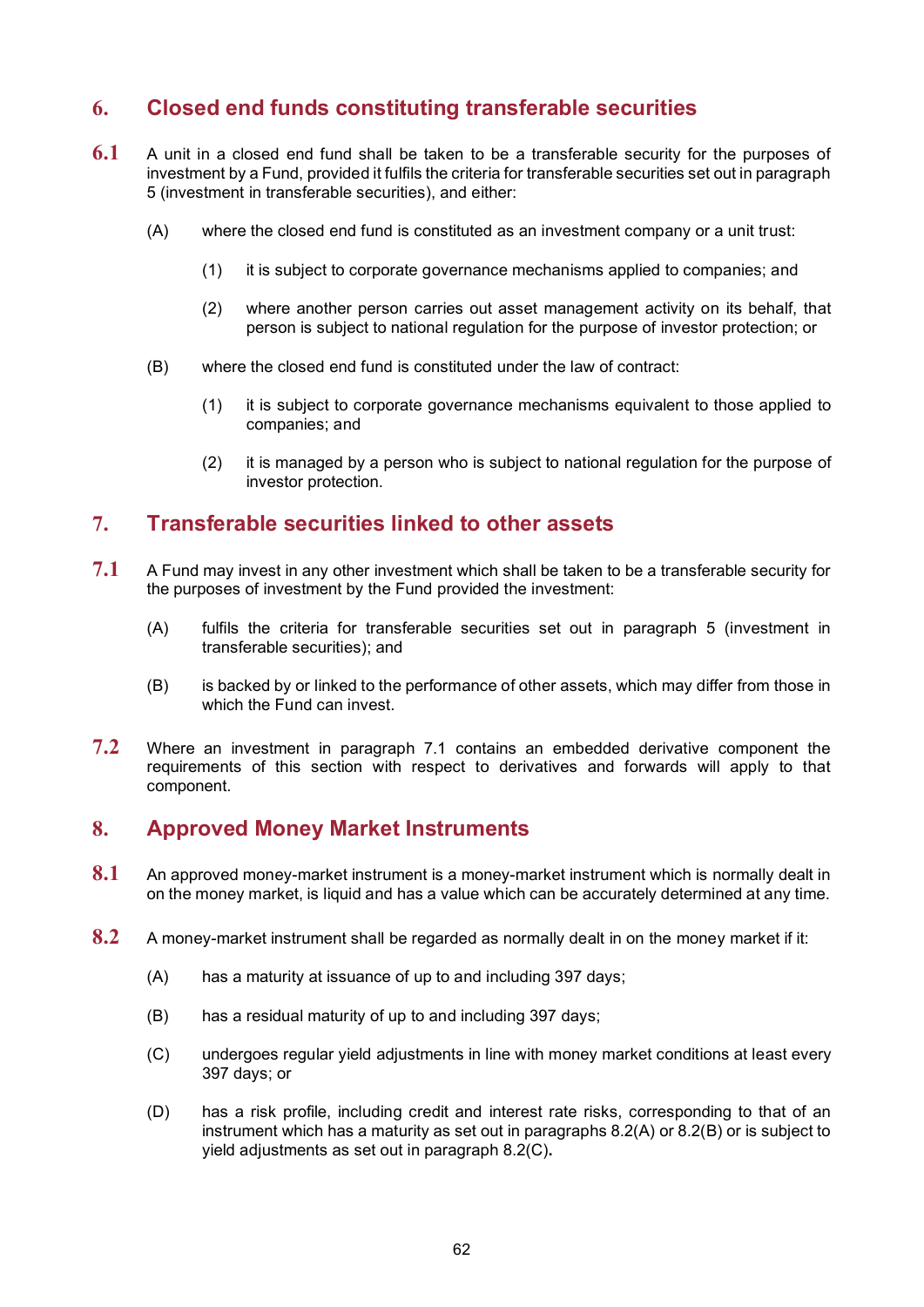- **8.3** A money-market instrument shall be regarded as liquid if it can be sold at limited cost in an adequately short time frame, taking into account the obligation of the ACD to redeem Shares at the request of any qualifying Shareholder.
- **8.4** A money-market instrument shall be regarded as having a value which can be accurately determined at any time if accurate and reliable valuations systems, which fulfil the following criteria, are available:
	- (A) enabling the ACD to calculate a net asset value in accordance with the value at which the instrument held in the portfolio could be exchanged between knowledgeable willing parties in an arm's length transaction; and
	- (B) based either on market data or on valuation models including systems based on amortised costs.
- **8.5** A money-market instrument that is normally dealt in on the money market and is admitted to or dealt in on an eligible market shall be presumed to be liquid and have a value which can be accurately determined at any time unless there is information available to the ACD that would lead to a different determination.

# **9. Money-market instruments with a regulated issuer**

- **9.1** In addition to instruments admitted to or dealt in on an eligible market, a Fund may invest in an approved money-market instrument provided it fulfils the following requirements:
	- (A) the issue or the issuer is regulated for the purpose of protecting investors and savings; and
	- (B) the instrument is issued or guaranteed in accordance with paragraph [10](#page-65-0) (issuers and guarantors of money market instruments).
- **9.2** The issue or the issuer of a money-market instrument, other than one dealt in on an eligible market, shall be regarded as regulated for the purpose of protecting investors and savings if:
	- (A) the instrument is an approved money-market instrument;
	- (B) appropriate information is available for the instrument (including information which allows an appropriate assessment of the credit risks related to investment in it), in accordance with paragraph [11](#page-66-0) (appropriate information for money market instruments); and
	- (C) the instrument is freely transferable.

#### <span id="page-65-0"></span>**10. Issuers and guarantors of money-market instruments**

- <span id="page-65-3"></span><span id="page-65-2"></span><span id="page-65-1"></span>**10.1** A Fund may invest in an approved money-market instrument if it is:
	- (A) issued or guaranteed by any one of the following:
		- (1) a central authority of an EEA State or, if the EEA State is a federal state, one of the members making up the federation;
		- (2) a regional or local authority of an EEA State;
		- (3) the European Central Bank or a central bank of an EEA State;
		- (4) the European Union or the European Investment Bank;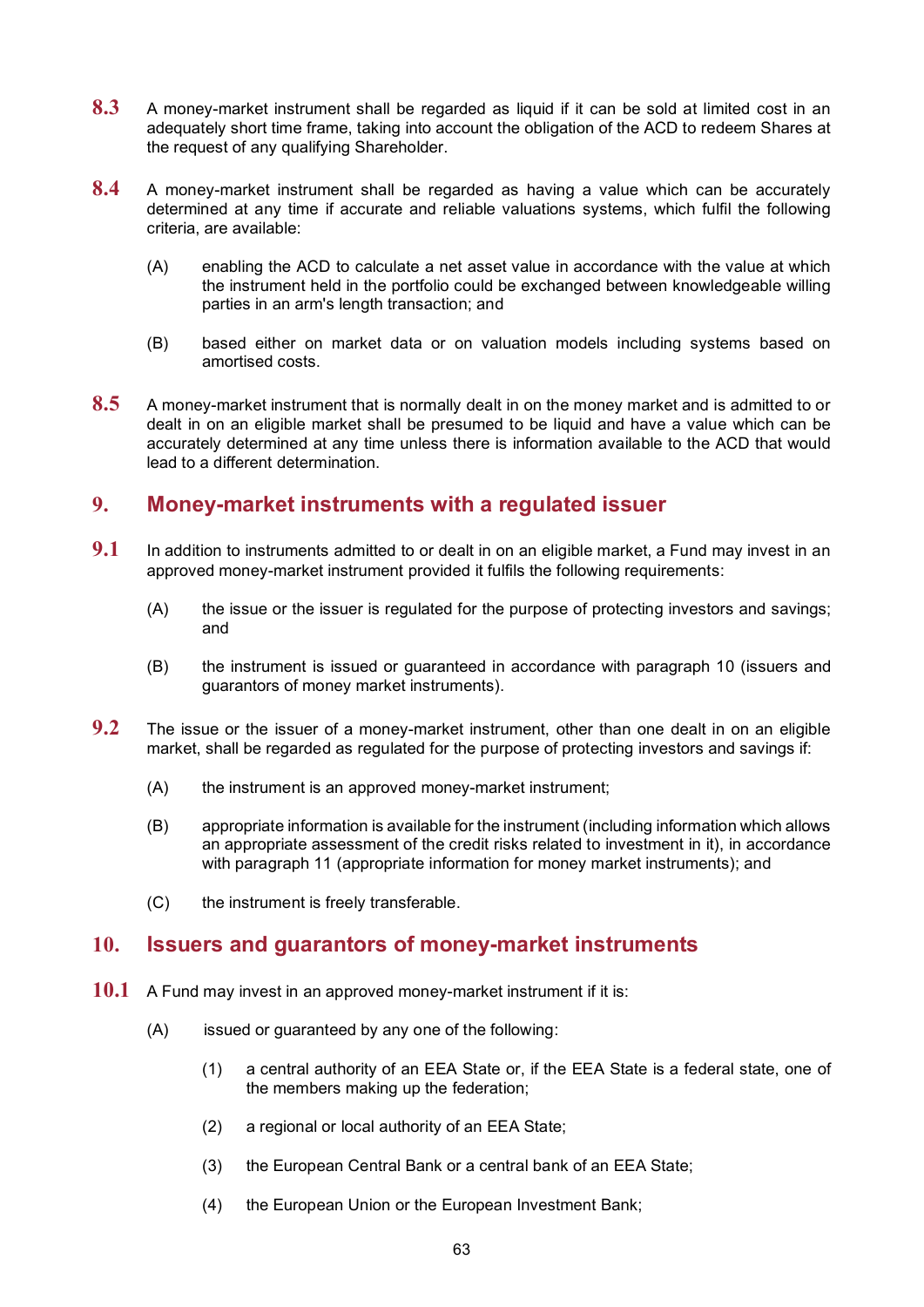- (5) a non-EEA State or, in the case of a federal state, one of the members making up the federation;
- (6) a public international body to which one or more EEA States belong; or
- <span id="page-66-5"></span><span id="page-66-3"></span><span id="page-66-2"></span>(B) issued by a body, any securities of which are dealt in on an eligible market; or
- <span id="page-66-4"></span>(C) issued or guaranteed by an establishment which is:
	- (1) subject to prudential supervision in accordance with criteria defined by European Community law; or
	- (2) subject to and complies with prudential rules considered by the FCA to be at least as stringent as those laid down by European Community law.
- <span id="page-66-1"></span>**10.2** An establishment shall be considered to satisfy the requirement in paragraph [10.1\(C\)\(2\)](#page-66-1) if it is subject to and complies with prudential rules, and fulfils one or more of the following criteria:
	- (A) it is located in the European Economic Area;
	- (B) it is located in an OECD country belonging to the Group of Ten;
	- (C) it has at least investment grade rating;
	- (D) on the basis of an in-depth analysis of the issuer, it can be demonstrated that the prudential rules applicable to that issuer are at least as stringent as those laid down by European Community law.

#### <span id="page-66-0"></span>**11. Appropriate information for money-market instruments**

- **11.1** In the case of an approved money-market instrument within paragraph [10.1\(B\)](#page-66-2) or issued by a body of the type referred to in the COLL Sourcebook under the guidance section relating to money-market instruments with a regulated issuer; or which is issued by an authority within paragraph [10.1\(A\)\(2\)](#page-65-1) or a public international body within paragraph [10.1\(A\)\(6\)](#page-66-3) but is not guaranteed by a central authority within paragraph  $10.1(A)(1)$ , the following information must be available:
	- (A) information on both the issue or the issuance programme, and the legal and financial situation of the issuer prior to the issue of the instrument, verified by appropriately qualified third parties not subject to instructions from the issuer;
	- (B) updates of that information on a regular basis and whenever a significant event occurs; and
	- (C) available and reliable statistics on the issue or the issuance programme.
- **11.2** In the case of an approved money-market instrument issued or guaranteed by an establishment within paragraph [10.1\(C\),](#page-66-4) the following information must be available
	- (A) information on the issue or the issuance programme or on the legal and financial situation of the issuer prior to the issue of the instrument;
	- (B) updates of that information on a regular basis and whenever a significant event occurs; and
	- (C) available and reliable statistics on the issue or the issuance programme, or other data enabling an appropriate assessment of the credit risks related to investment in those instruments.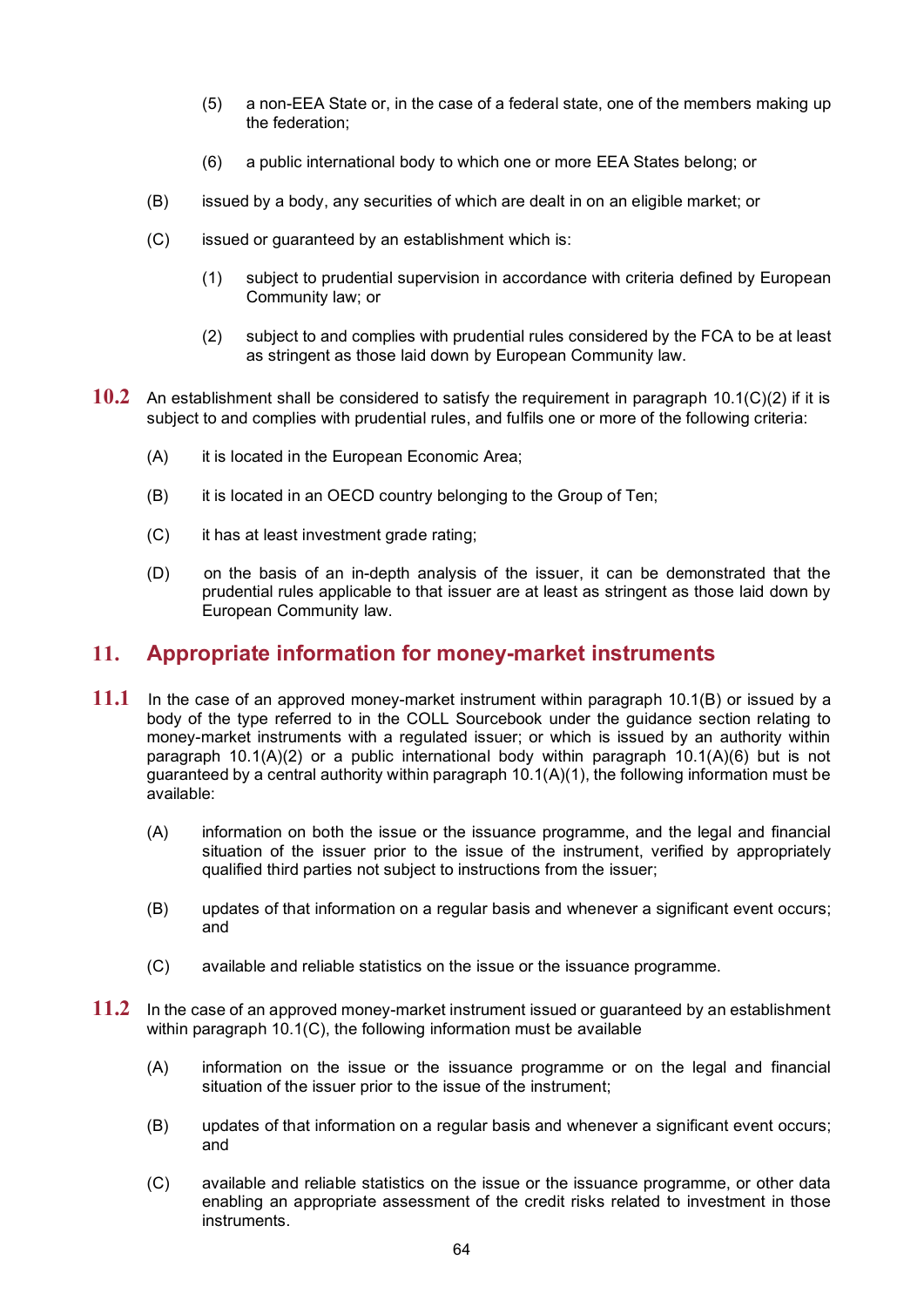- **11.3** In the case of an approved money-market instrument:
	- (A) within paragraphs [10.1\(A\)\(1\)](#page-65-2)**,** [10.1\(A\)\(4\)](#page-65-3) **or** [10.1\(A\)\(5\);](#page-66-5) or
	- (B) which is issued by an authority within paragraph  $10.1(A)(2)$  or a public international body within paragraph  $10.1(A)(6)$  and is guaranteed by a central authority within paragraph [10.1\(A\)\(1\).](#page-65-2)

information must be available on the issue or the issuance programme, or on the legal and financial situation of the issuer prior to the issue of the instrument.

#### <span id="page-67-0"></span>**12. Spread: general**

- <span id="page-67-5"></span>**12.1** This paragraph [12](#page-67-0) does not apply in respect of a transferable security or an approved money market instrument to which section 14 applies..
- <span id="page-67-2"></span>**12.2** For the purposes of this rule companies included in the same group for the purposes of consolidated accounts as defined in accordance with Directive 83/349/EEC or in the same group in accordance with international accounting standards are regarded as a single body.
- <span id="page-67-3"></span>**12.3** Not more than 20% in value of the Scheme Property is to consist of deposits with a single body.
- <span id="page-67-1"></span>**12.4** Not more than 5% in value of the Scheme Property is to consist of transferable securities or approved money market instruments issued by any single body,
- **12.5** The limit of 5% in 12.4 is raised to 10% in respect of up to 40% in value of the Scheme Property. Covered bonds need not be taken into account for the purposes of applying the limit of 40%. For these purposes certificates representing certain securities are treated as equivalent to the underlying security.
- **12.6** The limit of 5% in paragraph [12.4](#page-67-1) is raised to 25% in value of the Scheme Property in respect of covered bonds, provided that when a Fund invests more than 5% in covered bonds issued by a single body, the total value of covered bonds must not exceed 80% in value of the Scheme Property.
- **12.7** The exposure to any one counterparty in an OTC derivative transaction must not exceed 5% in value of the Scheme Property. This limit is raised to 10% where the counterparty is an approved bank.
- **12.8** Not more than 20% in value of the Scheme Property is to consist of the units of any one collective investment scheme.
- **12.9** Not more than 20% in value of the Scheme Property may consist of transferable securities and approved money market instruments issued by the same group (as referred to in paragraph [12.2\)](#page-67-2).
- <span id="page-67-4"></span>**12.10** In applying the limits in [12.3](#page-67-3)**,** [12.4](#page-67-1)**, 12.5, 12.7,** in relation to a single body, , and subject to 12.6, not more than 20% in value of the Scheme Property is to consist of any combination of two or more of the following:
	- (A) transferable securities (including covered bonds) or approved money market instruments issued by that body; or
	- (B) deposits made with that body; or
	- (C) exposures from OTC derivatives transactions made with that body.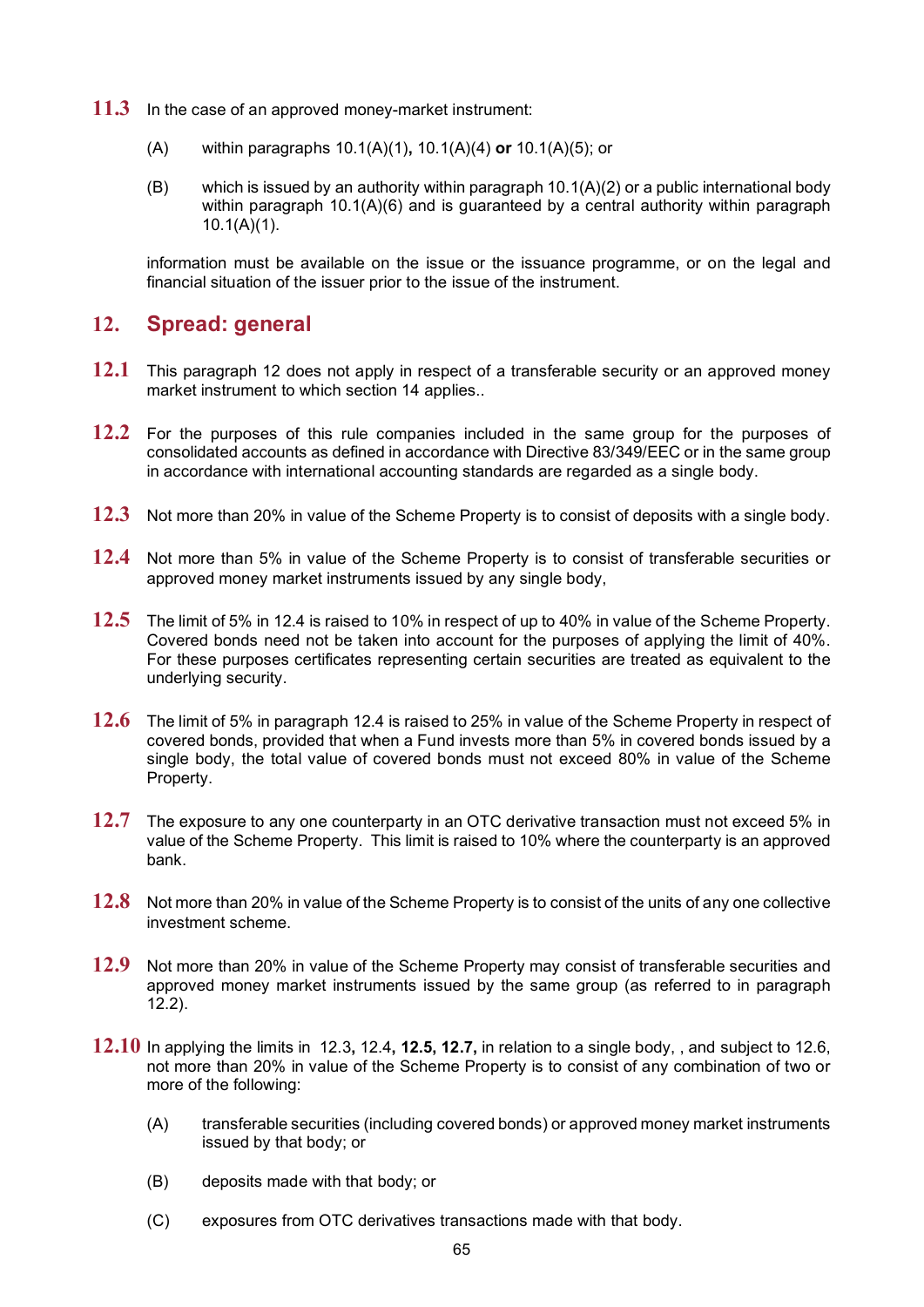# **13. Counterparty Risk and Issuer Concentration**

- **13.1** The Fund's counterparty risk arising from a OTC derivative transactions or efficient portfolio management techniques is subject to the limits set out in section 12 above.
- **13.2** When calculating the exposure of the Fund to a counterparty to an OTC derivative in accordance with the limits in paragraph 12.7, the ACD must use the positive mark-to-market value of the OTC derivative contract with that counterparty.
- **13.3** OTC derivative positions of a Fund with the same counterparty may be netted provided that the ACD is able legally to enforce netting agreements in place with the counterparty on behalf of the Fund and these netting agreements do not apply to any other exposures the Fund may have with that counterparty.
- **13.4** The exposure of the Scheme Property to a counterparty to an OTC derivative or efficient portfolio management technique may be reduced through the receipt of collateral. Collateral received must be sufficiently liquid so that it can be sold quickly at a price that is close to its pre-sale valuation.
- <span id="page-68-1"></span>**13.5** Collateral must be taken into account in calculating exposure to counterparty risk in accordance with the limits in paragraph [13.7](#page-68-0) when collateral is passed to a counterparty to an OTC derivative transaction on behalf of the Fund.
- **13.6** Collateral passed in accordance with paragraph [13.5](#page-68-1) may be taken into account on a net basis only if the ACD is able legally to enforce netting arrangements with this counterparty on behalf of the Fund.
- <span id="page-68-0"></span>**13.7** The ACD must calculate the issuer concentration limits referred to in section 12 on the basis of the underlying exposure created through the use of OTC derivatives in accordance with the commitment approach, which is a methodology, defined by the Committee of European Securities Regulators, used to measure global exposure.
- **13.8** In relation to exposures arising from OTC derivative transactions, as referred to in paragraph [12.10,](#page-67-4) the ACD must include in the calculation any counterparty risk relating to the OTC derivative transactions.

## **14. Spread: government and public securities**

- **14.1** The following applies in respect of a transferable security or an approved money-market instrument ("such securities") that is issued by: an EEA State; a local authority of an EEA State; a non-EEA State; or a public international body to which one or more EEA States belong.
- **14.2** Where no more than 35% in value of the Scheme Property is invested in such securities issued by any one body, there is no limit on the amount which may be invested in such securities or in any one issue.
- **14.3** A Fund may invest more than 35% in value of the Scheme Property in such securities issued by any one body provided that:
	- (A) before any such investment is made, the ACD has consulted with the Depositary and as a result considers that the issuer of such securities is one which is appropriate in accordance with the investment objectives of the authorised fund;
	- (B) no more than 30% in value of the Scheme Property consists of such securities of any one issue; and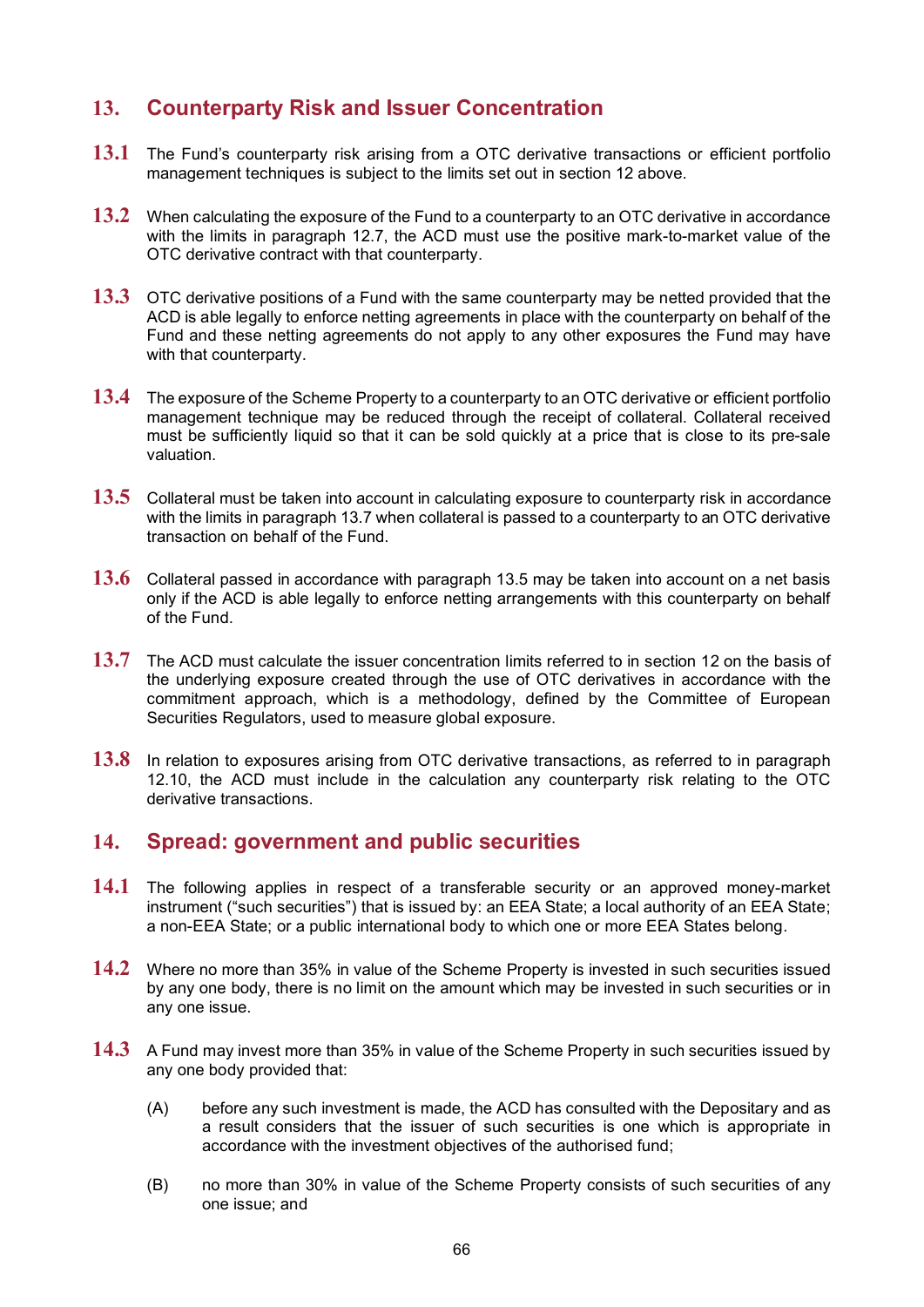- (C) the Scheme Property includes such securities issued by that or another issuer, of at least six different issues; and
- (D) the disclosures in COLL 3.2.6R(8) and COLL 4.2.5R(3)(i) have been made.
- **14.4** In relation to such securities:
	- (A) issue, issued and issuer include guarantee, guaranteed and guarantor; and
	- (B) an issue differs from another if there is a difference as to repayment date, rate of interest, guarantor or other material terms of the issue.
- **14.5** Notwithstanding paragraph [12.1](#page-67-5) and subject to paragraphs [12.2](#page-67-2) and [12.3,](#page-67-3) in applying the 20% limit in paragraph [12.10](#page-67-4) with respect to a single body, such securities issued by that body shall be taken into account.

#### **15. Collective Investment Schemes**

- <span id="page-69-0"></span>**15.1** A Fund may invest in units in a collective investment scheme, including for the avoidance of doubt, Shares in other Funds of the Company, provided that no more than 30% of the value of that investing scheme is invested in collective investment schemes which are not UCITS schemes and only if the second scheme complies with the following requirements:
	- (A) it is a scheme which complies with the conditions necessary for it to enjoy the rights conferred by the UCITS Directive; or
	- (B) is recognised under the provisions of section 272 of the Act (Individually recognised overseas schemes) that is authorised by the supervisory authorities of Guernsey, Jersey or the Isle of Man (provided the requirements of Article 50(1)(e) of the UCITS Directive are met; or
	- (C) is authorised as a non-UCITS retail scheme (provided the requirements of article 50(1)(e) of the UCITS Directive are met); or
	- (D) is authorised in another EEA State (provided the requirements of article 50(1)(e) of the UCITS Directive are met); or
	- (E) is authorised by the competent authority of an OECD Country (other than another EEA State) which has:
		- (1) signed the IOSCO Multilateral Memorandum of Understanding; and
		- (2) approved the scheme's management company, rules and depositary/custody arrangements,

provided the requirements of article 50(1)(e) of the UCITS Directive are met;

- (F) it is a scheme which complies where relevant with paragraph [15.5](#page-70-0) below; and
- (G) it is a scheme which has terms which prohibit more than 10% in value of its scheme property consisting of units in collective investment schemes.
- <span id="page-69-1"></span>**15.2** Unless otherwise specified in Appendix 3 in relation to any specific Fund, up to 100% of the Scheme Property of any Fund may consist of units in collective investment schemes.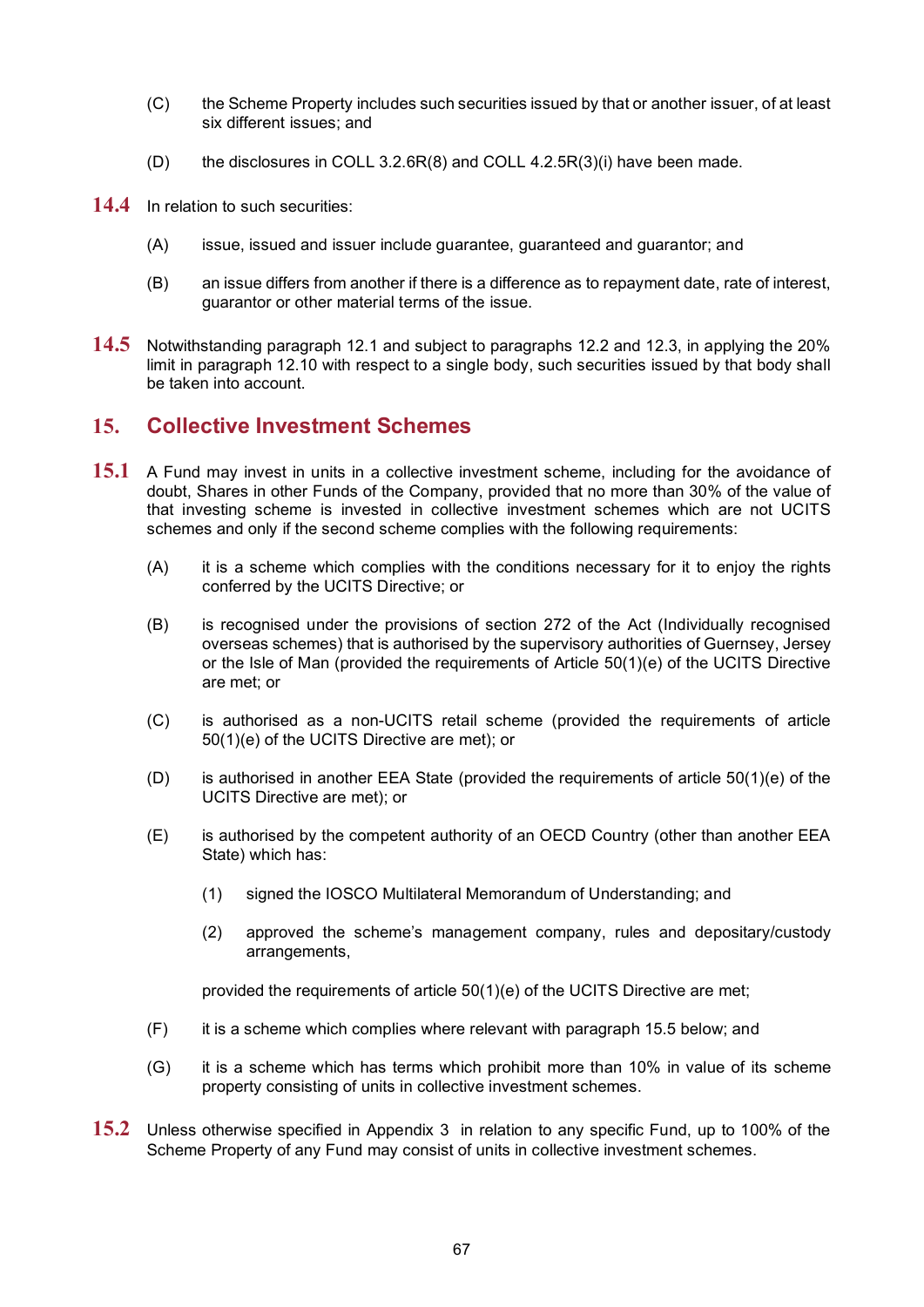- **15.3** For the purposes of paragraphs [15.1](#page-69-0) and [15.2](#page-69-1) each Fund of an umbrella scheme is to be treated as if it were a separate scheme. A Fund may invest in or dispose of Shares of another Fund (the Second Fund) only if the following conditions are satisfied:
	- (A) the Second Fund does not hold units in any other Fund of the same umbrella scheme;
	- (B) the conditions [15.4](#page-70-1) and [15.5](#page-70-0) are complied with; and
	- (C) the investing or disposing Fund must not be a feeder UCITS to the Second Fund.
- <span id="page-70-1"></span>**15.4** In accordance with the relevant section of the COLL Sourcebook covering investments in associated collective investment schemes each of the Funds may invest in units in collective investment schemes managed or operated by (or, if it is an open-ended investment company, has as its authorised corporate director), the ACD or an Associate of the ACD.
- <span id="page-70-3"></span><span id="page-70-2"></span><span id="page-70-0"></span>**15.5** The Funds must not invest in or dispose of units in another collective investment scheme (the second scheme), which is managed or operated by (or in the case of an open-ended investment company, has as its authorised corporate director), the ACD, or an Associate of the ACD, unless:
	- (A) there is no charge in respect of the investment in or the disposal of units in the second scheme; or
	- (B) the ACD is under a duty to pay to the Fund the following amount by the close of business on the fourth Business Day next after the agreement to invest in or dispose of shares in the second scheme:
		- (1) on investment, either:
			- (i) any amount by which the consideration paid by the Fund for the units in the second scheme exceeds the price that would have been paid for the benefit of the second scheme had the units been newly issued or sold by it; or
			- (ii) if such price cannot be ascertained by the ACD, the maximum amount of any charge permitted to be made by the seller of units in the second scheme;
		- (2) on disposal, the amount of any charge made for the account of the authorised fund manager or operator of the second scheme or an Associate of any of them in respect of the disposal.
- **15.6** In paragraph [15.5](#page-70-0) above, references to "second scheme" are to be taken to be references to the Second Fund where the Fund in question is investing in another Fund of the Company.
- **15.7** In paragraphs [15.5\(A\)](#page-70-2) and [15.5\(B\)](#page-70-3) above:
	- (A) any addition to or deduction from the consideration paid on the acquisition or disposal of units in the second scheme, which is applied for the benefit of the second scheme and is, or is like, a dilution levy is to be treated as part of the price of the units and not as part of any charge; and
	- (B) any switching charge made in respect of an exchange of units in one Fund or separate part of the second scheme for units in another Fund or separate part of that scheme is to be included as part of the consideration paid for the units.

#### **16. Investment in nil and partly paid securities**

A transferable security or an approved money market instrument on which any sum is unpaid may be held provided that it is reasonably foreseeable that the amount of any existing and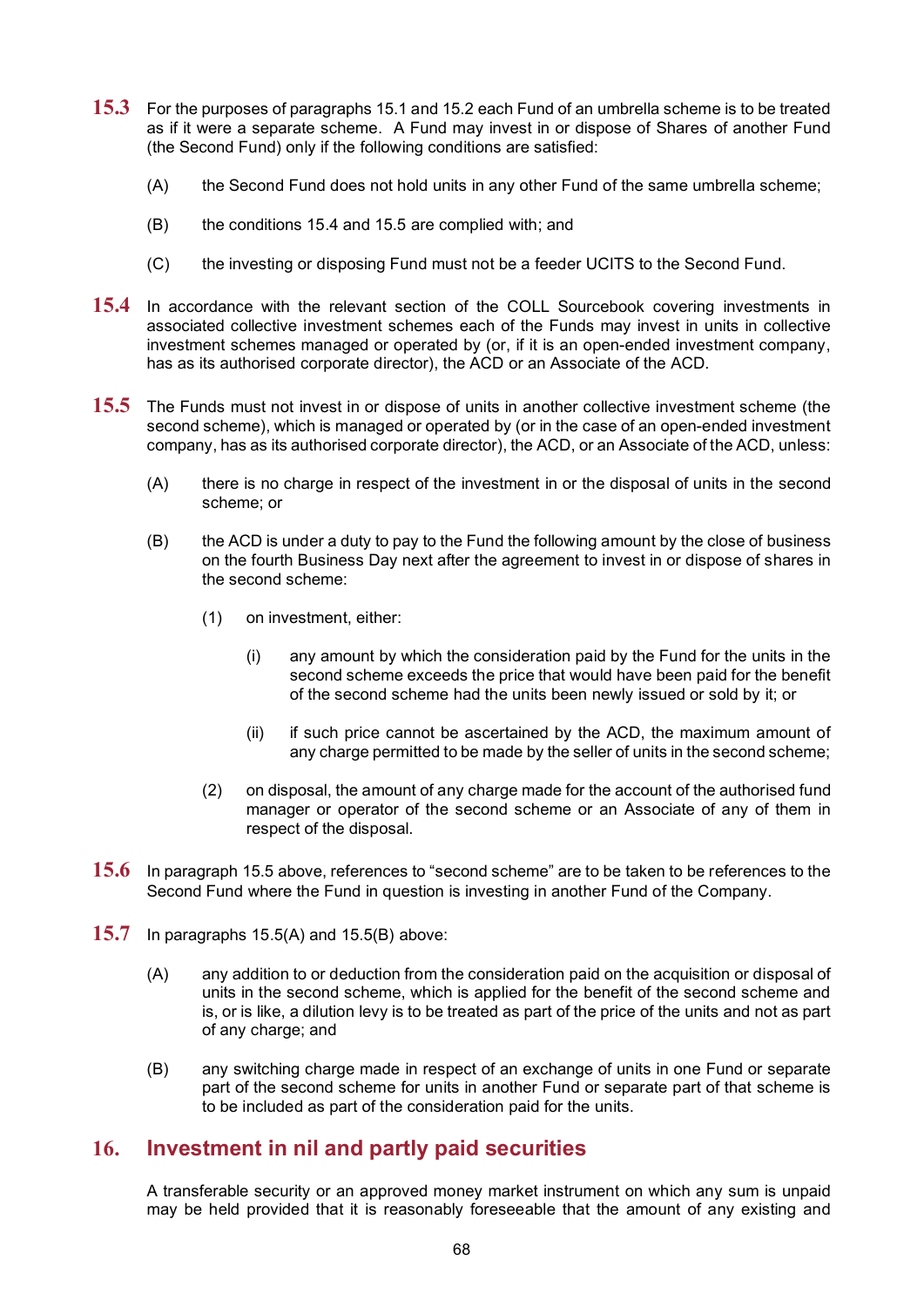potential call for any sum unpaid could be paid by the Fund, at any time when payment is required without contravening the rules in the COLL Sourcebook .

## **17. Investment in Deposits**

A Fund may only invest in deposits with an Approved Bank and which are repayable on demand, or have the right to be withdrawn, and maturing in no more than 12 months.

#### **18. Significant Influence**

- <span id="page-71-0"></span>**18.1** The Company must not acquire transferable securities issued by a body corporate and carrying rights to vote (whether or not on substantially all matters) at a general meeting of that body corporate if:
	- (A) immediately before the acquisition, the aggregate of any such securities held by the Company gives the Company power to significantly influence the conduct of business of that body corporate; or
	- (B) the acquisition gives the Company that power.
- **18.2** For the purposes of paragraph [18.1,](#page-71-0) the Company is to be taken to have power significantly to influence the conduct of business of a body corporate if it can, because of the transferable securities held by it, exercise or control the exercise of 20% or more of the voting rights in that body corporate (disregarding for this purpose any temporary suspension of voting rights in respect of the transferable securities of that body corporate).

#### **19. Concentration**

- **19.1** The Company must not hold more than:
	- (A) 10% of the transferable securities (other than debt securities) issued by a body corporate which do not carry rights to vote on any matter at a general meeting of that body; or
	- (B) 10% of the debt securities issued by any single body\*; or
	- $(C)$  10% of the approved money market instruments issued by any single body\*; or
	- (D) 25% of the units in a collective investment scheme\*.

\*The Company need not comply with these limits if, at the time of acquisition, the net amount in issue of the relevant investment cannot be calculated.

#### **20. Cash and Near Cash**

- **20.1** Cash or near cash must not be retained in the Scheme Property except to the extent that this may reasonably be regarded as necessary in order to enable:
	- (A) the pursuit of that Fund's investment objective;
	- (B) the redemption of Shares in that Fund;
	- (C) efficient management of the Fund in accordance with its investment objective;
	- (D) a purpose which may reasonably be regarded as ancillary to the investment objectives of that Fund.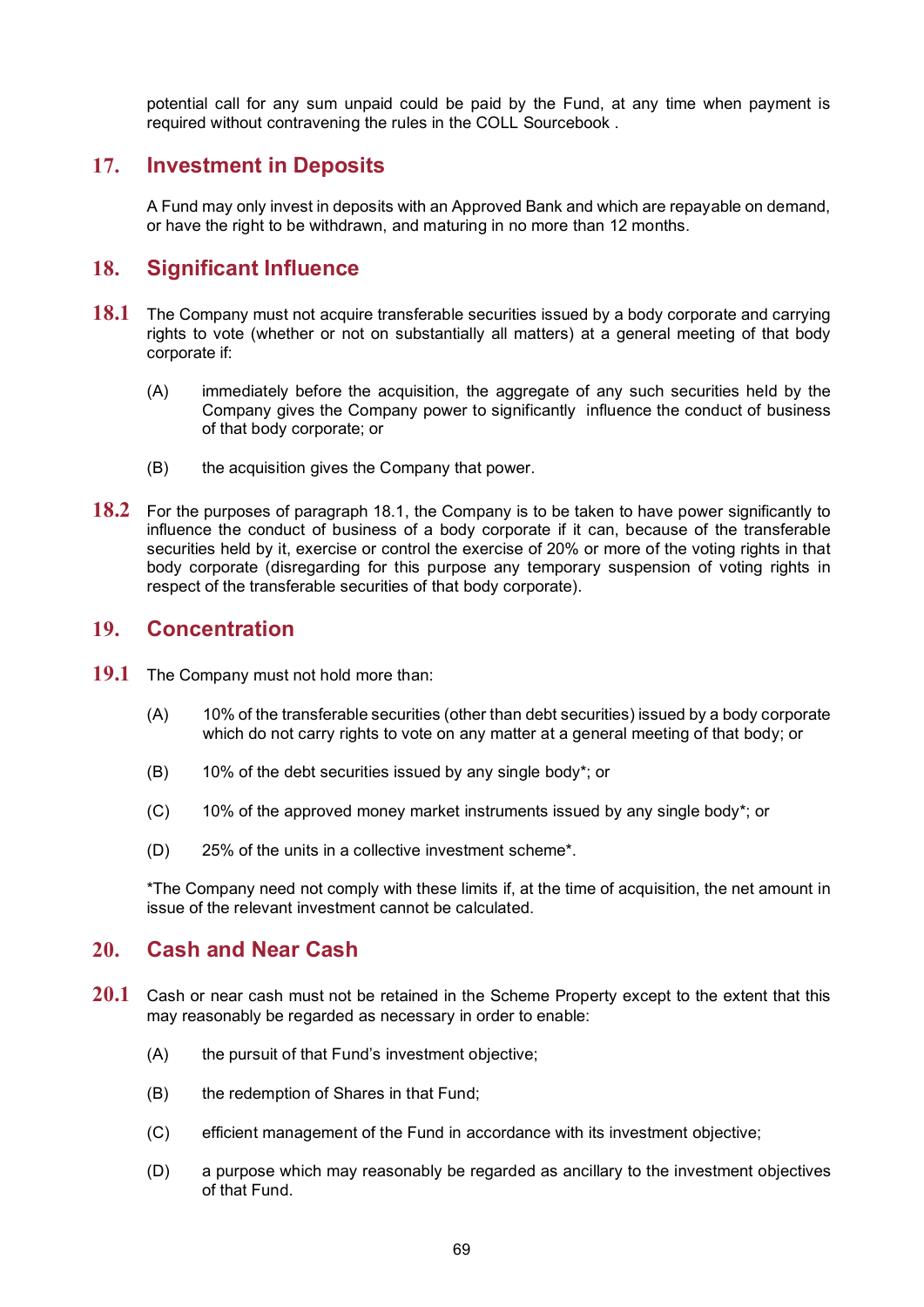**20.2** During the period of the initial offer the Scheme Property may consist of cash and near cash without limitation. Within the context of the ACD's policy of active asset allocation, the liquidity of each Fund may vary in response to market conditions.

#### <span id="page-72-3"></span>**21. Stock Lending**

- **21.1** A Fund may enter into stock lending arrangement, and/or repurchase/reverse repurchase contracts.
- **21.2** The entry into stock lending arrangements or repurchase/reverse repurchase contracts for the account of a Fund is permitted for the generation of additional income for the benefit of the Fund, and hence for its investors.
- **21.3** The stock lending arrangement and repurchase/reverse repurchase contracts permitted by this section may be exercised by a Fund when the arrangement or contract is: (a) for the account of or benefit of the relevant Fund; and (b) it is in the interest of the Fund's Shareholders. An arrangement or contract will not be regarded as being in the interest of Shareholders unless it reasonably appears to the ACD to be appropriate with a view to generating additional income for the Fund with an acceptable degree of risk.
- <span id="page-72-1"></span><span id="page-72-0"></span>**21.4** The Company, or the Depositary at the request of the Company, may enter into a repurchase contract or a stock lending arrangement of the kind described in section 263B of the Taxation of Chargeable Gains Act 1992 (without extension by section 263C), but only if:
	- (A) all the terms of the agreement under which securities are to be reacquired by the Depositary for the account of the Company are in a form which is acceptable to the Depositary and are in accordance with good market practice;
	- (B) the counterparty is:
		- an authorised person; or
		- a person authorised by a Home State regulator; or
		- a person registered as a broker-dealer with the Securities and Exchange Commission of the United States of America; or
		- a bank, or a branch of a bank, supervised and authorised to deal in investments as principal, with respect to OTC derivatives by at least one of the following federal banking supervisory authorities of the United States of America: the Office of the Comptroller of the Currency; the Federal Deposit Insurance Corporation; the Board of Governors of the Federal Reserve System; and
	- (C) high quality and liquid collateral is obtained to secure the obligation of the counterparty under the terms referred to in [21.4](#page-72-0)[\(A\)](#page-72-1) and the collateral is:
		- acceptable to the Depositary;
		- adequate; and
		- sufficiently immediate.
- <span id="page-72-2"></span>**21.5** The counterparty for the purpose of paragraph [21.4](#page-72-0) is the person who is obliged under the agreement referred to in paragraph  $21.4(A)$  to transfer to the Depositary the securities transferred by the Depositary under the stock lending arrangement or securities of the same kind.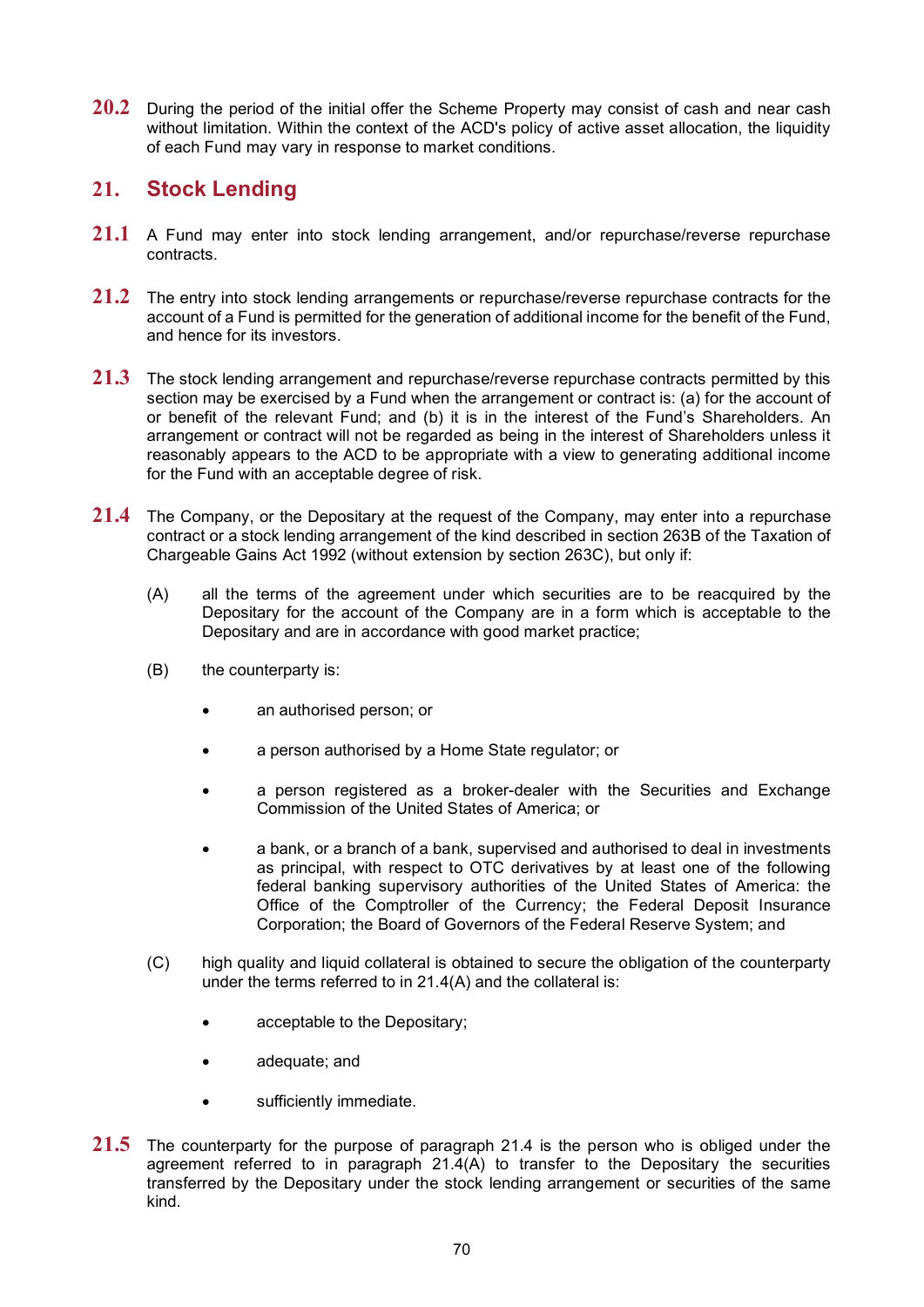- **21.6** Paragraph [21.4\(C\)](#page-72-2) does not apply to a stock lending transaction made through Euroclear Bank SA/NV's Securities Lending and Borrowing Programme.
- **21.7** There is no limit on the value of the Scheme Property which may be the subject of stock lending transactions.
- **21.8** Any interest or dividends paid on securities which are the subject of such stock lending arrangements shall accrue to the benefit of the relevant Fund.
- **21.9** The Company will have the right to terminate a stock lending arrangement at any time and demand the return of any or all of the securities loaned.
- **21.10** In the case that the Company enters into a reverse repurchase agreement, it will have the right to recall the full amount of cash or to terminate the reverse repurchase agreement on either an accrued or a mark-to market basis at any time. Where the cash is recallable at any time on a mark-to market basis, the mark-to-market value of the reverse repurchase agreement shall be used for the purposes of the calculation of the net asset value of the Fund.
- **21.11** In the case that the Company enters into a repurchase agreement, the Company will have the right to recall any securities subject to the agreement or to terminate the repurchase agreement at any time.
- **21.12** Fixed term repurchase and reverse repurchase contracts which do not exceed seven days shall be regarded as arrangements on terms which allow the assets to be recalled at any time by the Company.
- **21.13** All the revenues arising from such techniques shall be returned to the relevant Fund following the deduction of any direct and indirect operational costs and fees arising. Such direct and indirect operational costs and fees shall include fees and expenses payable to repurchase/reverse repurchase agreements counterparties and/or securities lending agents engaged by the Company from time to time. Such fees and expenses of any repurchase/reverse repurchase agreements counterparties and/or securities lending agents engaged by the Company, which will be at normal commercial rates together with VAT, if any, thereon, will be borne by the Company or the relevant Fund in respect of which the relevant party has been engaged.

#### **22. Treatment of collateral for stock lending and repurchase/reverse repurchase transactions**

- **22.1** Collateral obtained by a Fund in the context of stock lending and repurchase/reverse repurchase transactions must be:
	- (A) transferred to the Depositary or its agent;
	- (B) received under a title transfer arrangement;
	- (C) at all times equal in value to the market value of the securities transferred by the Depositary, plus a premium.
- **22.2** Where the collateral is invested in units in a qualifying money market fund managed or operated by (or, for an OEIC, whose authorised corporate director is) the ACD or an associate of the ACD, the conditions in paragraph [15.5](#page-70-0) must be complied with.
- <span id="page-73-0"></span>**22.3** Collateral is sufficiently immediate for the purposes of this paragraph if: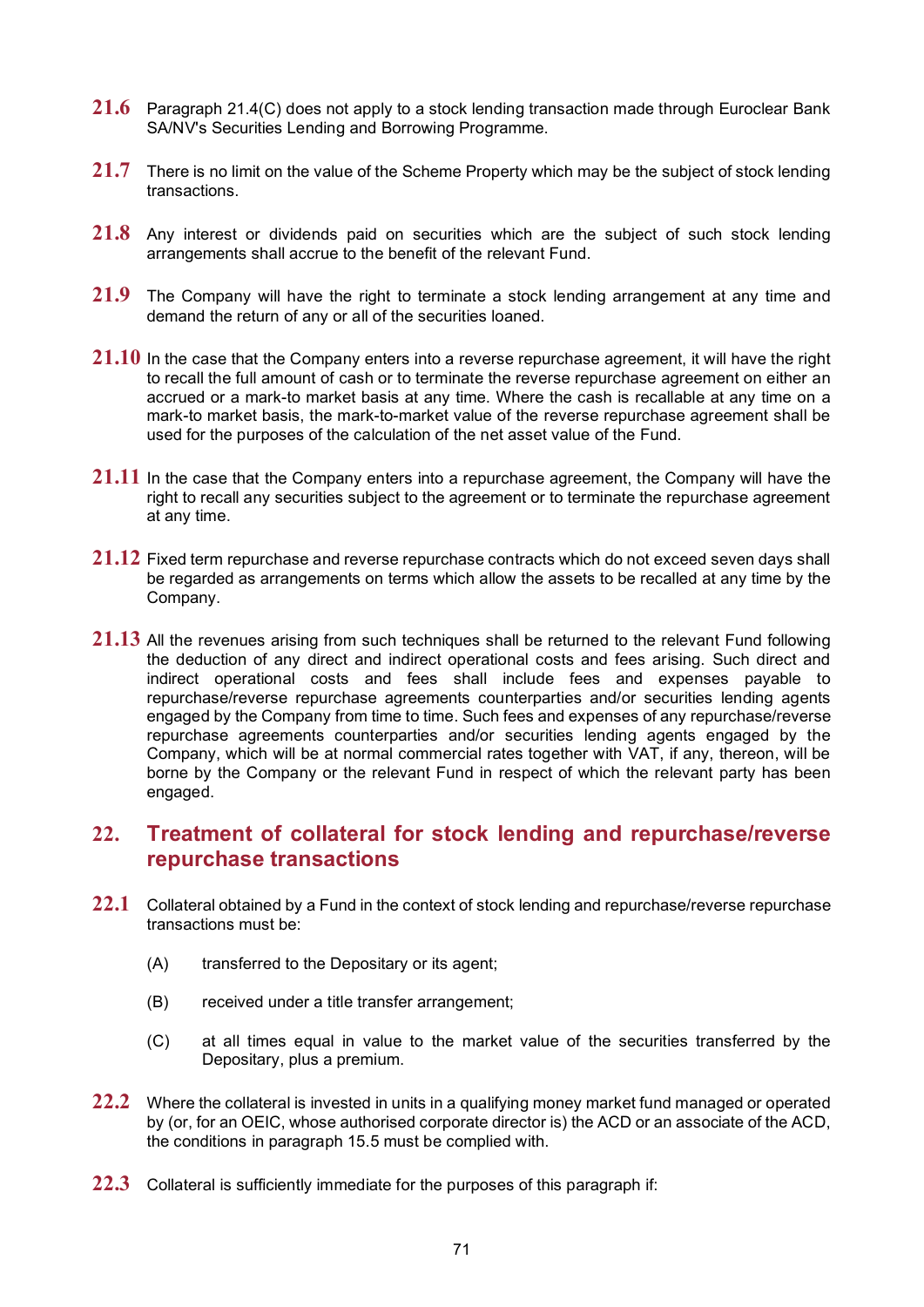- <span id="page-74-0"></span>(A) it is transferred before or at the time of the transfer of the securities by the Depositary; or
- (B) the Depositary takes reasonable care to determine at the time referred to in paragraph [22.3](#page-73-0)[\(A\)](#page-74-0) that it will be transferred at the latest by the close of business on the day of the transfer.
- <span id="page-74-1"></span>**22.4** The Depositary must ensure that the value of the collateral at all times meets the requirement of 22.1C.
- **22.5** The duty in paragraph [22.4](#page-74-1) may be regarded as satisfied in respect of collateral the validity of which is about to expire or has expired where the Depositary takes reasonable care to determine that sufficient collateral will again be transferred at the latest by the close of business on the day of expiry.
- <span id="page-74-2"></span>22.6 Any agreement for transfer at a future date of securities or of collateral (or of the equivalent of either) under this paragraph may be regarded, for the purposes of valuation and pricing of the Company or this Appendix, as an unconditional agreement for the sale or transfer of property, whether or not the property is part of the property of the authorised fund.
- <span id="page-74-3"></span>**22.7** Collateral transferred to the Depositary is part of the Scheme Property for the purposes of the FCA Rules, except in the following respects:
	- (A) it does not fall to be included in any calculation of NAV or this Appendix, because it is offset under paragraph [22.6](#page-74-2) by an obligation to transfer; and
	- (B) it does not count as Scheme Property for any purpose of this Appendix other than this paragraph.
- **22.8** Paragraphs [22.6](#page-74-2) and [22.7\(A\)](#page-74-3) do not apply to any valuation of collateral itself for the purposes of this paragraph.

#### **23. Collateral received for OTC derivative transactions and Stock Lending techniques**

- 23.1 Collateral posted by a counterparty for the benefit of a Fund will be taken into account as reducing the exposure to such counterparty. Each Fund will require receipt of the necessary level of collateral so as to ensure counterparty exposure limits are not breached. Counterparty risk may be reduced to the extent that the value of the collateral received, in conjunction with paragraph [27.1,](#page-76-0) corresponds with the value of the amount exposed to counterparty risk at any given time.
- **23.2** Collateral used to reduce counterparty risk exposure will comply with the following criteria:
	- (A) *Liquidity* collateral (other than cash) will be highly liquid and traded on a regulated market or multi-lateral trading facility with transparent pricing in order that it can be sold quickly at a price that is close to its pre-sale valuation. Collateral will comply with the provisions of rule 5.2.29 of the COLL Sourcebook (as summarised in paragraph [19.1](#page-71-0) above).
	- (B) *Valuation* collateral will be valued on a daily basis and assets that exhibit high price volatility will not be accepted as collateral unless suitably conservative haircuts are in place.
	- (C) *Issuer credit quality* collateral will be of high quality.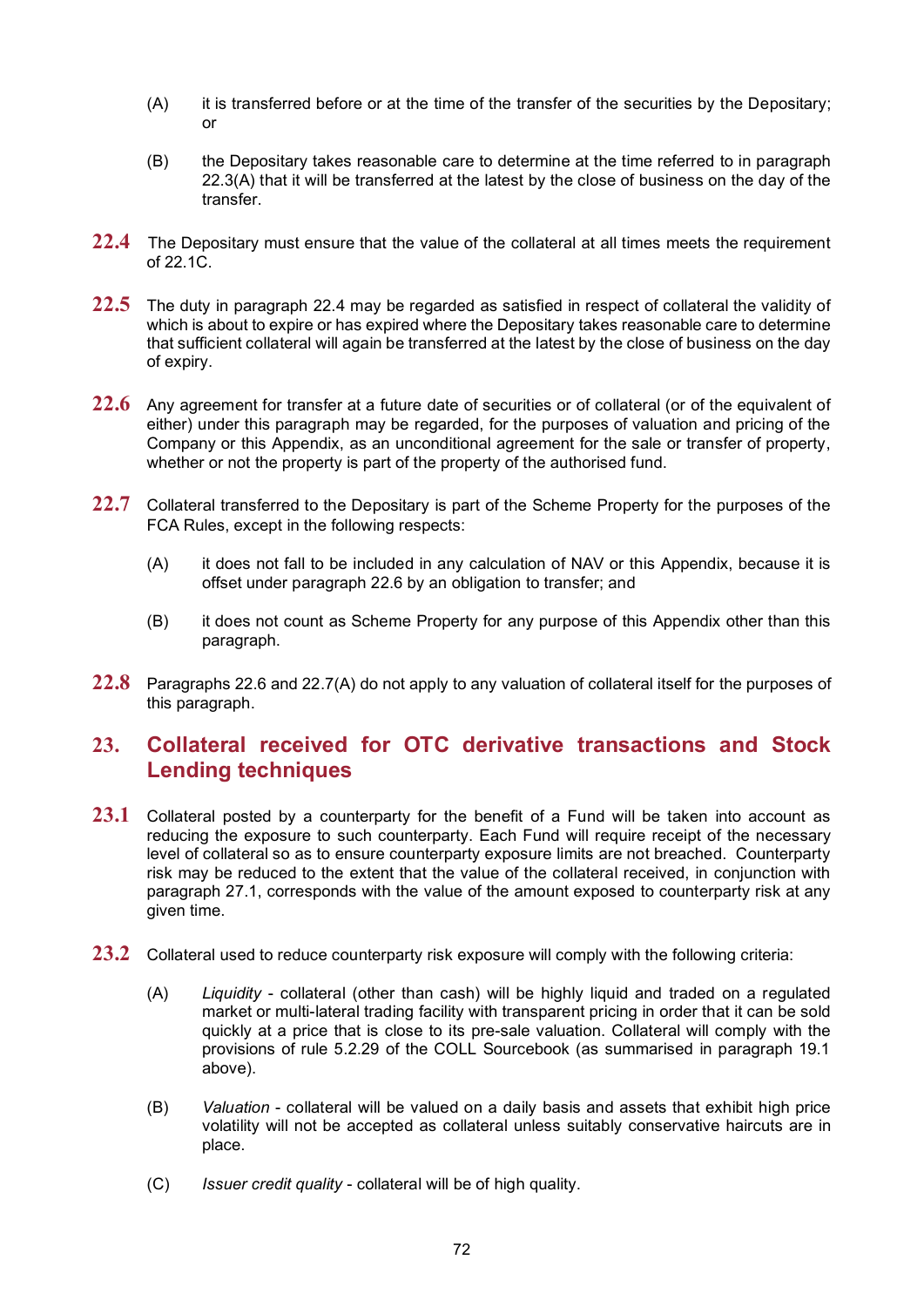- (D) *Correlation* collateral will be issued by an entity that is independent from the counterparty and is expected not to display a high correlation with the performance of the counterparty.
- <span id="page-75-0"></span>(E) *Diversification* - collateral will be sufficiently diversified in terms of country, markets and issuers. The criterion of sufficient diversification with respect to issuer concentration is considered to be respected if the Fund receives from the relevant counterparty to the transaction a basket of collateral with a maximum exposure to a given issuer of 20% of the Fund's Net Asset Value. When the Fund is exposed to different counterparties, the different baskets of collateral should be aggregated to calculate the 20% limit of exposure to a single issuer.
- **23.3** All assets received by the Funds in the context of OTC derivative transactions and stock lending and repurchase/reverse repurchase techniques will be considered as collateral and will comply with the criteria above. Risks linked to the management of collateral, including operational and legal risks, are identified and mitigated by risk management procedures employed by the Company.
- **23.4** Where there is a title transfer, the collateral received will be held by the Depositary or a delegate thereof. For other types of collateral arrangement the collateral may be held by a third party custodian which is subject to prudential supervision and which is unrelated to the provider of the collateral.
- **23.5** Collateral received will be capable of being fully enforced by the Company at any time without reference to or approval from the counterparty. Accordingly collateral will be immediately available to the Company without recourse to the counterparty in the event of default by that entity.

#### **24. Permitted types of Collateral for OTC derivative transactions and Stock Lending techniques**

- 24.1 It is proposed that the Company will accept the following types of collateral (subject, in the case of stock lending and repurchase/reverse repurchase techniques, to compliance with paragraph 23 above):
	- (A) cash; or
	- (B) government or other public securities; or
	- (C) certificates of deposit issued by Approved Banks; or
	- (D) bonds/commercial paper issued by Approved Banks or by non-bank issuers where the issue or the issuer are rated A1 or equivalent; or
	- (E) letters of credit with a residual maturity of three months or less, which are unconditional and irrevocable and which are issued by Approved Banks; or
	- (F) equity securities traded on a stock exchange in the EEA, Switzerland, Canada, Japan, the United States, Jersey, Guernsey, the Isle of Man, Australia or New Zealand.

#### **25. Reinvestment of Collateral**

- **25.1** Cash received as collateral for OTC derivatives and efficient portfolio management techniques may not be invested or used other than as set out below:
	- (A) placed on deposit with Approved Banks;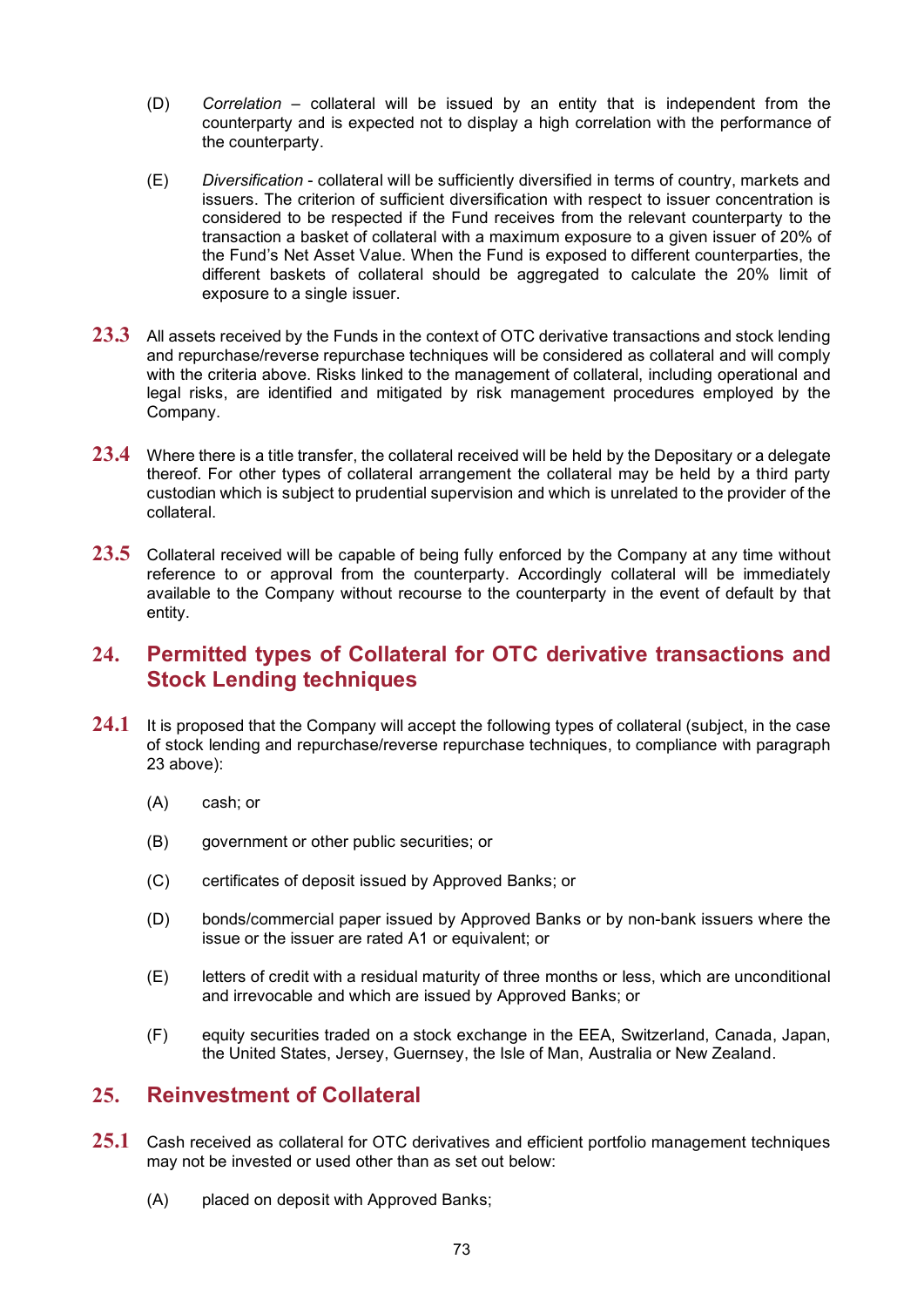- (B) invested in high-quality government securities;
- (C) used for the purpose of reverse repurchase transactions, provided that the transactions are with credit institutions subject to prudential supervision and the Company is able to recall at any time the full amount of cash on an accrued basis; or
- (D) invested in a "Short Term Money Market Fund" as defined by the European Securities and Markets Authority's guidelines on a Common Definition of European Money Market Funds.
- **25.2** Re-invested cash collateral will be diversified in accordance with the diversification requirements outlined above in paragraph [23.2\(E\).](#page-75-0)
- **25.3** Invested cash collateral may not be placed on deposit with, or invested in securities issued by, the counterparty or a related entity.
- **25.4** The reinvestment of cash collateral leads to certain risks such as counterparty risk (e.g. borrower default) and market risk (e.g. decline in value of the collateral received or of the reinvested cash collateral) and these risks need to be monitored. The risk related to the reinvestment of cash collateral, which is not indemnified by the lending agent, is mitigated by investing cash collateral in highly liquid and diversified money market funds or in reverse repurchase agreements.
- **25.5** For funds which receive collateral for at least 30% of their assets, the associated liquidity risk is assessed.
- **25.6** Non-cash collateral received cannot be sold, pledged or re-invested.

#### **26. Stress testing of Collateral**

**26.1** In the event that the Company receives collateral for at least 30% of the Net Asset Value of a Fund, it will implement regular stress tests carried out under normal and exceptional liquidity conditions in order to allow it to assess the liquidity risk attached to collateral.

#### **27. Haircut policy**

<span id="page-76-0"></span>**27.1** Collateral received from a counterparty may be offset against counterparty exposure provided it meets a range of standards, including those for liquidity, valuation, issuer credit quality, correlation and diversification. The Company has established a haircut policy in respect of each class of assets received as collateral in respect of the Funds. This policy takes account of the characteristics of the relevant asset class, including the credit standing of the issuer of the collateral, the price volatility of the collateral and the results of any stress tests which may be performed in accordance with the stress testing policy. In offsetting exposure, where the Company considers appropriate, the value of collateral is reduced by a percentage (haircut) which provides, amongst other things, a buffer for short term fluctuations in the value of the exposure and of the collateral.

#### **28. Counterparty exposure reporting**

**28.1** The annual report of the Funds will contain details of: (i) the counterparty exposure obtained through efficient portfolio management techniques as well as exposure to OTC derivative transactions; (ii) counterparties to efficient portfolio management techniques and OTC derivative transactions; (iii) the type and amount of collateral received by the Funds to reduce counterparty exposure; and (iv) revenues arising from efficient portfolio management techniques for the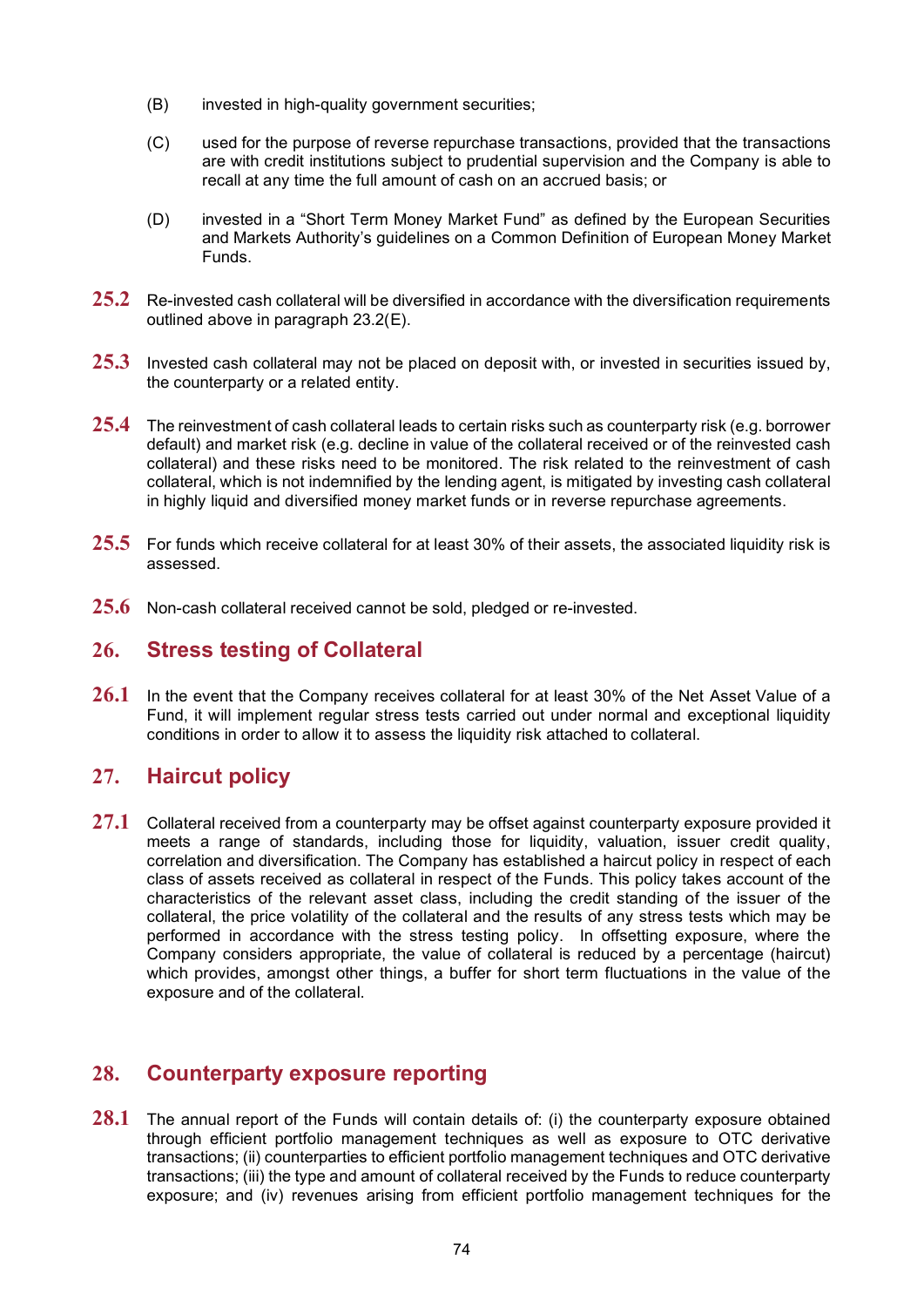reporting period, together with direct and indirect costs and fees incurred and to which entity these have been paid.

#### **29. Underwriting and Stock Placings**

- **29.1** Any power in the COLL Sourcebook to invest in transferable securities may be used for the purpose of entering into transactions to which this section applies, subject to compliance with any restriction in the Instrument of Incorporation.
- <span id="page-77-1"></span>**29.2** This section applies, subject to paragraph [29.3,](#page-77-0) to any agreement or understanding which:
	- (A) is an underwriting or sub-underwriting agreement; or
	- (B) contemplates that securities will or may be issued or subscribed for or acquired for the account of the Fund.
- <span id="page-77-0"></span>**29.3** Paragraph [29.2](#page-77-1) does not apply to:
	- (A) an option; or
	- (B) a purchase of a transferable security which confers a right to:
		- subscribe for or acquire a transferable security; or
		- convert one transferable security into another.
	- (C) The exposure of the Fund to agreements and understandings within paragraph [29.2](#page-77-1) must, on any Business Day:
		- be covered in accordance with the requirements of COLL 5.3.3AR (see paragraph [38\)](#page-83-0); and
		- be such that, if all possible obligations arising under them had immediately to be met in full, there would be no breach of any limit in COLL 5.

#### <span id="page-77-4"></span>**30. Borrowing powers**

- <span id="page-77-2"></span>**30.1** The Company may, subject to the FCA Rules, borrow money from an Eligible Institution or an Approved Bank for the use of the Company on the terms that the borrowing is to be repayable out of the Scheme Property.
- <span id="page-77-3"></span>**30.2** Borrowing must be on a temporary basis and must not be persistent and in any event must not exceed three months without the prior consent of the Depositary, which may be given only on such conditions as appear appropriate to the Depositary to ensure that the borrowing does not cease to be on a temporary basis.
- **30.3** The ACD must ensure that borrowing does not, on any Business Day, exceed 10% of the value of the Scheme Property. For these purposes borrowing includes, as well as borrowing in a conventional manner, any other arrangement (including a combination of derivatives) designed to achieve a temporary injection of money into the Scheme Property in the expectation that the sum will be repaid.
- **30.4** These borrowing restrictions do not apply to "back to back" borrowing for cover for transactions in derivatives (see paragraph [38\)](#page-83-0).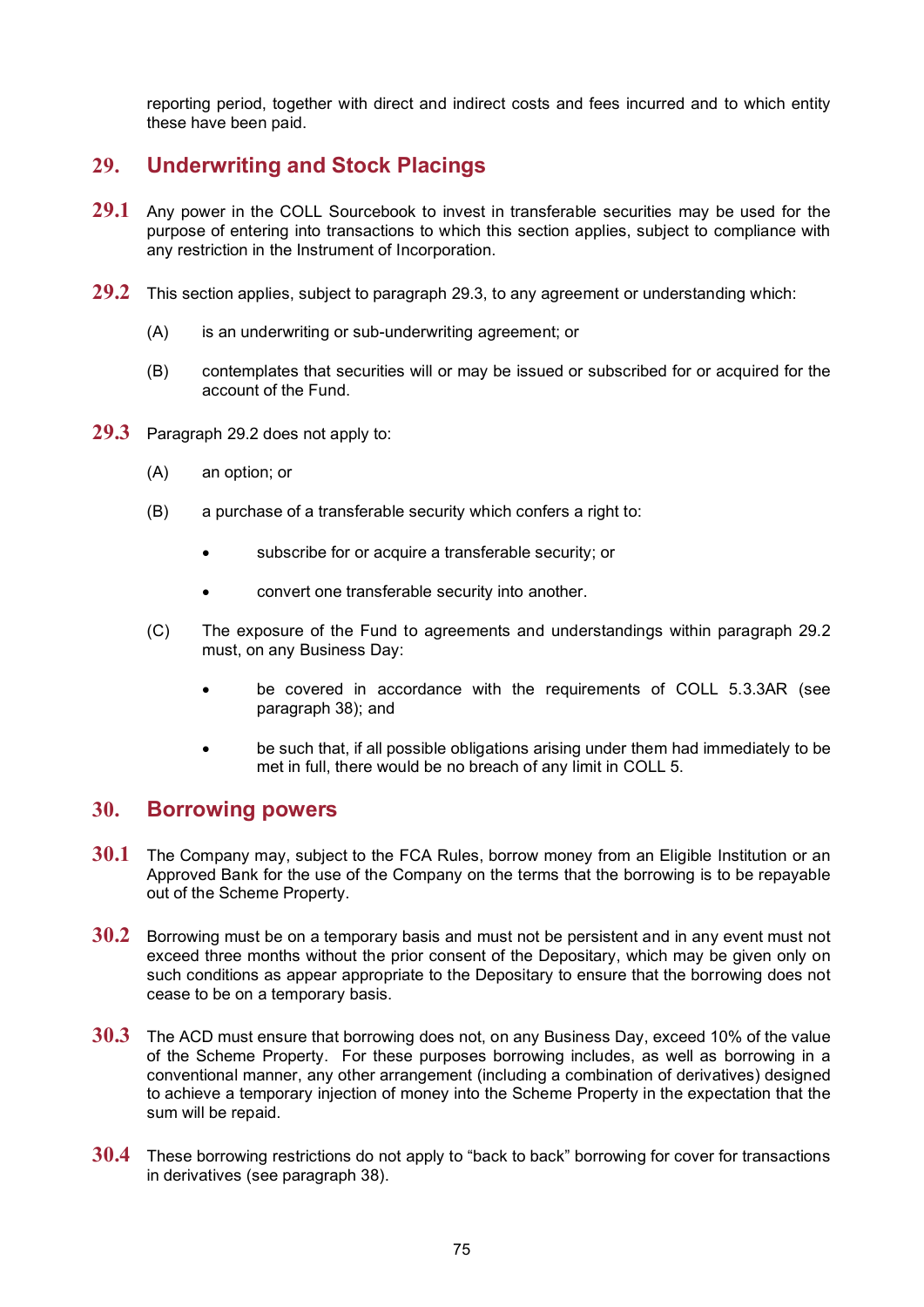**30.5** The Company must not issue any debenture unless it acknowledges or creates a borrowing that complies with paragraphs [30.1](#page-77-2) and [30.2.](#page-77-3)

#### **31. Derivatives: general**

- **31.1** Funds which may use derivatives in pursuit of their investment objectives, as well as Funds which may use derivatives for efficient portfolio management purposes, must do so in accordance with the following rules. Details of each Fund's permitted use of derivatives are set out in Appendix 3
- **31.2** The use of derivatives for efficient portfolio management (EPM) will generally not increase the risk profile of a Fund (see paragraph [44](#page-85-0) for further details on efficient portfolio management). In adverse situations, however, a Fund's use of derivatives may become ineffective in hedging or EPM and a Fund may suffer significant loss as a result. A Fund's abilities to use derivatives for EPM may be limited by market conditions, regulatory limits and tax considerations. The use of derivatives for investment purposes may increase the risk profile of a Fund.
- **31.3** A transaction in derivatives or a forward transaction must not be effected for a Fund unless:
	- (A) the transaction is of a kind specified in [32](#page-79-0) below (Permitted transactions (derivatives and forwards)); and
	- (B) the transaction is covered, as required by paragraph [38](#page-83-0) (Derivatives exposure and cover).
- **31.4** Where a Fund invests in derivatives, the exposure to the underlying assets must not exceed the limits in paragraphs [12](#page-67-0) (Spread: general) and paragraphs [14](#page-68-0) (Spread: government and public securities) save as provided in [31.7.](#page-78-0)
- **31.5** Where a transferable security or money-market instrument embeds a derivative, this must be taken into account for the purposes of complying with this section.
- **31.6** A transferable security or an approved money-market instrument will embed a derivative if it contains a component which fulfils the following criteria:
	- (A) by virtue of that component some or all of the cash flows that otherwise would be required by the transferable security or approved money-market instrument which functions as host contract can be modified according to a specified interest rate, financial instrument price, foreign exchange rate, index of prices or rates, credit rating or credit index or other variable, and therefore vary in a way similar to a stand-alone derivative;
	- (B) its economic characteristics and risks are not closely related to the economic characteristics and risks of the host contract; and
	- (C) it has a significant impact on the risk profile and pricing of the transferable security or approved money-market instrument.
- <span id="page-78-0"></span>**31.7** A transferable security or an approved money-market instrument does not embed a derivative where it contains a component which is contractually transferable independently of the transferable security or the approved money-market instrument. That component shall be deemed to be a separate instrument.
- **31.8** Where a Fund invests in an index based derivative, provided the relevant index falls within section 33 (Financial indices underlying derivatives) the underlying constituents of the index do not have to be taken into account for the purposes of paragraphs [12](#page-67-0) and [13.](#page-68-1)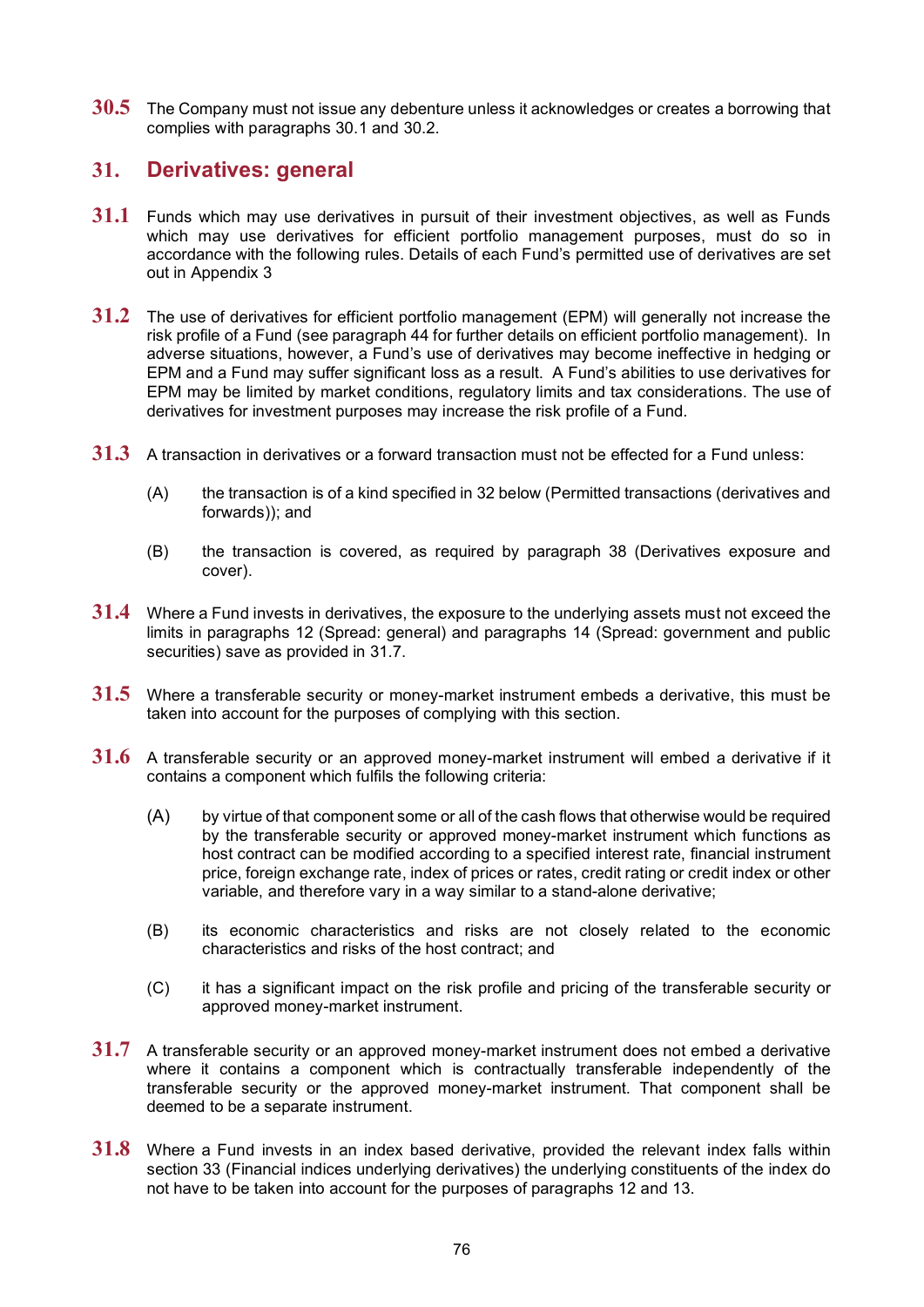**31.9** The relaxation in [31.7](#page-78-0) is subject to the ACD taking account of paragraph [1.2](#page-61-0) (prudent spread of risk).

#### <span id="page-79-0"></span>**32. Permitted transactions (derivatives and forwards)**

- **32.1** A transaction in a derivative must:
	- (A) be in an approved derivative; or
	- (B) be one which complies with paragraph [36](#page-81-0) (OTC transactions in derivatives).
- <span id="page-79-2"></span>**32.2** The underlying of a transaction in a derivative must consist of any one or more of the following to which the Fund is dedicated:
	- (A) transferable securities permitted under paragraphs [2.2\(A\)](#page-61-1) **and** [2.2\(C\);](#page-61-2)
	- (B) money-market instruments permitted under paragraph [8;](#page-64-0)
	- (C) deposits permitted under paragraph [17;](#page-71-1)
	- (D) derivatives permitted under this rule;
	- (E) collective investment scheme units permitted under paragraph [15;](#page-69-0)
	- $(F)$  financial indices which satisfy the criteria set out in COLL 5.2.20 A R;
	- (G) interest rates;
	- (H) foreign exchange rates; and
	- (I) currencies.
- <span id="page-79-1"></span>**32.3** A transaction in an approved derivative must be effected on or under the rules of an eligible derivatives market as set out in Appendix 2.
- **32.4** A transaction in a derivative must not cause a Fund to diverge from its investment objectives as stated in the Instrument of Incorporation and this Prospectus.
- **32.5** A transaction in a derivative must not be entered into if the intended effect is to create the potential for an uncovered sale of one or more transferable securities, money-market instruments, units in collective investment schemes or derivatives provided that a sale is not to be considered as uncovered if the conditions in COLL 5.2.22R (1) (Requirement to cover sales) as read in accordance with guidance at COLL 5.2.22A G are satisfied.
- **32.6** Any forward transaction must be made with an Eligible Institution or an Approved Bank.
- **32.7** A derivative includes an instrument which fulfils the following criteria:
	- (A) It allows the transfer of the credit risk of the underlying independently from the other risks associated with that underlying;
	- (B) It does not result in the delivery or transfer of assets other than those referred to in paragraph [2.1](#page-61-3) above;
	- (C) In the case of an OTC derivative, it complies with the requirements in paragraph 36;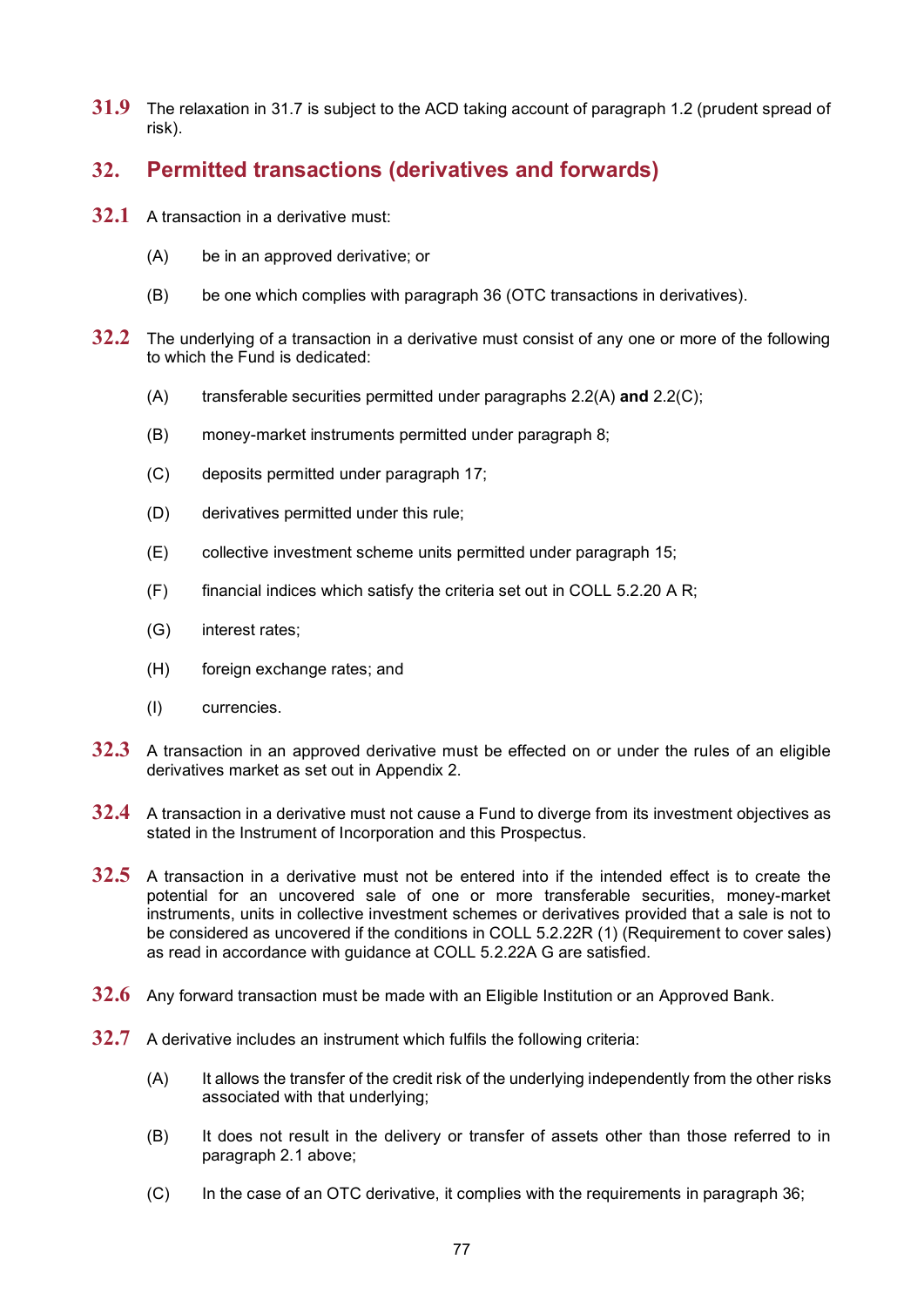- **32.8** Its risks are adequately captured by the risk management process of the ACD, and by its internal control mechanisms in the case of risks of asymmetry of information between the ACD and the counterparty to the derivative, resulting from potential access of the counterparty to non-public information on persons or entities whose assets are used as the underlying by that derivative.
- **32.9** The Company may not undertake transactions in derivatives on commodities.

#### **33. Financial indices underlying derivatives**

- **33.1** The financial indices referred to in paragraph [32.2\(F\)](#page-79-1) are those which satisfy the following criteria:
	- (A) the index is sufficiently diversified;
	- (B) the index represents an adequate benchmark for the market to which it refers; and

the index is published in an appropriate manner.

- <span id="page-80-0"></span>**33.2** A financial index is sufficiently diversified if:
	- (A) it is composed in such a way that price movements or trading activities regarding one component do not unduly influence the performance of the whole index;
	- (B) where it is composed of assets in which a Fund is permitted to invest, its composition is at least diversified in accordance with the requirements with respect to spread and concentration set out in this section; and
	- (C) where it is composed of assets in which a Fund cannot invest, it is diversified in a way which is equivalent to the diversification achieved by the requirements with respect to spread and concentration set out in this section.
- **33.3** A financial index represents an adequate benchmark for the market to which it refers if:
	- (A) it measures the performance of a representative group of underlyings in a relevant and appropriate way;
	- (B) it is revised or rebalanced periodically to ensure that it continues to reflect the markets to which it refers, following criteria which are publicly available; and
	- (C) the underlyings are sufficiently liquid, allowing users to replicate it if necessary.
- **33.4** A financial index is published in an appropriate manner if:
	- (A) its publication process relies on sound procedures to collect prices, and calculate and subsequently publish the index value, including pricing procedures for components where a market price is not available; and
	- (B) material information on matters such as index calculation, rebalancing methodologies, index changes or any operational difficulties in providing timely or accurate information is provided on a wide and timely basis.
- **33.5** Where the composition of underlyings of a transaction in a derivative does not satisfy the requirements for a financial index, the underlyings for that transaction shall where they satisfy the requirements with respect to other underlyings pursuant to paragraph [33.2,](#page-80-0) be regarded as a combination of those underlyings.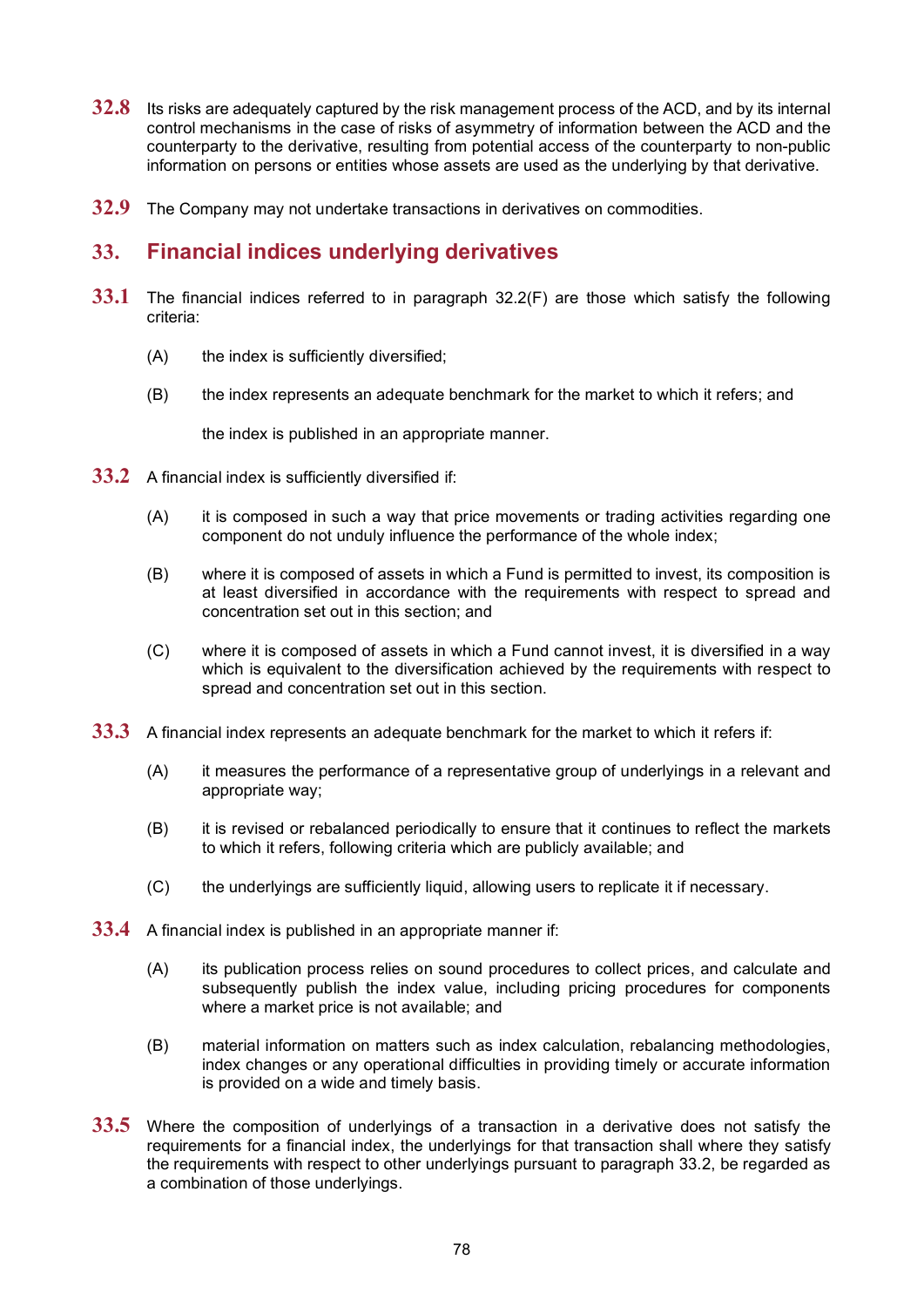#### **34. Transactions for the purchase of property**

- **34.1** A derivative or forward transaction which will or could lead to the delivery of property for the account of a Fund may be entered into only if:
	- (A) that property can be held for the account of the Fund; and
	- (B) the ACD having taken reasonable care determines that delivery of the property under the transaction will not occur or will not lead to a breach of the rules in the COLL Sourcebook.

#### **35. Requirement to cover sales**

- <span id="page-81-2"></span><span id="page-81-1"></span>**35.1** No agreement by or on behalf of a Fund to dispose of property or rights may be made unless:
	- (A) the obligation to make the disposal and any other similar obligation could immediately be honoured by the Fund by delivery of property or the assignment (or, in Scotland, assignation) of rights; and
	- (B) the property and rights at [35.1](#page-81-1)[\(A\)](#page-81-2) are owned by the Fund at the time of the agreement.
- **35.2** Paragraph [35.1](#page-81-1) does not apply to a deposit.
- <span id="page-81-3"></span>**35.3** Paragraph [35.1](#page-81-1) can be met where:
	- (A) the risks of the underlying financial instrument of a derivative can be appropriately represented by another financial instrument and the underlying financial instrument is highly liquid; or
	- (B) the ACD or the Depositary has the right to settle the derivative in cash, and cover exists within the Fund's property which falls within one of the following asset classes:
		- (1) cash;
		- (2) liquid debt instruments (e.g. government bonds of first credit rating) with appropriate safeguards (in particular, haircuts); or
		- (3) other highly liquid assets having regard to their correlation with the underlying of the financial derivative instruments, subject to appropriate safeguards (e.g. haircuts where relevant).
- **35.4** In the asset classes referred to in [35.3,](#page-81-3) an asset may be considered as liquid where the instrument can be converted into cash in no more than seven Business Days at a price closely corresponding to the current valuation of the financial instrument on its own market.

#### <span id="page-81-0"></span>**36. OTC transactions in derivatives**

- **36.1** A transaction in an OTC derivative under paragraph [32.1\(B\)](#page-79-2) must be:
	- (A) with an approved counterparty; a counterparty to a transaction in derivatives is approved only if the counterparty is:
		- an Eligible Institution or an Approved Bank; or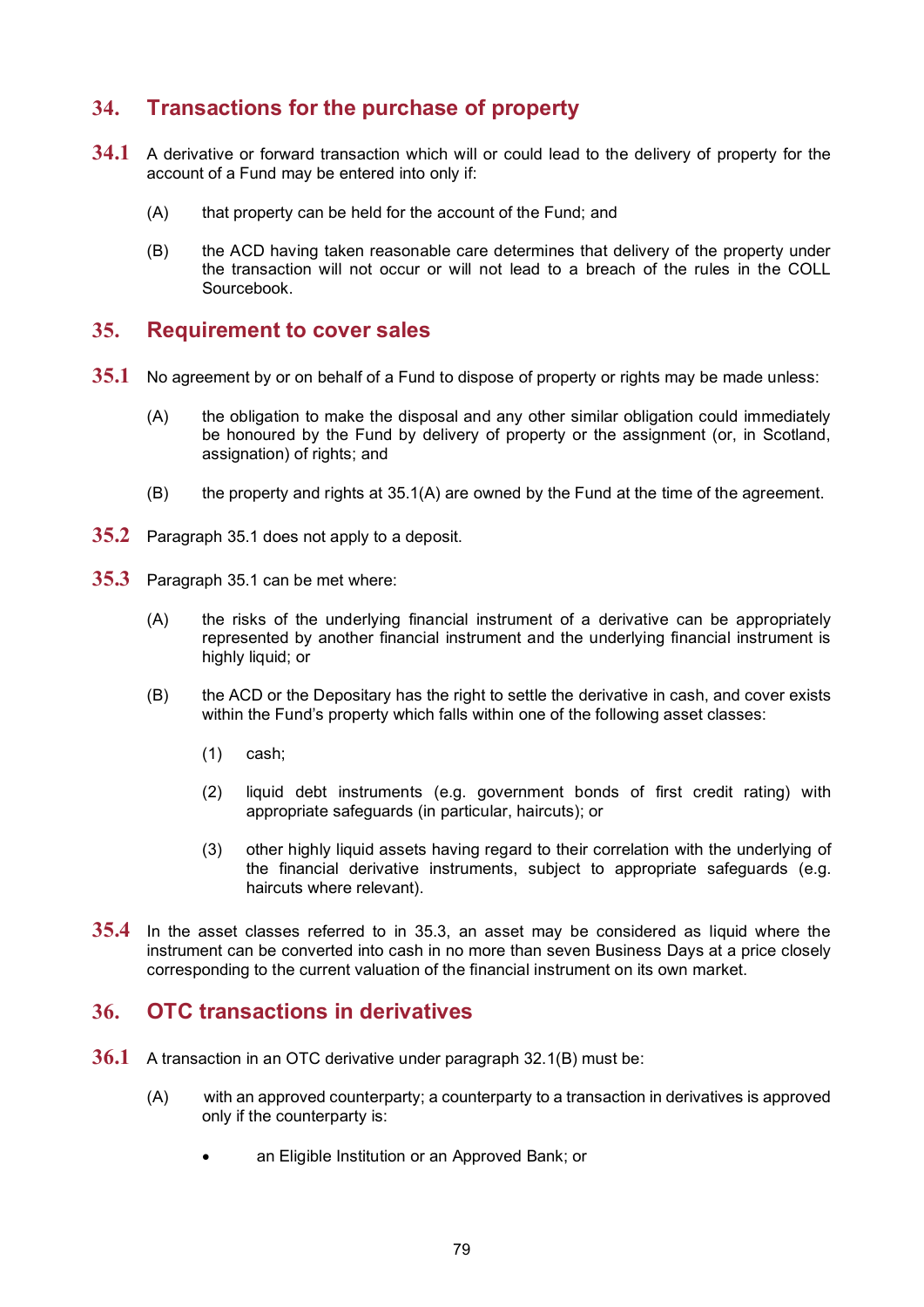- a person whose permission (including any requirements or limitations), as published in the Financial Services Register or whose home state authorisation, permits it to enter into the transaction as principal off-exchange;
- (B) on approved terms; the terms of the transaction in derivatives are approved only if the ACD:
	- carries out, at least daily, a reliable and verifiable valuation in respect of that transaction corresponding to its fair value (i.e. the amount for which an asset could be exchanged, or a liability settled, between knowledgeable, willing parties in an arm's length transaction) and which does not rely only on market quotations by the counterparty; and
	- can enter into one or more further transactions to sell, liquidate or close out that transaction at any time, at its fair value; and
- (C) capable of reliable valuation; a transaction in derivatives is capable of reliable valuation only if the ACD having taken reasonable care determines that, throughout the life of the derivative (if the transaction is entered into), it will be able to value the investment concerned with reasonable accuracy:
	- on the basis of an up-to-date market value which the ACD and the Depositary have agreed is reliable; or
	- if the value referred to above is not available, on the basis of a pricing model which the ACD and the Depositary have agreed uses an adequate recognised methodology; and
- (D) subject to verifiable valuation; a transaction in derivatives is subject to verifiable valuation only if, throughout the life of the derivative (if the transaction is entered into) verification of the valuation is carried out by:
	- an appropriate third party which is independent from the counterparty of the derivative, at an adequate frequency and in such a way that the ACD is able to check it; or
	- a department within the ACD which is independent from the department in charge of managing the scheme property and which is adequately equipped for such a purpose.

#### **37. Risk management: derivatives**

- <span id="page-82-0"></span>**37.1** The ACD uses a risk management process enabling it to monitor and measure as frequently as appropriate the risk of a Fund's positions and their contribution to the overall risk profile of the Fund.
- <span id="page-82-1"></span>**37.2** The following details of the risk management process must be notified by the ACD to the FCA in advance of the use of the process as required by [37.1:](#page-82-0) 
	- (A) the methods for estimating risks in derivative and forward transactions; and
	- (B) a true and fair view of the types of derivative and forwards to be used within the Fund together with their underlying risks and any relevant quantitative limits.
- <span id="page-82-2"></span>**37.3** The ACD must notify the FCA in advance of any material alteration to the details in [37.2\(A\)](#page-82-1) **and** [37.2\(B\)](#page-82-2)**.**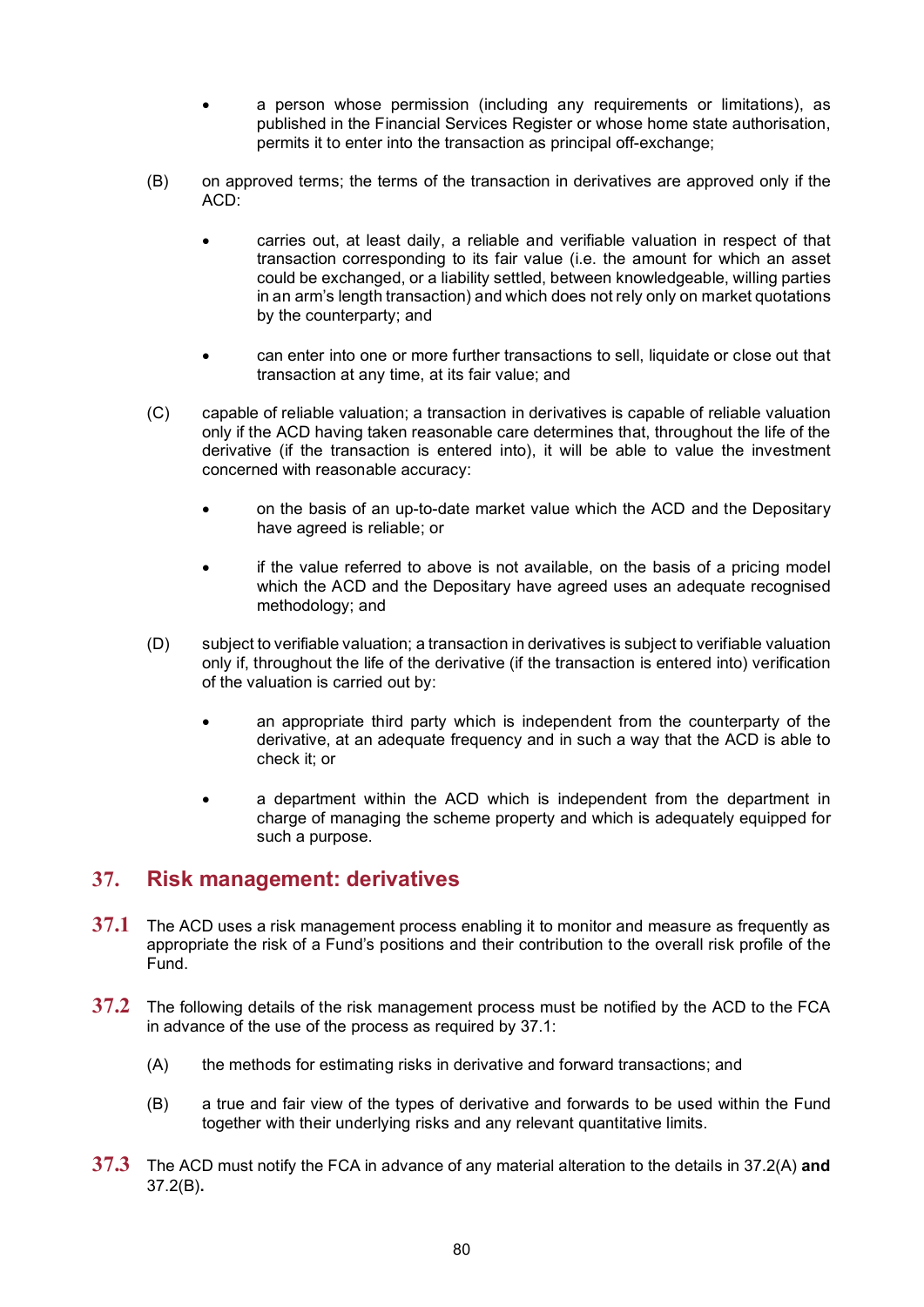#### <span id="page-83-0"></span>**38. Derivatives exposure and cover**

- **38.1** A Fund may invest in derivatives and forward transactions as long as the exposure to which the Fund is committed by that transaction itself is suitably covered from within its Scheme Property. Exposure will include any initial outlay in respect of that transaction.
- **38.2** Cover ensures that a Fund is not exposed to the risk of loss of property, including money, to an extent greater than the net value of the Scheme Property. Therefore, a Fund must hold Scheme Property sufficient in value or amount to match the exposure arising from a derivative obligation to which the Fund is committed.
- **38.3** Cover used in respect of one transaction in derivatives or forward transaction must not be used for cover in respect of another transaction in derivatives or a forward transaction.

#### **39. Cover and borrowing**

- **39.1** Cash obtained from borrowing, and borrowing which the ACD reasonably regards an Eligible Institution or an Approved Bank to be committed to provide, is available for cover under paragraph [38](#page-83-0) (Derivatives exposure and cover) as long as the normal limits on borrowing (see below) are observed.
- **39.2** Where, for the purposes of this paragraph the Company borrows an amount of currency from an Eligible Institution or an Approved Bank; and keeps an amount in another currency, at least equal to such borrowing for the time being on deposit with the lender (or his agent or nominee), then this applies as if the borrowed currency, and not the deposited currency, were part of the Scheme Property, and the normal limits on borrowing under paragraph [30](#page-77-4) (Borrowing powers) do not apply to that borrowing.
- **39.3** A transaction in derivatives or forward transaction is to be entered into only if the maximum exposure, in terms of the principal or notional principal created by the transaction to which the scheme is or may be committed by another person is covered globally.
- **39.4** Exposure is covered globally if adequate cover from within the Scheme Property is available to meet the scheme's total exposure, taking into account the value of the underlying assets, any reasonably foreseeable market movement, counterparty risk, and the time available to liquidate any positions.
- **39.5** Cash not yet received into the Scheme Property but due to be received within one month is available as cover.
- **39.6** Property the subject of a stock lending transaction is only available for cover if the ACD has taken reasonable care to determine that it is obtainable (by return or re-acquisition) in time to meet the obligation for which cover is required.
- **39.7** The global exposure relating to derivatives and forward transactions held in a Fund may not exceed the net value of the Scheme Property.

#### **40. Schemes replicating an index**

<span id="page-83-1"></span>**40.1** Notwithstanding paragraph [12](#page-67-0) (Spread: general) a Fund may invest up to 20% in value of the Scheme Property in shares and debentures which are issued by the same body where the stated investment policy is to replicate the composition of a relevant index which satisfies the criteria in section 40.5.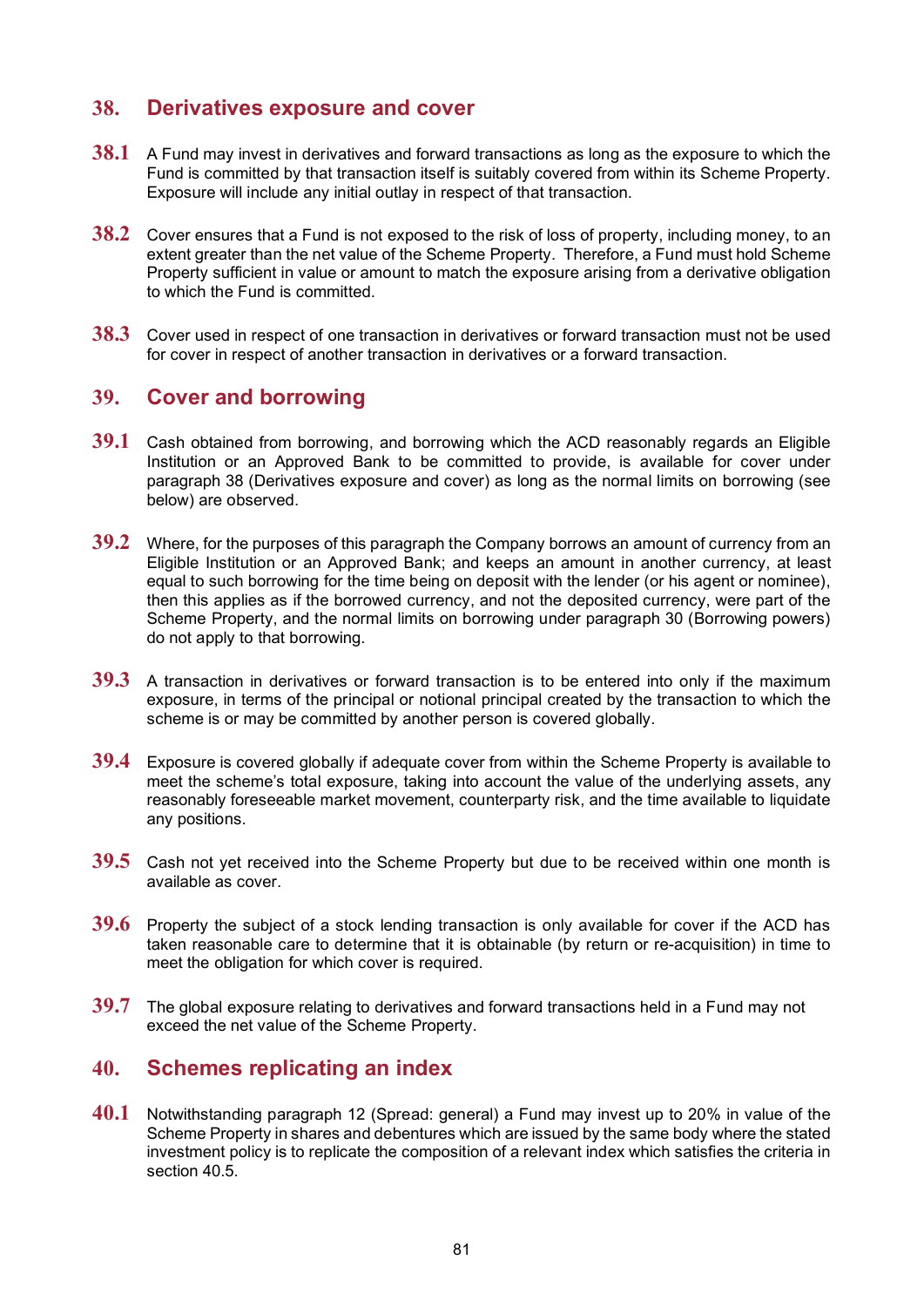- **40.2** Replication of the composition of a relevant index shall be understood to be a reference to replication of the composition of the underlying assets of that index, including the use of techniques and instruments permitted for the purpose of efficient portfolio management.
- **40.3** The 20% limit in [40.1](#page-83-1) can be raised for a particular Fund up to 35% in value of the Scheme Property, but only in respect of one body and where justified by exceptional market conditions. In the event that 20% limit is raised the ACD will provide appropriate information in the Prospectus in order to explain the ACD's assessment of why this increase is justified by exceptional market conditions.
- **40.4** In the case of a Fund replicating an index the Scheme Property need not consist of the exact composition and weighting of the underlying in the relevant index in cases where the Fund's investment objective is to achieve a result consistent with the replication of an index rather than an exact replication.
- **40.5** The indices referred to above are those which satisfy the following criteria:
	- (A) The composition is sufficiently diversified;
	- (B) The index represents an adequate benchmark for the market to which it refers; and
	- (C) The index is published in an appropriate manner.
- **40.6** The composition of an index is sufficiently diversified if its components adhere to the spread and concentration requirements in this section.
- **40.7** An index represents an adequate benchmark if its provider uses a recognised methodology which generally does not result in the exclusion of a major issuer of the market to which it refers.
- **40.8** An index is published in an appropriate manner if:
	- (A) it is accessible to the public;
	- (B) the index provider is independent from the index-replicating Fund; this does not preclude index providers and the Fund from forming part of the same group, provided that effective arrangements for the management of conflicts of interest are in place.

#### **41. Restrictions on lending of money**

- <span id="page-84-0"></span>**41.1** None of the money in the Scheme Property of the Fund may be lent and, for the purposes of this prohibition, money is lent by the Fund if it is paid to a person ("the payee") on the basis that it should be repaid, whether or not by the payee.
- **41.2** Acquiring a debenture is not lending for the purposes of paragraph [41.1;](#page-84-0) nor is the placing of money on deposit or in a current account.
- **41.3** Paragraph [41.1](#page-84-0) does not prevent the Fund from providing an officer of the Fund with funds to meet expenditure to be incurred by him for the purposes of the Fund (or for the purposes of enabling him properly to perform his duties as an officer of the Fund) or from doing anything to enable an officer to avoid incurring such expenditure.

#### **42. Restrictions on lending of property other than money**

<span id="page-84-1"></span>**42.1** The Scheme Property of the Fund other than money must not be lent by way of deposit or otherwise.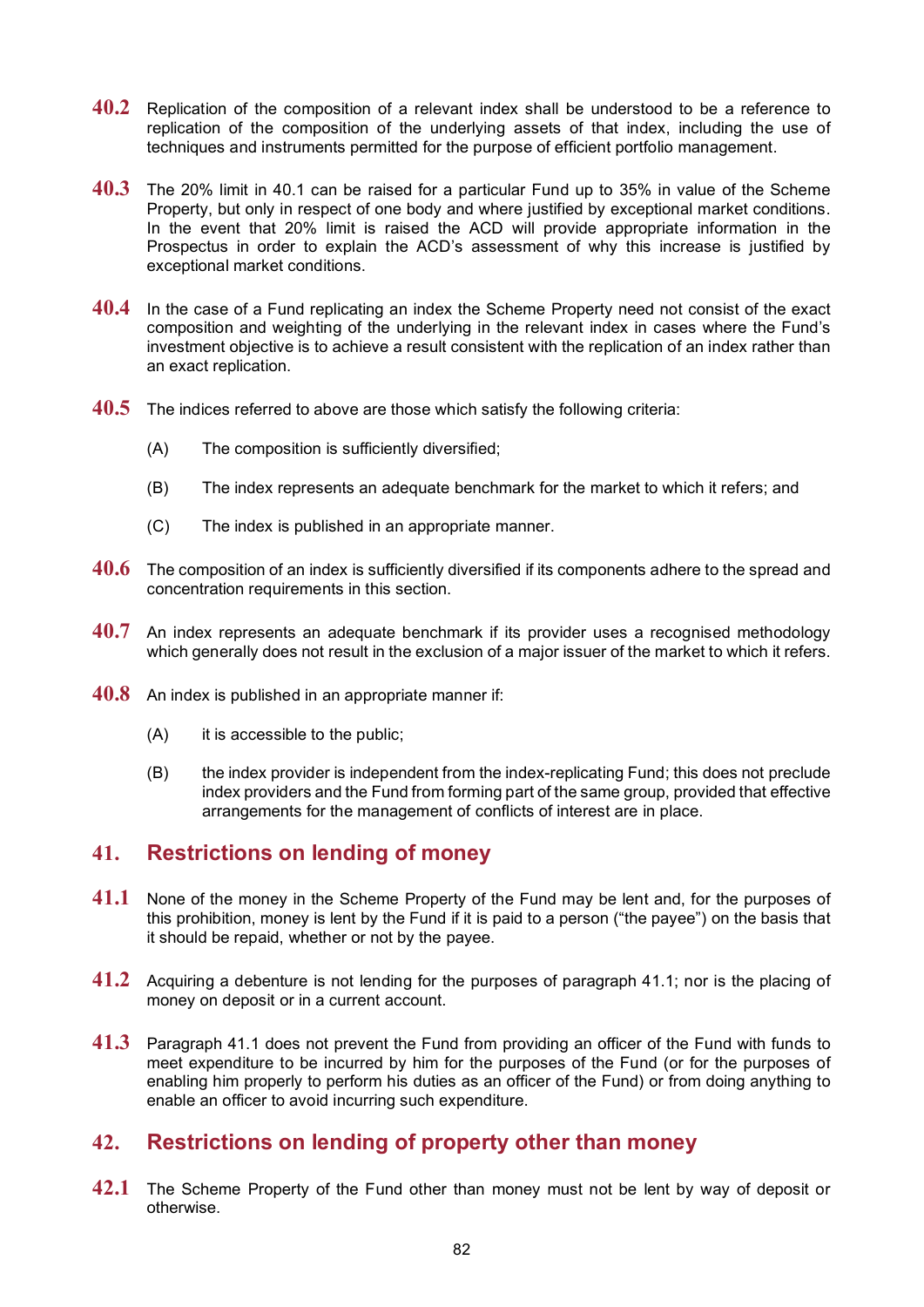- **42.2** Transactions permitted by paragraph [21](#page-72-3) are not lending for the purposes of paragraph [42.1.](#page-84-1)
- **42.3** The Scheme Property of the Fund must not be mortgaged.
- **42.4** Where transactions in derivatives or forward transactions are used for the account of the authorised fund in accordance with any of the rules in this chapter, nothing in this rule prevents the ICVC or the depositary at the request of the ICVC, at the request of the authorised fund manager, from:
	- (a) lending, depositing, pledging or charging scheme property for margin requirements; or

(b) transferring scheme property under the terms of an agreement in relation to margin requirements, provided that the authorised fund manager reasonably considers that both the agreement and the margin arrangements made under it (including in relation to the level of margin) provide appropriate protection to Unitholders.

#### **43. Guarantees and indemnities**

- <span id="page-85-1"></span>**43.1** The Fund or the Depositary for the account of the Fund must not provide any guarantee or indemnity in respect of the obligation of any person.
- <span id="page-85-2"></span>**43.2** None of the Scheme Property of the Fund may be used to discharge any obligation arising under a guarantee or indemnity with respect to the obligation of any person.
- **43.3** Paragraphs [43.1](#page-85-1) and [43.2](#page-85-2) do not apply in respect of the Fund to:
	- (A) any indemnity or guarantee given for margin requirements where the derivatives or forward transactions are being used in accordance with the FCA rules;
	- (B) an indemnity falling within the provisions of regulation 62(3) (Exemptions from liability to be void) of the OEIC Regulations;
	- (C) an indemnity (other than any provision in it which is void under regulation 62 of the OEIC Regulations) given to the Depositary against any liability incurred by it as a consequence of the safekeeping of any of the Scheme Property by it or by anyone retained by it to assist it to perform its function of the safekeeping of the Scheme Property; and
	- (D) an indemnity given to a person winding up a scheme if the indemnity is given for the purposes of arrangements by which the whole or part of the property of that scheme becomes the first property of the Fund and the holders of units in that scheme become the first Shareholders in the Fund.

#### <span id="page-85-0"></span>**44. Efficient Portfolio Management using Derivatives**

**44.1** Each Fund may utilise the Scheme Property of the Fund to enter into transactions for the purposes of hedging or EPM. Permitted EPM transactions include transactions in derivatives e.g. to hedge against price or currency fluctuations, dealt with or traded on an eligible derivatives market; off-exchange options or contracts for differences; or synthetic futures in certain circumstances. The Funds may effect synthetic short positions by using derivatives for EPM purposes. There is no limit on the amount or value of the Scheme Property of any Fund which may be used for EPM but the ACD must take reasonable care to ensure that the transaction is economically appropriate to the reduction of the relevant risks (whether in the price of investments, interest rates or exchange rates) or to the reduction of the relevant costs and/or to the generation of additional capital or income with an acceptably low level of risk. The exposure must be fully "covered" by cash and/or other property sufficient to meet any obligation to pay or deliver that could arise.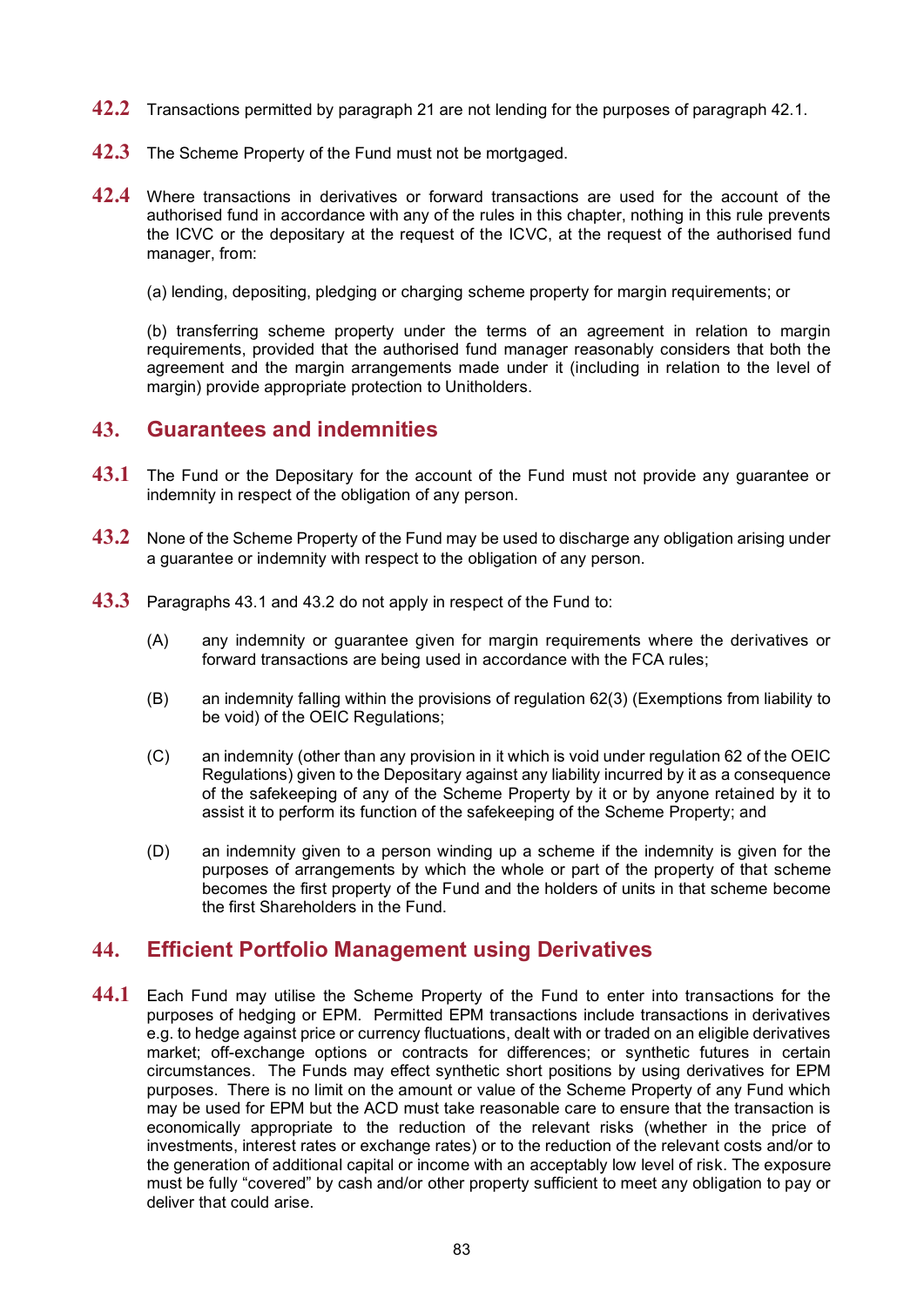- **44.2** Permitted transactions are those that the Fund reasonably regards as economically appropriate to EPM, that is:
	- (A) Transactions undertaken to reduce risk or cost in terms of fluctuations in prices, interest rates or exchange rates where the ACD reasonably believes that the transaction will diminish a risk or cost of a kind or level which it is sensible to reduce; or
	- (B) Transactions for the generation of additional capital growth or income for the Fund by taking advantage of gains which the ACD reasonably believes are certain to be made (or certain, barring events which are not reasonably foreseeable) as a result of:
		- (1) pricing imperfections in the market as regards the property which the Fund holds or may hold; or
		- (2) receiving a premium for the writing of a covered call option or a covered put option on property of the Fund which the Company is willing to buy or sell at the exercise price.
- **44.3** Transactions may take the form of "derivatives transactions" (that is, transactions in options, futures or contracts for differences) or forward currency transactions. A derivatives transaction must either be in a derivative which is traded or dealt in on an eligible derivatives market (and effected in accordance with the rules of that market), or be an off-exchange derivative which complies with the relevant conditions set out in the FCA Rules, or be a "synthetic future" (i.e. a composite derivative created out of two or more separate options). Forward currency transactions must be entered into with counterparties who satisfy the FCA Rules. A permitted transaction may at any time be closed out.
- **44.4** Permitted EPM transactions must also fulfil the following criteria:
	- (A) Their risks are adequately captured in risk management procedures implemented in relation to the Company; and
	- (B) They cannot result in a change to a Fund's declared investment objective or add supplementary risks in comparison to the general risk policy as described in this Prospectus.

While the use of EPM transactions will be in line with the best interests of the Fund, individual techniques may result in increased counterparty risk and potential conflicts of interest (examples include but are not limited to where the counterparty is a related party). Details of the relevant risks are set out in section 14 of the Prospectus headed "Risk Factors".

All of the revenues arising from EPM transactions, net of direct and indirect operational costs, will be returned to the Company.

The Company will ensure, at all times, that the terms of EPM transactions, including any investment of cash collateral, will not impact on its ability to meet with its redemption obligations.

#### **45. Government and Public Securities**

List of individual states, local authorities or public international bodies issuing or guaranteeing the securities in which the Company may invest more than 35% and up to 100% in value of the Scheme Property of each Fund.

- (A) the government of or a local authority in the United Kingdom of Great Britain and Northern Ireland; or
- (B) the Scottish Administration; or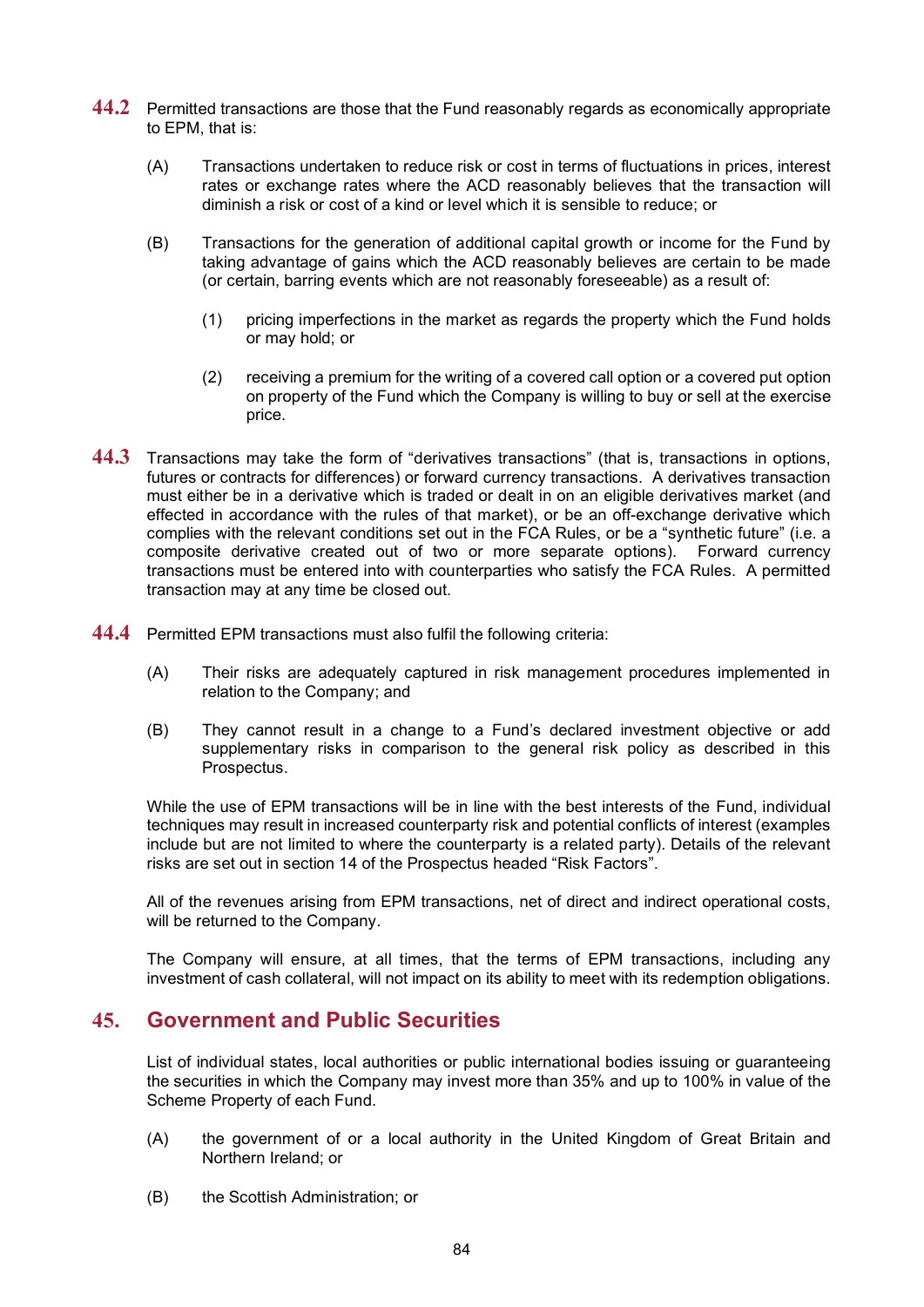- (C) the Executive Committee of the Northern Ireland Assembly; or
- (D) the National Assembly for Wales; or
- (E) the government of any of the following countries or territories outside the United Kingdom:
	- (1) Austria, Belgium, Bulgaria, Cyprus, Czech Republic, Denmark, Estonia, Finland, France, Germany, Greece, Hungary, Iceland, Ireland, Italy, Latvia, Liechtenstein, Lithuania, Luxembourg, Malta, Netherlands, Norway, Portugal, Poland, Romania, Slovakia, Slovenia, Spain and Sweden; or
	- (2) Australia, Canada, Japan, New Zealand, Switzerland and the United States of America; or
- (F) Public securities issued by:
	- (1) the Council of Europe; or
	- (2) the European Bank of Reconstruction and Development; or
	- (3) the Europe Coal and Steel, European Community; or
	- (4) the European Investment Bank; or
	- (5) Eurofima; or
	- (6) the International Finance Corporation; or
	- (7) Nordic Investment Bank.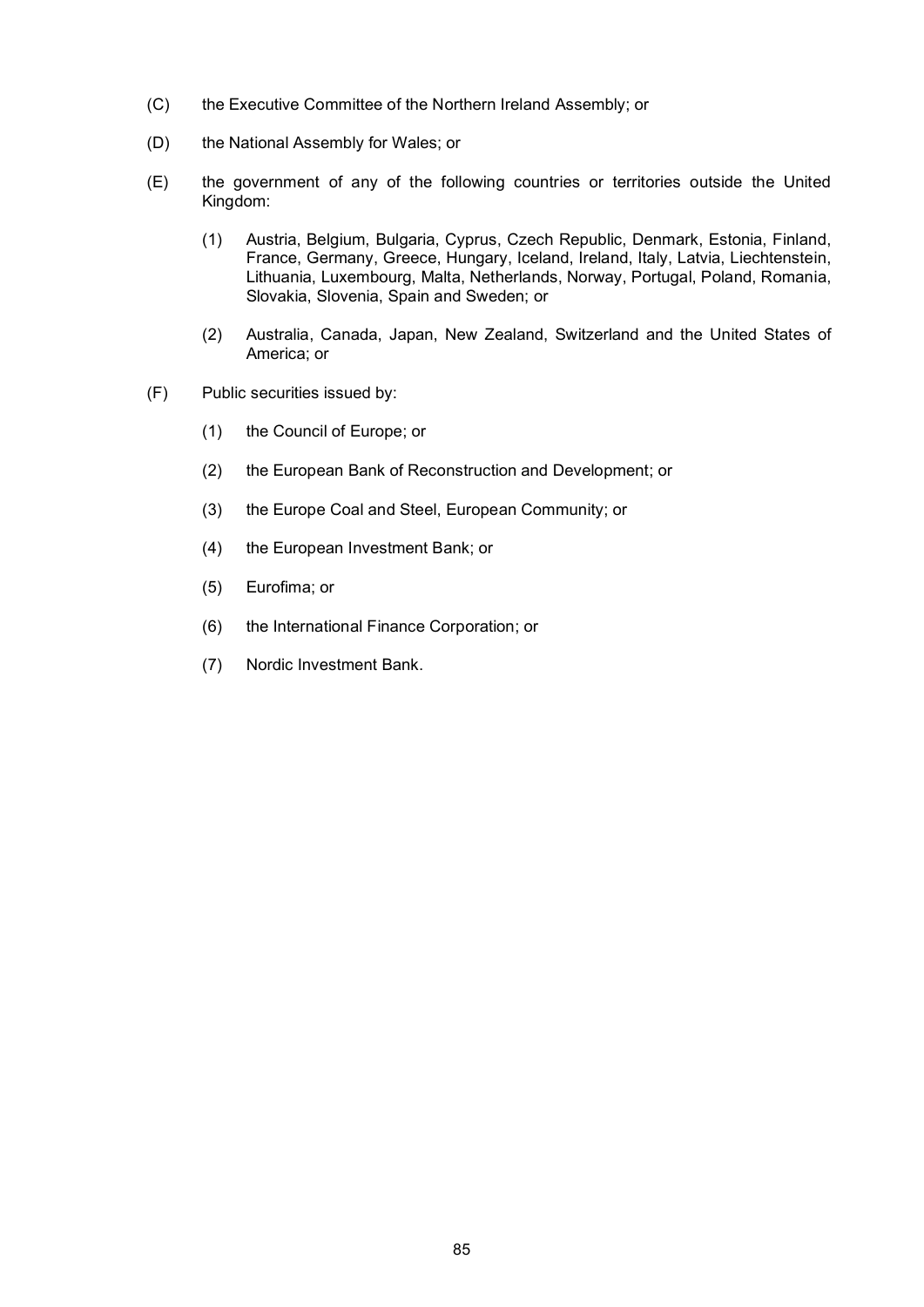### **ELIGIBLE MARKETS**

### **Eligible Securities Markets**

A market is eligible for the purposes of COLL if it is:

- (a) a market which is regulated, operates regularly, open to the public and in the United Kingdom or an EEA State: or
- (b) a regulated market as defined for the purposes of COLL; or
- (c) a market which the ACD, after consultation with and notification to the Depositary, has decided is appropriate for investment of, or dealing in, the scheme property of the Funds. Such markets must be included in a list in the prospectus, regulated, operate regularly, appropriately recognised by an overseas regulator, open to the public, adequately liquid and have adequate arrangements for unimpeded transmission of income and capital to or to the order of investors.

Each Fund may also deal through the securities markets and derivatives markets indicated below:

#### **Eligible Securities Markets**

| <b>Country</b> | <b>Exchange</b>                         |
|----------------|-----------------------------------------|
| Australia      | Australian Securities Exchange (ASX)    |
| <b>Brazil</b>  | B3 S.A (Brasil, Bolsa, Balcão)          |
| Canada         | Toronto Stock Exchange (TSX)            |
| Chile          | Santiago Exchange                       |
| Colombia       | Colombia Stock Exchange                 |
| Hong Kong      | Hong Kong Exchanges and Clearing (HKEx) |
| India          | <b>BSE Ltd</b>                          |
| India          | National Stock Exchange of India (XNSE) |
| Indonesia      | Indonesia Stock Exchange (IDX)          |
| Israel         | Tel Aviv Stock Exchange (XTAE)          |
| Japan          | Tokyo Stock Exchange (TSE)              |
| Malaysia       | Stock Exchange of Malaysia              |
| Mexico         | Mexican Stock Exchange                  |
| New Zealand    | New Zealand Exchange (NZX)              |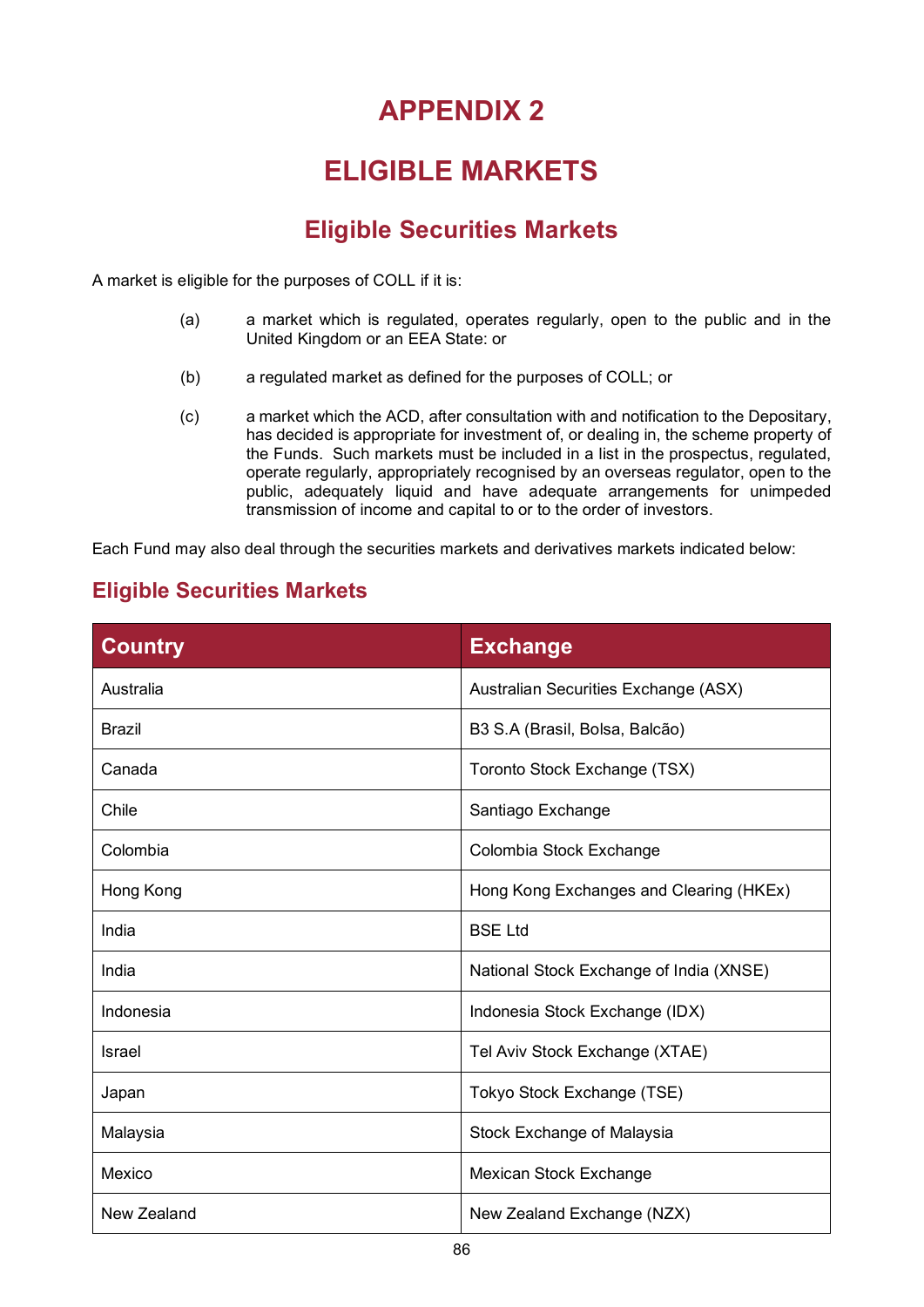| Singapore            | Singapore Exchange (SGX)          |
|----------------------|-----------------------------------|
| South Africa         | Johannesburg Stock Exchange (JSE) |
| South Korea          | Korea Exchange (KRX)              |
| Switzerland          | SIX Swiss Exchange (XSWX)         |
| Taiwan               | Taiwan Stock Exchange (TWSE)      |
| Thailand             | The Stock Exchange of Thailand    |
| Turkey               | Borsa Istanbul                    |
| <b>United States</b> | New York Stock Exchange (NYSE)    |
| <b>United States</b> | <b>NYSE Arca Equities</b>         |
| <b>United States</b> | <b>NYSE Bonds</b>                 |
| <b>United States</b> | NYSE American (NYSE AMER)         |
| <b>United States</b> | The NASDAQ Stock Market           |

### **Eligible Derivatives Markets**

| <b>Country</b>       | <b>Exchange</b>                        |
|----------------------|----------------------------------------|
| Hong Kong            | Hong Kong Futures Exchange (HKFE)      |
| Japan                | Osaka Exchange (OSE)                   |
| Singapore            | Singapore Exchange (SGX)               |
| <b>United States</b> | Chicago Mercantile Exchange (CME)      |
| <b>United States</b> | Chicago Board of Trade Exchange (CBOT) |
| <b>United States</b> | Chicago Board Options Exchange (CBOE)  |
| <b>United States</b> | Commodities Exchange (COMEX)           |
| <b>United States</b> | ICE Futures US (IFUS)                  |
| <b>United States</b> | New York Mercantile Exchange (NYMEX)   |
| <b>United States</b> | NYSE Arca Options (ARCO)               |
| <b>United States</b> | NYSE American Options (AMXO)           |

In addition, up to 10% in value of the Scheme Property of the Funds may be invested in transferable securities which are not covered in paragraphs 5.1 and 8 of Appendix 1.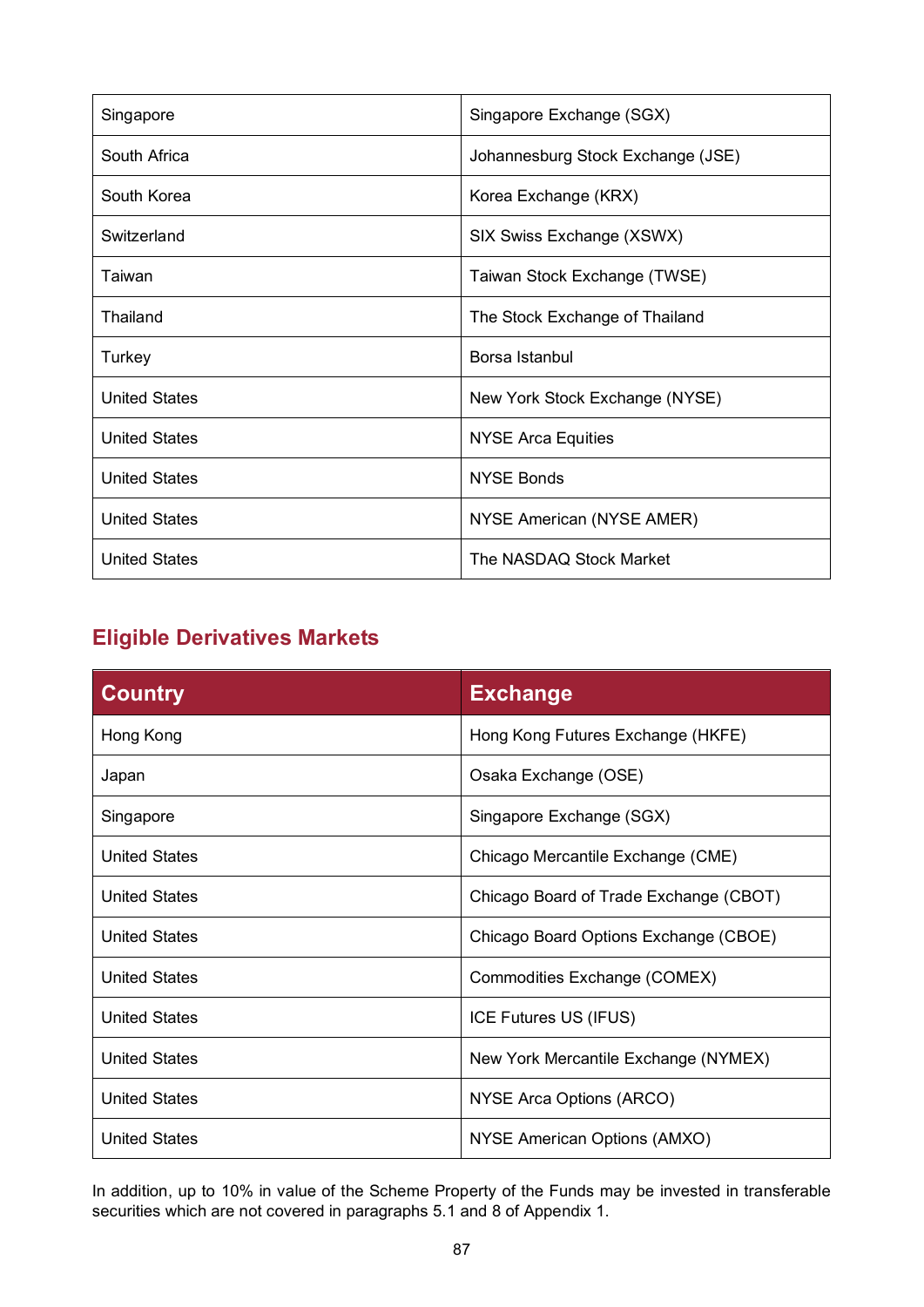### **Investment Objectives, Policies and other details of the Funds**

| <b>Name of Fund</b>                     | <b>Courtiers UK Equity Income Fund</b>                                                                                                                                                                                                                                                                                                                         |
|-----------------------------------------|----------------------------------------------------------------------------------------------------------------------------------------------------------------------------------------------------------------------------------------------------------------------------------------------------------------------------------------------------------------|
| <b>Investment Objective</b>             | The Fund seeks to provide income and capital growth from a<br>portfolio of UK company shares, over 5 years.                                                                                                                                                                                                                                                    |
| <b>Investment Policy</b>                | The Fund aims to achieve this by investing at least 90% of its assets<br>in shares of companies incorporated, domiciled or having the<br>predominant part of their business in the UK. The time horizon is not a<br>recommendation to sell the investment at the end of that minimum<br>period.                                                                |
|                                         | The Fund may also invest in other transferable securities such as<br>units/shares in other investment funds, global shares, investments<br>issued by banks or governments that are a short term loan to the<br>issuer by the buyer, warrants, cash and near cash and deposits as<br>set out Appendix 1 of this Prospectus.                                     |
|                                         | The Fund is expected to have typically between 30 and 40 individual<br>company shares and will gain exposure to a broad range of sectors<br>which may include large, medium and small sized companies. The<br>ACD will use their expertise to assess each individual share and<br>select good quality companies to achieve the Fund's objectives.              |
|                                         | No more than 10% of the Scheme Property of the Fund will be<br>invested in other collective investment schemes.                                                                                                                                                                                                                                                |
| <b>Use of Derivatives</b>               | Derivatives (investments whose value is linked to another underlying<br>investment such as shares or performance of a stock exchange)<br>may be used to reduce risk or cost and/or to generate extra income<br>and growth. The use of derivatives will generally not increase the<br>risk profile of the Fund.                                                 |
| <b>Performance</b><br><b>Comparator</b> | Many funds sold in the UK are grouped into sectors by the Investment<br>Association (the trade body that represents the UK investment<br>management industry), to help investors to compare funds with<br>broadly similar characteristics.                                                                                                                     |
|                                         | The Courtiers UK Equity Income Fund is classified in the Investment<br>Association UK Equity Income sector.                                                                                                                                                                                                                                                    |
|                                         | Funds in this sector invest at least 80% in UK equities.                                                                                                                                                                                                                                                                                                       |
| <b>Investor Profile</b>                 | A retail or institutional investor, with an investment horizon of at<br>least 5 to 10 years, who is prepared to accept some risk. This time<br>horizon is not a recommendation to sell your investment at the end<br>of that minimum period. The Funds are designed to be used as part<br>of an investor's portfolio of funds; the percentage of an investor's |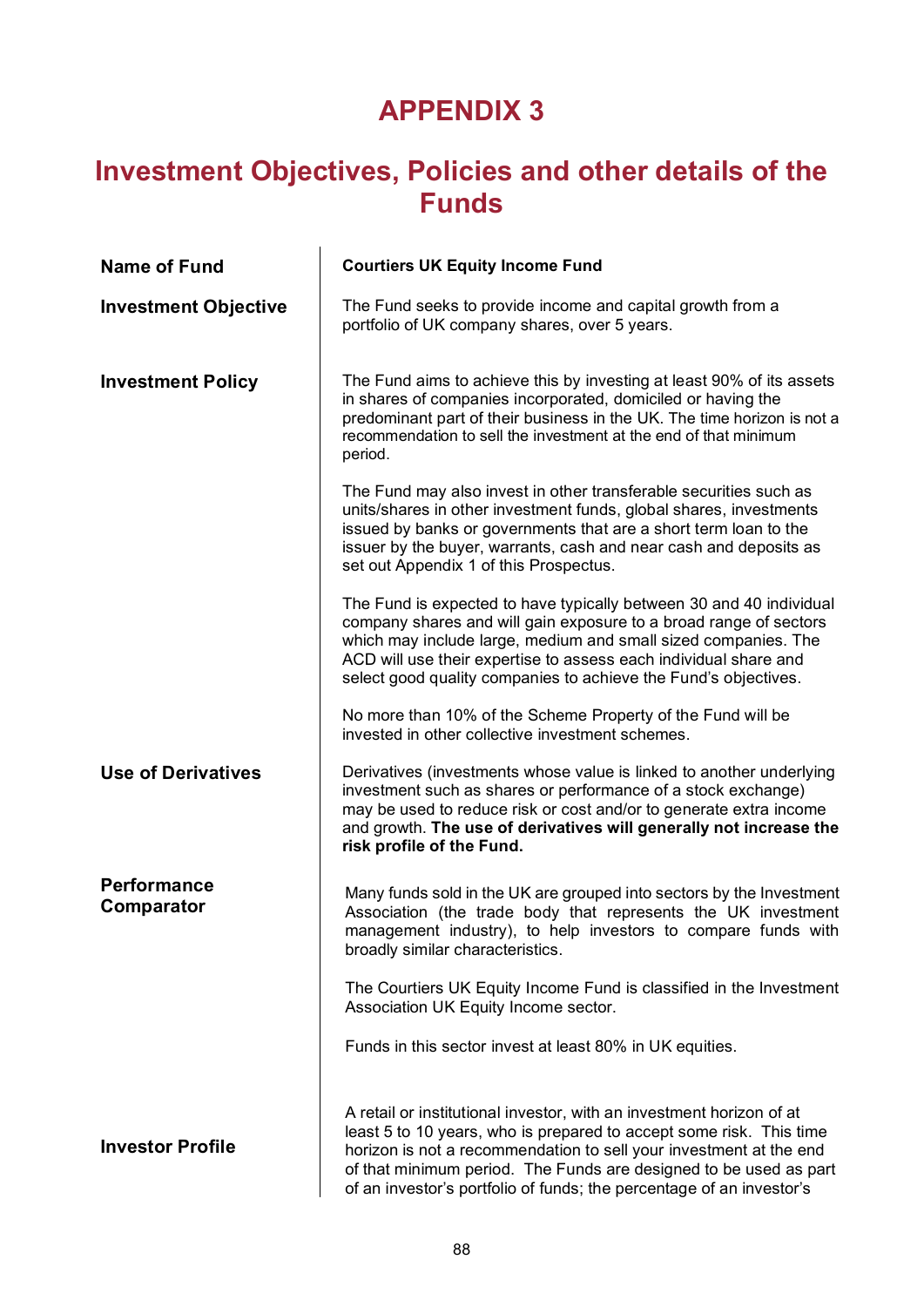|                                                                         | portfolio that is invested in each Fund will depend on the investor's<br>attitude to risk. |                 |  |
|-------------------------------------------------------------------------|--------------------------------------------------------------------------------------------|-----------------|--|
| <b>Share classes</b>                                                    | R Shares (Accumulation)                                                                    |                 |  |
|                                                                         | I Shares (Accumulation)                                                                    |                 |  |
|                                                                         | I Shares (Income)                                                                          |                 |  |
| <b>Currency of</b><br><b>Denomination</b>                               | Sterling                                                                                   |                 |  |
| <b>Annual Accounting</b><br><b>Period</b>                               | 1 October - 30 September                                                                   |                 |  |
| <b>Interim Accounting</b><br><b>Date</b>                                | 31 March                                                                                   |                 |  |
| <b>Annual Income</b><br><b>Allocation Date</b>                          | 30 November                                                                                |                 |  |
| <b>Interim Income</b><br><b>Allocation Date</b>                         | 31 May                                                                                     |                 |  |
|                                                                         |                                                                                            |                 |  |
|                                                                         |                                                                                            |                 |  |
|                                                                         | <b>R</b> Shares                                                                            | <b>I Shares</b> |  |
| <b>Minimum Investment</b>                                               | £1,000                                                                                     | £5,000,000      |  |
| <b>Minimum Subsequent</b><br><b>Investment and</b><br><b>Redemption</b> | £1,000                                                                                     | £1,000          |  |
| <b>Minimum Holding</b>                                                  | £1,000                                                                                     | £5,000,000      |  |
| <b>Initial Charge</b>                                                   | 0%                                                                                         | 0%              |  |
|                                                                         |                                                                                            |                 |  |
|                                                                         |                                                                                            |                 |  |
| <b>Valuation Point</b>                                                  | Each Business Day in the U.K. at 22:00                                                     |                 |  |
| <b>Subscription/Redempti</b><br>on Date                                 | T* (i.e. any Business Day in the U.K.)                                                     |                 |  |
| <b>Application Date and</b><br><b>Cut-Off Time</b>                      | T at 15:00                                                                                 |                 |  |
| <b>Settlement Date</b>                                                  | $T+3$                                                                                      |                 |  |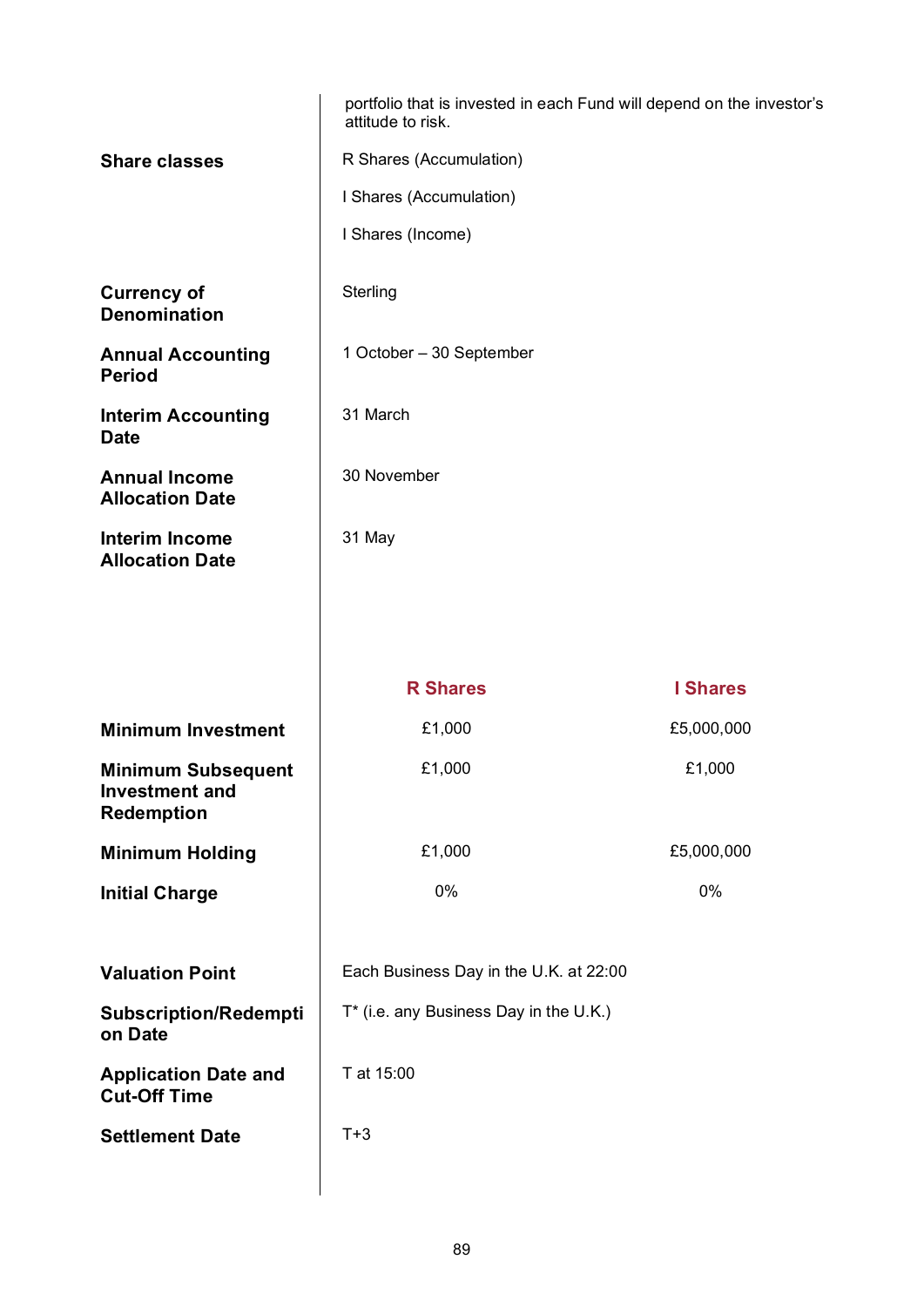| <b>Annual Management</b><br>Charge                        | <b>R</b> Shares              | <b>I</b> Shares        |
|-----------------------------------------------------------|------------------------------|------------------------|
| Rate                                                      | 1.5%                         | $0.75\%$ <sup>**</sup> |
| <b>Charged to</b>                                         | Capital                      | Capital                |
| <b>Grouping Periods for</b><br><b>Income Equalisation</b> | No Equalisation in operation |                        |

\* "T" is the day on which any subscription, redemption, Switching or Conversion application is processed by the ACD. Shareholders should note that applications received after the cut-off time on any Dealing Day will be processed on the following Dealing Day.

\*\*The Annual Management Charge applicable to I Shares is subject to the cap on administration charges described on page 29 of this Prospectus.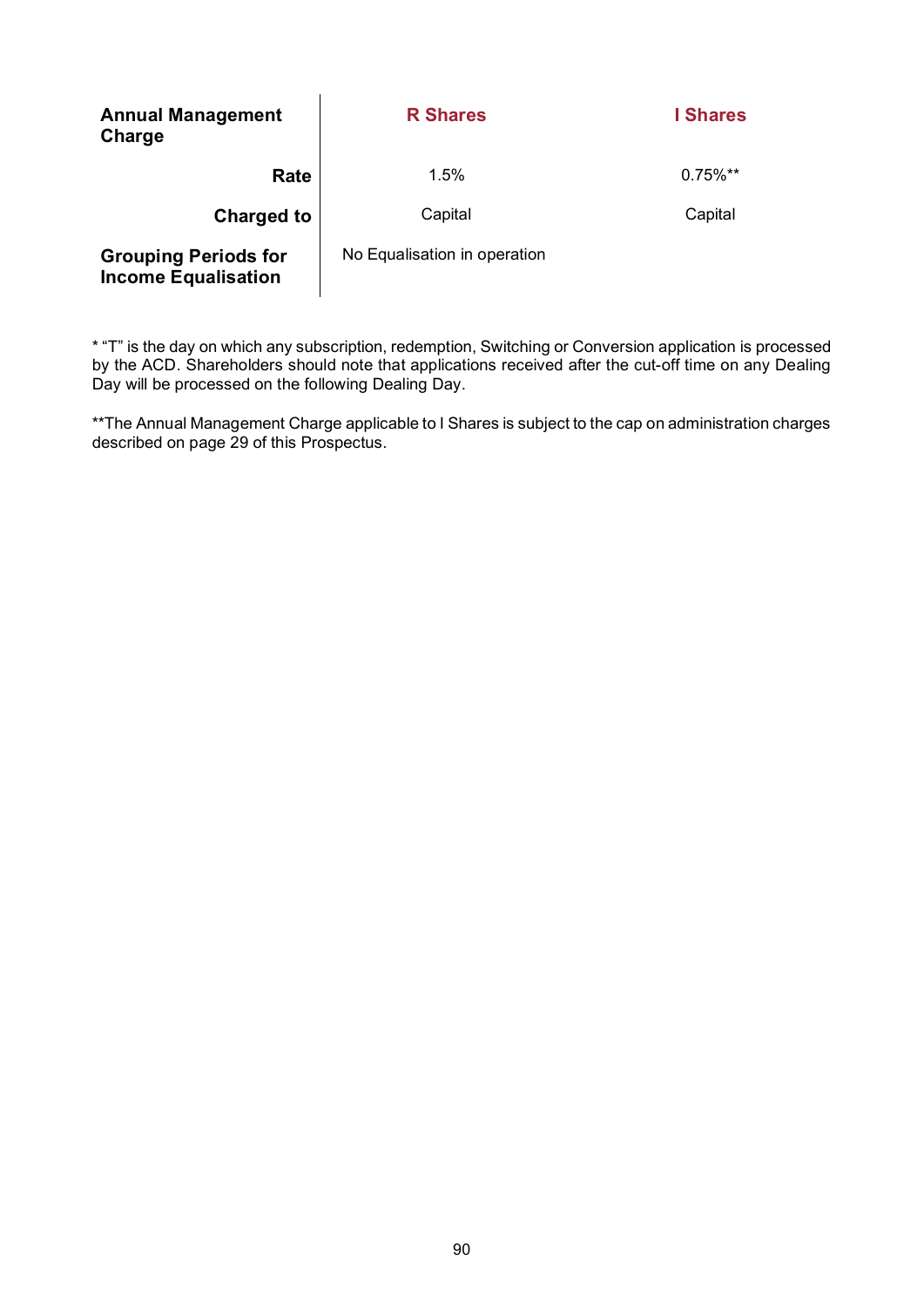| <b>Name of Fund</b>                       | <b>Courtiers Global (ex UK) Equity Income Fund</b>                                                                                                                                                                                                                                                                                                                                                                                                           |
|-------------------------------------------|--------------------------------------------------------------------------------------------------------------------------------------------------------------------------------------------------------------------------------------------------------------------------------------------------------------------------------------------------------------------------------------------------------------------------------------------------------------|
| <b>Investment Objective</b>               | The Fund aims to achieve capital growth and income from a portfolio<br>of global company shares, over 5 years.                                                                                                                                                                                                                                                                                                                                               |
| <b>Investment Policy</b>                  | The Fund seeks to achieve this by investing at least 90% of its<br>assets in shares of companies incorporated, domiciled or having the<br>predominant part of their business outside of the UK. The time<br>horizon is not a recommendation to sell the investment at the end of that<br>minimum period.                                                                                                                                                     |
|                                           | The Fund may also invest in other transferable securities such as<br>units/shares in investment funds, UK company shares, investments<br>issued by banks or governments that are a short term loan to the<br>issuer by the buyer, warrants, cash and near cash and deposits as<br>detailed in Appendix 1 of this Prospectus.                                                                                                                                 |
|                                           | The Fund is expected to have typically between 30 and 40 individual<br>company shares and will gain exposure to a broad range of sectors<br>in different geographic areas. The ACD will use their expertise to<br>assess each individual share and select good quality companies to<br>achieve the Fund's objectives.                                                                                                                                        |
|                                           | No more than 10% of the Scheme Property of the Fund will be<br>invested in other collective investment schemes.                                                                                                                                                                                                                                                                                                                                              |
| <b>Use of Derivatives</b>                 | Derivatives (investments whose value is linked to another underlying<br>investment such as shares or performance of a stock exchange)<br>may be used to reduce risk or cost and/or to generate extra income<br>and growth. The use of derivatives will generally not increase<br>the risk profile of the Fund.                                                                                                                                               |
| <b>Performance</b><br>Comparator          | Many funds sold in the UK are grouped into sectors by the Investment<br>Association (the trade body that represents the UK investment<br>management industry), to help investors to compare funds with<br>broadly similar characteristics.                                                                                                                                                                                                                   |
|                                           | The Courtiers Global (ex-UK) Equity Income Fund is classified in the<br>Investment Association Global Equity Income sector.                                                                                                                                                                                                                                                                                                                                  |
|                                           | Funds in this sector invest at least 80% of their assets globally in<br>shares.                                                                                                                                                                                                                                                                                                                                                                              |
| <b>Investor Profile</b>                   | A retail or institutional investor, with an investment horizon of at least<br>5 to 10 years, who is prepared to accept some risk. This time<br>horizon is not a recommendation to sell your investment at the end<br>of that minimum period. The Funds are designed to be used as part<br>of an investor's portfolio of funds; the percentage of an investor's<br>portfolio that is invested in each Fund will depend on the investor's<br>attitude to risk. |
| <b>Share classes</b>                      | R Shares (Accumulation)                                                                                                                                                                                                                                                                                                                                                                                                                                      |
|                                           | I Shares (Accumulation)                                                                                                                                                                                                                                                                                                                                                                                                                                      |
| <b>Currency of</b><br><b>Denomination</b> | Sterling                                                                                                                                                                                                                                                                                                                                                                                                                                                     |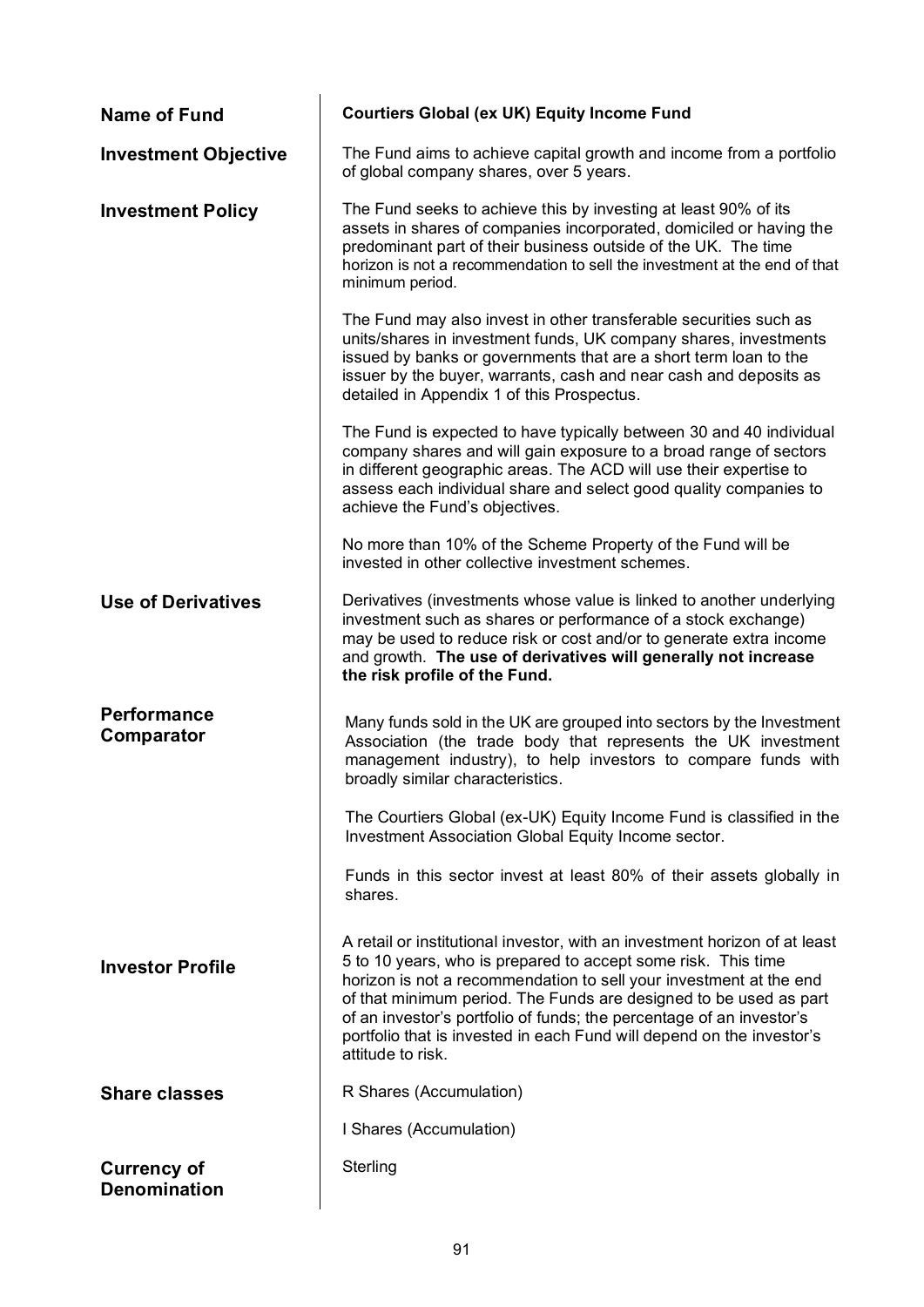| <b>Annual Accounting</b><br><b>Period</b>                               | 1 October - 30 September               |                 |
|-------------------------------------------------------------------------|----------------------------------------|-----------------|
| <b>Interim Accounting</b><br><b>Date</b>                                | 31 March                               |                 |
| <b>Annual Income</b><br><b>Allocation Date</b>                          | 30 November                            |                 |
| <b>Interim Income</b><br><b>Allocation Date</b>                         | 31 May                                 |                 |
|                                                                         | <b>R</b> Shares                        | <b>I</b> Shares |
| <b>Minimum Investment</b>                                               | £1,000                                 | £5,000,000      |
| <b>Minimum Subsequent</b><br><b>Investment and</b><br><b>Redemption</b> | £1,000                                 | £1,000          |
| <b>Minimum Holding</b>                                                  | £1,000                                 | £5,000,000      |
| <b>Initial Charge</b>                                                   | 0%                                     | 0%              |
| <b>Valuation Point</b>                                                  | Each Business Day in the U.K. at 22:00 |                 |
| <b>Subscription/Redempti</b><br>on Date                                 | T* (i.e. any Business Day in the U.K.) |                 |
| <b>Application Date and</b><br><b>Cut-Off Time</b>                      | T at 15:00                             |                 |
| <b>Settlement Date</b>                                                  | $T+3$                                  |                 |
| <b>Annual Management</b><br>Charge                                      | <b>R</b> Shares                        | <b>I</b> Shares |
| Rate                                                                    | 1.5%                                   | $0.75\%**$      |
| <b>Charged to</b>                                                       | Capital                                | Capital         |
| <b>Grouping Periods for</b><br><b>Income Equalisation</b>               | No Equalisation in operation           |                 |

\* "T" is the day on which any subscription, redemption, Switching or Conversion application is processed by the ACD. Shareholders should note that applications received after the cut-off time on any Dealing Day will be processed on the following Dealing Day.

\*\*The Annual Management Charge applicable to I Shares is subject to the cap on administration charges described on page 29 of this Prospectus.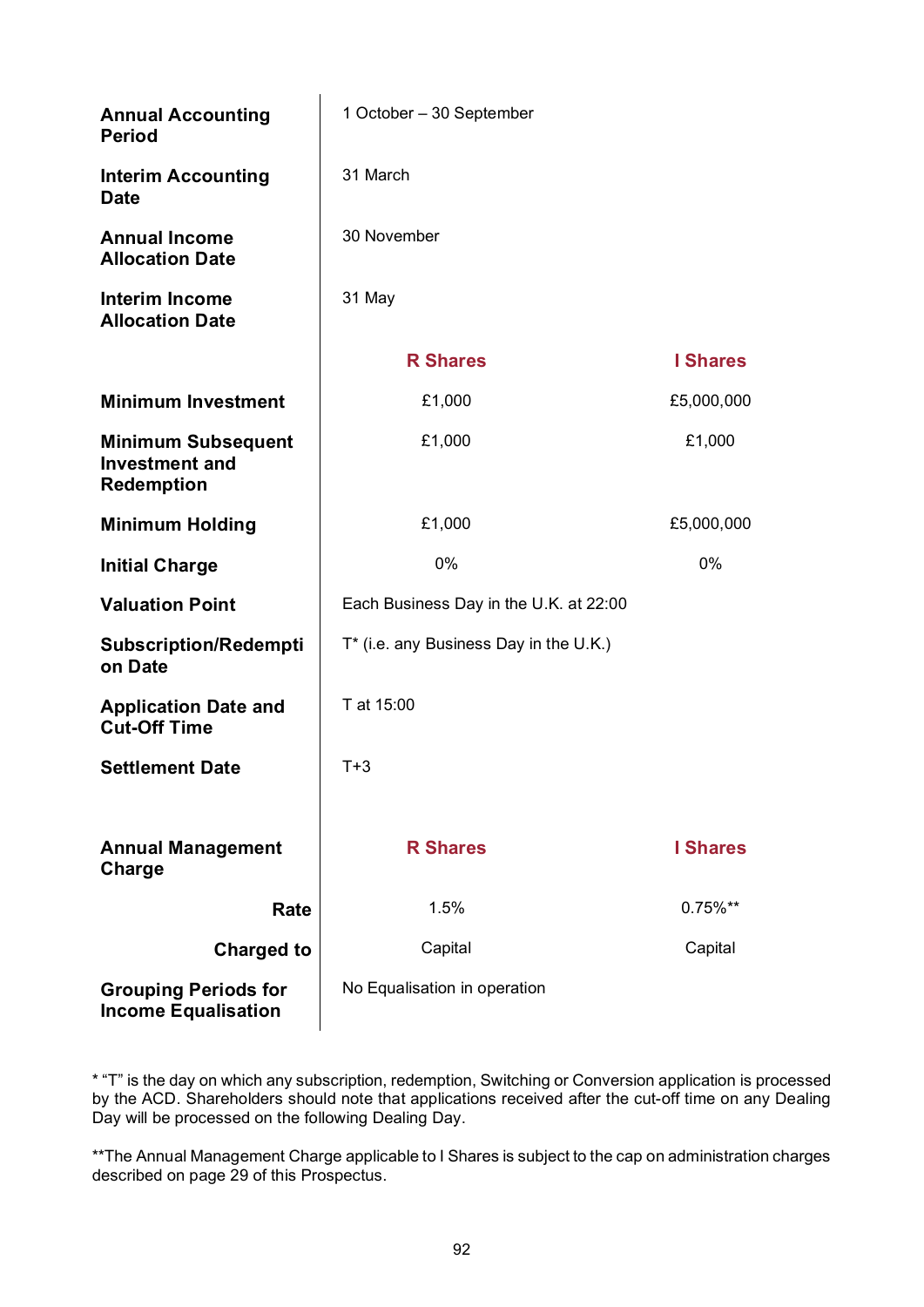| <b>Name of Fund</b>                       | <b>Courtiers Investment Grade Bond Fund</b>                                                                                                                                                                                                                                                                                                                                                                                               |
|-------------------------------------------|-------------------------------------------------------------------------------------------------------------------------------------------------------------------------------------------------------------------------------------------------------------------------------------------------------------------------------------------------------------------------------------------------------------------------------------------|
| <b>Investment Objective</b>               | The Fund seeks to achieve income and capital growth, through<br>investment in a portfolio of investment grade securities, over 5 years.                                                                                                                                                                                                                                                                                                   |
| <b>Investment Policy</b>                  | The Fund aims to achieve this by investing at least 90% of its assets<br>in investment grade bonds worldwide. Investment grade is a rating<br>which is BBB or higher from the rating agency Standard & Poor's or<br>the equivalent rating of another internationally recognised rating<br>agency such as Fitch or Moody's. The above time horizon is not a<br>recommendation to sell the investment at the end of that minimum<br>period. |
|                                           | The Fund may also invest in other transferable securities such as<br>units/shares in investment funds, warrants, investments issued by<br>banks or governments that are a short term loan to the issuer by the<br>buyer, and near cash and deposits and other permitted securities as<br>set out in Appendix 1 of this Prospectus.                                                                                                        |
|                                           | The Fund is expected to have typically between 8 and 15 investment<br>grade government and non-government fixed and variable interest<br>rate securities globally.                                                                                                                                                                                                                                                                        |
|                                           | No more than 10% of the Scheme Property of the Fund will be<br>invested in other collective investment schemes.                                                                                                                                                                                                                                                                                                                           |
| <b>Use of Derivatives</b>                 | Derivatives (investments whose value is linked to another underlying<br>investment such as shares or performance of a stock exchange)<br>may be used to reduce risk or cost and/or to generate extra income<br>and growth. The use of derivatives will generally not increase the<br>risk profile of the Fund.                                                                                                                            |
| <b>Performance</b><br>Comparator          | Many funds sold in the UK are grouped into sectors by the Investment<br>Association (the trade body that represents the UK investment<br>management industry), to help investors to compare funds with<br>broadly similar characteristics                                                                                                                                                                                                 |
|                                           | The Courtiers Investment Grade Bond Fund is classified in the<br><b>Investment Association Global Bonds sector.</b>                                                                                                                                                                                                                                                                                                                       |
|                                           | Funds in this sector invest at least 80% of their assets in fixed interest<br>securities.                                                                                                                                                                                                                                                                                                                                                 |
| <b>Investor Profile</b>                   | A retail or institutional investor, with an investment horizon of at least<br>5 to 10 years, who is prepared to accept some risk. The Funds are<br>designed to be used as part of an investor's portfolio of funds; the<br>percentage of an investor's portfolio that is invested in each Fund will<br>depend on the investor's attitude to risk.                                                                                         |
| <b>Share classes</b>                      | R Shares (Accumulation)                                                                                                                                                                                                                                                                                                                                                                                                                   |
|                                           | I Shares (Accumulation)                                                                                                                                                                                                                                                                                                                                                                                                                   |
| <b>Currency of</b><br><b>Denomination</b> | Sterling                                                                                                                                                                                                                                                                                                                                                                                                                                  |
| <b>Annual Accounting</b><br><b>Period</b> | 1 October – 30 September                                                                                                                                                                                                                                                                                                                                                                                                                  |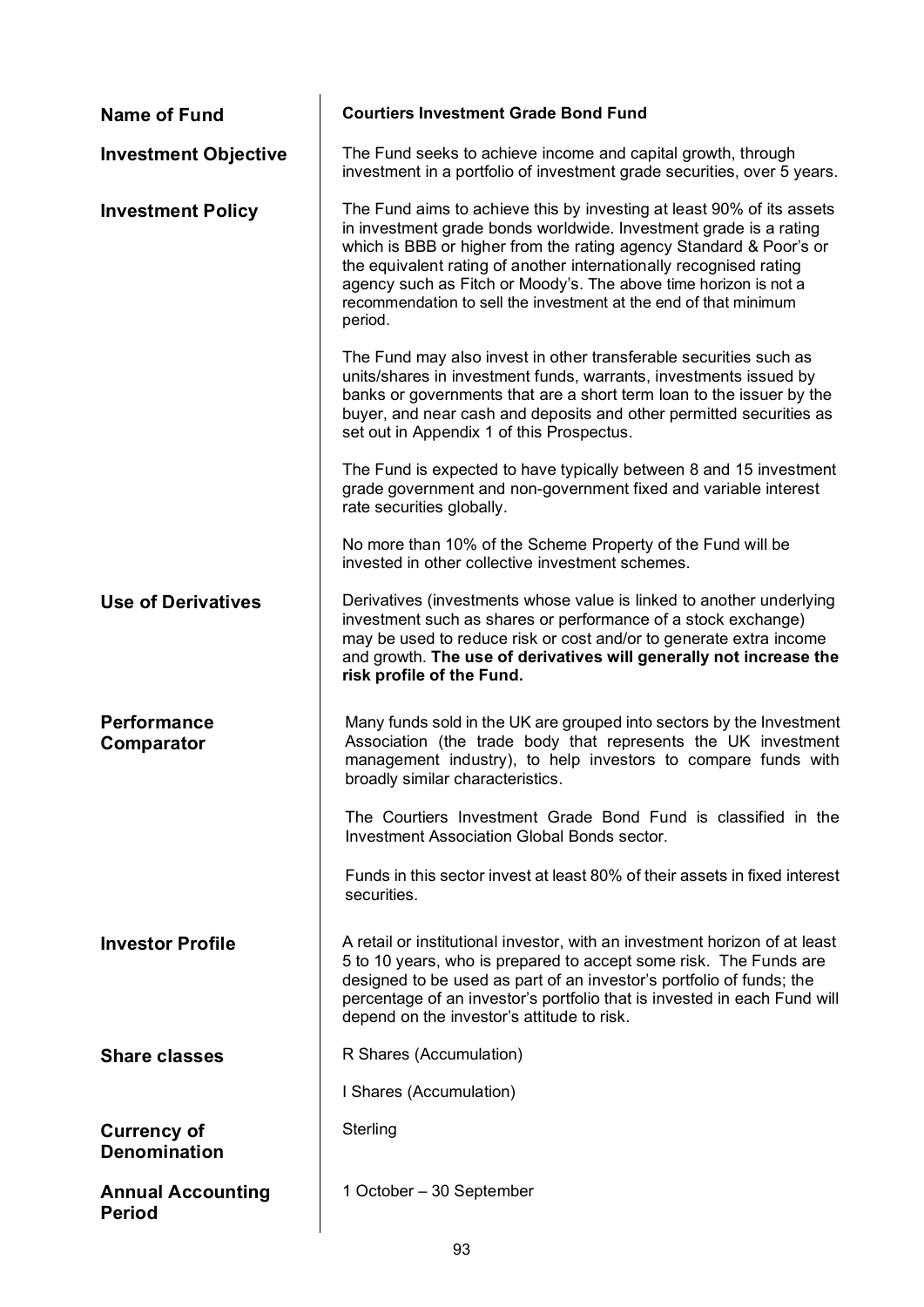| <b>Interim Accounting</b><br><b>Date</b>                  | 31 March                               |                 |  |
|-----------------------------------------------------------|----------------------------------------|-----------------|--|
| <b>Annual Income</b><br><b>Allocation Date</b>            | 30 November                            |                 |  |
| <b>Interim Income</b><br><b>Allocation Date</b>           | 31 May                                 |                 |  |
|                                                           | <b>R</b> Shares                        | <b>I</b> Shares |  |
| <b>Minimum Investment</b>                                 | £1,000                                 | £5,000,000      |  |
| <b>Minimum Subsequent</b><br><b>Investment</b>            | £1,000                                 | £1,000          |  |
| <b>Minimum Holding</b>                                    | £1,000                                 | £5,000,000      |  |
| <b>Initial Charge</b>                                     | 0%<br>0%                               |                 |  |
|                                                           |                                        |                 |  |
| <b>Valuation Point</b>                                    | Each Business Day in the U.K. at 22:00 |                 |  |
| Subscription/<br><b>Redemption Date</b>                   | T* (i.e. any Business Day in the U.K.) |                 |  |
| <b>Application Date and</b><br><b>Cut-Off Time</b>        | T at 15:00                             |                 |  |
| <b>Settlement Date</b>                                    | $T+3$                                  |                 |  |
|                                                           |                                        |                 |  |
| <b>Annual Management</b><br>Charge                        | <b>R Shares</b>                        | <b>I</b> Shares |  |
| Rate                                                      | 1%                                     | $0.75\%**$      |  |
| <b>Charged to</b>                                         | Capital                                | Capital         |  |
| <b>Grouping Periods for</b><br><b>Income Equalisation</b> | No Equalisation in operation           |                 |  |

\* "T" is the day on which any subscription, redemption, Switching or Conversion application is processed by the ACD. Shareholders should note that applications received after the cut-off time on any Dealing Day will be processed on the following Dealing Day.

\*\*The Annual Management Charge applicable to I Shares is subject to the cap on administration charges described on page 29 of this Prospectus.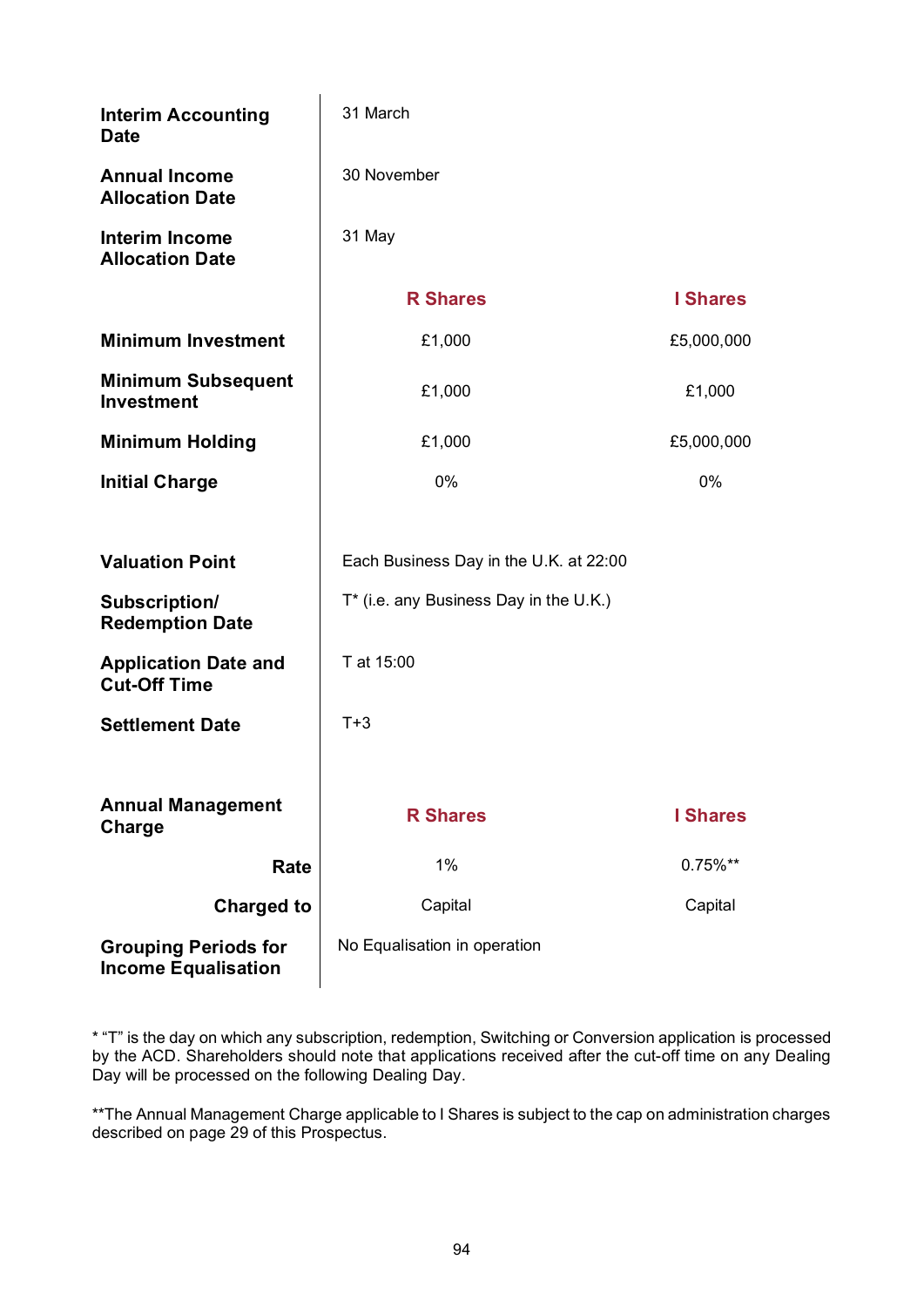### **Past Performance**

Performance (total return with initial charge excluded but including annual charges).

| Fund                                                         | Share<br><b>Class</b> | 2016   | 2017     | 2018      | 2019   | 2020      | 2021     |
|--------------------------------------------------------------|-----------------------|--------|----------|-----------|--------|-----------|----------|
| Courtiers UK Equity Income Fund (Acc)                        | I Shares              | 14.08% | 20.50%   | $-9.85%$  | 28.64% | $-11.07%$ | 29.74%   |
| Courtiers UK Equity Income Fund (Acc)                        | R Shares              | 12.83% | 19.47%   | $-10.43%$ | 27.64% | $-11.73%$ | 28.83%   |
| Courtiers UK Equity Income Fund (Dist)                       | R Shares              |        |          |           |        | $-13.02%$ | 26.78%   |
| <b>Investment Association UK Equity Income sector</b>        |                       |        | 11.69%   | $-10.58%$ | 20.14% | $-11.08%$ | 18.34%   |
|                                                              |                       |        |          |           |        |           |          |
| Courtiers Global Equity (ex-UK) Equity<br>Income Fund (Acc)  | I shares              | 35.24% | 8.35%    | $-7.77%$  | 13.72% | 4.98%     | 20.36%   |
| Courtiers Global Equity (ex-UK) Equity<br>Income Fund (Acc)  | R Shares              | 33.81% | 7.54%    | $-8.40%$  | 12.85% | 4.14%     | 19.47%   |
| <b>Investment Association Global Equity Income</b><br>sector |                       | 23.65% | 10.78%   | $-5.69%$  | 18.93% | 3.36%     | 19.33%   |
|                                                              |                       |        |          |           |        |           |          |
| <b>Courtiers Investment Grade Bond Fund</b><br>(Acc)         | I Shares              | 8.48%  | $-4.68%$ | 2.02%     | 0.47%  | 0.47%     | 0.37%    |
| <b>Courtiers Investment Grade Bond Fund</b><br>(Acc)         | R Shares              | 8.11%  | $-4.96%$ | 1.84%     | 1.43%  | 0.19%     | 0.09%    |
| <b>Investment Association Global Bonds sector</b>            |                       | 9.01%  | 2.83%    | $-1.38%$  | 5.56%  | 5.49%     | $-1.31%$ |

Source: Morningstar. Performance shown is net of UK tax, income reinvested.

The price of stocks, shares and funds, and the income from them, may fall as well as rise. Investors may not get back the full amount invested. Past performance is not a guide to future performance.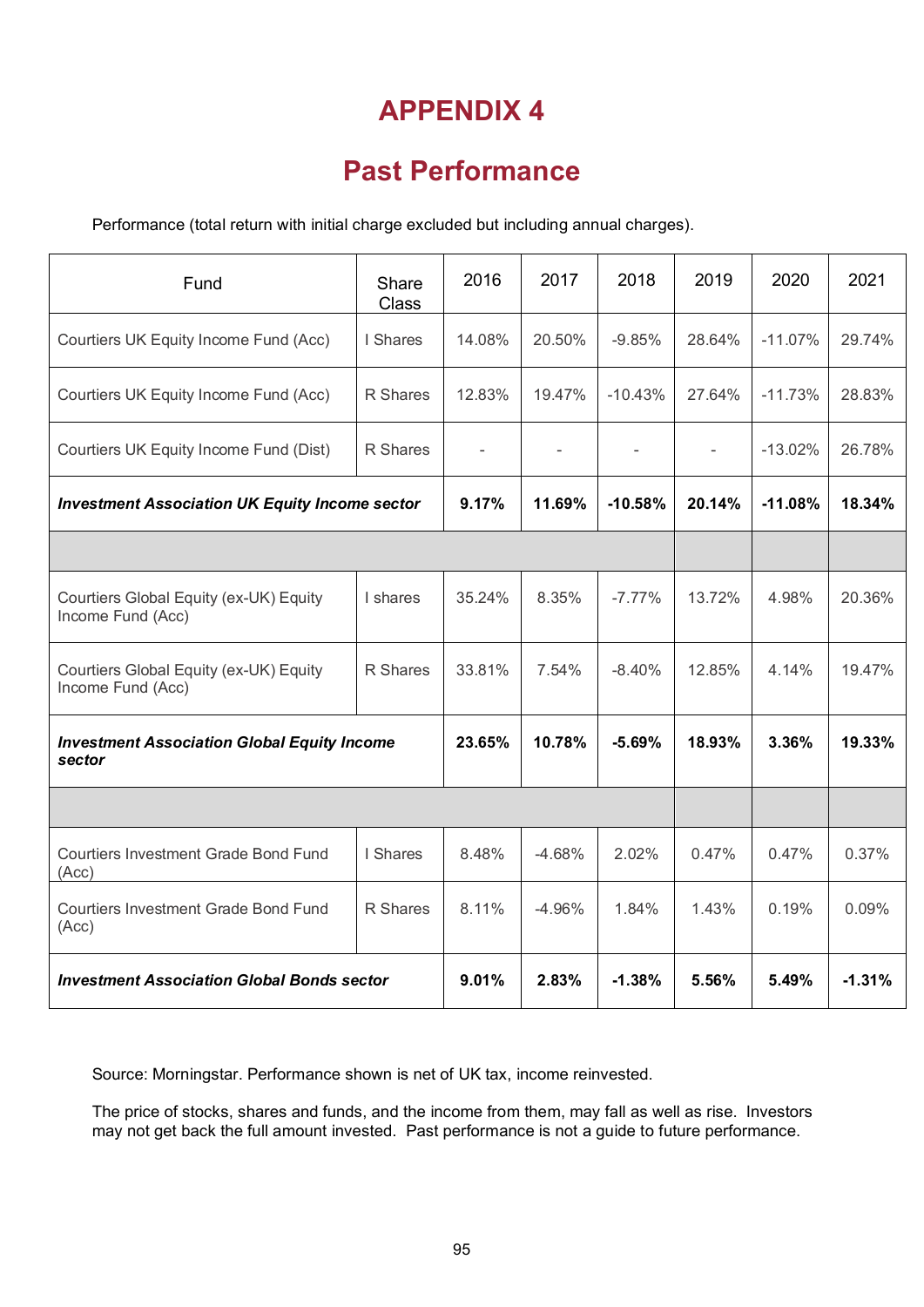### **Other UK - authorised collective investment schemes operated by the ACD**

The ACD is also the authorised corporate director of the following United Kingdom domiciled authorised OEICS:

• **Courtiers Investment Funds ICVC**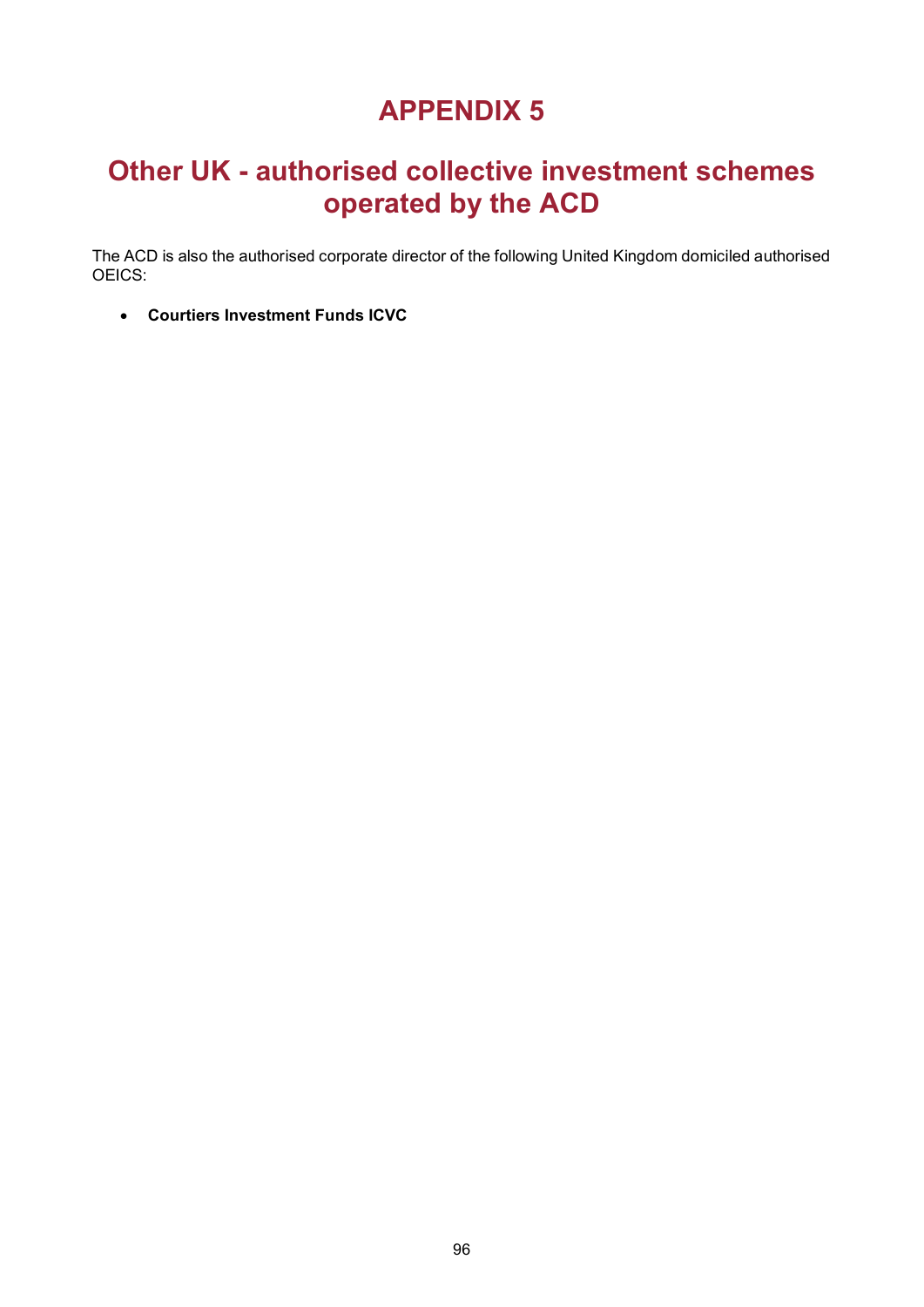# **List of Depositary's sub-delegates**

| <b>Country</b>                                 | Sub-custodian                                                                                               |
|------------------------------------------------|-------------------------------------------------------------------------------------------------------------|
| <b>Argentina</b>                               | The branch of Citibank NA in the Republic of Argentina                                                      |
| <b>Australia</b>                               | Citigroup Pty. Limited                                                                                      |
| <b>Austria</b>                                 | Citibank Europe plc Dublin                                                                                  |
| <b>Bahrain</b>                                 | Citibank, N.A., Bahrain                                                                                     |
| <b>Bangladesh</b>                              | Citibank, N.A., Bangaldesh                                                                                  |
| <b>Belgium</b>                                 | Citibank Europe plc, UK Branch                                                                              |
| <b>Benin</b>                                   | Standard Chartered Bank, Cote d'Ivoire                                                                      |
| <b>Bermuda</b>                                 | The Hong Kong & Shanghai Banking Corporation Limited acting<br>through its agent, HSBC Bank Bermuda Limited |
| Bosnia-Herzegovina<br>(Sarajevo)               | UniCredit Bank d.d.                                                                                         |
| Bosnia-Herzegovina:<br>Srpska (Banja Luka)     | UniCredit Bank d.d.                                                                                         |
| <b>Botswana</b>                                | Standard Chartered Bank of Botswana Limited                                                                 |
| <b>Brazil</b>                                  | Citibank, N.A., Brazilian Branch                                                                            |
| <b>Bulgaria</b>                                | Citibank Europe plc, Bulgaria Branch                                                                        |
| <b>Burkina Faso</b>                            | Standard Chartered Bank, Cote D'ivoire                                                                      |
| Canada                                         | Citibank, Canada                                                                                            |
| <b>Chile</b>                                   | Banco de Chile                                                                                              |
| China B Shanghai                               | Citibank, N.A., Hong Kong Branch (For China B shares)                                                       |
| <b>China B Shenzhen</b>                        | Citibank, N.A., Hong Kong Branch (For China B shares)                                                       |
| <b>China A Shares</b>                          | Citibank China Co Itd ( China A shares)                                                                     |
| <b>China Hong Kong Stock</b><br><b>Connect</b> | Citibank, N.A., Hong Kong Branch                                                                            |
| <b>Clearstream ICSD</b>                        | <b>ICSD</b>                                                                                                 |
| Colombia                                       | Cititrust Colombia S.A. Sociedad Fiduciaria                                                                 |
| <b>Costa Rica</b>                              | Banco Nacional de Costa Rica                                                                                |
| <b>Croatia</b>                                 | Privedna Banka Zagreb d.d.                                                                                  |
| <b>Cyprus</b>                                  | Citibank Europe plc, Greece Branch                                                                          |
| <b>Czech Republic</b>                          | Citibank Europe plc, organizacni slozka                                                                     |
| <b>Denmark</b>                                 | Citibank Europe plc, Dublin                                                                                 |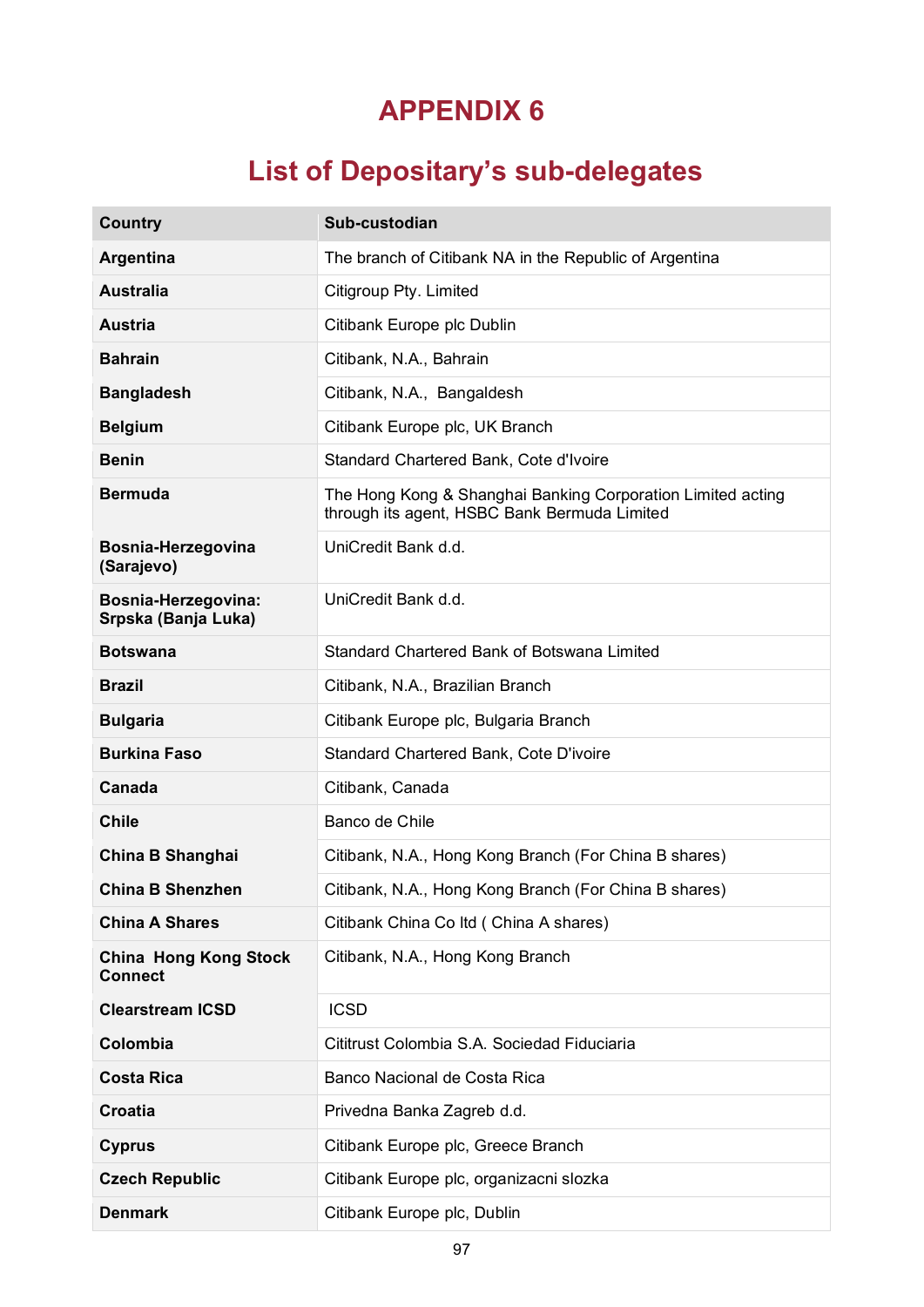| <b>Country</b>       | Sub-custodian                                                                           |
|----------------------|-----------------------------------------------------------------------------------------|
| <b>Egypt</b>         | Citibank, N.A., Cairo Branch                                                            |
| <b>Estonia</b>       | Swedbank AS                                                                             |
| <b>Euroclear</b>     | <b>ICSD</b>                                                                             |
| <b>Finland</b>       | Nordea Bank AB (publ), Finnish Branch                                                   |
| <b>France</b>        | Citibank Europe plc, UK branch                                                          |
| Georgia              | <b>JSC Bank of Georgia</b>                                                              |
| Germany              | Citibank Europe plc (CEP)                                                               |
| Ghana                | Standard Chartered Bank of Ghana Limited                                                |
| <b>Greece</b>        | Citibank Europe plc, Greece Branch                                                      |
| <b>Guinea Bissau</b> | Standard Chartered Bank Cote D'ivoire                                                   |
| <b>Hong Kong</b>     | Citibank N.A. Hong Kong                                                                 |
| <b>Hungary</b>       | Citibank Europe plc, Hungarian Branch Office                                            |
| <b>Iceland</b>       | Citibank is a direct member of Clearstream Banking, which is an<br><b>ICSD</b>          |
| <b>India</b>         | Citibank N.A., Mumbai Branch                                                            |
| <b>Indonesia</b>     | Citibank, N.A., Jakarta Branch                                                          |
| <b>Ireland</b>       | Citibank N.A., London Branch                                                            |
| <b>Israel</b>        | Citibank, N.A., Israel Branch                                                           |
| <b>Italy</b>         | Citibank, N.A., Milan Branch                                                            |
| ivory coast          | Standard Chartered Bank, Cote d'Ivoire                                                  |
| <b>Jamaica</b>       | Scotia Investments Jamaica Limited                                                      |
| Japan                | Citibank N.A., Tokyo Branch                                                             |
| Jordan               | Standard Chartered Bank Jordan Branch                                                   |
| <b>Kazakhstan</b>    | Citibank Kazakhstan JSC                                                                 |
| Kenya                | Standard Chartered Bank Kenya Limited                                                   |
| Korea (South)        | Citibank Korea Inc.                                                                     |
| <b>Kuwait</b>        | Citibank N.A. Kuwait Branch                                                             |
| Latvia               | Swedbank AS, based in Estonia and acting through its Latvian<br>branch, Swedbank AS     |
| Lebanon              | BlomInvest Bank S.A.L.                                                                  |
| Lithuania            | Swedbank AS, based in Estonia and acting through its Lithuanian<br>branch "Swedbank" AB |
| Luxembourg           | Only offered through the ICSDs - Euroclear & Clearstream                                |
| <b>Macedonia</b>     | Raiffeisen Bank International AG                                                        |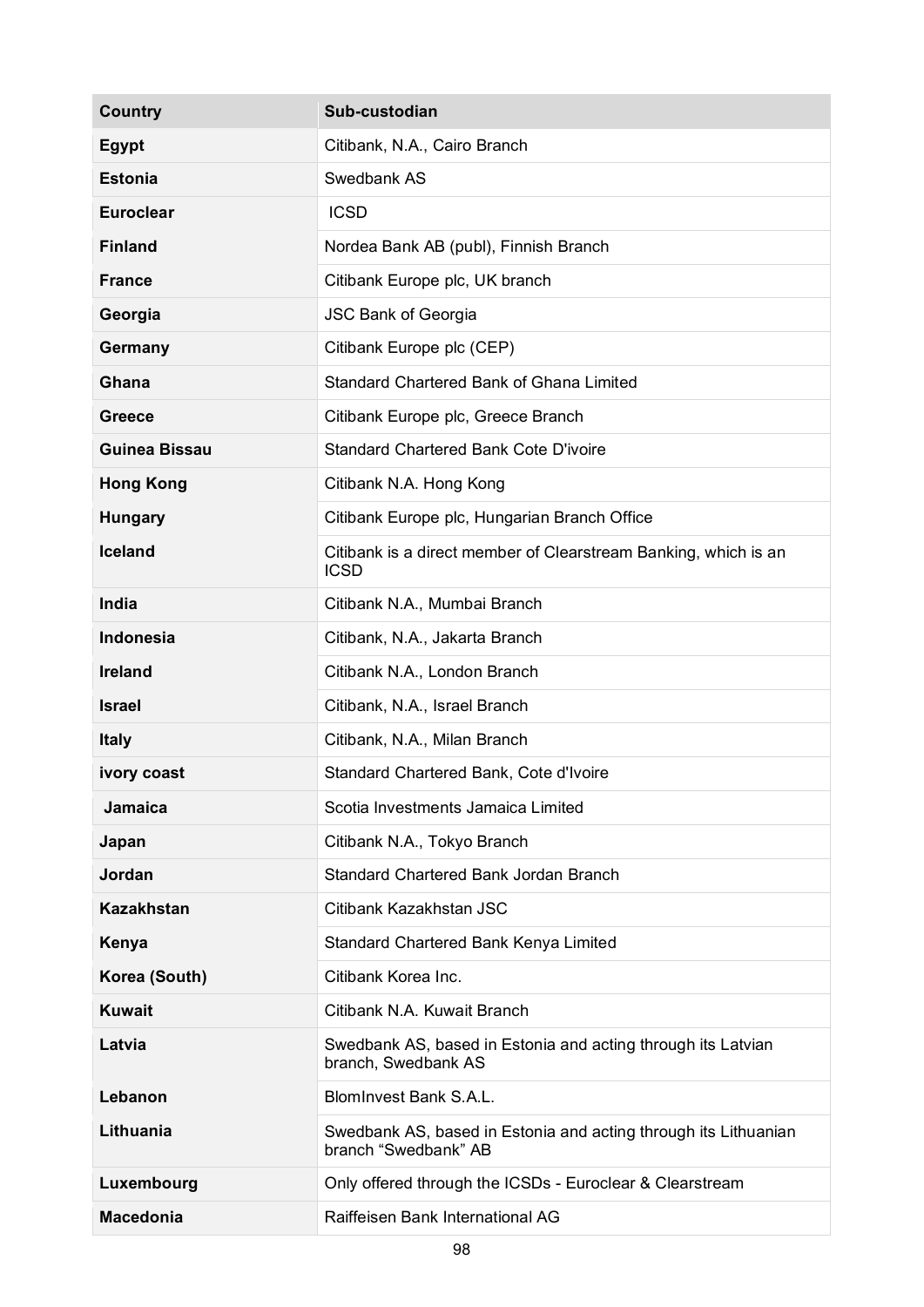| <b>Country</b>         | Sub-custodian                                                                                                   |
|------------------------|-----------------------------------------------------------------------------------------------------------------|
| <b>Malaysia</b>        | Citibank Berhad                                                                                                 |
| <b>Mali</b>            | Standard Chartered Bank Cote d'Ivoire                                                                           |
| <b>Malta</b>           | Citibank is a direct member of Clearstream Banking, which is an<br><b>ICSD</b>                                  |
| <b>Mauritius</b>       | The Hong Kong & Shanghai Banking Corporation Limited                                                            |
| <b>Mexico</b>          | Banco Nacional de Mexico                                                                                        |
| <b>Morocco</b>         | Citibank Maghreb                                                                                                |
| <b>Namibia</b>         | Standard Bank of South Africa Limited acting through its agent,<br><b>Standard Bank Namibia Limited</b>         |
| <b>Netherlands</b>     | Citibank Europe plc, UK Branch                                                                                  |
| <b>New Zealand</b>     | Citibank, N.A., New Zealand Branch                                                                              |
| <b>Niger</b>           | Standard Chartered Bank Cote d'Ivoire                                                                           |
| <b>Nigeria</b>         | Citibank Nigeria Limited                                                                                        |
| <b>Norway</b>          | Citibank Europe plc                                                                                             |
| Oman                   | The Hong Kong & Shanghai Banking Corporation Limited acting<br>through its agent, HSBC Bank Oman S.A.O.G        |
| <b>Pakistan</b>        | Citibank, N.A. Karachi                                                                                          |
| Panama                 | Citibank N.A. Panama Branch                                                                                     |
| Peru                   | Citibank del Peru S.A.                                                                                          |
| <b>Philippines</b>     | Citibank, N.A., Manila Branch                                                                                   |
| <b>Poland</b>          | Bank Handlowy w Warszawie S.A.                                                                                  |
| Portugal               | Citibank Europe plc, Dublin                                                                                     |
| Qatar                  | The Hong Kong & Shanghai Banking Corporation Limited acting<br>through its agent, HSBC Bank Middle East Limited |
| Romania                | Citibank Europe plc, Dublin - Romania Branch                                                                    |
| <b>Russia</b>          | <b>AO Citibank</b>                                                                                              |
| Saudi Arabia           | The Hong Kong & Shanghai Banking Corporation Limited acting<br>through its agent, HSBC Saudi Arabia Ltd.        |
| Senegal                | Standard Chartered Bank Cote d'Ivoire                                                                           |
| <b>Serbia</b>          | UniCredit Bank Srbija A.D.                                                                                      |
| <b>Singapore</b>       | Citibank, N.A., Singapore Branch                                                                                |
| <b>Slovak Republic</b> | Citibank Europe plc Pobocka Zahranicnej Banky                                                                   |
| <b>Slovenia</b>        | UniCredit Banka Slovenia d.d. Ljubljana                                                                         |
| <b>South Africa</b>    | Citibank N.A. South Africa Branch                                                                               |